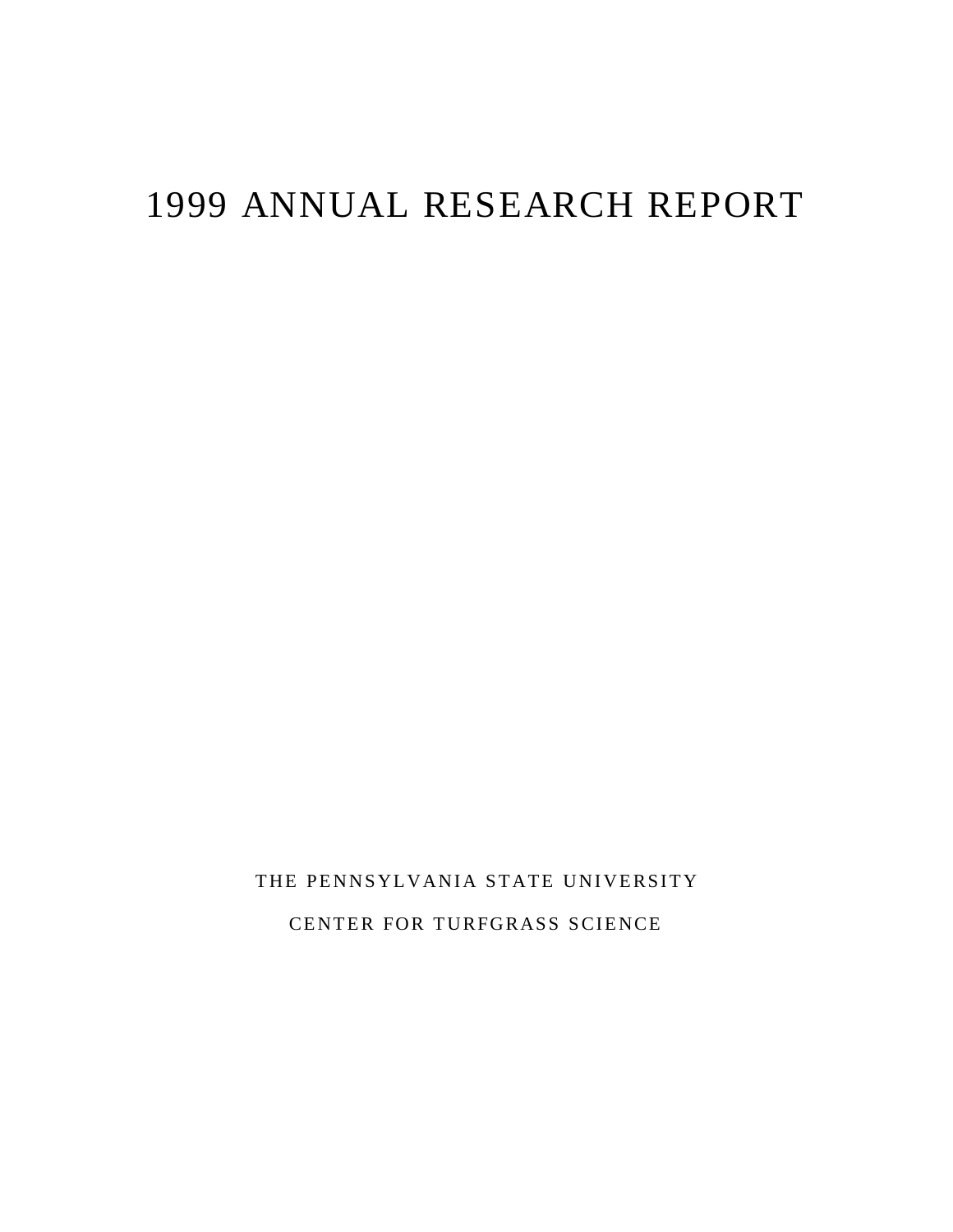# **TABLE OF CONTENTS**

| Page |
|------|
|      |
|      |
|      |

# **SOIL MODIFICATION**

| Evaluation of the Agronomic and Sports Turf Quality of a Modular Turf System |  |
|------------------------------------------------------------------------------|--|
|                                                                              |  |
| The Effects of Crumb Rubber on the Density and Surface Hardness              |  |
|                                                                              |  |

# **MANAGEMENT**

| Cultivar Development and Extreme Temperature Tolerance |  |
|--------------------------------------------------------|--|
|                                                        |  |
|                                                        |  |
|                                                        |  |

# **FUNGICIDE AND FERTILIZER EVALUATIONS – NUTRIENT REQUIREMENTS**

| Evaluation of Fungicides for Control of Gray Leaf Spot on a                   |  |
|-------------------------------------------------------------------------------|--|
|                                                                               |  |
|                                                                               |  |
|                                                                               |  |
|                                                                               |  |
|                                                                               |  |
| Applications of MacroSorb Foliar to Improve the Quality of a Putting Green 48 |  |
| Evaluation of Slow Release N Fertilizers on Creeping Bentgrass Fairways  49   |  |
|                                                                               |  |
|                                                                               |  |
| The Effects of PCNB Formulation, Rate, and Application Timing                 |  |
|                                                                               |  |

# **INSECTICIDE EVALUATIONS**

| Summer Management of Hairy Chinch Bug with DeltaGard, Dursban, Scimitar, |  |
|--------------------------------------------------------------------------|--|
|                                                                          |  |
| Annual Bluegrass Weevil Suppression with Formulations of Chlorpyrifos,   |  |
|                                                                          |  |
| Evaluation of Mach 2, Merit, and Conventional Formulations for Residual  |  |
|                                                                          |  |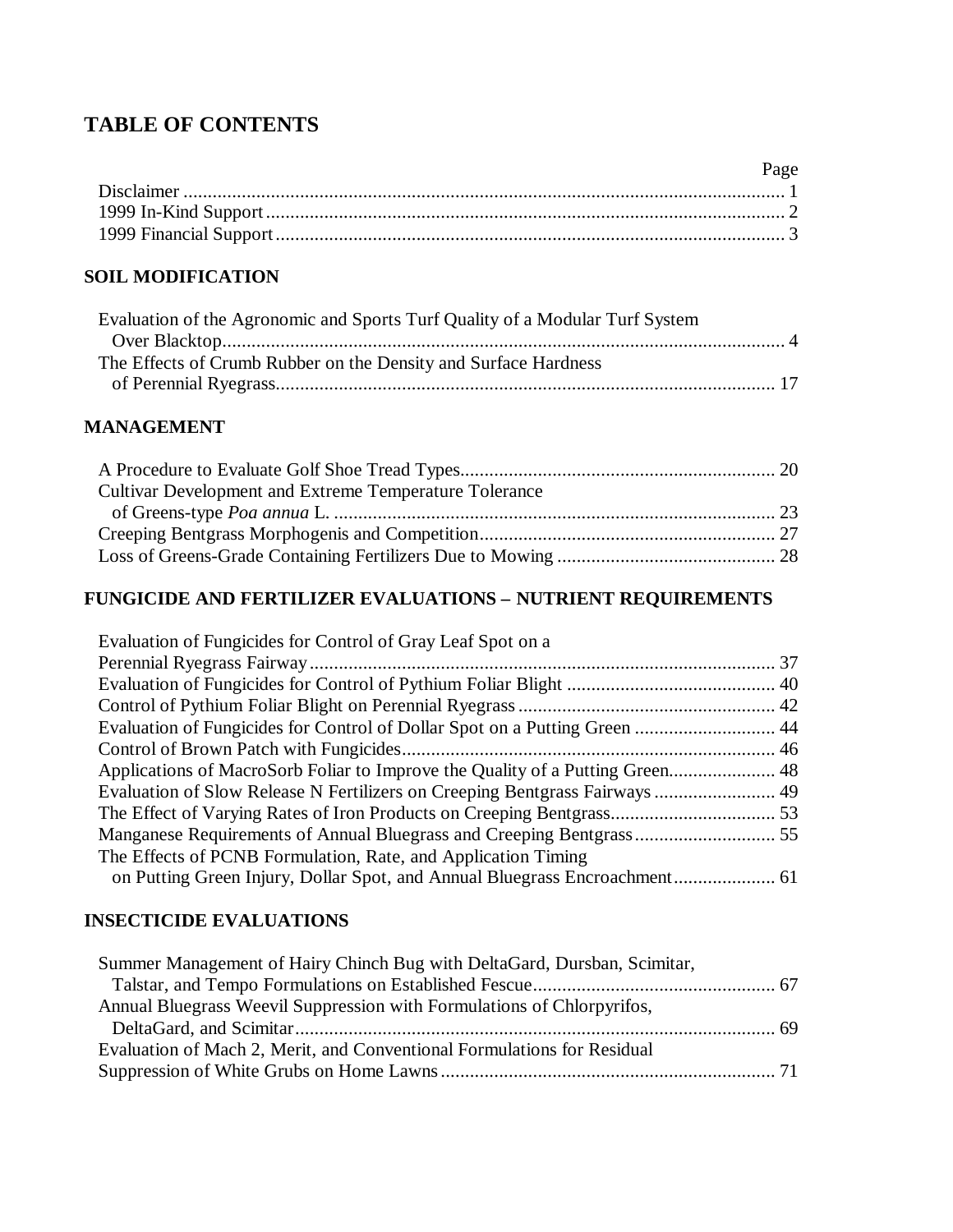# **HERBICIDE AND PGR EVALUATIONS**

| Spring Overseeding of Creeping Bentgrass After a Late Summer                    |
|---------------------------------------------------------------------------------|
|                                                                                 |
|                                                                                 |
|                                                                                 |
|                                                                                 |
|                                                                                 |
|                                                                                 |
|                                                                                 |
|                                                                                 |
|                                                                                 |
|                                                                                 |
|                                                                                 |
| Post-Emergence Control of Crabgrass at the Two to Three Tiller Growth Stage  94 |
|                                                                                 |
|                                                                                 |
| Re-Rooting of Four Varieties of Creeping Bentgrass After Applications           |
|                                                                                 |
| Phytotoxicity Screening of Dimension and Different Rates of Bensulide           |
|                                                                                 |
|                                                                                 |

### **LEARNING RESOURCES**

|--|--|--|--|

# **DISCLAIMER**

This publication reports pesticide use in research trials, and these uses may not conform to the pesticide label. These reported uses are not provided as recommendations. It is always the responsibility of the pesticide applicator, by law, to follow current label directions for the specific pesticide being used.

No endorsement is intended for products mentioned, nor is lack of endorsement meant for products not mentioned. The authors and the Pennsylvania State University assume no liability resulting from the use of pesticide applications detailed in this report.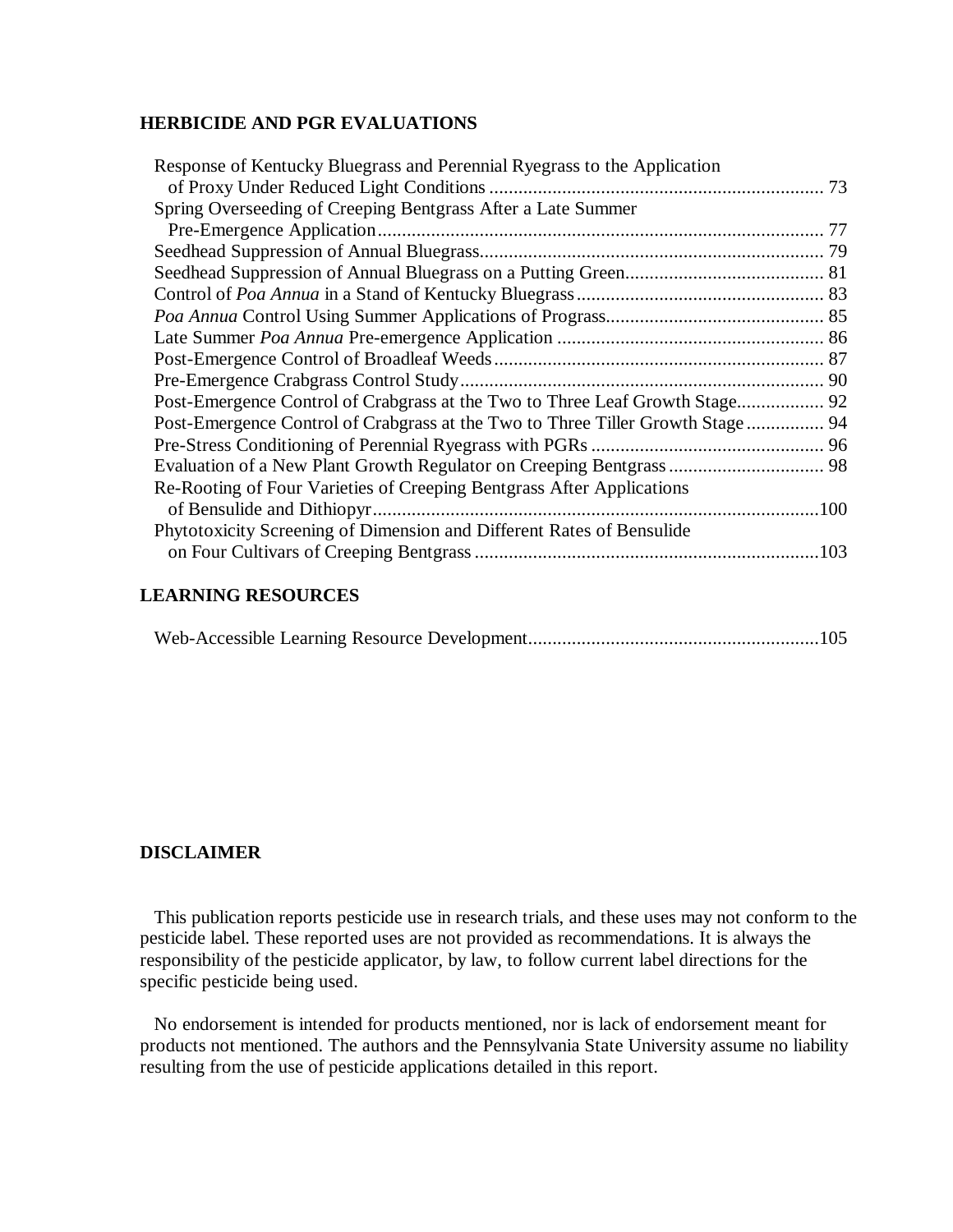# **1999 SUPPORTERS OF THE CENTER FOR TURFGRASS SCIENCE**

#### **IN-KIND SUPPORT**

AgrEvo PBI Gordon American Cyanamid Penn State Golf Courses Aquatrols, Inc. Pickseed BASF Pure Seed Testing, Inc. Bayer Ransomes America Best Sand Rhone Poulence Bush Hog Rohm & Haas D.M. Boyd Company Seed Research of Oregon, Inc. Dow AgroSciences Seedway, Inc. E. H. Griffith, Inc Sporting Valley Sod Eagle Golf and Landscape Products, Inc. State College Elks Country Club Earth & Turf Company Steiner / Dave Heath Associates Ferris Tee-2-Green Corporation Finch Turf Equipment The Pennsylvania Turfgrass Council Gandy Company The Scotts Company Gowan Three Rivers Ford Hummer Turfgrass Systems Toftrees Country Club Jacobsen Toro John Deere Trion Krigger & Company, Inc. TriStar Soil, Inc. Kuhn Farm Machinery, Inc. True Line, Inc. Lebanon-Seaboard Corporation Turfco Manufacturing, Inc. Millcreek Manufacturing Company Turf Partners Milorganite Division - MMSD Turf Pro Minolta Corporation Ty-Crop Turf Equipment, Inc. Montco U. S. Silica Nittany Six Hole Golf Course United Horticultural Supply Novartis Zeneca Professional Products Nutra Max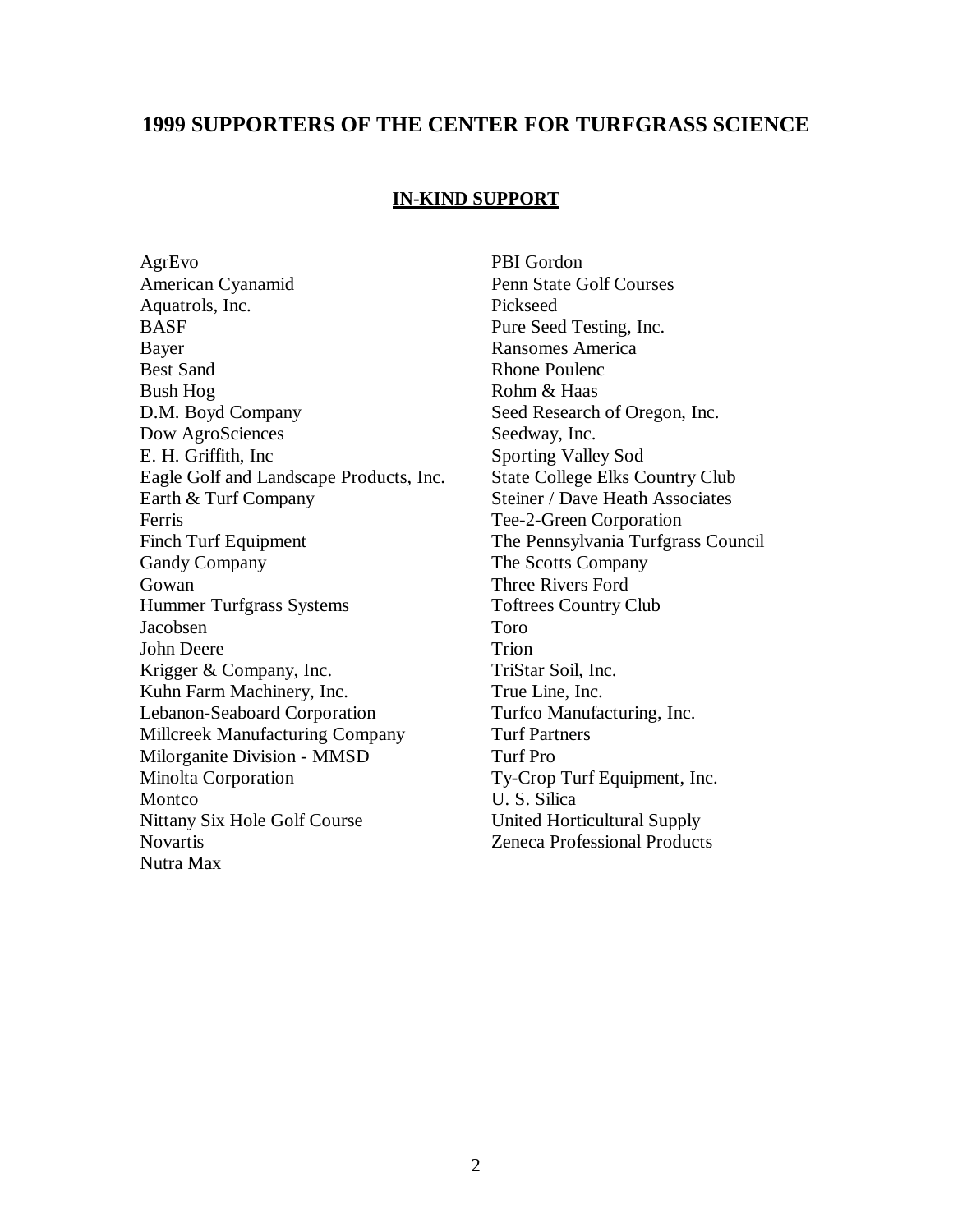# **1999 SUPPORTERS OF THE CENTER FOR TURFGRASS SCIENCE**

### **FINANCIAL SUPPORT**

Aimcor Monsanto Company Allied - Signal Montco A\*DEC Communications Moyer & Sons, Inc. American Cyanamid New Penn Golf Cars / EZ-Go Textron Amvac Chemical Corporation North West PA GCSA Aquatrols Corporation of America Novartis BASF Nutra Max Bayer Corporation PBI Gordon Bethesda C.C. Pennick Arrimour Golf, Inc. Cherry Hills C.C. Philadelphia Area GCSA Dow AgroSciences Pocono Turfgrass Association Downingtown C.C. Pro Turf DuPont Nylon Pursell Industries Earth Works Pursell Technologies Finch Turf Equipment Rhone Poulence Fisher & Son Co., Inc. Rohm & Haas FMC Seeds. Inc. Forse Design Tee-2-Green Corporation George Ley Company Textron Turf Care of America The Toro Company Gowan Company The Scotts Company Griffin Corporation Tomen Inc. Agro Kuhn Farm Machinery, Inc. Turf Partners Hummer Turfgrass Systems Uniroyal Chemical Company Lawn & Golf Company United States Golf Association Lebanon Seaboard Corporation U. S. Army, CRREL Lesco, Inc. U. S. Silica Lehigh C.C. / John Chassard Zeneca Professional Products

Agrevo USA Company National Turfgrass Evaluation Program Golf Course Superintendents Association The Pennsylvania Turfgrass Council, Inc.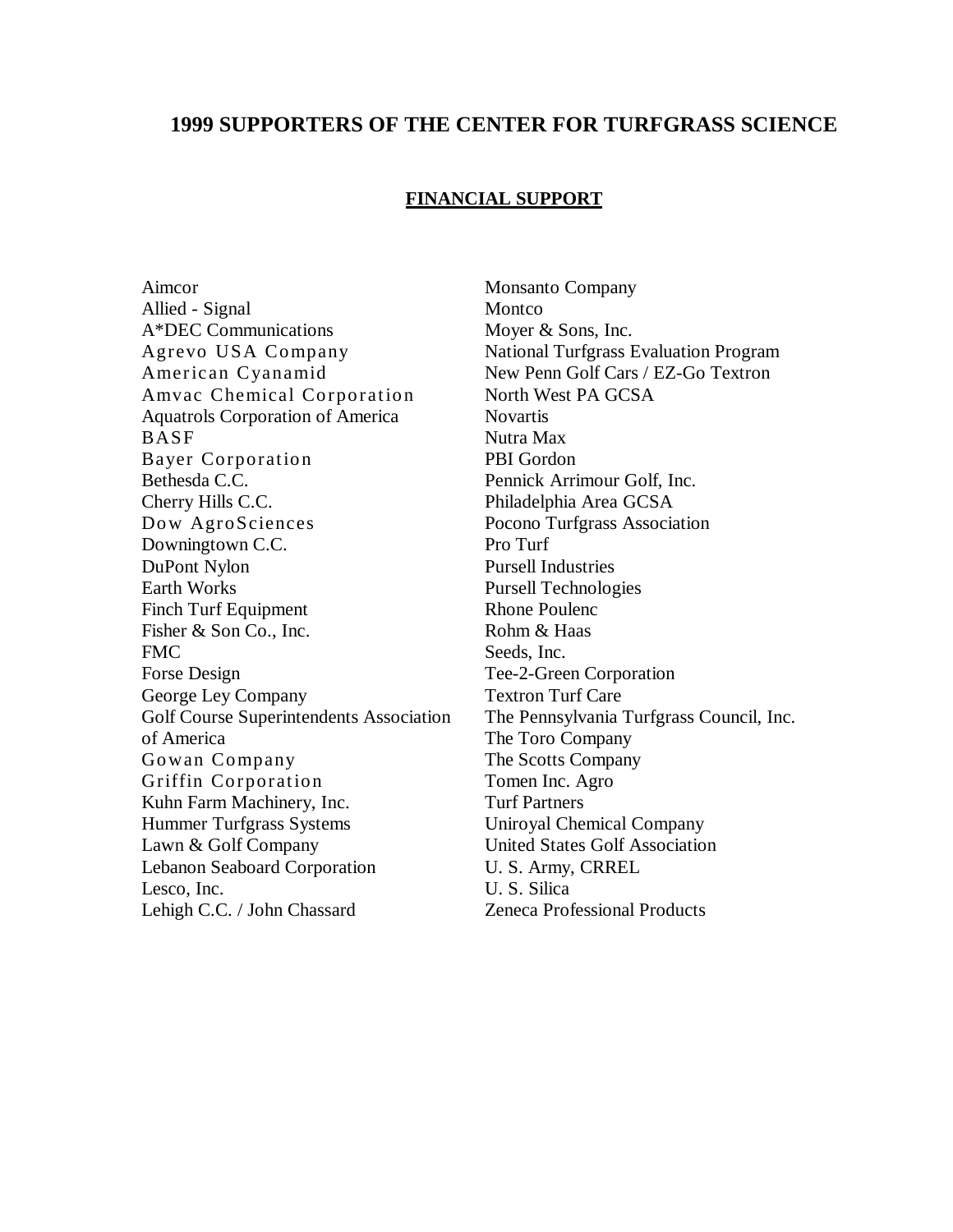# **Evaluation of the Agronomic and Sports Turf Quality of a Modular Turf System Installed over Black Top**

A.S. McNitt, P.J. Landschoot, Department of Agronomy

A.R. Leonard - Supt. of Grounds, Philadelphia Eagles

The desire to provide a safer playing surface and still allow numerous and varied events in a stadium has led to the development of portable fields. As these systems become a viable option, a stadium can hold non-sporting events on pavement or artificial turf. When natural turf is desired, the portable field is installed over the artificial turf as individual modules.

In this study we wanted to evaluate the agronomic and playing surface quality of the modular turf system GrassTiles<sup>™</sup>. We wanted to compare tiles installed over blacktop with tiles installed over a traditional sand-based root-zone.

### **Materials and Methods**

On September 2, 1997, Hummer Sport Turf Inc. of Lancaster, PA delivered fifteen turfgrass modules (tiles) to the Joseph Valentine Turfgrass Research Center, University Park, PA. The tiles are shown in Fig.  $1 - 3$ . Each  $7' \times 7' \times 2.25''$  tile was grown in a container. The soil mix in the container consisted of a USGA specified sand:peat mix. In addition to the sand and peat, various rates of DuPont Shredded Carpet filaments were incorporated into the root-zone mix prior to turfgrass establishment.



Fig. 1. Removing tile from container. Fig. 2. Area prepared for tile installation.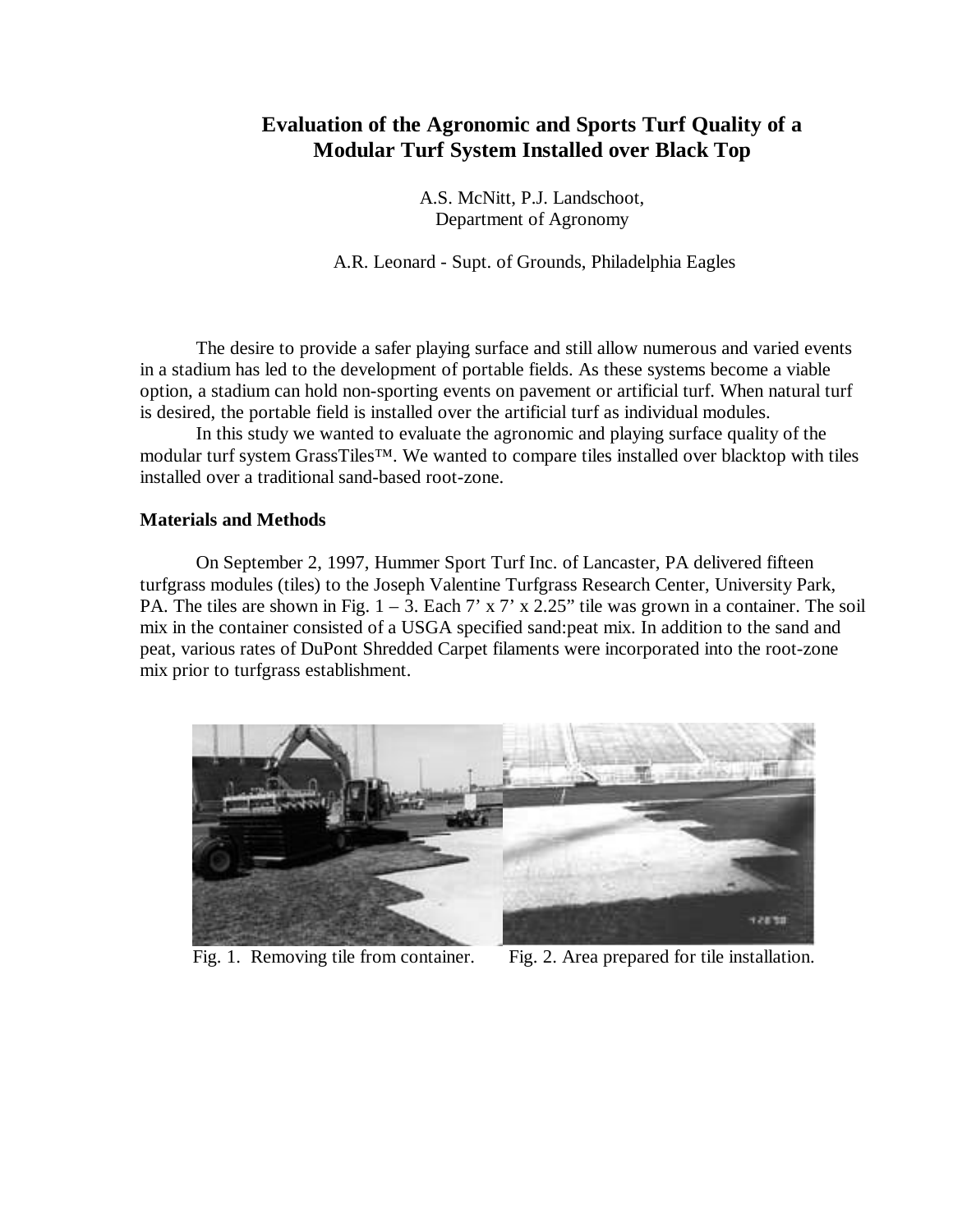

Fig. 3. Tile being installed over sand base.

The amount of DuPont Shredded Carpet in each treatment tile is shown in Table 1. The PVOH treatment is a chemical developed by DuPont and included in the root-zone in an attempt to increase the rate of turfgrass recovery after stress. Each treatment was replicated three times for a total of 15 treatment tiles.

Table 1. List of treatments for Experiment 1.

| Treatment              | Rate of Fibers            |  |
|------------------------|---------------------------|--|
|                        | $-(\% \text{ weight})$ -- |  |
| Control                | $0\%$                     |  |
| DuPont Shredded Carpet | 1%                        |  |
| DuPont Shredded Carpet | 1% with P.V.O.H.          |  |
| DuPont Shredded Carpet | 3%                        |  |
| DuPont Shredded Carpet | 5%                        |  |
|                        |                           |  |

The tiles were installed over blacktop with an approximately 0.25 inch drainage mat between the blacktop and the tile root-zone. The experiment was given basic maintenance including mowing, watering, and fertilization. The experiment was given no special attention.

On Sept. 3, 1997 we began to impose wear on the treatments tiles. Wear was applied with a Brinkman Wear Machine (Cockerham and Brinkman, 1989). The wear machine was pulled with a Steiner model 420 tractor equipped with a dual turf tire package in order to minimize wear due to the tractor tires. The machine was driven over the tiles using five passes three times per week. Cockerham and Brinkman (1989) estimate that two passes with their wear machine is equivalent to a NFL game at the 40-yard line between the hash marks. Wear ended for the season on Nov. 18, 1997. In 1998 wear began on April 15 and ended Aug. 17. Typically, wear was applied regardless of weather conditions.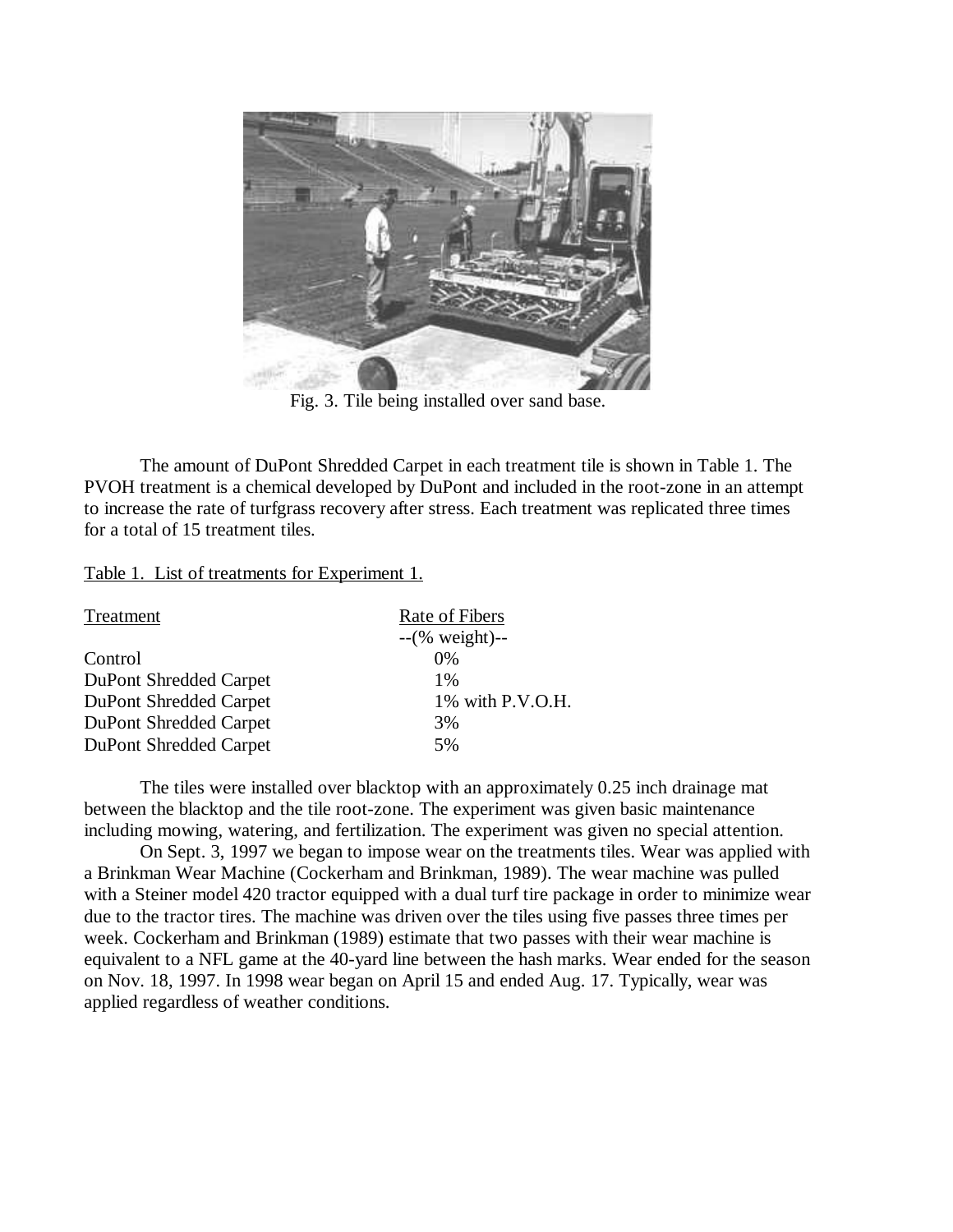#### **Data Collection**

#### Soil Physical Properties

Soil bulk density - The soil physical properties measured in this experiment include, soil bulk density and soil water content.

Soil bulk density data were derived from measurements of soil total density and volumetric water content taken with a Troxler 3400-B series surface moisture/density gauge.

#### Playing Surface Quality

Surface Hardness- Surface hardness was measured using a Clegg impact soil tester (CIT) equipped with a 2.25 kg hammer (Rogers and Waddington, 1989). The average of six hardness measurements on each subplot was used to represent the hardness value of the subplot.

Traction- Linear traction measurements were taken using PENNFOOT (McNitt et al., 1996, 1997) configured with a loading weight of 121.8 kg and a high-top molded shoe. The traction values reported are the average of three traction measurements recorded on each subplot.

Turfgrass Density- Turfgrass density was rated visually, and density was recorded on a scale of zero to five using half units. Zero represents a plot with no turfgrass present and five represents 100% turfgrass cover and no visible root-zone mix. A rating of 3.0 represents an acceptable turfgrass density in the center of a high school football field. The visual rating took into account both percent turfgrass cover and density of tillers.

Divoting- At the end of the study, divot size was measured on each treatment sub-plot. Divots were created using a weighted pendulum attached to the three-point hitch of a tractor. At the end of the pendulum the head of a golf club pitching wedge was attached. The height of the wedge, relative to the treatment surface was controlled with an adjustable metal pad. The pad can be set at different heights and when the three-point hitch is lowered the pad rests on the soil surface. During these experiments the depth was set to 15 mm.

The pendulum was released from a horizontal position. The pendulum is weighted with a 76 kg lead weight. After the pitching wedge cuts through the soil surface, the maximum length and width of each divot was measured.

#### **EXPERIMENT 2 – GROW-IN**

On May 10, 1998, Hummer Sport Turf Inc. of Lancaster, PA delivered twelve turfgrass modules (tiles) to the Joseph Valentine Turfgrass Research Center, University Park, PA. The tiles were the same as those described in Experiment 1 and shown in Fig.  $1 - 3$ . The soil mix in the container consisted of a USGA specified sand:peat mix. In addition to the sand and peat, various rates of DuPont Shredded Carpet filaments were incorporated into the root-zone mix prior to turfgrass establishment.

The amount of DuPont Shredded Carpet in each treatment tile is shown in Table 2. Each treatment was replicated three times for a total of 12 treatment tiles. The tiles were arranged in a randomized complete block design. The tiles were installed over eight inches of a 90% sand 10% peat (v:v) USGA specified root-zone. This mix was underlain by six inches of USGA specified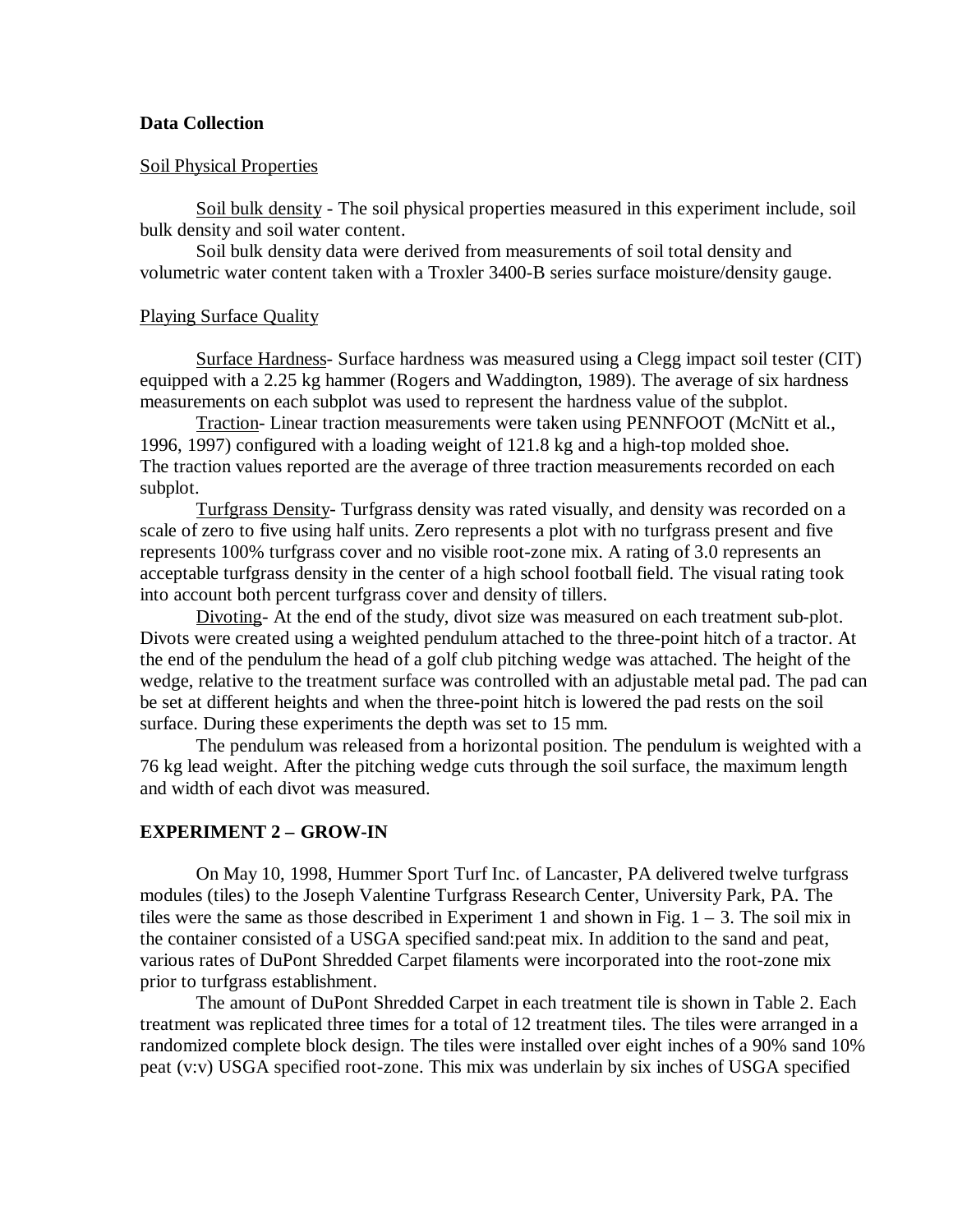drainage gravel that included corrugated PVC drainpipe. The experiment was given basic maintenance including mowing, watering, and fertilization.

Table 2. List of treatments for Experiment 2.

| Treatment              | Rate of Fibers            |
|------------------------|---------------------------|
|                        | $-(\% \text{ weight})$ -- |
| Control                | 0%                        |
| DuPont Shredded Carpet | 3%                        |
| DuPont Shredded Carpet | 3% with P.V.O.H.          |
| DuPont Shredded Carpet | 5%                        |

On June 1, 1998 we split the block with two levels of wear. The two levels were no wear and wear equaling 7.5 NFL games per weak. Wear was applied with a Brinkman Wear Machine (Cockerham and Brinkman, 1989). The wear machine was pulled with a Steiner model 420 tractor equipped with a dual turf tire package in order to minimize wear due to the tractor tires. The machine was driven over the high wear subplots with five passes three times per week. Wear ended for the season on Oct. 15, 1998. Typically, wear was applied regardless of weather conditions.

# **Data Collection**

Soil physical property and surface playing quality data was collected on two rating dates (July 3, 1998 and Oct. 14, 1998).

Data collection followed the procedures described in Experiment 1. Divot data was collected on Oct. 15, 1998.

Rating Dates and Statistical Analysis

The turfgrass density rating and the means of the three soil bulk densities, three soil water contents, three traction, six surface hardness measurements, and three divot sizes were analyzed using the analysis of variance and Fisher's Least Significant Difference (lsd) test at the 0.05 level. A lsd was not calculated when the F ratio was not significant at the 0.05 level.

## **RESULTS**

# **EXPERIMENT 1**

## Soil Bulk Density

The results for the soil bulk density values are listed in Table 3. The control, DuPont Shredded Carpet 1% and 1% with PVOH had soil bulk densities that were not different on either rating date. The DuPont Shredded Carpet 3% had a lower soil bulk density than the control or the 1%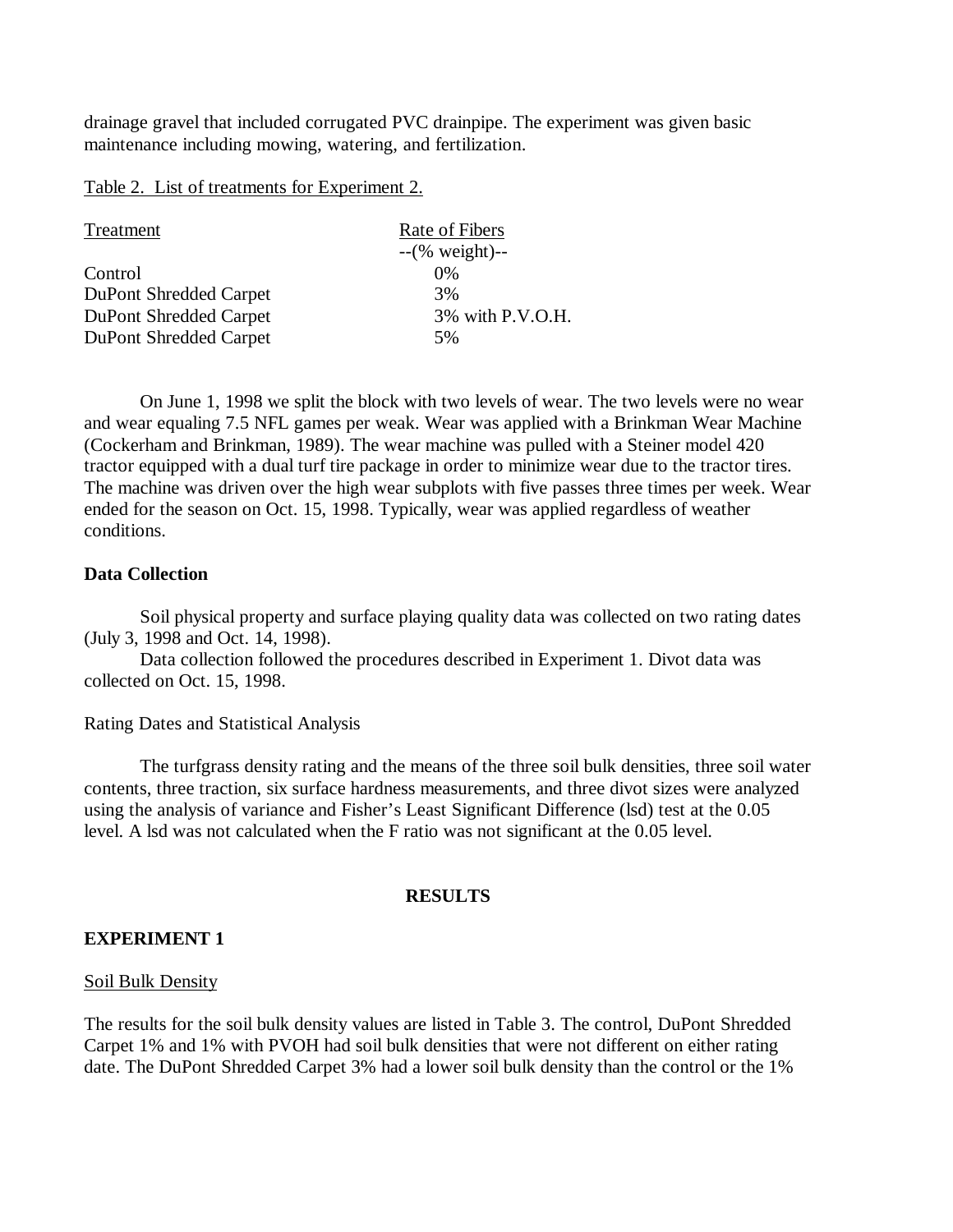treatments on both rating dates. The DuPont Shredded Carpet 5% had a soil bulk density value that was lower than all other treatments on both rating dates.

| Treatment                               | Nov. 14, 1997                  | July 3, 1998 |
|-----------------------------------------|--------------------------------|--------------|
|                                         | -----(g/cc)-<br>-------------- |              |
| Control                                 | 1.22                           | 1.37         |
| DuPont Shredded Carpet 1%               | 1.21                           | 1.35         |
| DuPont Shredded Carpet 1% with P.V.O.H. | 1.21                           | 1.35         |
| DuPont Shredded Carpet 3%               | 1.12                           | 1.21         |
| DuPont Shredded Carpet 5%               | 1.09                           | 1.15         |
| lsd(0.05)                               | በ 11                           | 0.04         |

Table 3. Mean soil bulk density values for treatments in Experiment 1.

Soil bulk density values increased for all treatments as wear increased. The DuPont Shredded Carpet 3% and 5% had lower soil bulk density values than the other treatments on both rating dates. The difference between soil bulk density values for these treatments was greater on the second rating date, indicating that the differences between treatment bulk density values increased with increasing wear. Low soil bulk density typically translates into lower resistance to root penetration and greater rooting.

### Soil Water Content

Soil water content differences due to treatments are shown in Table 4. There were no significant differences between soil water contents caused by treatments on either rating date. The difference in soil water contents between rating dates should be noted. During the Nov. 14, 1997 rating date all surface playing quality measurements were taken while the soil water content was high. On the July 3, 1998 rating date the playing quality measurements were taken while the soil water was very low. Thus the playing quality measurements reflect a variety of playing condition extremes.

Table 4. Mean soil water content for treatments in Experiment 1.

| Treatment                               | Nov. 14, 1997  | July 3, 1998                 |
|-----------------------------------------|----------------|------------------------------|
|                                         | ______________ | $-$ (% by vol.)------------- |
| Control                                 | 28.8           | 9.2                          |
| DuPont Shredded Carpet 1%               | 29.4           | 9.8                          |
| DuPont Shredded Carpet 1% with P.V.O.H. | 29.7           | 11.2                         |
| DuPont Shredded Carpet 3%               | 27.1           | 9.0                          |
| DuPont Shredded Carpet 5%               | 27.3           | 10.7                         |
| lsd(0.05)                               | NS             | NS.                          |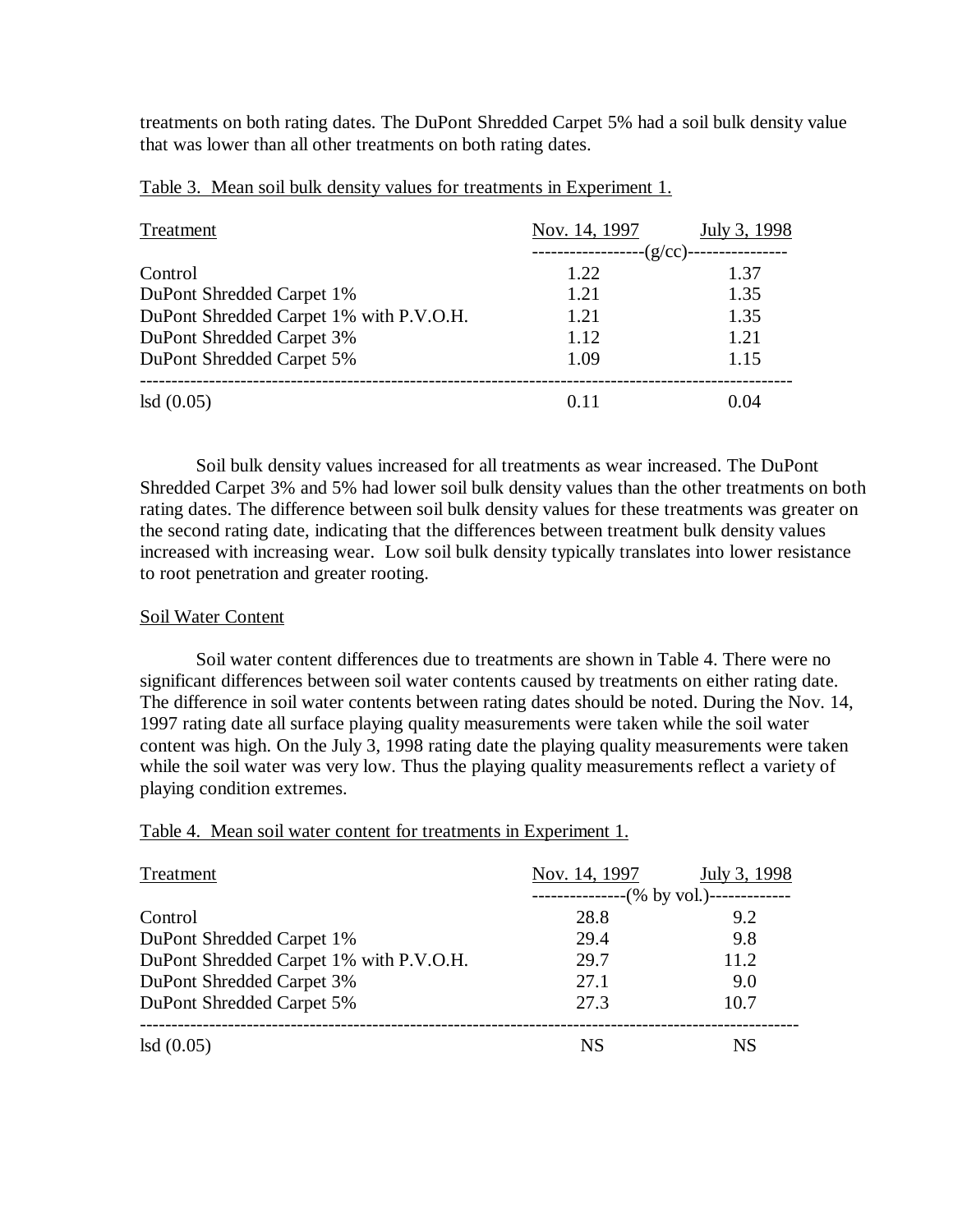#### Surface Hardness

Playing surface hardness (impact attenuation) differences due to treatments are shown in Table 5. We measured no significant surface hardness differences between the control and either DuPont Shredded Carpet 1% treatments.

| Treatment                               | Nov. 14, 1997              | July 3, 1998 |
|-----------------------------------------|----------------------------|--------------|
|                                         | --(Gmax)--<br>------------ |              |
| Control                                 | 75.8                       | 100.6        |
| DuPont Shredded Carpet 1%               | 73.9                       | 114.5        |
| DuPont Shredded Carpet 1% with P.V.O.H. | 75.3                       | 109.4        |
| DuPont Shredded Carpet 3%               | 67.4                       | 86.5         |
| DuPont Shredded Carpet 5%               | 61.5                       | 86.7         |
| lsd(0.05)                               | 5.6                        | 13.0         |

|  |  |  | Table 5. Mean surface hardness values for treatments in Experiment 1. |  |  |
|--|--|--|-----------------------------------------------------------------------|--|--|
|  |  |  |                                                                       |  |  |

As the rate of Shredded Carpet increased the playing surface hardness values decreased significantly. On the Nov. 14, 1997 rating date the DuPont Shredded Carpet 5% treatment had playing surface hardness values lower than all other treatments. The DuPont Shredded Carpet 3% treatment had surface hardness values lower than the DuPont Shredded Carpet 1% treatments and the control.

As wear progressed, the surface hardness values of all treatments increased. A portion of the increase measured on the July 3, 1998 rating date can also be attributed to the low soil water contents of treatments on that day. Prior studies have consistently shown a negative correlation between soil water content and surface hardness (Rogers and Waddington, 1990; McNitt and Landschoot, 1998).

On the July 3, 1998 rating date the DuPont Shredded Carpet 3% and 5% treatments had significantly lower surface hardness values than all other treatments. This was after the tiles had been exposed to wear levels equivalent to 150 NFL games and the soil was allowed to dry considerably. These tiles, installed over blacktop and exposed to 150 NFL games with no aeration and moderate maintenance, had a playing surface hardness equivalent to or lower than most natural soil athletic field under similar soil moisture conditions.

#### Traction

The traction differences due to treatments are shown in Table 6. On the Nov. 14, 1997 rating date the control measured higher in traction than all treatments except DuPont Shredded Carpet 1%. On the July 3, 1998 rating date there where no significant traction differences between treatments.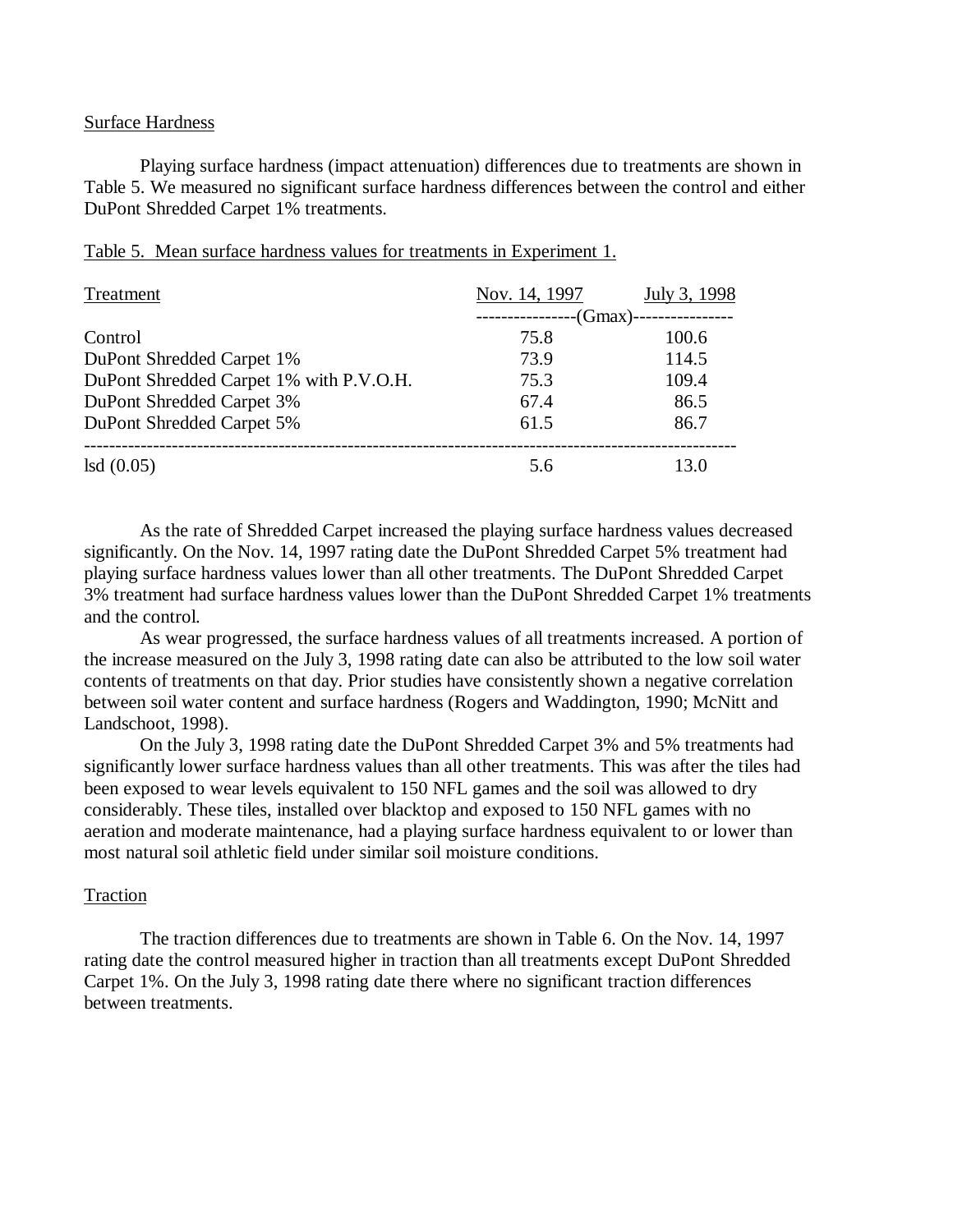| Treatment                               | Nov. 14, 1997 | July 3, 1998            |
|-----------------------------------------|---------------|-------------------------|
|                                         |               | -(Newtons)------------- |
| Control                                 | 1419          | 1405                    |
| DuPont Shredded Carpet 1%               | 1360          | 1459                    |
| DuPont Shredded Carpet 1% with P.V.O.H. | 1396          | 1378                    |
| DuPont Shredded Carpet 3%               | 1336          | 1373                    |
| DuPont Shredded Carpet 5%               | 1356          | 1349                    |
| lsd(0.05)                               | 48            |                         |

#### Table 5. Mean traction values for treatments in Experiment 1.

Traction differences between treatments were generally small. This indicates that the addition of the DuPont Shredded Carpet does not increase or decrease traction. These results coupled with the results of other studies (McNitt et al., 1997) show no evidence of an increased tripping hazard due to the addition of Shredded Carpet.

#### Turfgrass Quality

The turfgrass quality ratings for treatments are shown in Table 7. There were no significant turfgrass quality differences between treatments on either rating date. The third column in the table shows the amount of recovery observed two weeks after wear treatments had stopped. While the DuPont Shredded Carpet 1% with PVOH had the highest recovery rating, the difference was not statistically significant compared to the other treatments.

#### Table 7. Turfgrass Visual Ratings ( $5 = \text{most dense}, 0 = \text{least dense}$ ) in Experiment 1.

| Treatment                               | Nov. 14, 1997 July 3, 1998 |            | Recovery |
|-----------------------------------------|----------------------------|------------|----------|
|                                         |                            | --(5 - 0)- |          |
| Control                                 | 4.2                        | 2.6        | 0.1      |
| DuPont Shredded Carpet 1%               | 3.8                        | 2.9        | 0.2      |
| DuPont Shredded Carpet 1% with P.V.O.H. | 4.1                        | 2.9        | 0.7      |
| DuPont Shredded Carpet 3%               | 4.0                        | 3.0        | 0.5      |
| DuPont Shredded Carpet 5%               | 3.9                        | 3.1        | 0.5      |
|                                         |                            |            |          |
| lsd(0.05)                               | NS.                        | NS.        | NS       |

The important thing to note in the data in Table 7 is that all treatments showed high quality turf on the Nov. 14, 1997 rating date after the equivalent of over 70 NFL games. Even after 150 NFL games all the treatments were at or very close to an acceptable rating of 3.0. This data demonstrates that this modular system can more than adequately sustain quality turfgrass under extreme wear conditions with only a 2.25 inch root-zone depth.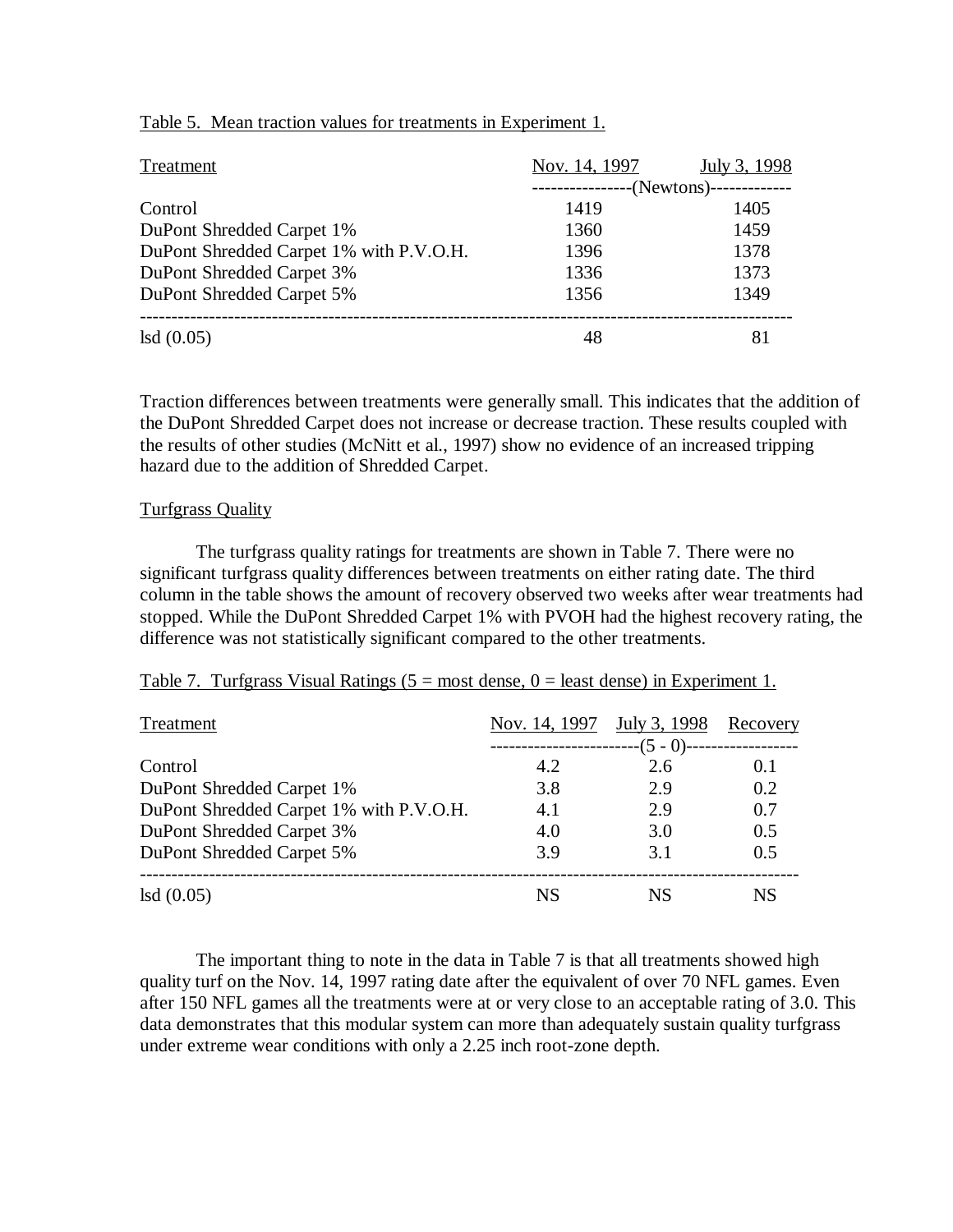#### Divoting

The divot testing was performed once at the end of the study due to the destructive nature of the test. The divot dimensions for treatments are listed in Table 8.

| Treatment                               | Width | Length |
|-----------------------------------------|-------|--------|
|                                         |       | (cm)   |
| Control                                 | 9.4   | 27.2   |
| DuPont Shredded Carpet 1%               | 8.1   | 13.2   |
| DuPont Shredded Carpet 1% with P.V.O.H. | 8.1   | 14.7   |
| DuPont Shredded Carpet 3%               | 7.9   | 11.9   |
| DuPont Shredded Carpet 5%               | 7.4   | 10.7   |
| lsd(0.05)                               | 0.8   | 5.6    |

#### Table 8. Divot width and length for treatments in Experiment 1.

The control had divots that were larger than any treatment containing DuPont Shredded Carpet. The divot length for the control was essentially double in size compared to treatments containing Shredded Carpet. The divot width is controlled to some degree by the width of the club head and less dramatic differences were measured in this dimension. A trend was evident, with increasing concentrations of Shredded Carpet resulting in smaller divot width. These differences were not statistically significant between varying rates of Shredded Carpet but the control had divot widths larger than any other treatments.

These results are in general agreement with the results found by McNitt et al. 1996, where the addition of DuPont Shredded Carpet reduced divot size by half compared to the control.

#### **EXPERIMENT 2 – GROW-IN**

#### Soil Bulk Density

The results for the soil bulk density values are listed in Table 9. All treatments containing DuPont Shredded Carpet measured lower in soil bulk density than the control. This was the case for both the no wear and high wear subplots. DuPont Shredded Carpet 5% measured lower in soil bulk density than any other treatment under all wear levels on both rating dates. The DuPont Shredded Carpet 3% with PVOH had a higher bulk density than the DuPont Shredded Carpet 3% on both rating dates after wear was applied and on the second rating date under the no wear treatments.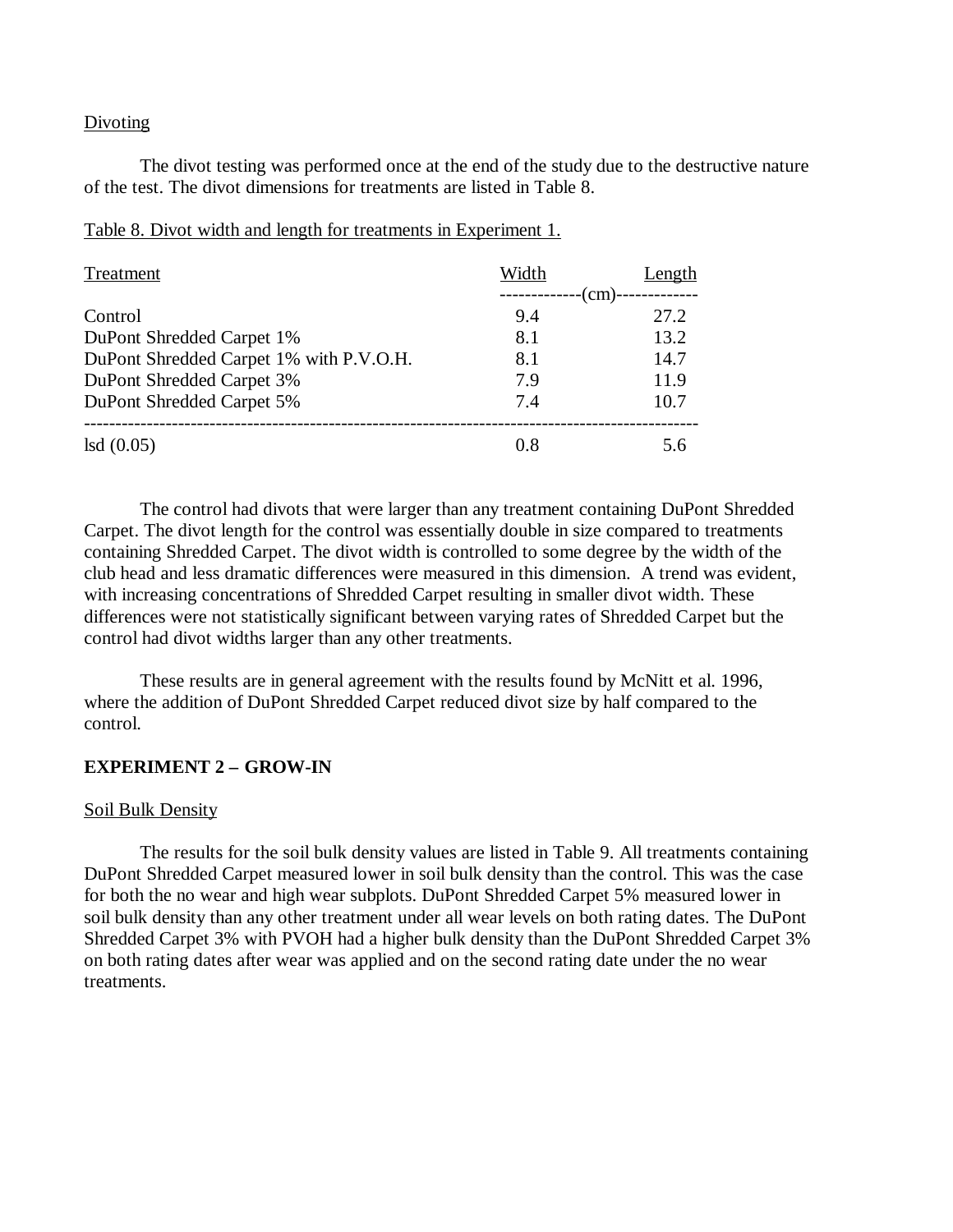|                                         | N <sub>o</sub> | High | N <sub>0</sub>   | High |
|-----------------------------------------|----------------|------|------------------|------|
| Treatment                               | Wear           | Wear | Wear             | Wear |
|                                         |                |      | --(g/cubic cm)-- |      |
| Control                                 | 1.25           | 1.55 | 1.21             | 1.30 |
| DuPont Shredded Carpet 3%               | 1.08           | 1.32 | 1.08             | 1.13 |
| DuPont Shredded Carpet 3% with P.V.O.H. | 1.13           | 1.37 | 1.07             | 1.18 |
| DuPont Shredded Carpet 5%               | 1.04           | 1.25 | 1.03             | 1.08 |
|                                         |                |      |                  |      |
| lsd(0.05)                               | .03            | .03  | 03               | .03  |

### Table 9. Mean soil bulk density values for treatments in Experiment 2.

As the rate of DuPont Shredded Carpet increased the soil bulk density decreased. These results are similar to the results for Experiment 1 and show that when exposed to wear there is little gained in soil bulk density reduction from placing the tiles over 8 inches of sand. There is a much greater reduction in soil bulk density by the addition of at least 3% DuPont Shredded Carpet by weight.

### Soil water content

Soil water content differences due to treatments are shown in Table 10. The treatments containing DuPont Shredded Carpet contained less water than the control on the first rating date, over both wear levels. While the differences are small they are significant and show a difference between growing in the tiles and placing them over blacktop. In the overlay study (Experiment 1), there was no differences in water contents due to treatments. When the tiles were placed over 8 inches of sand (Experiment 2), the tiles held a few percent less water if they contained the DuPont Shredded Carpet. This may be due to the lower soil bulk density creating greater aeration porosity in the treatments containing DuPont Shredded Carpet. By the second rating date, after more wear was applied there was no difference in soil water content due to treatments.

#### Table 10. Mean soil water content values for treatments in Experiment 2.

| Treatment                               | N <sub>0</sub><br>Wear | High<br>Wear | N <sub>0</sub><br>Wear | High<br>Wear |
|-----------------------------------------|------------------------|--------------|------------------------|--------------|
|                                         |                        |              | --(% by vol.)--        |              |
| Control                                 | 14.8                   | 14.8         | 6.2                    | 7.3          |
| DuPont Shredded Carpet 3%               | 12.7                   | 12.7         | 7.1                    | 7.7          |
| DuPont Shredded Carpet 3% with P.V.O.H. | 12.9                   | 12.4         | 7.0                    | 7.9          |
| DuPont Shredded Carpet 5%               | 11.8                   | 11.8         | 7.0                    | 7.6          |
|                                         |                        |              |                        |              |
| lsd(0.05)                               | 13                     | 13           | NS.                    | NS.          |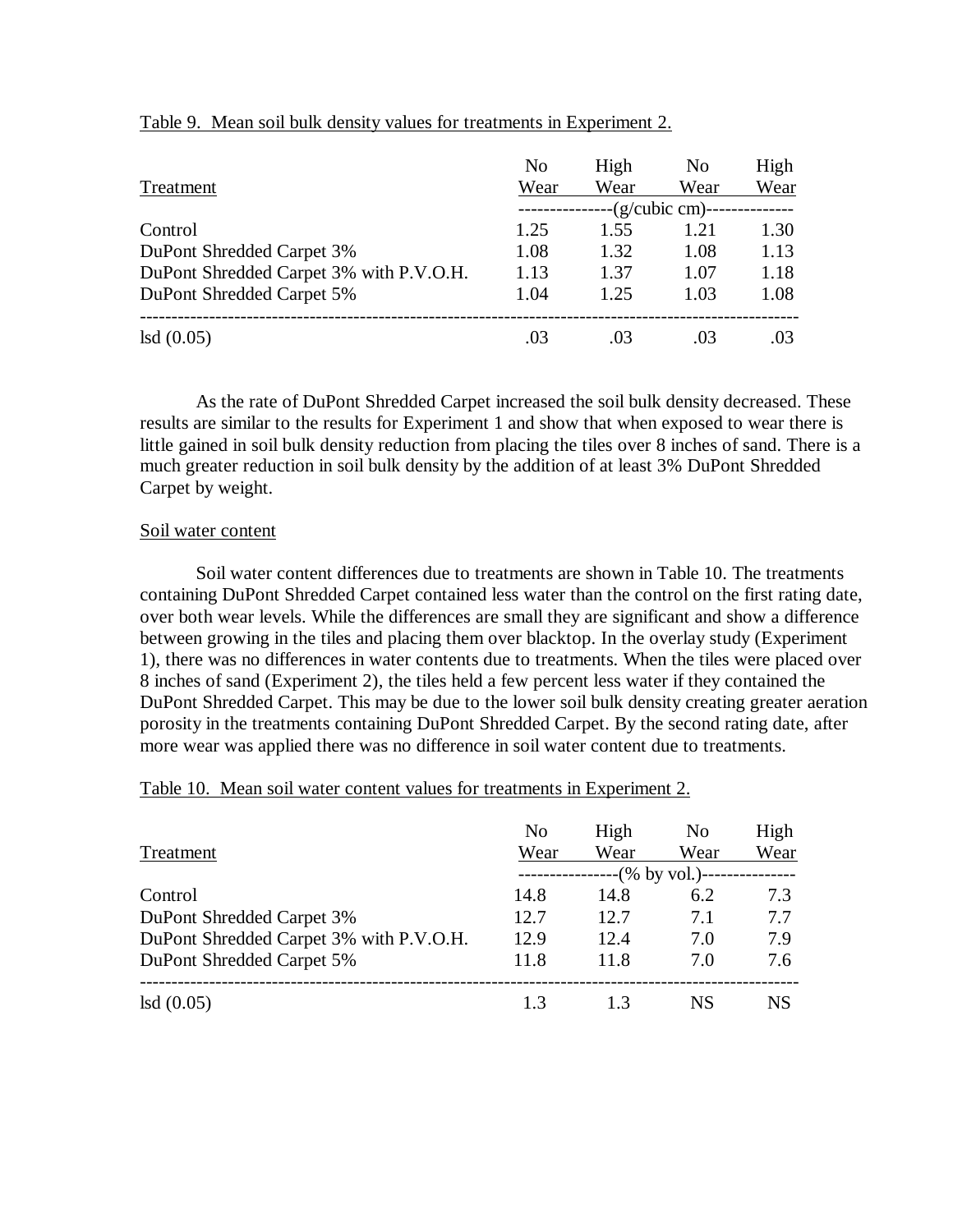#### Surface hardness

Surface hardness differences due to wear are listed in Table 11. On the first rating date under the no wear level, no surface hardness differences between treatments were measured. On the high wear level plots the DuPont Shredded Carpet 5% treatment had lower surface hardness values than all other treatments. There was no significant difference between the control and the DuPont Shredded Carpet 3% or 3% with PVOH.

| Treatment                               | N <sub>0</sub><br>Wear | High<br>Wear | N <sub>0</sub><br>Wear | High<br>Wear |
|-----------------------------------------|------------------------|--------------|------------------------|--------------|
|                                         |                        |              | $-(q/cc)$ -            |              |
| Control                                 | 65.7                   | 86.9         | 74.2                   | 85.6         |
| DuPont Shredded Carpet 3%               | 64.3                   | 85.0         | 74.3                   | 83.7         |
| DuPont Shredded Carpet 3% with P.V.O.H. | 66.2                   | 84.6         | 74.7                   | 80.0         |
| DuPont Shredded Carpet 5%               | 63.1                   | 78.9         | 70.3                   | 69.8         |
| lsd(0.05)                               | NS                     | 3.0          | 4.2                    | 4.2          |

|--|

On the second rating date, after approximately 37.5 NFL games of wear, the DuPont Shredded Carpet 5% treatment had lower surface hardness values than all other treatments. The DuPont Shredded Carpet 3% with PVOH also had a lower surface hardness value than the control. Under the no wear level few differences were measured. The DuPont Shredded Carpet 5% treatment had a statistically lower surface hardness value than the DuPont Shredded Carpet 3% with PVOH. This difference is relatively small and of little practical significance.

Comparing the values obtained when the tiles are installed over 8 inches of sand versus over blacktop, we see that the tiles over blacktop did have slightly higher surface hardness values after 150 NFL games. For instance the DuPont Shredded Carpet 3% treatment had a surface hardness value of 86.5 over blacktop and 83.7 over sand, while the DuPont Shredded Carpet 5% treatment had a surface hardness value of 86.7 over blacktop and 69.8 over sand. After 75 NFL games, the tiles installed over blacktop had surface hardness values lower than newly installed artificial turf (typically mid seventies) and after 150 games and under dry soil moisture condition the tiles installed over blacktop had surface hardness values that would be considered in the normal range for a natural turfgrass playing field that was low in soil moisture (mid eighties).

#### Traction

Traction differences due to treatments are shown in Table 12. There were few differences measured. On the October 14, 1998 rating date, the DuPont Shredded Carpet 5% treatment had a statistically higher traction value than the control under the no wear level. There is little evidence to suggest a significant change in traction due to the presence of DuPont Shredded Carpet.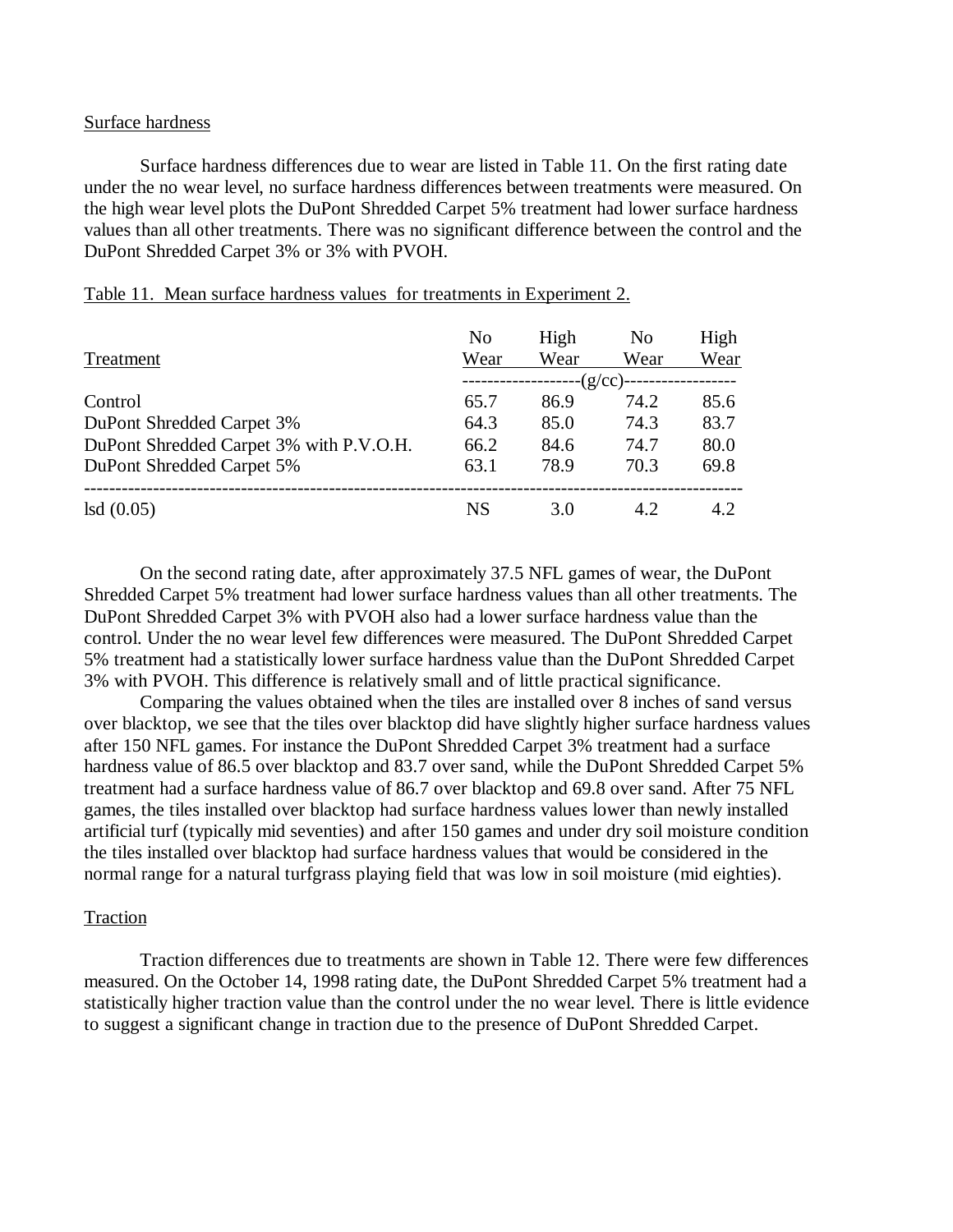|                                         | N <sub>0</sub> | High | N <sub>0</sub> | High |
|-----------------------------------------|----------------|------|----------------|------|
| Treatment                               | Wear           | Wear | Wear           | Wear |
|                                         |                |      | -(Newtons)--   |      |
| Control                                 | 1495           | 1343 | 1433           | 1370 |
| DuPont Shredded Carpet 3%               | 1465           | 1290 | 1460           | 1370 |
| DuPont Shredded Carpet 3% with P.V.O.H. | 1465           | 1314 | 1440           | 1400 |
| DuPont Shredded Carpet 5%               | 1414           | 1349 | 1486           | 1405 |
|                                         |                |      |                |      |
| lsd(0.05)                               | NS             | NS.  | 35.8           | NS   |

### Table 12. Mean linear traction values for treatments in Experiment 2.

### Turfgrass Quality

The turfgrass quality data for treatments in Experiment 2 are listed in Table 13. There were few significant differences in quality between treatments. On the October 14, 1998 rating date both 3% treatments had higher turfgrass quality than either the control or the DuPont Shredded Carpet 5% treatment.

# Table 13. Turfgrass Visual Ratings  $(5 = \text{most dense}, 0 = \text{least dense})$  for treatments in Experiment 2.

| Treatment                               | No<br>Wear | High<br>Wear      | N <sub>0</sub><br>Wear | High<br>Wear |
|-----------------------------------------|------------|-------------------|------------------------|--------------|
| Control                                 |            | --(5 - 0)-<br>3.1 |                        | 2.0          |
| DuPont Shredded Carpet 3%               | 5          | 3.1               |                        | 2.5          |
| DuPont Shredded Carpet 3% with P.V.O.H. | 5          | 2.8               |                        | 2.3          |
| DuPont Shredded Carpet 5%               |            | 3.3               |                        | 2.0          |
| lsd(0.05)                               |            | <b>NS</b>         |                        | 0.3          |

While the tiles performed well in Experiment 2, the turfgrass quality ratings at the end of the study were lower than those at the end of Experiment 1. Both experiments received only moderate maintenance. I believe that Experiment 2 received inadequate water at times, which reduced the turfgrass quality. We observed that the grow-in study (Experiment 2) required more water than the overlay study (Experiment 1). Had Experiment 2 received more water, the turfgrass quality results may have been different. Nevertheless, these results indicate the ease of growing a quality playing surface using just the tiles and a drain pad over a hard surface. To our surprise the tiles installed over the blacktop required equal or at times less maintenance than the tiles installed over 8 inches of a USGA specified sand.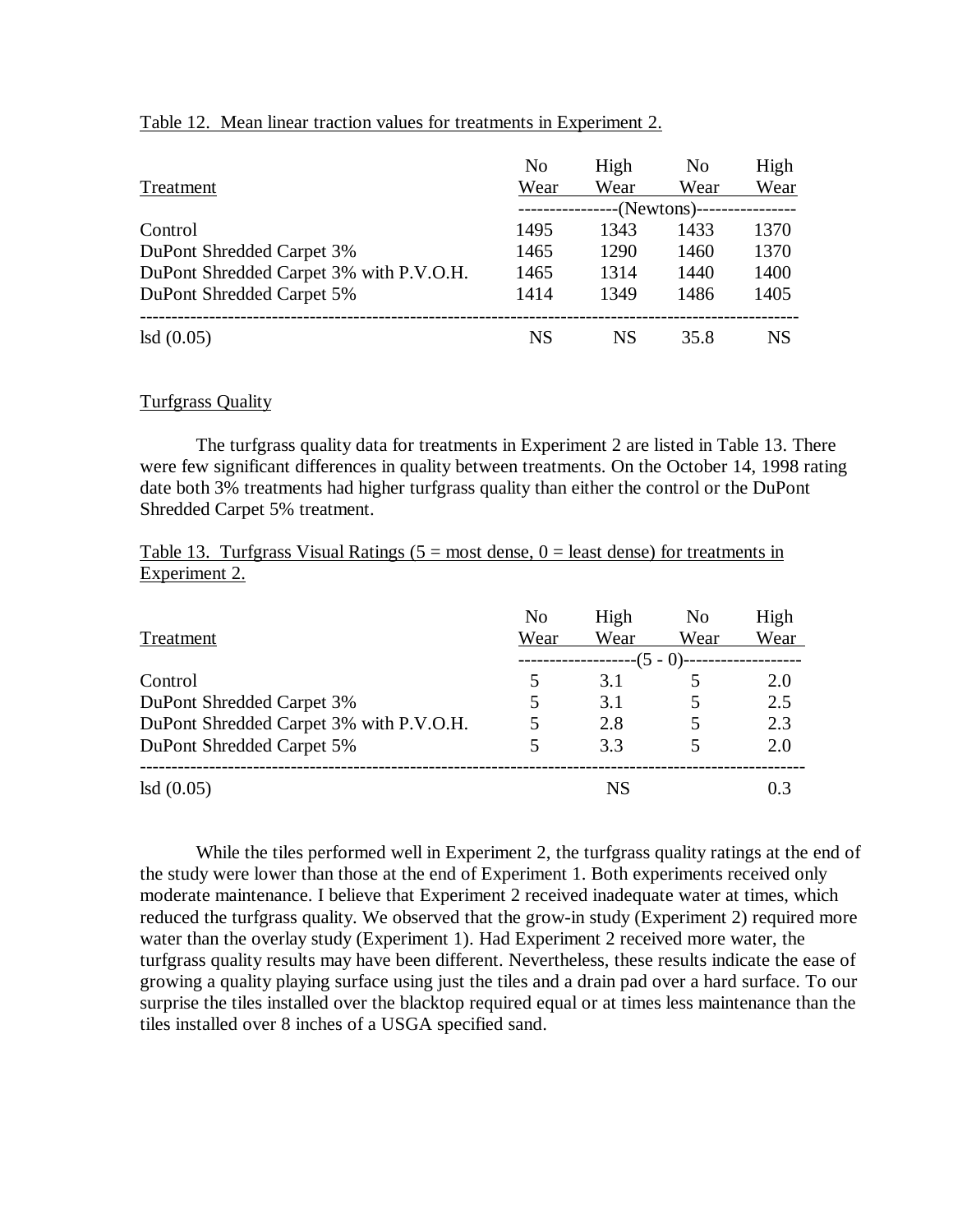#### Divoting

The divot testing was done once at the end of the study due to the destructive nature of the test. The divot lengths for treatments in Experiment 2 are listed in Table 14.

For the high wear level subplots, the control had divots that were larger than any treatment containing DuPont Shredded Carpet. The divot length for the control averaged 50% greater in length than the other treatments. Under the no wear level, the control had divot lengths greater than the DuPont Shredded Carpet 3% treatment on the July 3, 1998 rating date.

These results are in general agreement with the results from Experiment 1 and those found by McNitt et al. 1996, where the addition of DuPont Shredded Carpet, at a 3% rate, reduced divot size by half compared to the control.

| Treatment                               | No<br>Wear | High<br>Wear | N <sub>0</sub><br>Wear | High<br>Wear |
|-----------------------------------------|------------|--------------|------------------------|--------------|
|                                         |            |              | (cm)-                  |              |
| Control                                 | 6.6        | 16.0         | 9.2                    | 11.4         |
| DuPont Shredded Carpet 3%               | 5.4        | 10.2         | 8.6                    | 8.5          |
| DuPont Shredded Carpet 3% with P.V.O.H. | 6.2        | 9.2          | 8.4                    | 7.6          |
| DuPont Shredded Carpet 5%               | 6.2        | 8.9          | 9.2                    | 7.1          |
| lsd(0.05)                               |            |              | NS                     | 2.5          |

### Table 14. Divot length for treatments in Experiment 2.

#### **Summary**

These results demonstrate that the modular system containing DuPont Shredded Carpet reduces soil bulk density, reduces surface hardness, and reduces divoting, while maintaining equivalent traction characteristics. This study compared tiles installed over blacktop with tiles installed over an eight-inch root-zone. We did not find major differences in soil physical characteristics or playing surface quality between the two installation procedures. This study demonstrates that with proper maintenance, the tile system, containing at least 3% DuPont Shredded Carpet, can provide a quality playing surface using either of the two installation procedures.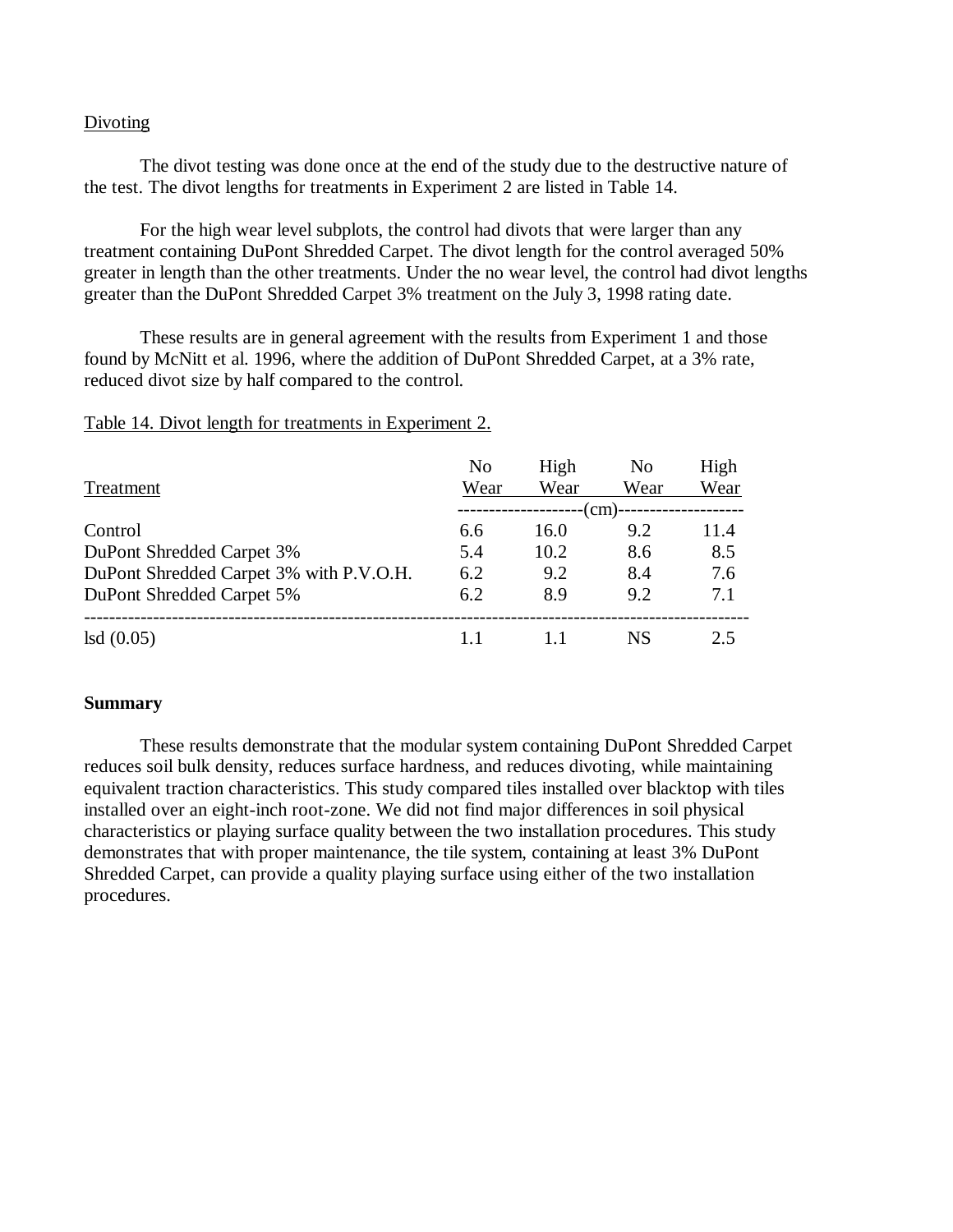#### Bibliography

Cockerham, S.T. and D.J. Brinkman. 1989. A simulator for cleated-shoe sports traffic on turfgrass research plots. California Turfgrass Culture. 39(3 & 4):9-10.

McNitt, A.S., P.J. Landschoot, and J.L. Keller. 1997. Evaluation of an athletic field root-zone amended with DuPont shredded carpet. Submitted to: DuPont Nylon. 21 pp.

McNitt, A.S. and P.J. Landschoot. 1998. The effects of soil inclusions on soil physical properties and athletic field playing surface quality. Submitted to: DuPont Nylon, NIKE, Inc., and SportGrass, Inc., 45 pp.

McNitt, A. S., D. V. Waddington, and R. O. Middour. 1996. Traction measurement on natural turf. In Earl F. Hoerner (ed.) Safety in American Football. ASTM STP 1305. American Society for Testing Materials. pp. 145-155.

McNitt, A. S., R. O. Middour, and D. V. Waddington. 1997. Development and evaluation of a method to measure traction on turfgrass surfaces. Journal of Testing and Evaluation. JTEVA, Vol. 25, no. 1. pp. 99-107.

Rogers III, J.N. and D.V. Waddington. 1989. The effect of cutting height and verdure on impact absorption and traction characteristics in tall fescue turf. J. Sports Turf Res. Inst. 65:80-90.

Rogers III, J.N. and D.V. Waddington. 1990. Effects of management practices on impact absorption and shear resistance in natural turf. p. 136-146. In R.C. Schmidt et al. (ed.) Natural and artificial playing fields: characteristics and safety features. ASTM STP 1073. ASTM, Philadelphia, PA.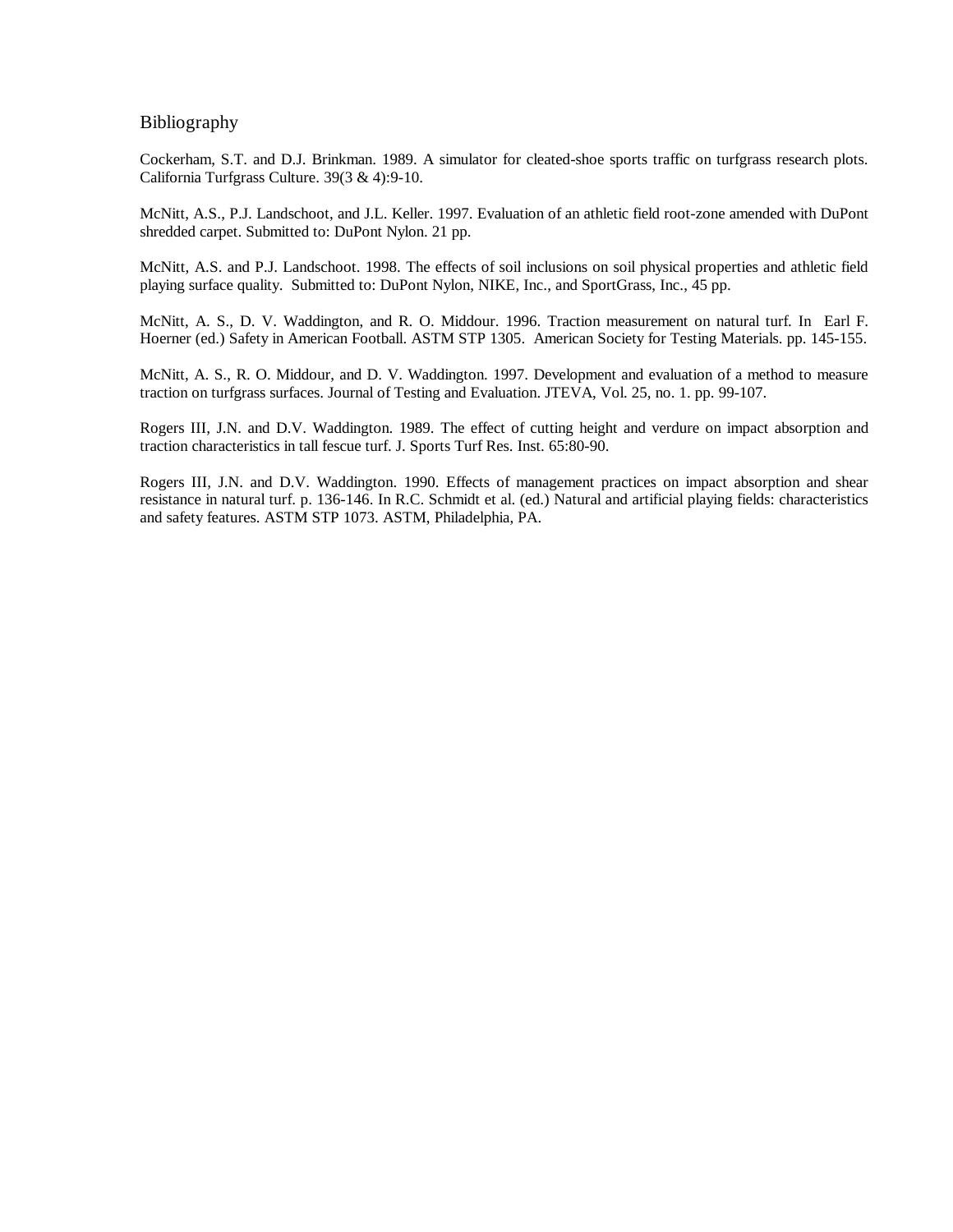# **The Effects of Crumb Rubber on the Density and Surface Hardness of Perennial Ryegrass**

G. W. Hamilton, Department of Agronomy Penn State University

**Funding Sources:** Niche Recycling

#### **Introduction**

Applications of crumb rubber to turfgrass sites has been identified as a positive practice which can increase wear tolerance of turf under wear stress. Rogers et al. (1998) reported that crumb rubber topdressings increased turf cover and had other positive effects on a Kentucky bluegrass-perennial ryegrass turf which was subjected to simulate traffic.

The objective of this study was to evaluate the crumb rubber provided by Niche Recycling as a material for topdressing turfgrass sites to increase turfgrass wear tolerance.

#### **Materials and Methods**

The experimental site was a perennial ryegrass (var. SR4200) grown on a Hagerstown silt-loam soil at the Valentine Turfgrass Research Center in University Park, PA. The site was mowed at 0.5 inches three times per week and clippings were returned. The plots received 3 lbs of nitrogen per 1,000 sq ft in 1998. The turf was irrigated as needed to provide adequate growth. The experimental area did not receive any pesticide applications or cultivation treatments.

The crumb rubber used (supplied by Niche Recycling) had a bulk density of 32 lbs/cubic ft. Treatments (1/8, 1/4, 3/8 inches deep) were individually weighed and applied by hand. The plots were not mowed for a few days following crumb rubber applications. Plots were 4 by 6 ft and arranged in a randomized complete block design with three replications. Applications were made on July 6 and September 4, 1998.

Traffic simulation was done using a Brinkman Wear Simulator (Figure 1). The Brinkman simulates traffic by using dual rollers with welded bolts (to mimic cleats) protruding from the rollers surfaces. The rollers turn at different speeds to create a shearing action to cause wear to the turf. Theoretically, two passes with the Brinkman simulates the traffic of one NFL football game inside of the hash marks at the 40 yard line, although it does not take divoting into consideration. Five passes were made on the plots every Monday and Friday to simulate five games per week.

Visual turf density ratings and Clegg impact measurements were made on September 4, 30, and November 23. The September ratings were 58 and 84 days after the first application of crumb rubber. The November 23 rating was 54 days after the second application of crumb rubber.

Visual density ratings were done on a scale of 1 to 10, with 10 being full turf coverage and 1 being bare ground. Surface hardness characteristics were measured with a Clegg Impact Hammer. The Clegg consists of a missile which is dropped through a guide tube and measures the maximum deceleration (Gmax) of the missile upon impacting the surface.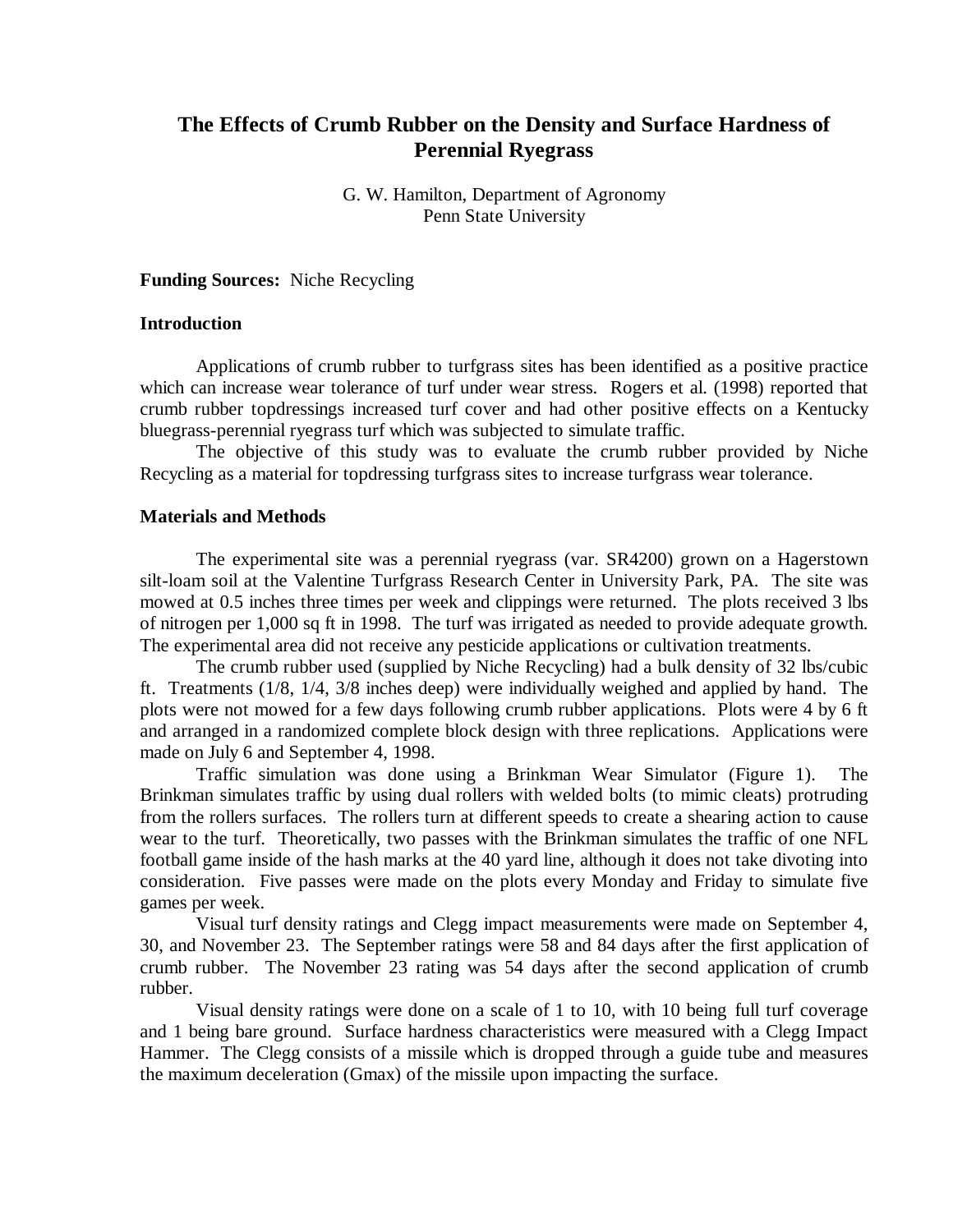

**Figure 1. Brinkman Wear Simulator**

The higher the Gmax value, the higher the surface hardness. Five drops of the hammer were done on each plot on each rating date.

All data was subjected to analysis of variance procedures. Treatment means were separated on each rating date using the Least Significant Difference test with  $p = 0.05$ .

### **Results and Discussion**

Visual densities were the lowest for the rating dates 54 and 58 days after the first and second crumb rubber applications, respectively (Table 1). There were no statistical differences between treatments on any of the three rating dates.

| Treatment                | Depth<br>(in) | 9/4/98   | 9/30/98 | 11/23/98 |
|--------------------------|---------------|----------|---------|----------|
| Crumb Rubber             | 0.125         | $6.2 a*$ | 8.0 a   | 6.8 a    |
| Crumb Rubber             | 0.250         | 6.5a     | 8.8 a   | 7.3 a    |
| Crumb Rubber             | 0.375         | 6.5a     | 8.7 a   | 6.7 a    |
| <b>Untreated Control</b> | 0.00          | 5.8 a    | 8.2 a   | 6.3 a    |

Table 1. Turfgrass densities for a perennial ryegrass turf treated with crumb rubber.

\*Treatments within the same column followed by the same letter are not statistically different according to the Least Significant Difference test with  $p = 0.05$ .

There were statistical differences on the September 4 and November 23 ratings dates for surface hardness (Table 2). On September 4, the 0.125 and 0.25 inch treatments had significantly higher surface hardness values as compared to the untreated controlled. The 0.375 inch treatment also had significantly high surface hardness values as compared to the control on the November 23 rating.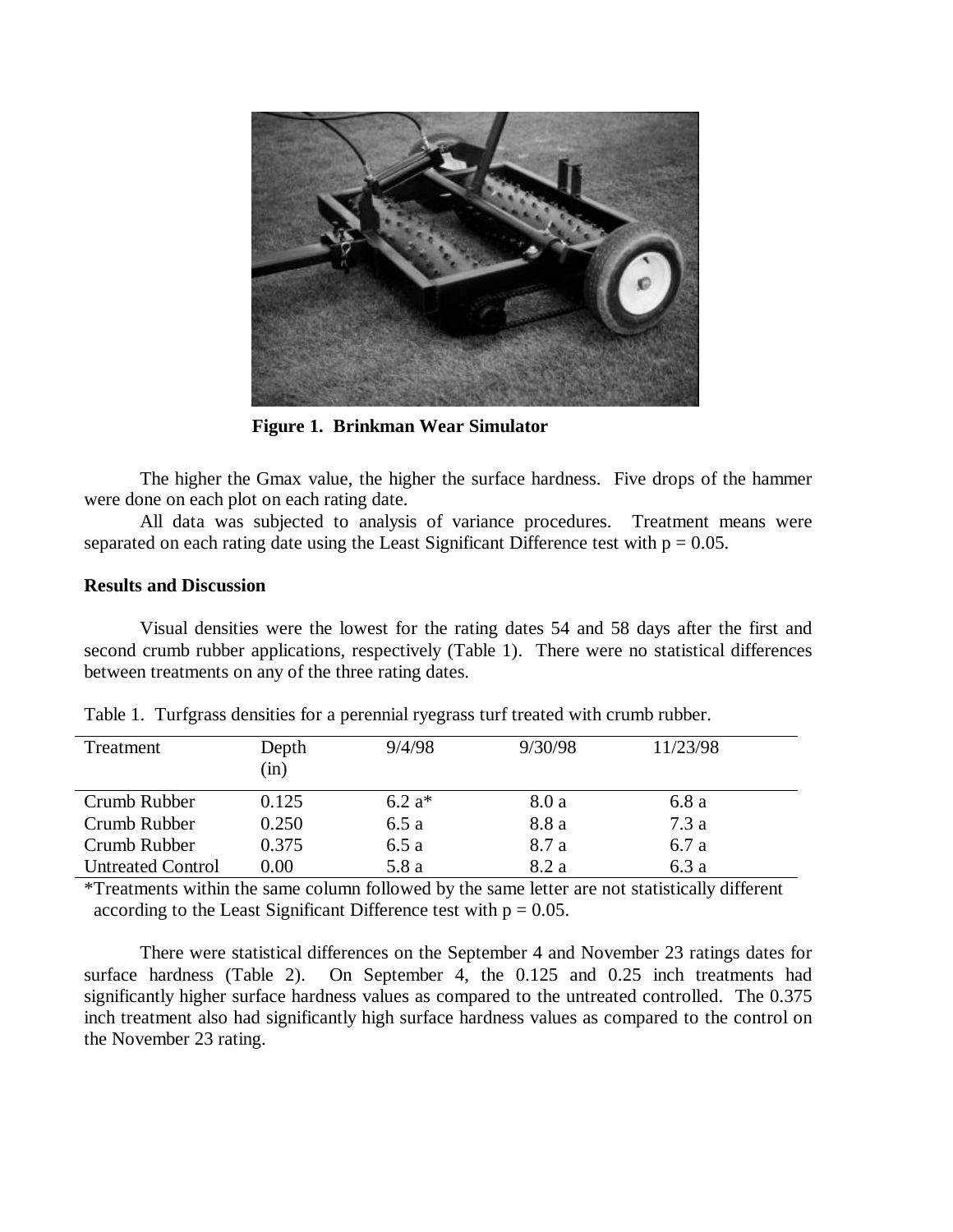| 00                       |               |          |         |                   |
|--------------------------|---------------|----------|---------|-------------------|
| Treatment                | Depth<br>(in) | 9/4/98   | 9/30/98 | 11/23/98          |
| Crumb Rubber             | 0.125         | $88.5a*$ | 78.3 a  | 87.1 a            |
| Crumb Rubber             | 0.250         | 83.4 ab  | 83.3 a  | 83.8 a            |
| Crumb Rubber             | 0.375         | 75.9 bc  | 78.7 a  | 83.6 a            |
| <b>Untreated Control</b> | 0.00          | 72.2c    | 74.1 a  | 70.7 <sub>b</sub> |

Table 2. Clegg impact values (Gmax) of a perennial ryegrass turf treated with crumb rubber.

\*Treatments within the same column followed by the same letter are not statistically different according to the Least Significant Difference test with  $p = 0.05$ .

A possible reason for not seeing any differences between treatments may be that the crumb rubber is too coarse or may not have been worked in to a position that can provide crown protection. Rogers et al. observed that the size of the crumb rubber and the time for the crumb rubber to become effective is very important in crumb rubber performance. The crumb rubber provided by Niche recycling was very coarse as compared to the crumb rubber that is commercially available (Figure 2). The crumb rubber used in this study may become more effective in the following season.



**Figure 2. 1 gram of Crown III crumb rubber (left) as compared to 1 gram of Niche Recycling rubber (right).**

#### **Conclusions**

The crumb rubber applied twice at depths of 0.125, 0.25, and 0.375 inches did not have any significant effect on the density of a perennial ryegrass turf under simulated traffic. The crumb rubber treatments did significantly increase the surface hardness of the turf on two of the three rating dates.

Due to the large size of the crumb rubber used in this study, the benefits of providing improved turf performance may not be noticeable until the season following the application.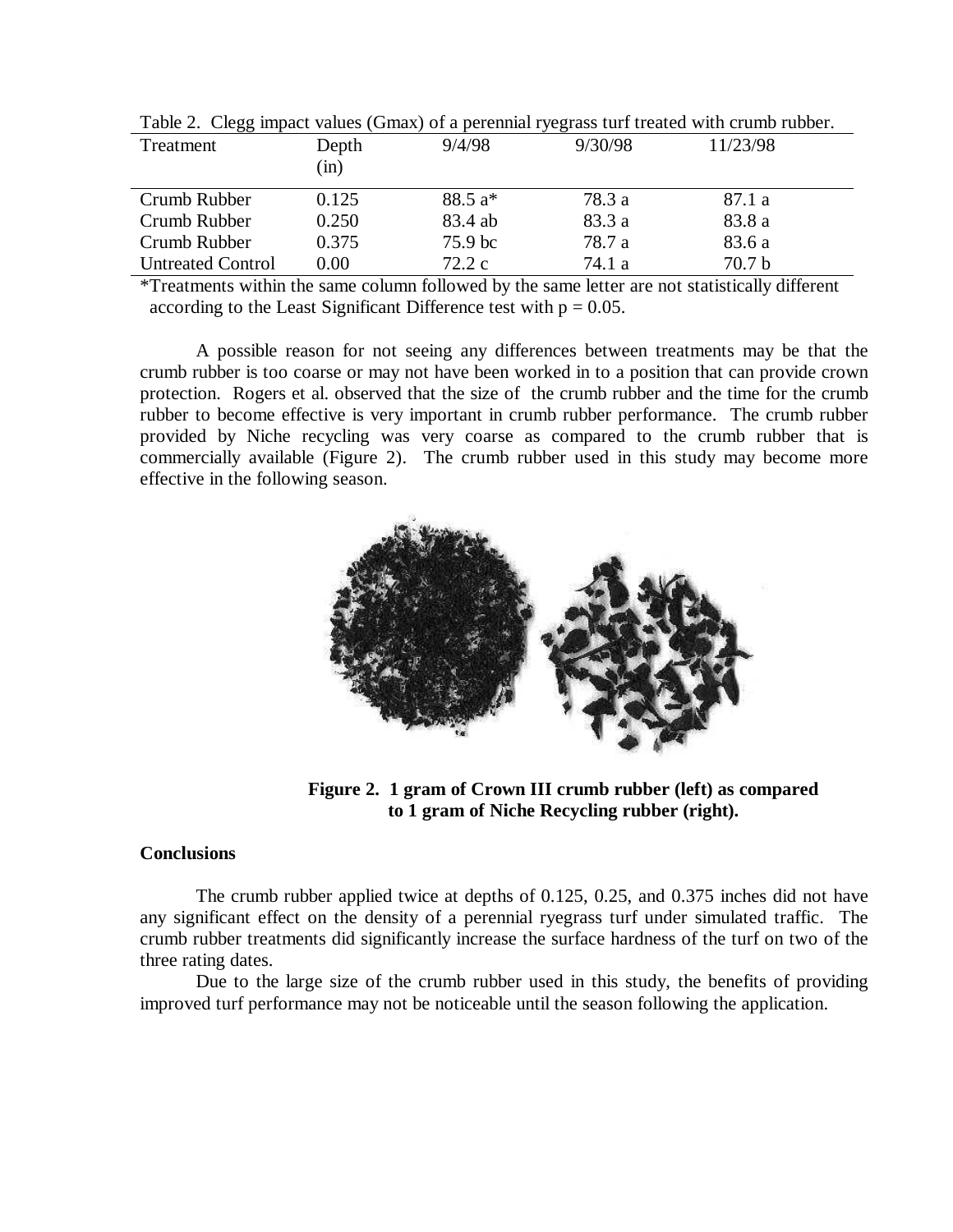# **A Procedure to Evaluate Golf Shoe Tread Types**

G. W. Hamilton, Department of Agronomy Penn State University

**Funding Sources:** Etonic Corporation

#### **Introduction**

The golf course industry has quickly accepted and encouraged the prohibition of metal spikes from golf courses. This exclusion of metal spikes is driven by a reduction of wear and damage on the golf course and in the clubhouse.

To fill the demand for alternative spikes, shoe companies have aggressively developed and marketed numerous spike and outsole designs. Unfortunately, there has not been a lot of research devoted to evaluating the effects that the new designs have on turfgrass quality, and more importantly, putting quality.

The objective of this study was to develop a procedure which could be used to evaluate the effect of golf shoe tread type on putting quality.

#### **Materials and Methods**

Three significantly different sole designs were used for this study to provide the best chance to create putting quality variation. The shoes used were conventional metal spikes (Foot Joy 98891), Womens Difference with DS-1 spikes (Etonic 8510), and Womens Stable Lites with molded soft- spike outsole (Etonic 8995).

The experimental site was located in University Park, PA. Two different areas were used for the study. One area had a rootzone comprised of native silt loam soil with a 3 to 4-inch layer of topdressing sand on the top (i.e., "push-up" style) and the other rootzone was an all sand rootzone. The turf composition on both areas was a mixture of Penncross creeping bentgrass and annual bluegrass maintained daily at 5/32 of an inch.

Plots were 2 by 15 ft and arranged in a randomized complete block design with five replications. A mechanical putter was built to roll the ball across the plot after traffic was applied. The putter minimized variability in ball roll and was almost 100% accurate. The putter was set at one end of a plot and 10 balls were rolled over the middle of the plot to determine the average stopping position of the balls. A putting green cup was placed on the average stopping position. A few more balls were rolled to ensure that the cup position was accurate. A hole was then cut with a cup cutter at the location, and the cup was installed. Care was taken not to walk on or disturb the ball roll path during the installation process.

Ten balls were rolled without any traffic being applied to serve as a control. Treatments were applied at five traverse intervals by simulating putting with a person wearing the treatment shoes. The person would begin by standing in front of the mechanical putter and addressing the ball. The ball was then putted from the adjacent plot towards the cup in the treatment plot. The person then turned and walked towards the cup, retrieved the ball, and returned towards the putter to repeat the process (equaling two traverses). Care was given to vary the traffic across the plot and to simulate normal walking and turning as much as possible.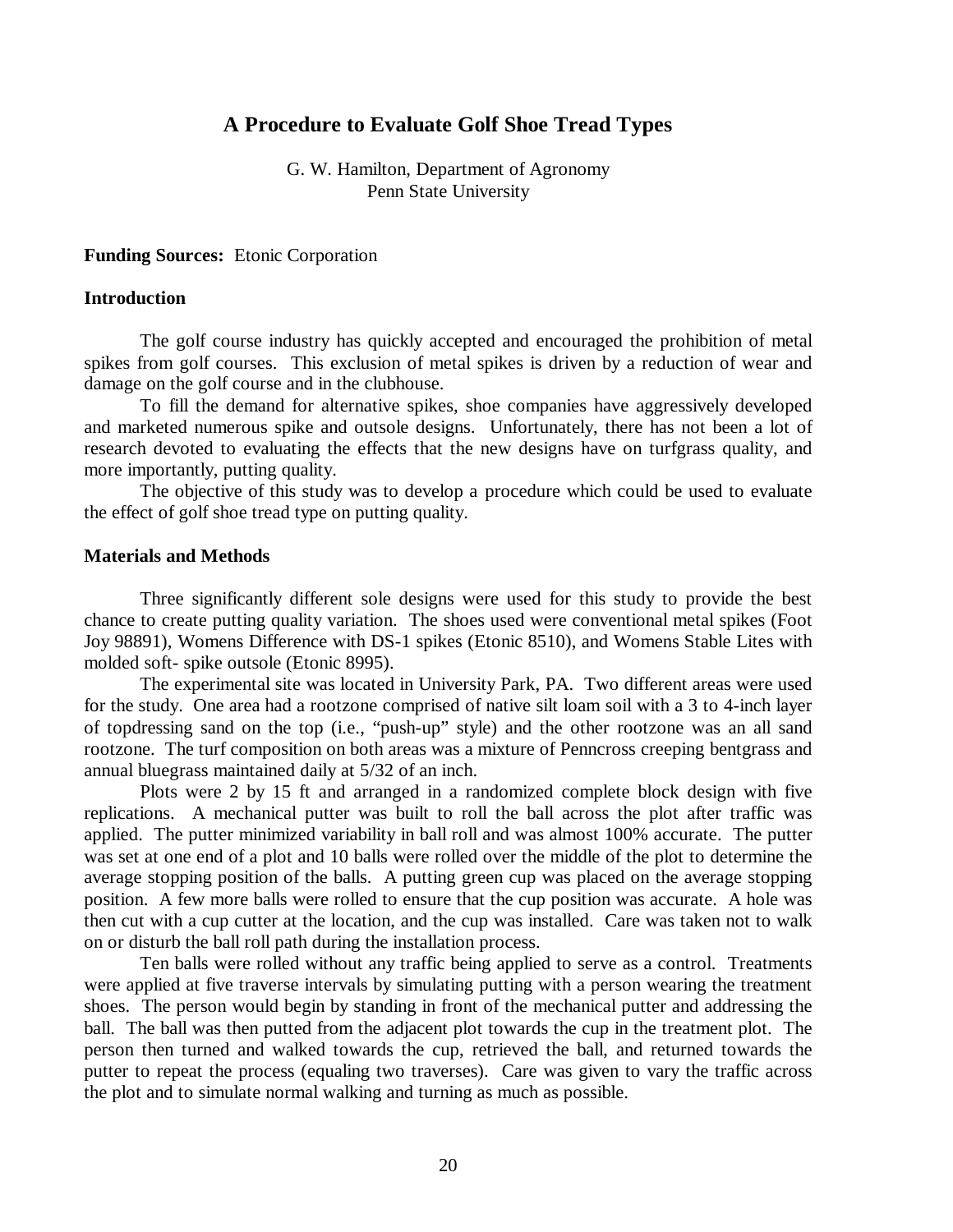Once the five traverses were applied, ten more ball rolls were made and number of putts made were recorded. Ninety traverses of traffic were applied in total. Data was analyzed using repeated measures analysis of variance using the mixed procedure of SAS.

The experimental sites were also characterized for organic matter content and surface hardness. Organic matter content was determined for the top  $\frac{1}{2}$  and 1 inch of the profile. Soil samples were removed with a 1/2 by 3 inch soil profiler. Ten samples at each depth were removed from each site. Samples were oven-dried at  $102^{\circ}$ C for 24 hours to remove moisture. The dried samples were weighed and put in a muffle furnace at  $700^{\circ}$ C for 12 hours to burn off all of the organic matter. The remaining inorganic matter was weighed, and organic matter content was calculated.

Surface hardness measurements were done with a Clegg Impact tester. The Clegg consists of a missile that is dropped through a guide tube. The missile contains an accelerometer that measures the peak deceleration (Gmax) as the missile impacts the surface. Gmax values increase as surface hardness increases.

### **Results and Discussion**

There were significant differences for percentage of putts made between tread types on both rootzones. On the "push-up" style rootzone (Figure 1) there were significant differences between all three tread types (Table 1). The Foot Joy 98891 decreased the percentage of putts made the most, followed by Etonic 8510, and the shoe affecting putting the least was Etonic 8995. On the all sand

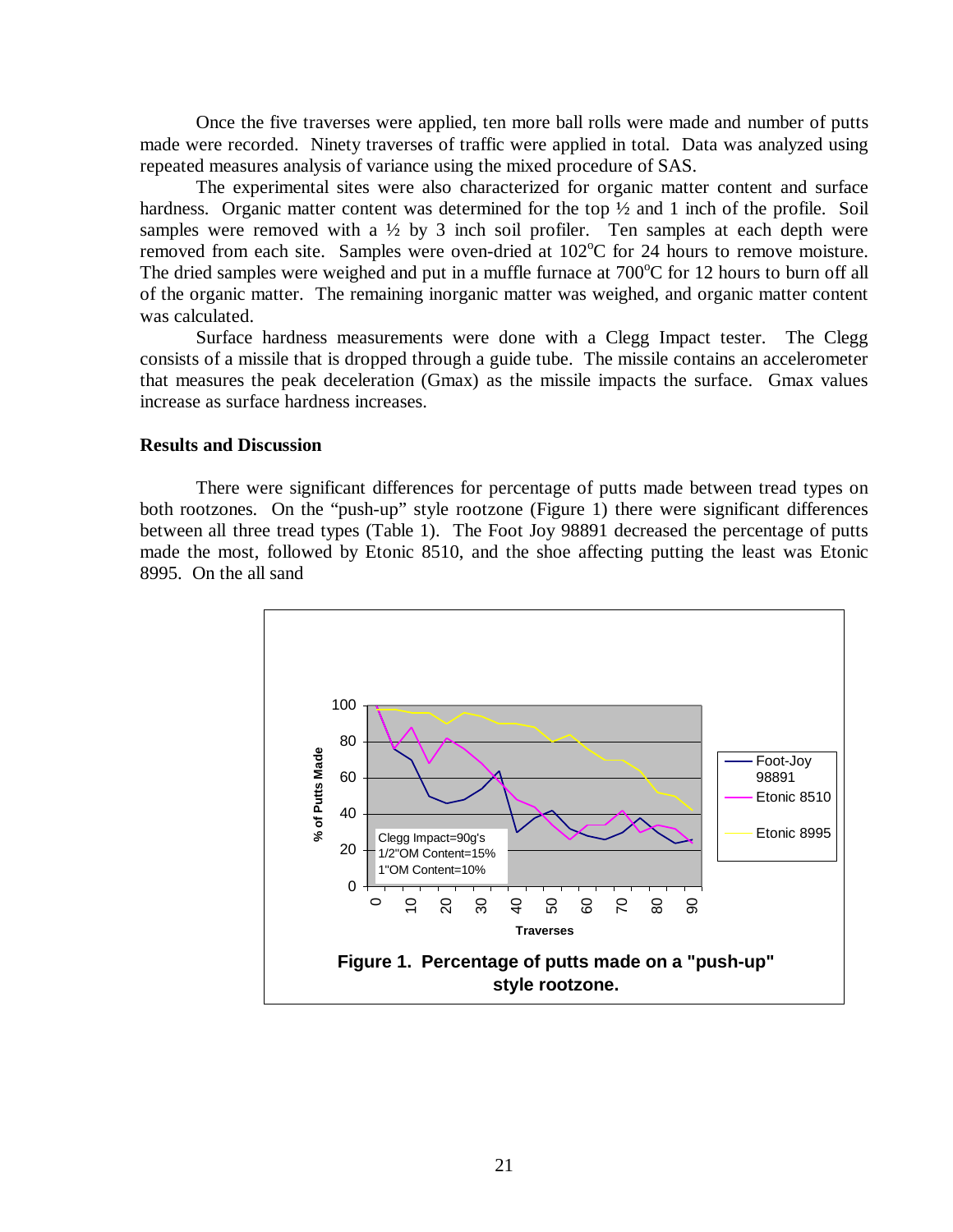rootzone (Figure 2), the two Etonic shoes affected putting the same and significantly less than the metal spike shoe (Table 1).

The organic matter contents of both rootzones were very similar at both sampling depths (Figures 1 and 2). The Clegg Gmax values were different for the two rootzones, 90 g's and 63 g's for the push-up and all sand rootzones, respectively. The surface hardness differences may be a good indication as to why the results varied between rootzones.

| Table 1. Averages of putts made for three different tread types on two different rootzones. |                                            |      |  |  |  |  |  |
|---------------------------------------------------------------------------------------------|--------------------------------------------|------|--|--|--|--|--|
| Treatment                                                                                   | "Push-Up" Style Rootzone All Sand Rootzone |      |  |  |  |  |  |
|                                                                                             |                                            |      |  |  |  |  |  |
| Foot Joy 98891 (metal)                                                                      | 60 $a*$                                    | 47 a |  |  |  |  |  |
| Etonic $8510$ (DS-1)                                                                        | 75 b                                       | 71 b |  |  |  |  |  |
| Etonic 8995 (outsole)                                                                       | 88 c                                       | 72 h |  |  |  |  |  |

\*Means within the same column followed by the same letter are not statistically different at  $p =$ 0.05.



#### **Conclusions**

The mechanical putter and procedure developed in this study appear to be appropriate to evaluate the effects of shoe tread type on putting quality. Significant differences between three different tread types were observed on two different rootzone mixes. More research should be conducted on other rootzones to evaluate the procedure under different conditions.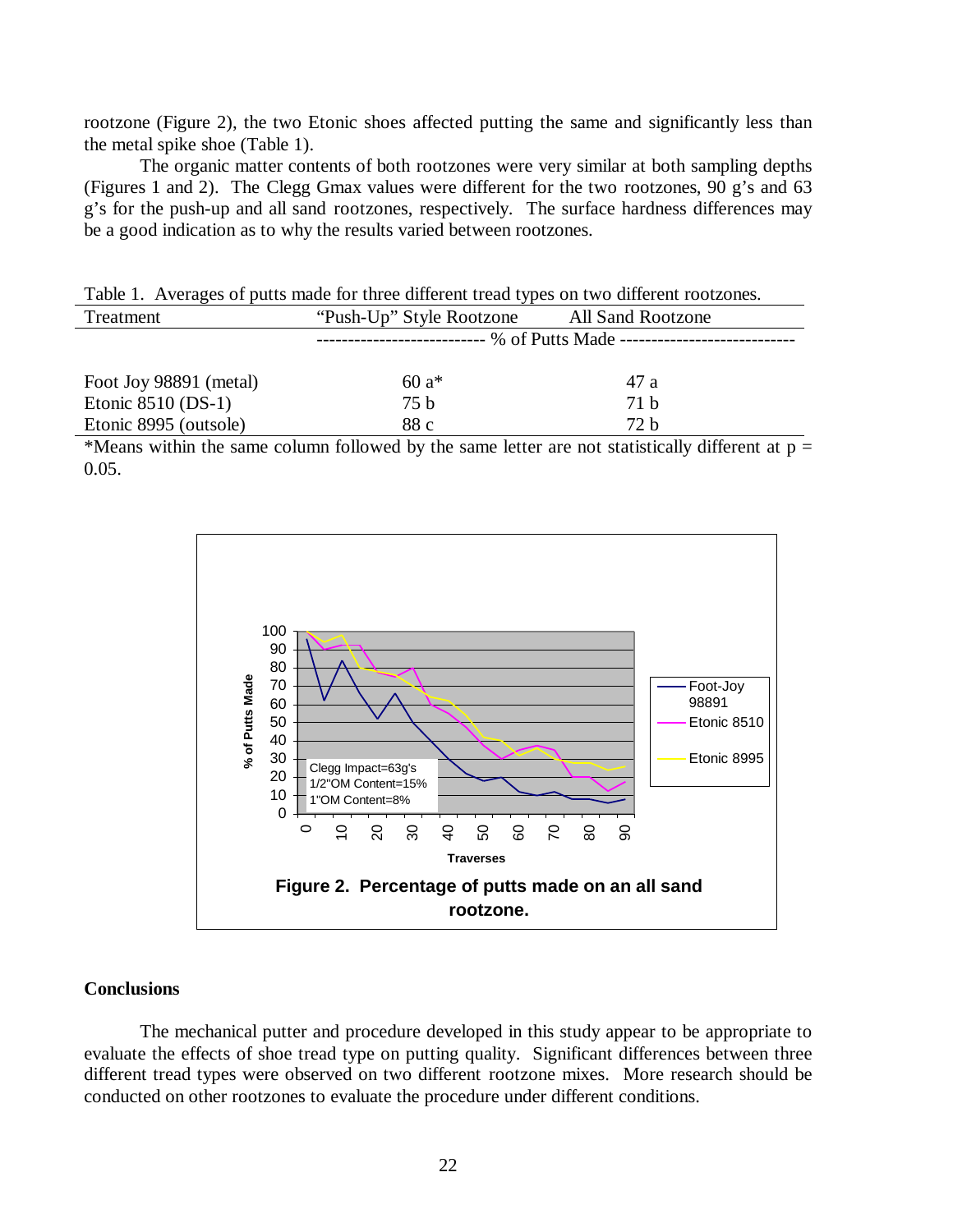# **Cultivar Development and Extreme Temperature Tolerance of Greens-type** *Poa annua* **L.**

David R. Huff, Roy Knupp, Rhonda Witmer, Kim Dobson, Eric Lyons, and George Hamilton Department of Agronomy, Penn State University

#### **Introduction**

Annual bluegrass (*Poa annua* L.) makes up a large portion of the putting surfaces in many regions of the US and Canada. Given its wide-spread occurrence in the golf industry, there is currently a need for high quality, commercially available sources of greens-type P. annua for use in constructing, renovating, and maintaining P. annua golf greens. Greens-type P. annua actually has many characteristics that make it enviable as a putting surface. Typically, greens-type *Poa* has high shoot densities, an upright growth habit that lacks grain, and aggressively inhabits golf greens maintained at extremely close  $(\leq 1/8$  inch) mowing heights. A severe agronomic disadvantage of *Poa annua* L. is its susceptibility to extreme temperature stress. This project will seek to develop techniques to screen large numbers of germplasm accessions for tolerances to extreme temperatures and coverage by sheets of ice, and thereby attempt to aid the breeding program to improve the adaptation of greens-type *Poa annua* cultivars within regions of intended use. The purpose of this research is not to replace creeping bentgrass as a putting surface but rather to offer an alternative to those golf courses where *P. annua* is simply a better choice.

#### **I. Breeding and Cultivar Development: Progress, Results, and Observations**

**Germplasm Collection and Evaluation:** The germplasm collections from southern California (Industry Hills GC) and northern California (California Club GC, San Francisco Club GC, and Olympic Club) were entirely destroyed by an unidentified disease in our greenhouse this summer. My plans are to recollect from these regions as I believe this event was a greenhouse problem and might not have necessarily manifested itself under field grown conditions. Last year's germplasm collection from Oregon and Washington (a total of 279 selections) was established as solid sod in the experimental *Poa* green at the Valentine Research Facility. Color, density, overall quality, and dollar spot disease ratings were collected from these strains this fall.

Additional evaluation plots were seeded in the fall of 1999. To date most of our evaluation plots have been established as solid sod grown in the greenhouse. This seeded trial is the project's first fully seeded trial and the first established on a USGA spec green. The fall 99 evaluation trial consists of 16 entries with three replications. Plot size is approximately 4'x6'.

An interesting observation was made concerning nematode resistance in the field while collecting at the California Club GC. The nematode *Anguina pacificae* creates a very serious problem for *Poa* greens in northern California. At two major infestations, I noticed where the nematodes were apparently avoiding particular strains. I collected samples from each of two of these strains however, these strains were lost along with the rest of the California collection. I'm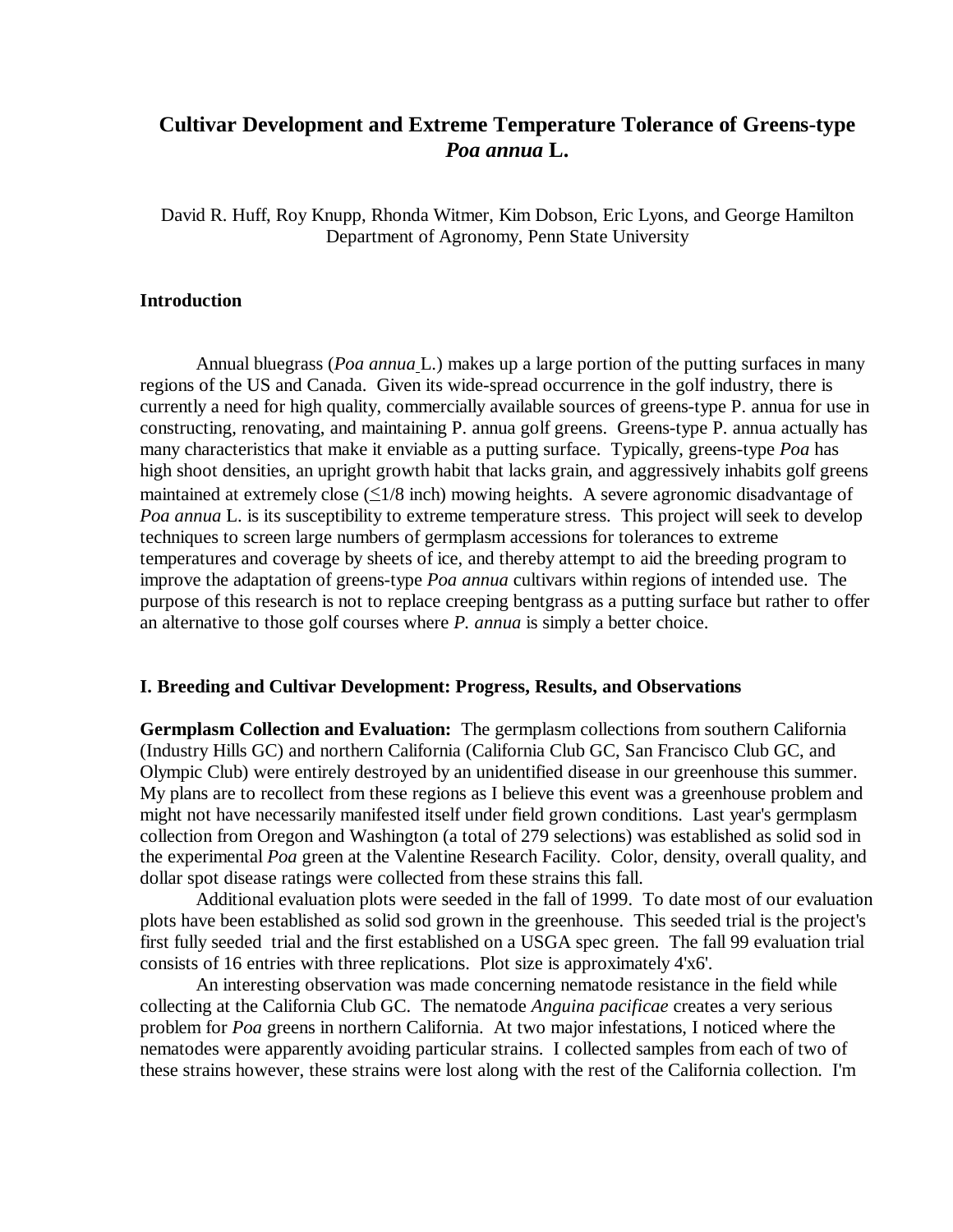looking forward to revisiting these and other sites during the spring of 2000 when this pacific coast shoot gall nematode disease is active to further investigate the potential of biological control.

I have assembled a team of researchers to aid me in the investigation of alternative control strategies of the pacific coast shoot gall nematode. Dr. Mary Ann Bruns is a soil microbial ecologist and Norm Conrad is an extension specialist who teaches short-courses in nematology. Our intention to is assay various commercial products for biological control and to determine if any mechanism of resistance or differential tolerance exists in any of the local strains of *Poa annua*. To aid us in this work, we are currently preparing a grant proposal for consideration by the Northern California Golf Association and/or the Northern California Golf Course Superintendents Association.

**Regional Testing:** It is my intention to place increased emphasis on regional testing. Numerous individuals have made offers to establish and maintain golf green plots of this project's selected strains of *Poa annua*. This past summer, seed of three selections were sent to Jim Ross at Olds College for a Fall 99 establishment. As additional seed becomes available from these and other promising selections, I will begin to work with more and more cooperators for testing and evaluations. In the future, representative cooperators will be identified within specific regions across the USA and Canada who are willing to evaluate our elite strains of greens-type *Poa annua*:

**Seed Production and Increase**: Much of our work this fall was focused on generating seed increase for future regional testing and evaluation purposes. The spring 1999 seed harvest of selected strains was relatively good despite having a major snow mold infection of our seed production plots. In September 99 seed of three selected accessions were sown into seed production plots approximating 1,200 sq. ft each. An additional four accessions were sown into plots approximately 400 sq. ft each, an additional three accessions were sown into plots 60 sq. ft each, and an additional six accessions went into plots 30 sq. ft each. Although seed yield is strongly dependent on the accession, we expect the larger plots to yield between six and eight lbs. of seed.

As spring 2000 will be our largest scale seed harvest to date, we are still considering additional options for the best method of harvesting greens-type *Poa* seed. In any event, we should have plenty of seed for regional testing purposes for several of the selected accessions. One regional test generally requires about 60 grams of seed for three plots of size 4'x6'.

Numerous small seed production plots were also established in the fall of 1999 for a large number of additional accessions originating from Long Island, NY. Several of these strains look quite promising including one with excellent field resistance to dollar spot. This is the first group of accessions entering into our modified cultivar development scheme, which includes an early phase of seed increase.

**Genetic Identification and Manipulation of Polyhaploids**: *Poa annua's* evolutionary history (allopolyploidy) suggests that the observed sexual sterility of particular strains is likely due to the genetic state of these accessions being sterile dihaploids (plants derived from an unfertilized, reduced egg). The results of our previous research suggest that we are capable of manipulating the ploidy level of such sterile dihaploids, and in doing so, are able to restore their ability to set viable seed. We are continuing our efforts researching the genetics of our experimental dihaploids as well as to apply our new found knowledge to a wider array of sterile *Poa annua*s exhibiting high quality. I expect our work in the manipulation of polyhaploids to become an intregal part of the breeding program, enabling us to make greater progress in understanding the evolutionary events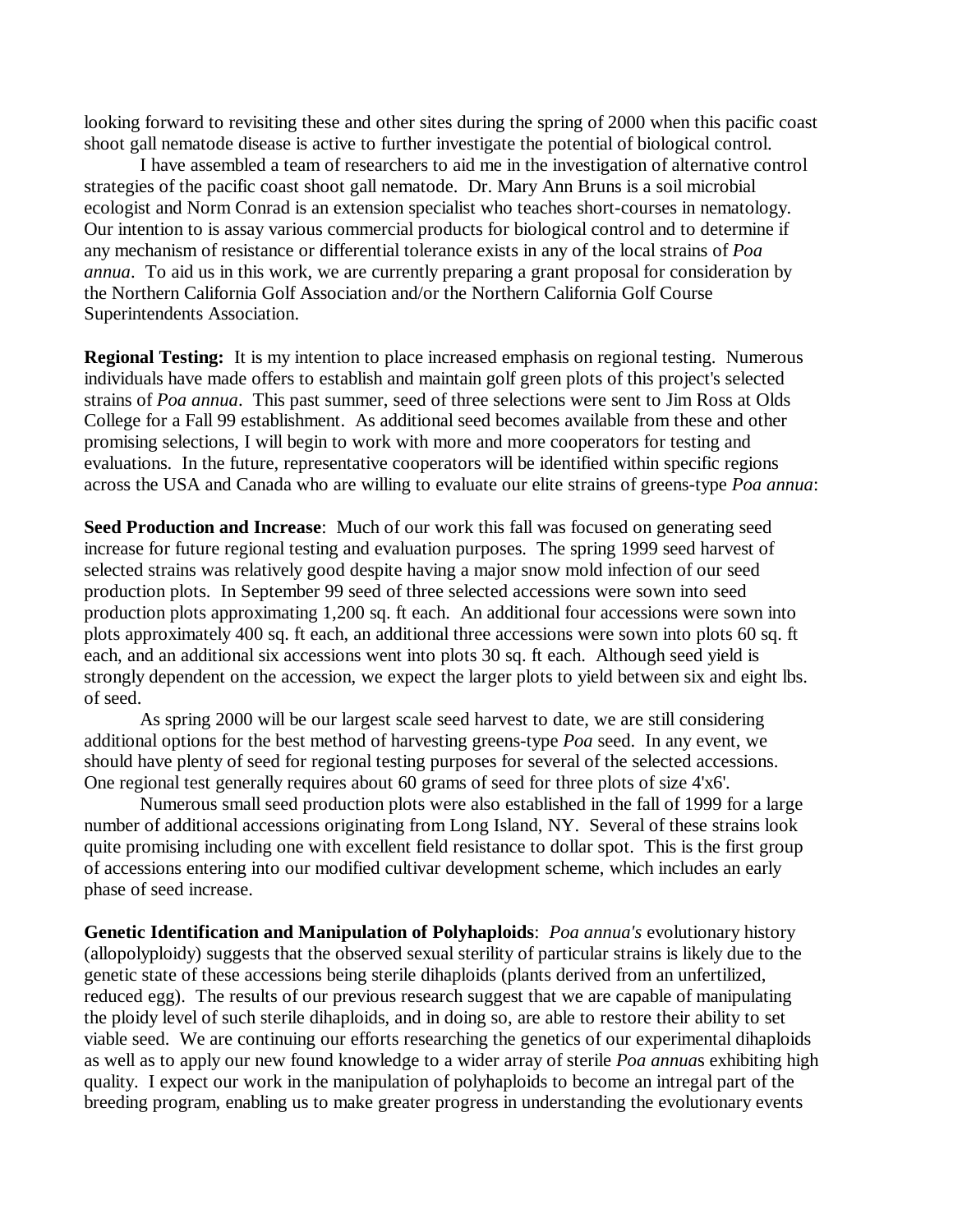that occur on golf greens involving *Poa annua* and eventually allowing us to better identify and manipulate agronomically important traits in the species.

# **II. Extreme Temperature Tolerance: Progress, Results, and Observations**

**Assessing the relative low-temperature tolerance among ecotypes (Laval)**: This part of the project is performed in collaboration with Julie Dionne, Horticultural Research Center, Laval University and Dr. Yves Castonguay, Agriculture Canada Research Center in Ste-Foy. Previous results from the Laval group demonstrated that differences in low-temperature tolerance exist among *Poa* accessions. In the upcoming future, they will begin to examine the molecular basis of cold tolerance differences. I will continue to work with the Laval group and supply them with interesting and contrasting plant materials.

**Assessing the relative survival of** *Poa* **and bentgrass given a cycling of freeze-thaw conditions**: Last year's results suggested that neither *Poa* nor bentgrass was capable of surviving multiple freeze-thaw cycles and that survival progressively decreased as the number of freeze-thaw cycles increased. Our attempt this year to confirm this result was inconclusive as the experiment failed due to the plants becoming desiccated in the growth chamber. At this point, I am uncertain if this aspect of the project will continue due to limited time and resources.

**Determining the artificial conditions for assessing heat tolerance among ecotypes:** In September 1999 Rhonda Witmer was hired to assist in the field and greenhouse aspects of the breeding program. In addition, Rhonda has been performing the heat tolerance testing using a linear gradient sand heat bench. She has completed upgrades of the linear gradient sand heat bench and begun testing various greens-type *Poa*s and bentgrass. I look forward to very interesting data and results in the future.

**Determining the artificial conditions necessary for assessing ice coverage tolerance among ecotypes:** Our attempts to directly evaluate differential ice coverage tolerance among *Poa*s has not been successful. Mr. George Hamilton has taken on this part of the project as his Ph.D. dissertation. George is focusing on those environmental conditions that induce and reverse the hardening process. He has discovered a critical temperature difference between bentgrass and *Poa* during the hardening process and will continue to evaluate exposure times and response to day length to conclude his hardening experiments. Once completed, George will begin to examine the effects of ice coverage using a variety of hardening and de-hardening treatments.

**Examining the root dynamics of ecotypes throughout the seasons and during periods of extreme temperature stress:** Graduate student Eric Lyons, a National Science Foundation Fellow in Penn State's Root Biology program, has begun to research the root dynamics of greenstype *Poa annua* for his Ph.D. The purpose of his study will be to understand the rooting characteristics of different ecotypes throughout the entire year, while concentrating on times of extreme temperature stress (heat and cold). His study will examine characteristics of *Poa annua* root systems during cold acclimation, throughout the winter, and continue during spring root initiation to determine the ability of the root system to survive cold temperatures. Root mass, depth, viable length, and root fate will be assessed during the fall, winter, spring, and summer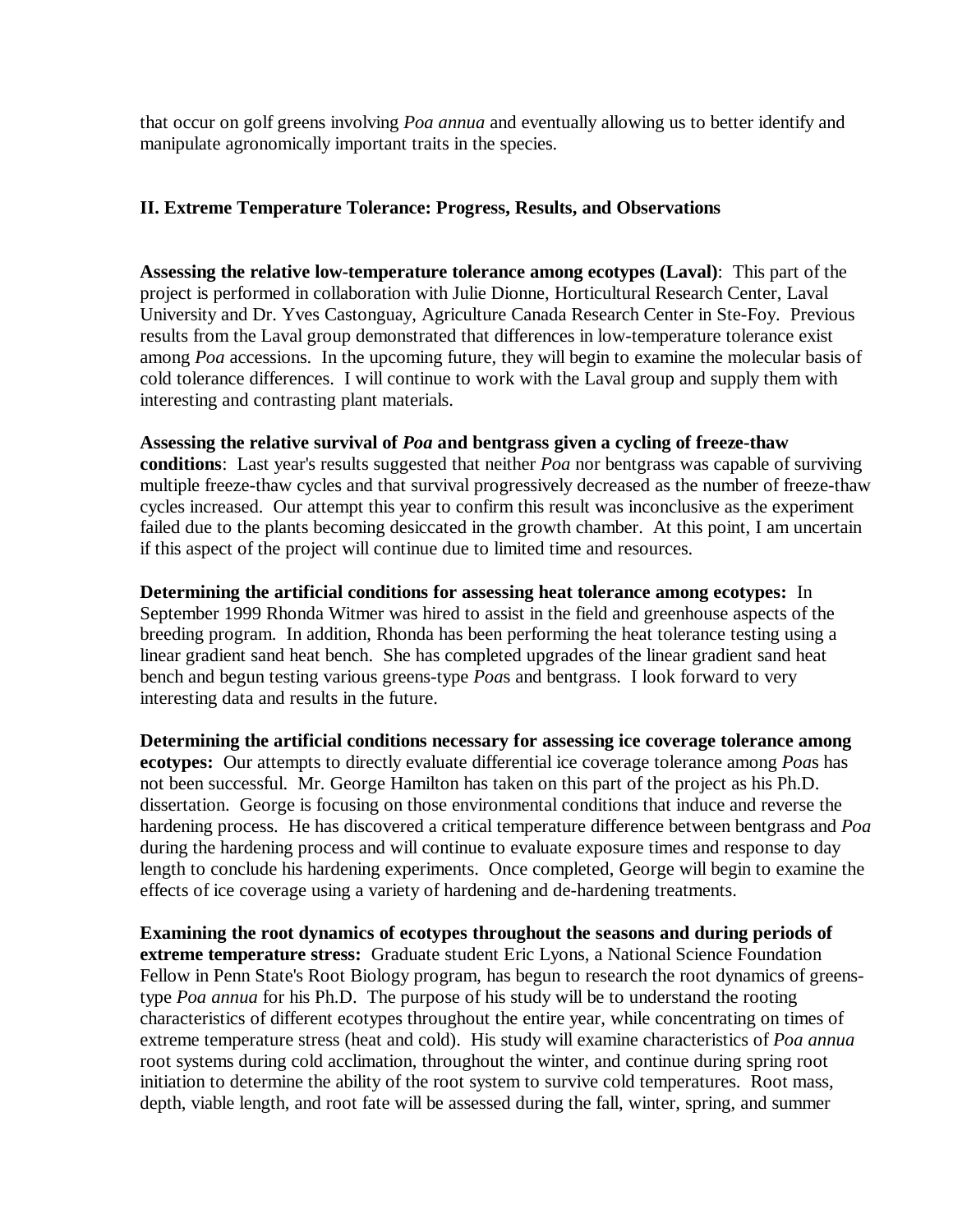seasons in order to fully assess the root dynamics of contrasting *Poa* ecotypes. We will also attempt to correlate root dynamic parameters with plant survival and performance in times of extreme temperature stress to enable us to more efficiently evaluate our greens-type *Poa annua* germplasm resources. To this end, we built a 5,000 sq.ft. experimental USGA spec green to specifically study roots and in August sent Eric to work with Dr. B. Huang at Kansas State University. whose lab group performs similar research on bentgrass.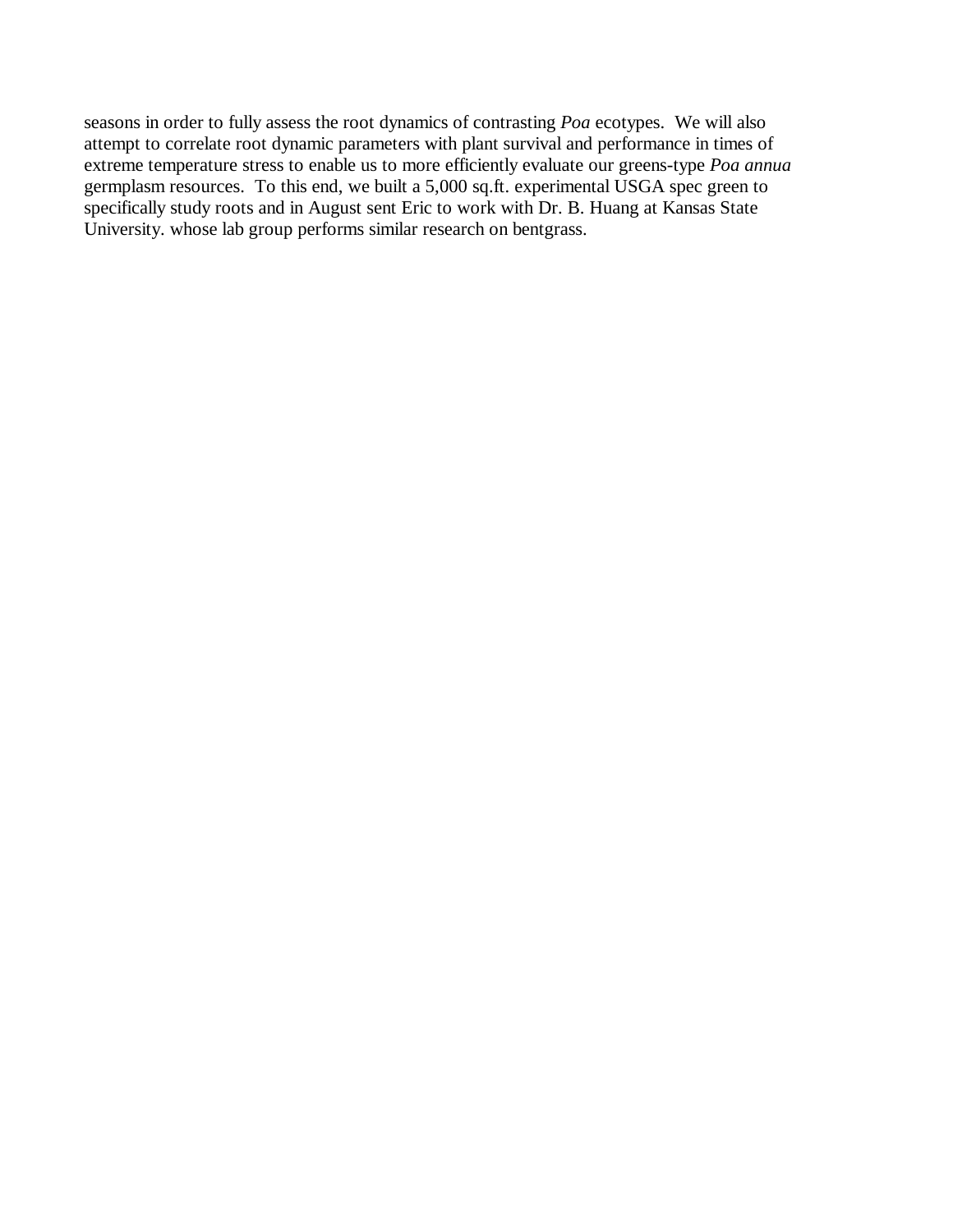# **Creeping Bentgrass Morphogenesis and Competition**

A. J. Turgeon Department of Agronomy

#### 1. Creeping bentgrass morphogenesis.

In cooperation with an undergraduate student, Jay Keller, we have documented--through an extensive series of photomicrographs--the growth and development of three creeping bentgrass cultivars: Penncross (low-density, prostrate-growing), Pennlinks (medium-density, upright-growing), and Penn G2 (high-density, upright-growing). This was done to gain a clearer understanding of the morphogenetic basis for the performance of these cultivars in the field. Currently, we are beginning a new series of morphogenetic investigations using three selections of annual bluegrass, including two perennial types and a wild, annual type.

### 2. Creeping bentgrass-annual bluegrass competition.

A field study was initiated in 1997 to study the competitive relationship between 10 annual bluegrass selections and three creeping bentgrass cultivars under two mowing heights. At the higher (7/16 inch) mowing height simulating fairway culture, most annual bluegrass selections essentially disappeared, reflecting the superior competitive ability of the creeping bentgrass at that height. At the lower (1/8 inch) height simulating greens culture, however, some annual bluegrass selections expanded their coverage while others contracted, compared with the 4-inch-diameter plugs used for initial establishment. Finally, the three creeping bentgrasses varied slightly in their competitive ability, based on the average size of annual bluegrass plugs; the most competitive was Penn A-4 while Pennlinks was least competitive.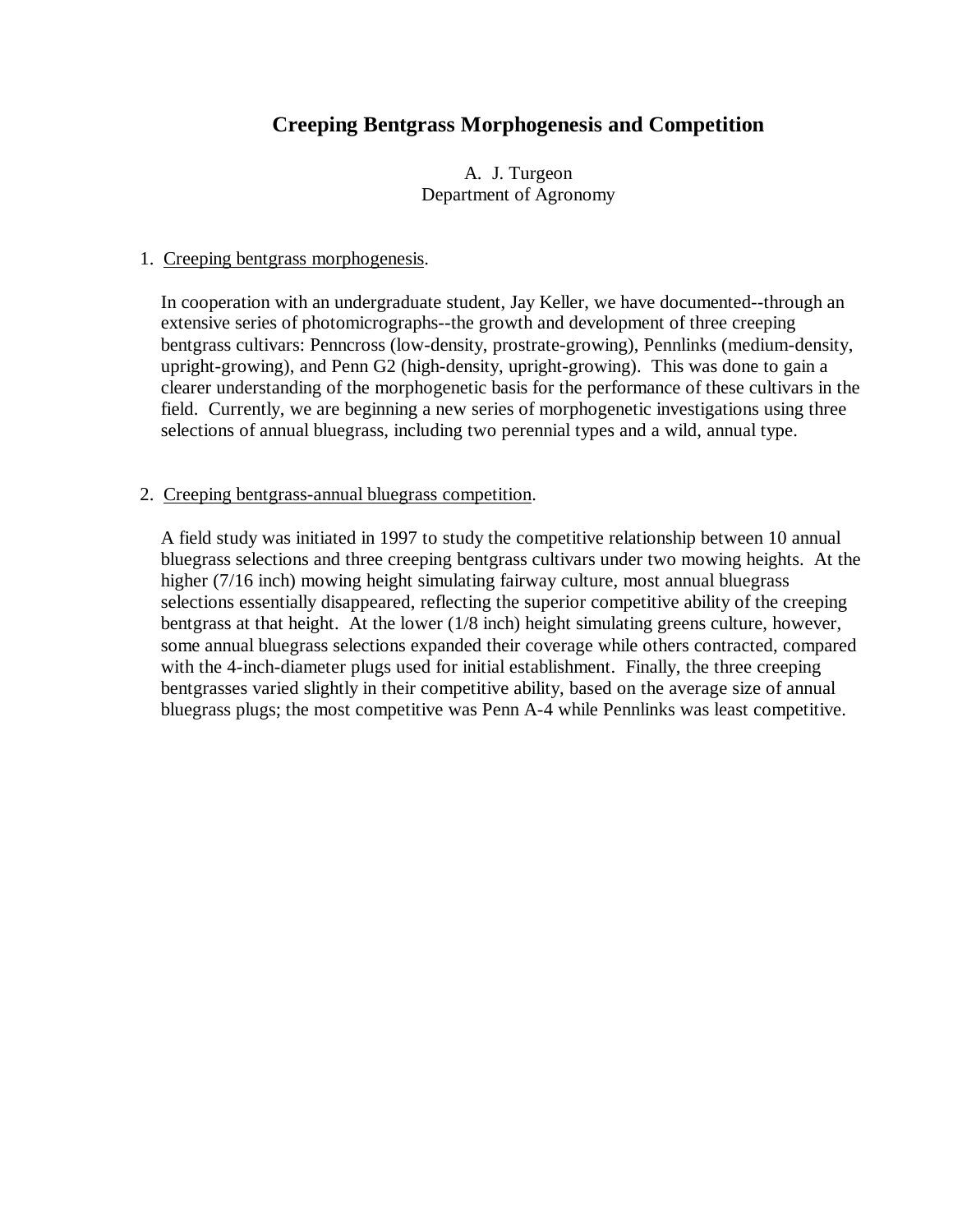## **Loss of Greens-Grade Potassium Containing Fertilizers Due to Mowing**

C. F. Mancino, Associate Professor – Turf/Soil Science D. M. Petrunak, Research Technician D. Wilkinson, Undergraduate Student Department of Agronomy, Penn State University

#### **Introduction**

Potassium is found in relatively large levels within the turfgrass plant. This macronutrient has been associated with disease, drought, heat and cold tolerance of the plant, as well improved wear tolerance of turf (Beard, 1973; Turner and Hummel, 1992). Potassium can be provided to the plant in large enough quantities by soils containing appreciable amounts of clay. However, sandy soils are often used as the medium for growing fine turf because these soils are resistant to compaction and have good internal drainage characteristics. Specific guidelines have been developed for the construction of artificial sand: peat turfgrass rootzone mixes (USGA, 1993). At the same time, sandy soils and sand:peat rootzone mixes tend to be low in moisture and nutrient retention and, as a result, have low amounts of available potassium. Under these conditions the use of potassium fertilizers by turf managers can be quite extensive and is considered to be 1.5 to 4 kg  $K_2O/ \text{acc}$  (3 to 8 lbs./1000sq.ft. /yr.) split into 4 to 6 applications for bentgrass and bermudagrass putting greens (Beard, 1982).

The fate of potassium in agricultural soils includes adsorption to cation exhange sites, fixation by certain types of clay minerals, absorption by plants, leaching from sandy soils, runoff, and erosion (Brady, 1990). In turf the loss of potassium by runoff and erosion are probably minimal because of dense and perennial nature of the turf stand. Leaching could be a mode of loss when the turf is grown under sandy soil conditions. A unique means of potassium loss from a turfgrass site could be the removal of fertilizer potassium with turf clippings during routine mowing, especially from low cut turf found on golf course putting greens, bowling greens, tennis courts, cricket pitches and other sites where mowing heights may be  $< 6$  mm. Mancino and Hornstein (2000) reported that N loss from greens-grade granular fertilizers (SGN of 100 to 140) applied to a putting green (4 mm height of cut) could range from 7.5 to  $>30$  % of the applied N, depending on the particular fertilizer. Work by Woolhouse (1973; 1974) found total mower fertilizer N loss to range from 17.1 to 20.9% from a perennial ryegrass sward maintained at a 4.76 mm height of cut.

The purpose of this study was to determine how much fertilizer potassium would be lost during routine mowing of a 'Pennlinks' creeping bentgrass putting green receiving potassium fertilizer applied at two typical rates of application.

#### **Materials and Methods**

Two mower loss studies were conducted at the Valentine Turfgrass Research Facility at The Pennsylvania State University, University Park. The study was conducted on a wellestablished 'Pennlinks' creeping bentgrass (*Agrostis palustris* Huds.) putting green having a sand-based rootzone mixture. This site was uniform in appearance with good turf density and 100% groundcover. Turf was maintained at a mowing height of 3.97 mm and mowed five days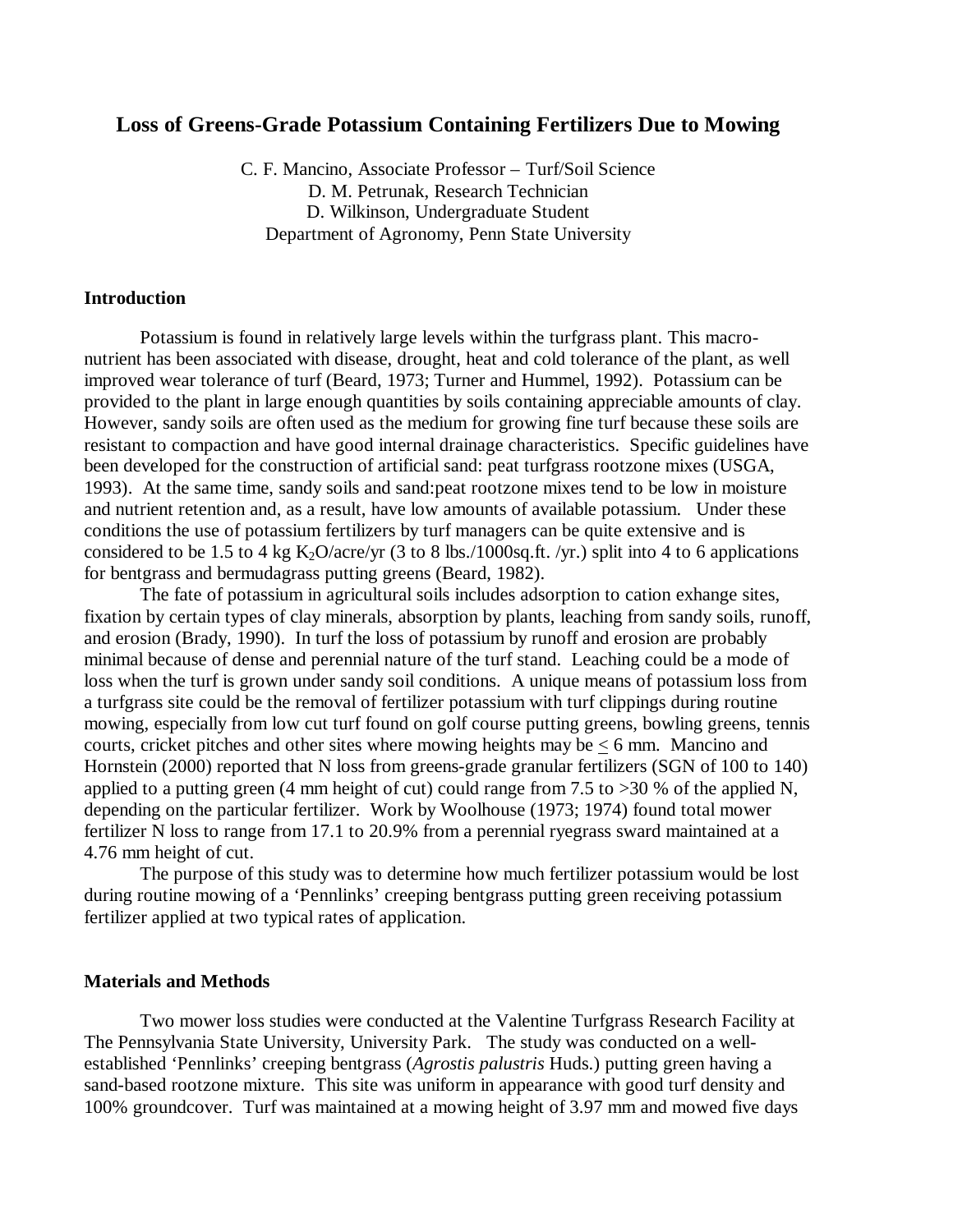per week (Monday through Friday). Fertilization, irrigation and pest management practices on the green were performed as needed to maintain an acceptable putting surface prior to treatment initiation. Granular K fertilizer treatments (Table 1) were applied on 30 June 1999 and clippings were collected from 2 days after treatment (DAT) through 9 DAT (9 July). Treatments were applied again on 14 July 1999 and clippings collected from 2 DAT through 9 DAT (23 July 1999). All treatments were applied at 2.48 and 4.96 g K  $m<sup>2</sup>$ . Fertilizers were hand applied with a small glass shaker jar with perforated lid following mowing.

Turf was irrigated with 6.4 mm of water immediately following treatment application. Mowing and clipping collection was skipped the day after treatment (DAT), but was collected 2 DAT through 9 DAT. Following the first fertilizer treatment application, and due to drought conditions, irrigations (6.4 mm) were applied on 1 July, 6 July, and 8 July. No additional irrigation was applied after the second fertilizer application, but rain fell on 19 July  $\langle$  2.5 mm), 21 July (12.7 mm), and 22 July (7.62 mm). In effect, both studies received about 25.4 mm of water over about a nine-day period. A rain cover was not used during the study because previous work by the authors had shown us that the fertilizers would stick to the dew that collected on the underside of the cover.

Fertilizers used in this study are shown in Table 1. Clipping collection began on 2 DAT and continued every day until no more granular fertilizer could be seen in the clipping collection basket. A walk-behind reel mower set to cut at 3.97 mm was used. Clippings from each plot were bagged and oven-dried at 60 C for 48 hours. The weight of the granular fertilizer in the clippings was determined by oven-drying the clipping sample (24 hr at 60 C) and then blowing the clippings out of the fertilizer with a small pneumatic seed cleaner (New Brunswick General Sheet Metal Works Seed Blower, model 1070-1, New Brunswick, NJ). The fertilizer granules were then weighed. We estimated % K loss by multiplying the weight of the fertilizer by its label K content.

Both studies were arranged in a completely randomized block design with four replications per treatment. Individual plots were 0.9 m x 2.4 m. Fertilizer treatment effects on daily and total fertilizer and K loss were determined using SAS ANOVA and LSD ( $p=0.05$ ) (SAS Institute, 1994).

#### **Results and Discussion**

Study 1: The greatest amount of fertilizer loss occurred with the first mowing (2 DAT) (Table 2). Losses ranged from less than 0.5% to almost 18% of applied fertilizer depending upon the treatment. Fertilizer recovered in clippings was greatest with the UHS Signature treatment at the high application rate. Loss from the Signature treated plots receiving the lower application rate was equivalent, on a weight basis, to the Lebanon Isotek treatment at the higher rate of application. However, when loss was expressed as % applied fertilizer, much more material was lost from the Signature treated plots than the Isotek treated plots.

A decrease in application rate had the overall effect of decreasing the weight of material recovered by the mower for all treatments except the two Lesco products. The recovery of these two fertilizers in mowing clippings was very low compared to the other treatments and rate did not influence how much of this fertilizer, either on a weight or percentage basis, was recovered with the clippings. The % loss of Signature and Isotek went up as application rate went down while % loss of the Contec fertilizer remained the same. Mowing removal of the two Lesco products did not occur after this clipping collection.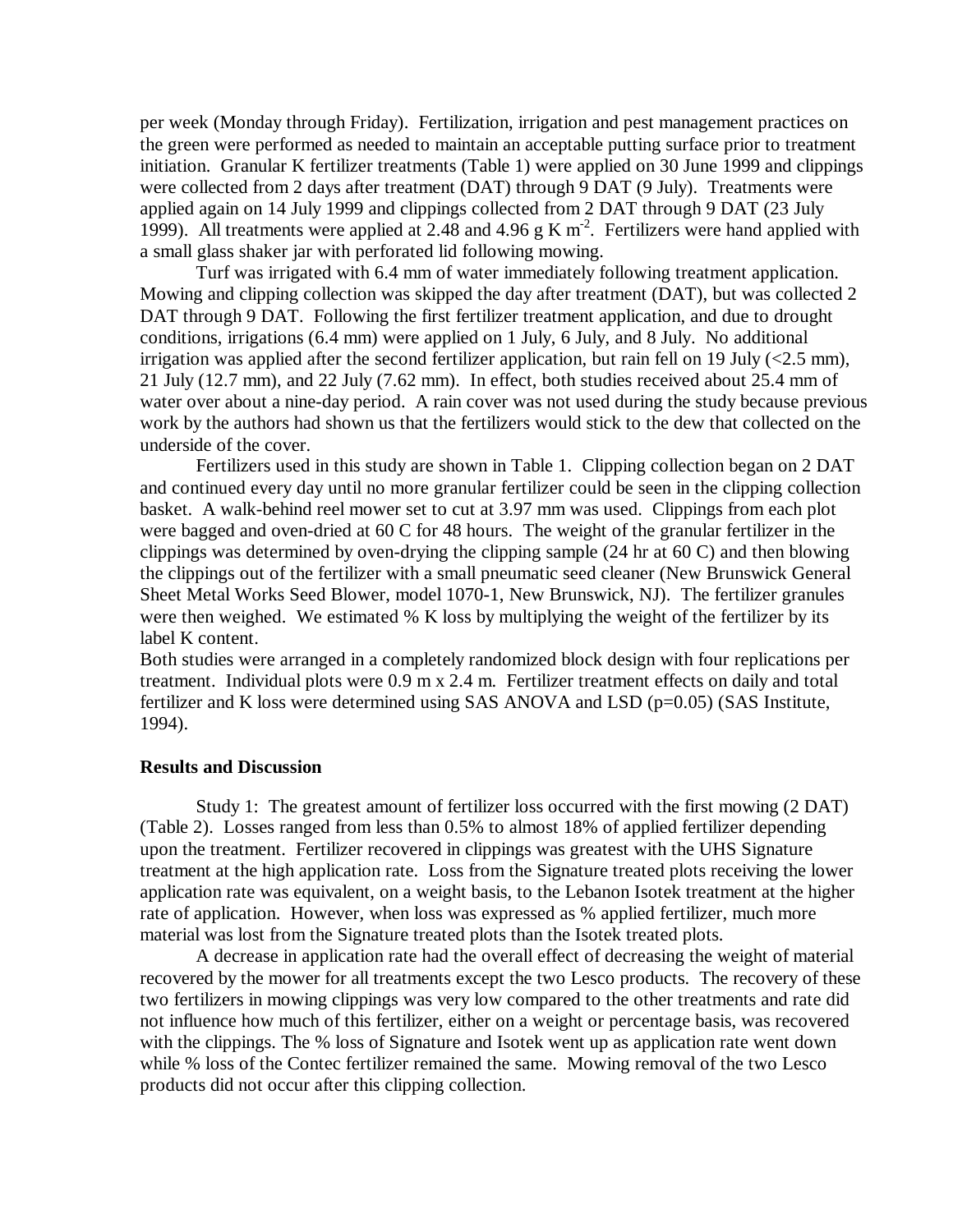During the second mowing (3 DAT), as with the first mowing (2 DAT), the greatest K and fertilizer losses occurred with UHS Signature and represented between 3% and 4% of the applied material. Unlike the first mowing, the higher rate of Signature resulted in a higher percentage of loss at the second mowing. Isotek and Contec fertilizer losses were between 1.3% and 2.5% of applied fertilizer with more loss, on a weight basis, occurring with the Isotek fertilizer.

At the high rate of application, mowing loss continued through the sixth mowing (7 DAT) for UHS Signature treated plots, the eighth mowing (9 DAT) for Isotek, and the fourth mowing (5 DAT) for Contec (Table 2). When applied at the lower application rate these losses did not occur after the third mowing (4 DAT) for Signature and Contec, and the fifth mowing (6 DAT) for Isotek.

As with daily loss, total K and fertilizer loss was greatest for UHS Signature at the higher rate of application (Table 2). However, on a percentage basis, more K and fertilizer was lost from Signature at the lower application rate and represented 5.5% of applied K and 22% of the applied fertilizer. Total mowing loss of the Isotek and Contec ranged from about 1 to 2 % of applied K, and 5 to 10 % of the applied fertilizer. . The two Lesco materials had losses of less than 1% of applied K or fertilizer. Application rate had an effect on the total amount (on a weight basis) of Isotek and Contec fertilizer removed due to mowing, but essentially had no effect on the % K and fertilizer lost from these products. Application rate had no effect on the total amounts of Lesco treatments being lost.

Study 2: Results from Study 2 agreed with those of Study 1. The second study confirmed that a majority of the fertilizer lost due to mowing occurred at the first mowing and that loss at 2 DAT was greatest with the higher application rate of all the treatments except the two Lesco products. As in Study 1, the loss of the Lesco products was very low and equal regardless of rate. Once again Signature resulted in the largest amount of loss for each application rate. Loss decreased with each progressive mowing and, as in Study 1, no Lesco product was detected beyond the first mowing.

When comparing Study 1 and Study 2 for the number of mowings in which each fertilizer was detected, Signature at the high rate, and Isotec and Contec at the low rate were detected in one extra mowing for Study 2. Signature at the low rate was detected in three additional mowings, and Contec at the high rate was detected in two additional mowings for Study 2. In contrast, Isotek at the high rate was found in two less mowings in Study 2.

Total loss data for Study 2 is in very close agreement with Study 1 with the greatest difference being only 383 mg/m<sup>2</sup> for Isotek at the high application rate. Both studies confirmed that these losses represented from well below 1% to about 22% of the applied fertilizer.

Mowing loss of the fertilizers used in this study appears to be only slightly related to the size of the materials tested (Table 1). The two Lesco products, which had the smallest size, also had the lowest loss (Tables 2 and 3). However, loss from the Contec and Isotek fertilizers were considerably less than the Signature fertilizer, even though Signature was slightly finer than Contec and considerably finer than Isotek. Signature also had a higher bulk density than Contec, 1.12 g/cc vs. 1.02 g/cc. Perhaps this should have aided in moving the Signature deeper into the turf canopy, but apparently did not have that effect.

The findings from these studies indicate that mowing loss of fertilizer can be a significant form of loss for certain fertilizers applied to putting greens if the clippings are removed from the green. Obviously, a finer grade of granular fertilizer will help the material work its way down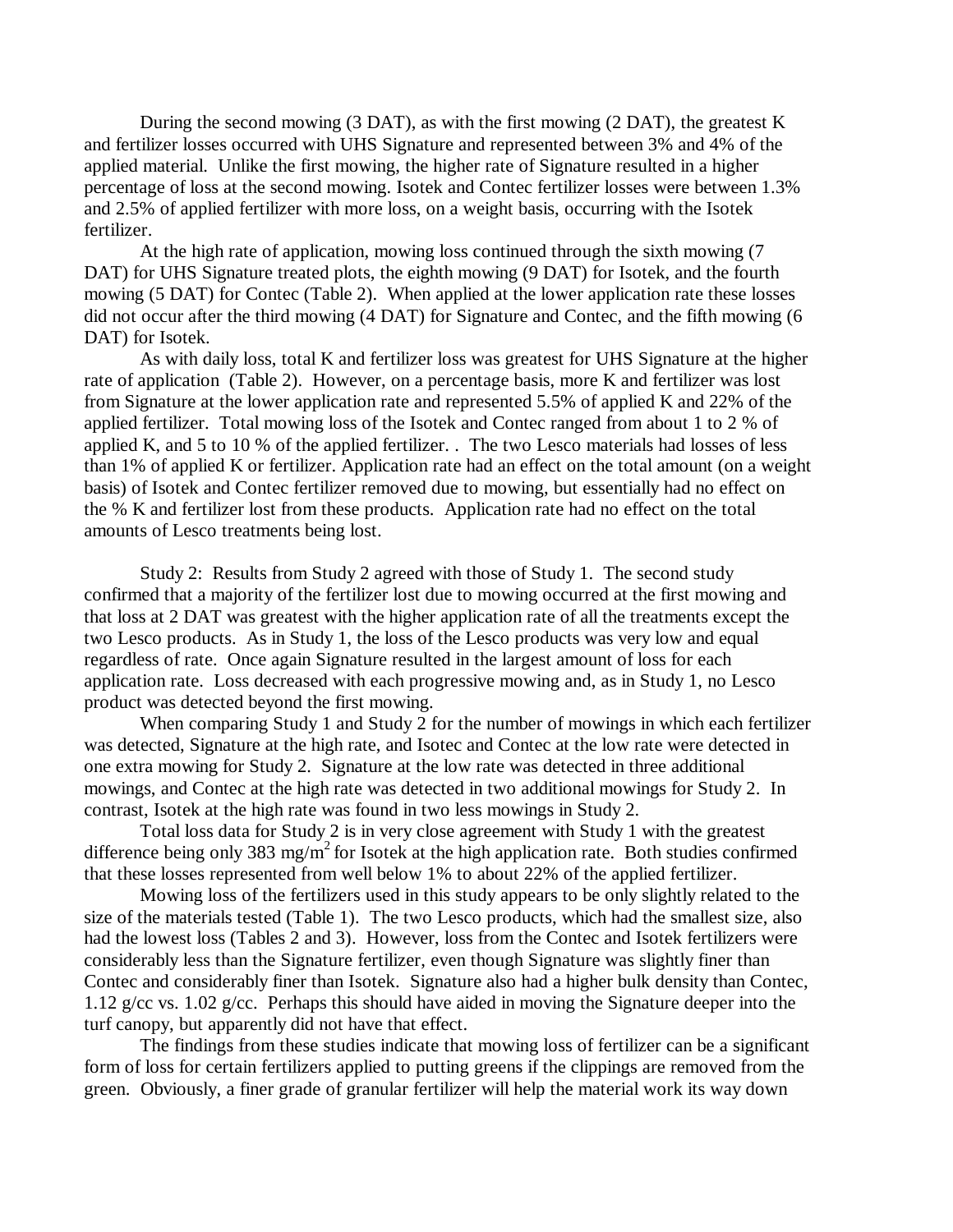into the turf canopy. Increasing the water-solubility of the material would also be beneficial by allowing the turf manager to more easily irrigate the material into the canopy. Other important cultural practices could include verticutting prior to fertilization to make the canopy less dense. Mowing without clipping removal would also allow more time for the material to move into the canopy. However, not all greens-grade materials can retain their nutrient release characteristics if damaged by mowing. The loss of granular fertilizers with clipping collection is an important problem that needs to be addressed if higher density bentgrass cultivars and lower heights of cut are used on putting greens.

References:

Beard, J.B. 1973. Turfgrass Science and Culture. Prentice-Hall, Inc. EnglewoodCliffs, NJ.

Beard, J.B. 1982. Turf Management for Golf Courses. Macmillan Publishing, New York, NY.

Brady, N.C. 1990. The nature and properties of soils  $(10^{th}$  ed.). Macmillan Publishing, New York, NY.

Mancino, C.F., and C.J. Hornstein. Fertilizer nitrogen loss due to putting green mowing. *Crop Science* (submitted).

Turner, T.R., and N.W. Hummel, Jr. 1992. Nutritional requirements and fertilization. P. 385 – 439. *In* D.V. Waddington, R.N. Carrow, and R.C. Shearman (eds.) Turfgrass – Agronomy Monograph no. 32. ASA, CSSA, and SSSA, Madison, WI.

USGA. 1993. USGA recommendations for putting green construction. USGA Green Section Record, Golf House, NJ.

Woolhouse, A.R. 1973. An assessment of the effectiveness of a slow release nitrogen fertilizer on sports turf. J. Sports Turf Res. Inst. 49:8-20.

Woolhouse, A.R. 1974. Further assessment of the effectiveness of a slow release nitrogen fertilizer on sports turf. J. Sports Turf Res. Inst. 50:34-46.

SAS Institute. 1994. The SAS system for Windows. Release 6.10. SAS Inst., Cary, NC.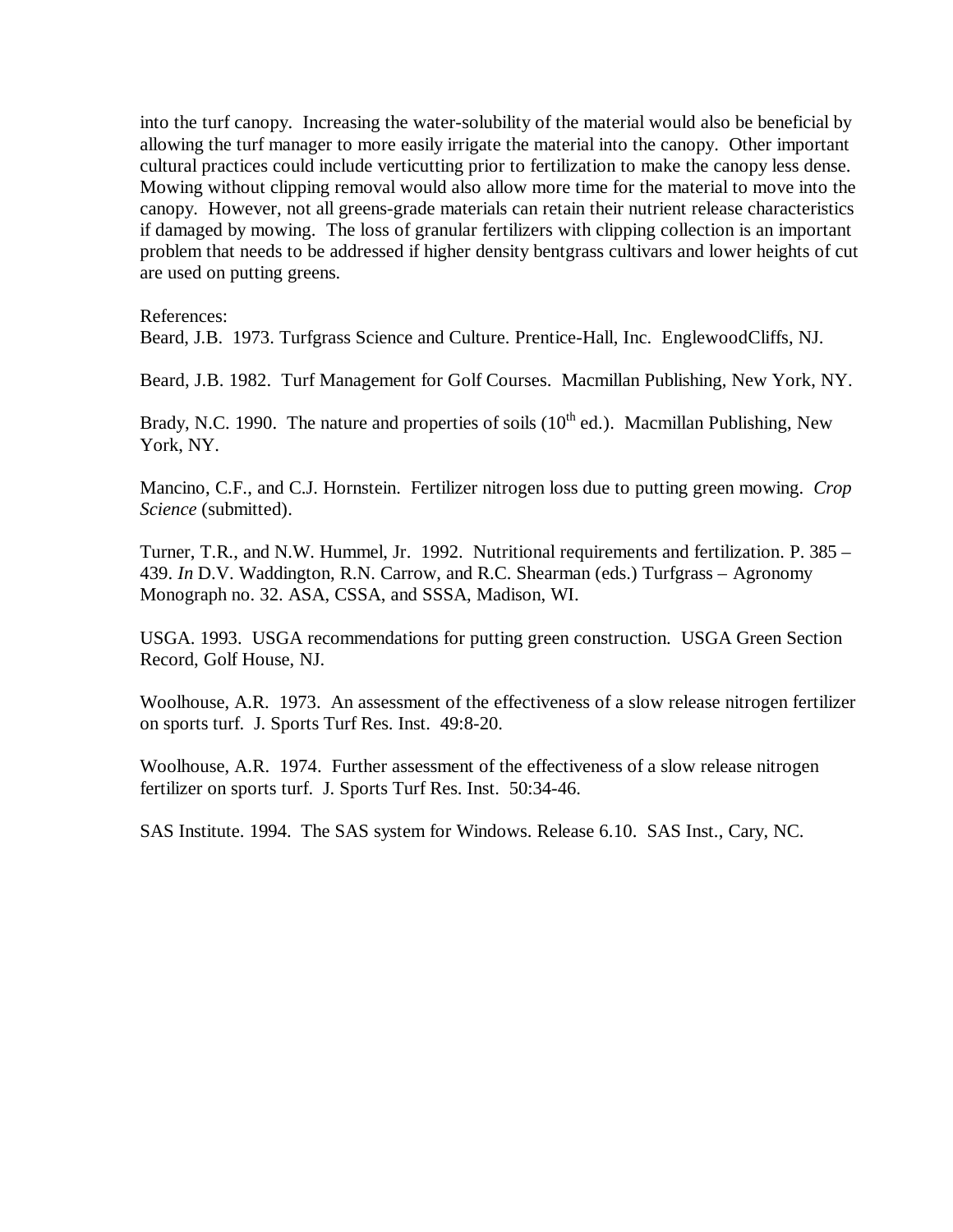|                      |              |    | % SGN <sup><math>\dagger</math></sup> |                  |                |                                         |  |  |  |
|----------------------|--------------|----|---------------------------------------|------------------|----------------|-----------------------------------------|--|--|--|
| Fertilizer           | % $K_2O$ 100 |    | 140                                   | 200              | 280            | Manufacturer                            |  |  |  |
| Lesco Matrix 1       | 28           |    | 75 25 0                               |                  | $\overline{0}$ | Lesco, Inc., Rocky River, OH            |  |  |  |
| Lesco Matrix 2 22    |              |    | 75 25 0                               |                  |                | 0 Lesco, Inc., Rocky River, OH          |  |  |  |
| <b>Scotts Contec</b> | 26           | 60 | 40                                    | $\overline{0}$   | $\mathbf{0}$   | The Scotts Co., Marysville, OH          |  |  |  |
| Lebanon Isotek       | 22           | 2  | 49                                    | 47               | $\overline{2}$ | Lebanon Seaboard Corp., Lebanon, PA     |  |  |  |
| <b>UHS</b> Signature | 30           | 67 | 33                                    | $\boldsymbol{0}$ | $\overline{0}$ | United Horticultural Supply, Denver, CO |  |  |  |

Table 1. Greens grade K-containing granular fertilizers used in mowing loss study.

<sup> $\dagger$ </sup> % SGN = Percent fertilizer held on size grade number screens with 1.0, 1.4, 2.0, and 2.8 mm openings.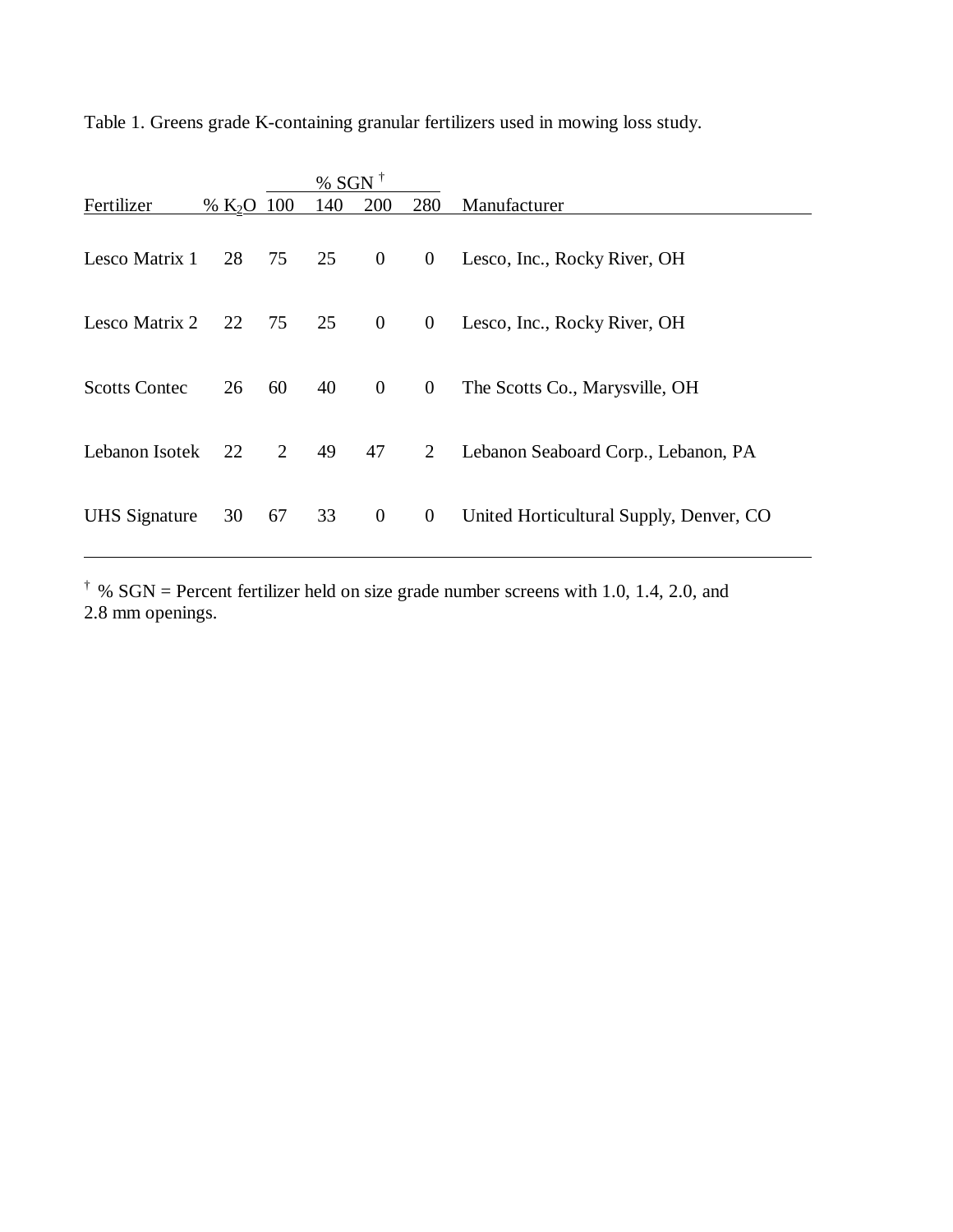|                      |           |          | 2 DAT<br>3 DAT |                    |                                                                                                                                                                                                                        | 4 DAT             |                  | 5 DAT          |                | 6 DAT             |                |
|----------------------|-----------|----------|----------------|--------------------|------------------------------------------------------------------------------------------------------------------------------------------------------------------------------------------------------------------------|-------------------|------------------|----------------|----------------|-------------------|----------------|
| Product              | Rate      |          |                |                    | mg K/m <sup>2</sup> mg fert/m <sup>2</sup> mg K/m <sup>2</sup> mg fert/m <sup>2</sup> mg K/m <sup>2</sup> mg fert/m <sup>2</sup> mg K/m <sup>2</sup> mg fert/m <sup>2</sup> mg K/m <sup>2</sup> mg fert/m <sup>2</sup> |                   |                  |                |                |                   |                |
|                      | $(g/m^2)$ | (% )     | (% )           | (% )               | (% )                                                                                                                                                                                                                   | (% )              | (% )             | (% )           | (% )           | (% )              | (% )           |
| <b>UHS</b> Signature | 4.86      | 489.1 a  | 1964.3 a       | 196.9 a            | 790.8 a                                                                                                                                                                                                                | 82.6 a            | 331.6 a          | 12.7 b         | 51.0 b         | 12.7 <sub>b</sub> | 51.0 b         |
| $15 - 0 - 30$        |           | 2.5      | 10.05          | 1.01               | 4.04                                                                                                                                                                                                                   | 0.42              | 1.70             | 0.06           | 0.26           | 0.06              | 0.26           |
| <b>UHS</b> Signature | 2.43      | 438.3 a  | 1760.2 ab      | 101.6 <sub>b</sub> | 408.2 b                                                                                                                                                                                                                | 50.8 <sub>b</sub> | 204.1 b          | 0.0 e          | 0.0c           | 0.0 d             | 0.0c           |
| $15 - 0 - 30$        |           | 4.48     | 17.98          | 0.78               | 3.13                                                                                                                                                                                                                   | 0.52              | 2.08             | $\Omega$       | $\Omega$       | $\Omega$          | $\overline{0}$ |
| Lebanon Isotek 4.86  |           | 265.5 b  | 1454.1 b       | 74.5 c             | 408.2 b                                                                                                                                                                                                                | 37.3 b            | 204.1 b          | 18.6 a         | 102.0a         | 18.6 a            | 102.0a         |
| $11 - 3 - 22$        |           | 0.99     | 5.42           | 0.28               | 1.52                                                                                                                                                                                                                   | 0.14              | 0.76             | 0.07           | 0.38           | 0.07              | 0.38           |
| Lebanon Isotek 2.43  |           | 144.4 cd | 790.8 c        | 60.6 c             | 331.6 bc                                                                                                                                                                                                               | 13.8 c            | 102.0c           | 9.3 d          | 51.0 b         | 9.3c              | 51.0 b         |
| $11 - 3 - 22$        |           | 1.08     | 5.9            | 0.46               | 2.47                                                                                                                                                                                                                   | 0.14              | 0.76             | 0.07           | 0.38           | 0.07              | 0.38           |
| <b>Scotts Contec</b> | 4.86      | 165.2 c  | 765.3 c        | 66.1 c             | 306.1 c                                                                                                                                                                                                                | 21.9c             | 102.0c           | 11.0c          | 51.0 b         | 0.0 <sub>d</sub>  | 0.0c           |
| $13 - 2 - 26$        |           | 0.73     | 3.38           | 0.29               | 1.35                                                                                                                                                                                                                   | 0.10              | 0.45             | 0.05           | 0.22           | $\Omega$          | $\Omega$       |
| <b>Scotts Contec</b> | 2.43      | 82.6 d   | 382.7 d        | 33.0 d             | 153.1 d                                                                                                                                                                                                                | 10.8 cd           | 51.0 cd          | 0.0 e          | 0.0c           | 0.0 <sub>d</sub>  | 0.0c           |
| $13 - 2 - 26$        |           | 0.73     | 3.38           | 0.29               | 1.35                                                                                                                                                                                                                   | 0.10              | 0.45             | $\mathbf{0}$   | $\overline{0}$ | $\mathbf{0}$      | $\overline{0}$ |
| Lesco                | 4.86      | 9.3 e    | 51.0 e         | 0.0e               | 0.0e                                                                                                                                                                                                                   | 0.0 <sub>d</sub>  | 0.0 <sub>d</sub> | 0.0e           | 0.0c           | 0.0 <sub>d</sub>  | 0.0c           |
| $12 - 0 - 22$        |           | 0.03     | 0.19           | $\mathbf{0}$       | $\mathbf{0}$                                                                                                                                                                                                           | $\overline{0}$    | $\boldsymbol{0}$ | $\overline{0}$ | 0              | $\theta$          | $\overline{0}$ |
| Lesco                | 2.43      | 9.3 e    | 51.0 e         | 0.0e               | 0.0e                                                                                                                                                                                                                   | 0.0 <sub>d</sub>  | 0.0 <sub>d</sub> | 0.0e           | 0.0c           | 0.0 <sub>d</sub>  | 0.0c           |
| $12 - 0 - 22$        |           | 0.07     | 0.38           | $\boldsymbol{0}$   | $\mathbf{0}$                                                                                                                                                                                                           | $\overline{0}$    | $\boldsymbol{0}$ | $\overline{0}$ | $\overline{0}$ | $\theta$          | $\overline{0}$ |
| Lesco                | 4.86      | 11.9 e   | 51.0 e         | 0.0e               | 0.0e                                                                                                                                                                                                                   | 0.0 <sub>d</sub>  | 0.0 <sub>d</sub> | 0.0e           | 0.0c           | 0.0 <sub>d</sub>  | 0.0c           |
| $5 - 0 - 28$         |           | 0.06     | 0.24           | $\overline{0}$     | $\Omega$                                                                                                                                                                                                               | $\Omega$          | $\Omega$         | $\Omega$       | $\Omega$       | $\Omega$          | $\Omega$       |
| Lesco                | 2.43      | 11.9 e   | 51.0e          | 0.0e               | 0.0e                                                                                                                                                                                                                   | 0.0 <sub>d</sub>  | 1.0              | 0.0 e          | 1.0            | 0.0 d             | 1.0            |
| $5 - 0 - 28$         |           | 0.11     | 0.49           | $\boldsymbol{0}$   | $\boldsymbol{0}$                                                                                                                                                                                                       | $\boldsymbol{0}$  | $\overline{0}$   | $\mathbf{0}$   | $\overline{0}$ | $\mathbf{0}$      | $\overline{0}$ |
|                      |           |          |                |                    |                                                                                                                                                                                                                        |                   |                  |                |                |                   |                |

Table 2. Fertilizer and potassium losses due to mower pick up 2-9 days after fertilizer application (1  $\mathrm{^{st}}$  run).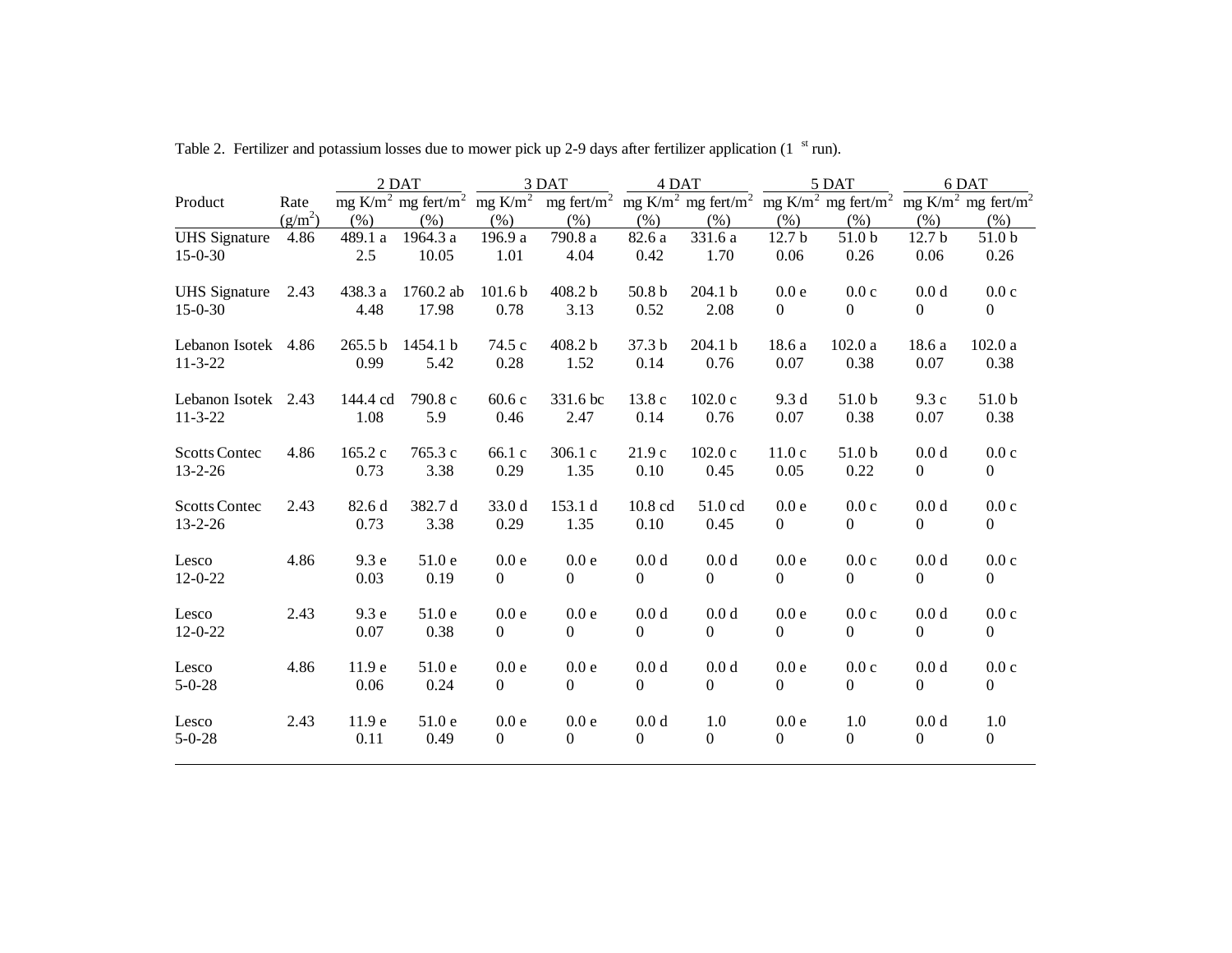# Table 2. Continued.

|                                       |           | 7 DAT             |                                            |                              | 8 DAT                        | 9 DAT                              |                                            | Total             |                                            |
|---------------------------------------|-----------|-------------------|--------------------------------------------|------------------------------|------------------------------|------------------------------------|--------------------------------------------|-------------------|--------------------------------------------|
| Product                               | Rate      |                   | mg K/m <sup>2</sup> mg fert/m <sup>2</sup> | $mg$ K/m <sup>2</sup>        | mg fert/ $m2$                |                                    | mg K/m <sup>2</sup> mg fert/m <sup>2</sup> |                   | mg K/m <sup>2</sup> mg fert/m <sup>2</sup> |
|                                       | $(g/m^2)$ | (% )              | (% )                                       | (% )                         | (% )                         | (% )                               | (% )                                       | (% )              | (% )                                       |
| <b>UHS</b> Signature                  | 4.86      | 12.7 <sub>b</sub> | 51.0 b                                     | 0.0 <sub>b</sub>             | 0.0 <sub>b</sub>             | 0.0 <sub>b</sub>                   | 0.0 <sub>b</sub>                           | 806.7 a           | 3239.8 a                                   |
| $15 - 0 - 30$                         |           | 0.06              | 0.26                                       | $\mathbf{0}$                 | $\mathbf{0}$                 | $\mathbf{0}$                       | $\theta$                                   | 4.11              | 16.57                                      |
|                                       |           |                   |                                            |                              |                              |                                    |                                            |                   |                                            |
| <b>UHS</b> Signature                  | 2.43      | 0.0c              | 0.0c                                       | 0.0 <sub>b</sub>             | 0.0 <sub>b</sub>             | 0.0 <sub>b</sub>                   | 0.0 <sub>b</sub>                           | 565.3 b           | 2270.4 b                                   |
| $15 - 0 - 30$                         |           | $\theta$          | $\Omega$                                   | $\Omega$                     | $\Omega$                     | $\overline{0}$                     | $\Omega$                                   | 5.52              | 22.14                                      |
|                                       |           |                   |                                            |                              |                              |                                    |                                            |                   |                                            |
| Lebanon Isotek 4.86                   |           | 16.3a             | 89.3 a                                     | 7.0a                         | 38.3 a                       | 4.7 a                              | 25.5a                                      | 442.5 c           | 2423.5 b                                   |
| $11 - 3 - 22$                         |           | 0.06              | 0.33                                       | $0.02\,$                     | 0.14                         | 0.1                                | 0.1                                        | 1.65              | 9.03                                       |
|                                       |           |                   |                                            |                              |                              |                                    |                                            |                   |                                            |
| Lebanon Isotek 2.43                   |           | 0.0c              | 0.0c                                       | 0.0 <sub>b</sub>             | 0.0 <sub>b</sub>             | 0.0 <sub>b</sub>                   | 0.0 <sub>b</sub>                           | 237.6 d           | 1301.0 c                                   |
| $11 - 3 - 22$                         |           | $\Omega$          | $\boldsymbol{0}$                           | $\mathbf{0}$                 | $\boldsymbol{0}$             | $\mathbf{0}$                       | $\boldsymbol{0}$                           | 1.78              | 9.7                                        |
|                                       |           |                   |                                            |                              |                              |                                    |                                            |                   |                                            |
| <b>Scotts Contec</b><br>$13 - 2 - 26$ | 4.86      | 0.0c<br>$\Omega$  | 0.0c<br>$\overline{0}$                     | 0.0 <sub>b</sub><br>$\Omega$ | 0.0 <sub>b</sub><br>$\Omega$ | 0.0 <sub>b</sub><br>$\overline{0}$ | 0.0 <sub>b</sub><br>$\Omega$               | 264.3 d<br>1.17   | 1224.5c<br>5.4                             |
|                                       |           |                   |                                            |                              |                              |                                    |                                            |                   |                                            |
| <b>Scotts Contec</b>                  | 2.43      | 0.0c              | 0.0c                                       | 0.0 <sub>b</sub>             | 0.0 <sub>b</sub>             | 0.0 <sub>b</sub>                   | 0.0 <sub>b</sub>                           | 121.1 e           | 561.2 d                                    |
| $13 - 2 - 26$                         |           | $\Omega$          | $\boldsymbol{0}$                           | $\boldsymbol{0}$             | $\boldsymbol{0}$             | $\boldsymbol{0}$                   | $\Omega$                                   | 1.07              | 4.95                                       |
|                                       |           |                   |                                            |                              |                              |                                    |                                            |                   |                                            |
| Lesco                                 | 4.86      | 0.0c              | 0.0c                                       | 0.0 <sub>b</sub>             | 0.0 <sub>b</sub>             | 0.0 <sub>b</sub>                   | 0.0 <sub>b</sub>                           | 9.3 e             | 51.0 e                                     |
| $12 - 0 - 22$                         |           | $\Omega$          | $\overline{0}$                             | $\Omega$                     | $\Omega$                     | $\overline{0}$                     | $\Omega$                                   | 0.03              | 0.19                                       |
|                                       |           |                   |                                            |                              |                              |                                    |                                            |                   |                                            |
| Lesco                                 | 2.43      | 0.0c              | 0.0c                                       | 0.0 <sub>b</sub>             | 0.0 <sub>b</sub>             | 0.0 <sub>b</sub>                   | 0.0 <sub>b</sub>                           | 9.3 e             | 51.0 e                                     |
| $12 - 0 - 22$                         |           | $\boldsymbol{0}$  | $\overline{0}$                             | $\mathbf{0}$                 | $\mathbf{0}$                 | $\overline{0}$                     | $\theta$                                   | 0.07              | 0.38                                       |
|                                       |           |                   |                                            |                              |                              |                                    |                                            |                   |                                            |
| Lesco                                 | 4.86      | 0.0c              | 0.0c                                       | 0.0 <sub>b</sub>             | 0.0 <sub>b</sub>             | 0.0 <sub>b</sub>                   | 0.0 <sub>b</sub>                           | 11.9 e            | 51.0 e                                     |
| $5 - 0 - 28$                          |           | $\Omega$          | $\boldsymbol{0}$                           | $\boldsymbol{0}$             | $\boldsymbol{0}$             | $\boldsymbol{0}$                   | $\boldsymbol{0}$                           | 0.06              | 0.24                                       |
|                                       |           |                   |                                            |                              |                              |                                    |                                            |                   |                                            |
| Lesco                                 | 2.43      | 0.0c              | 0.0c                                       | 0.0 <sub>b</sub>             | 0.0 <sub>b</sub>             | 0.0 <sub>b</sub>                   | 0.0 <sub>b</sub>                           | 11.9 <sub>e</sub> | 51.0e                                      |
| $5 - 0 - 28$                          |           | $\mathbf{0}$      | $\boldsymbol{0}$                           | $\mathbf{0}$                 | $\boldsymbol{0}$             | $\boldsymbol{0}$                   | $\boldsymbol{0}$                           | 0.11              | 0.49                                       |
|                                       |           |                   |                                            |                              |                              |                                    |                                            |                   |                                            |

Means within a column followed by the same letter are not significantly different, LSD,  $p = 0.05$ .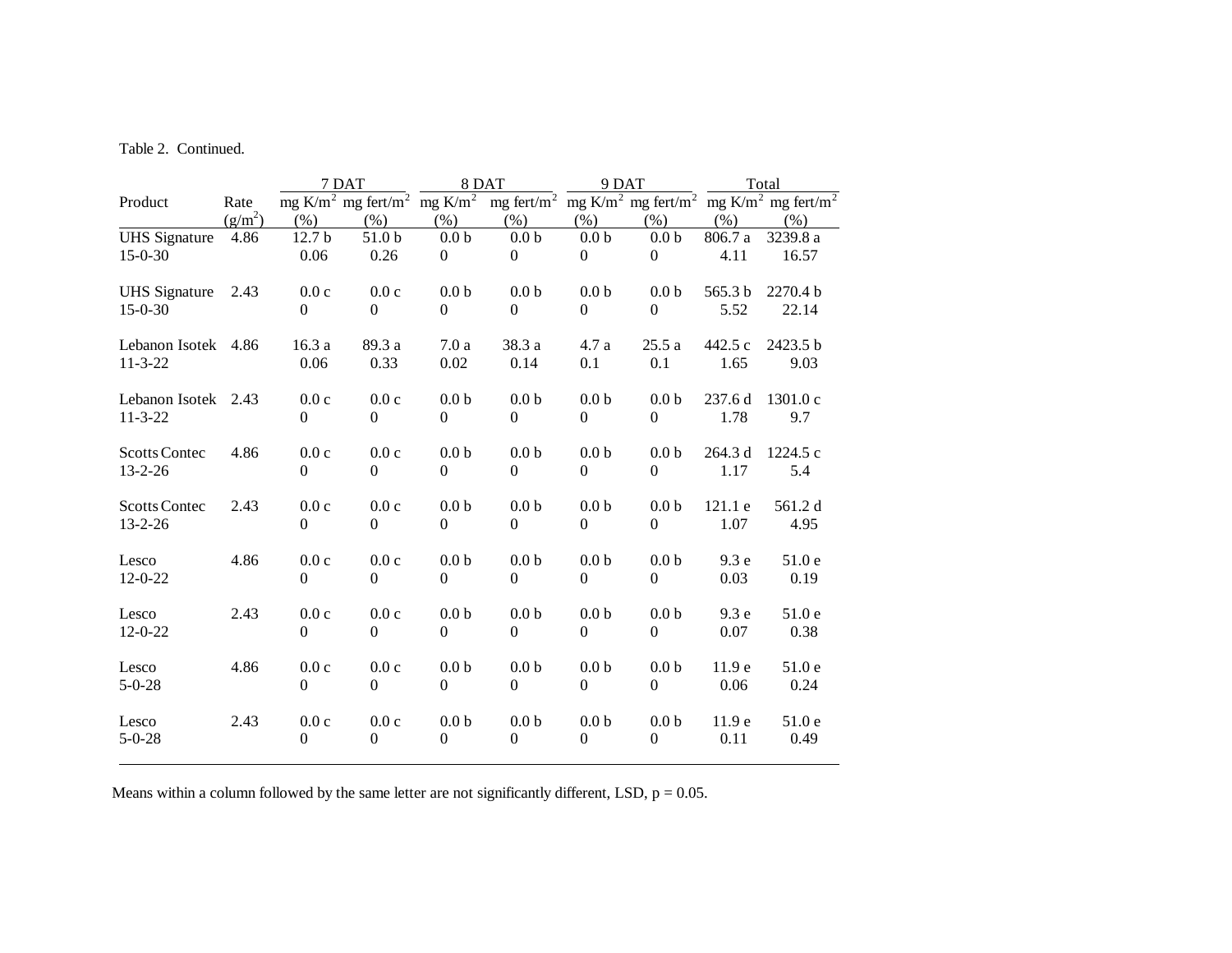|                                       |                   | 2 DAT            |                   | 3 DAT             |                                                                                                                                                                                                                                | 4 DAT              |                                      | 5 DAT             |                                    | 6 DAT            |                          |
|---------------------------------------|-------------------|------------------|-------------------|-------------------|--------------------------------------------------------------------------------------------------------------------------------------------------------------------------------------------------------------------------------|--------------------|--------------------------------------|-------------------|------------------------------------|------------------|--------------------------|
| Product                               | Rate<br>$(g/m^2)$ |                  | (% )              |                   | mg K/m <sup>2</sup> mg fert/m <sup>2</sup> mg K/m <sup>2</sup> mg fert/m <sup>2</sup> mg K/m <sup>2</sup> mg fert/m <sup>2</sup> mg K/m <sup>2</sup> mg fert/m <sup>2</sup> mg K/m <sup>2</sup> mg fert/m <sup>2</sup><br>(% ) |                    | (% )                                 |                   | (% )                               |                  | (% )                     |
| <b>UHS</b> Signature<br>$15-0-30$     | 4.86              | 527.2 a          | 2117.3 a<br>10.83 | 82.6 a            | 331.6 a<br>1.7                                                                                                                                                                                                                 | 44.5 a             | 178.6 a<br>0.91                      | 38.1 a            | 153.1 a<br>0.78                    | 25.4             | 102.0a<br>0.52           |
| <b>UHS</b> Signature<br>$15 - 0 - 30$ | 2.43              | 419.2 b          | 1683.7 b<br>17.2  | 50.8 <sub>b</sub> | 204.1 b<br>2.09                                                                                                                                                                                                                | 38.1 a             | 153.1 ab<br>1.57                     | 25.4 <sub>b</sub> | 102.0 <sub>b</sub><br>1.04         | 12.7             | 51.0 b<br>0.52           |
| Lebanon Isotek<br>$11 - 3 - 22$       | 4.86              | 335.4 c          | 1836.7 ab<br>6.85 | 37.3 c            | 204.1 b<br>0.76                                                                                                                                                                                                                | 18.6 b             | $102.0$ bc<br>0.38                   | 18.6 c            | 102.0 <sub>b</sub><br>0.38         | 9.3              | 51.0 b<br>0.19           |
| Lebanon Isotek<br>$11 - 3 - 22$       | 2.43              | 181.7 e          | 994.9 c<br>7.42   | 37.3 c            | 204.1 b<br>1.2                                                                                                                                                                                                                 | 14.0 <sub>b</sub>  | 76.5 c<br>0.57                       | 9.3d              | 51.0c<br>0.38                      | 9.3              | 51.0 b<br>0.38           |
| <b>Scotts Contec</b><br>$13 - 2 - 26$ | 4.86              | 258.7 d          | 1199.0 c<br>5.28  | 22.0 <sub>d</sub> | 102.0c<br>0.45                                                                                                                                                                                                                 | 22.0 <sub>b</sub>  | 102.0 bc<br>0.45                     | 22.0 bc           | 102.0 <sub>b</sub><br>0.45         | 11.0             | 51.0 b<br>0.22           |
| <b>Scotts Contec</b><br>$13 - 2 - 26$ | 2.43              | 137.6 e          | 637.8 d<br>5.62   | 22.0 <sub>d</sub> | 102.0c<br>0.9                                                                                                                                                                                                                  | 11.0 <sub>bc</sub> | 51.0 cd<br>0.45                      | 11.0 <sub>d</sub> | 51.0 c<br>0.45                     | $\boldsymbol{0}$ | 0.0c<br>$\overline{0}$   |
| Lesco<br>$12 - 0 - 22$                | 4.86              | 2.3e             | 12.8e<br>0.05     | 0.0e              | 0.0 <sub>d</sub><br>$\overline{0}$                                                                                                                                                                                             | 0.0c               | 0.0 <sub>d</sub><br>$\boldsymbol{0}$ | 0.0e              | 0.0 <sub>d</sub><br>$\overline{0}$ | $\boldsymbol{0}$ | 0.0c<br>$\overline{0}$   |
| Lesco<br>$12 - 0 - 22$                | 2.43              | 4.7 e            | 25.5 e<br>0.19    | 0.0 <sub>e</sub>  | 0.0 <sub>d</sub><br>$\theta$                                                                                                                                                                                                   | 0.0c               | 0.0 <sub>d</sub><br>$\theta$         | 0.0 <sub>e</sub>  | 0.0 <sub>d</sub><br>$\theta$       | $\boldsymbol{0}$ | 0.0c<br>$\overline{0}$   |
| Lesco<br>$5 - 0 - 28$                 | 4.86              | 3.0 <sub>e</sub> | 12.8 e<br>0.06    | 0.0e              | 0.0 <sub>d</sub><br>$\Omega$                                                                                                                                                                                                   | 0.0c               | 0.0 <sub>d</sub><br>$\Omega$         | 0.0e              | 0.0 <sub>d</sub><br>$\theta$       | $\boldsymbol{0}$ | 0.0c<br>$\overline{0}$   |
| Lesco<br>$5 - 0 - 28$                 | 2.43              | 11.9 e           | 51.0e<br>0.49     | 0.0e              | 0.0 <sub>d</sub><br>$\overline{0}$                                                                                                                                                                                             | 0.0c               | 0.0 <sub>d</sub><br>$\overline{0}$   | 0.0e              | 0.0 <sub>d</sub><br>$\overline{0}$ | $\boldsymbol{0}$ | 0.0c<br>$\boldsymbol{0}$ |

÷,

Table 3. Potassium and fertilizer losses due to mower pick up 2-9 days after fertilizer application (2nd run).

continued on next page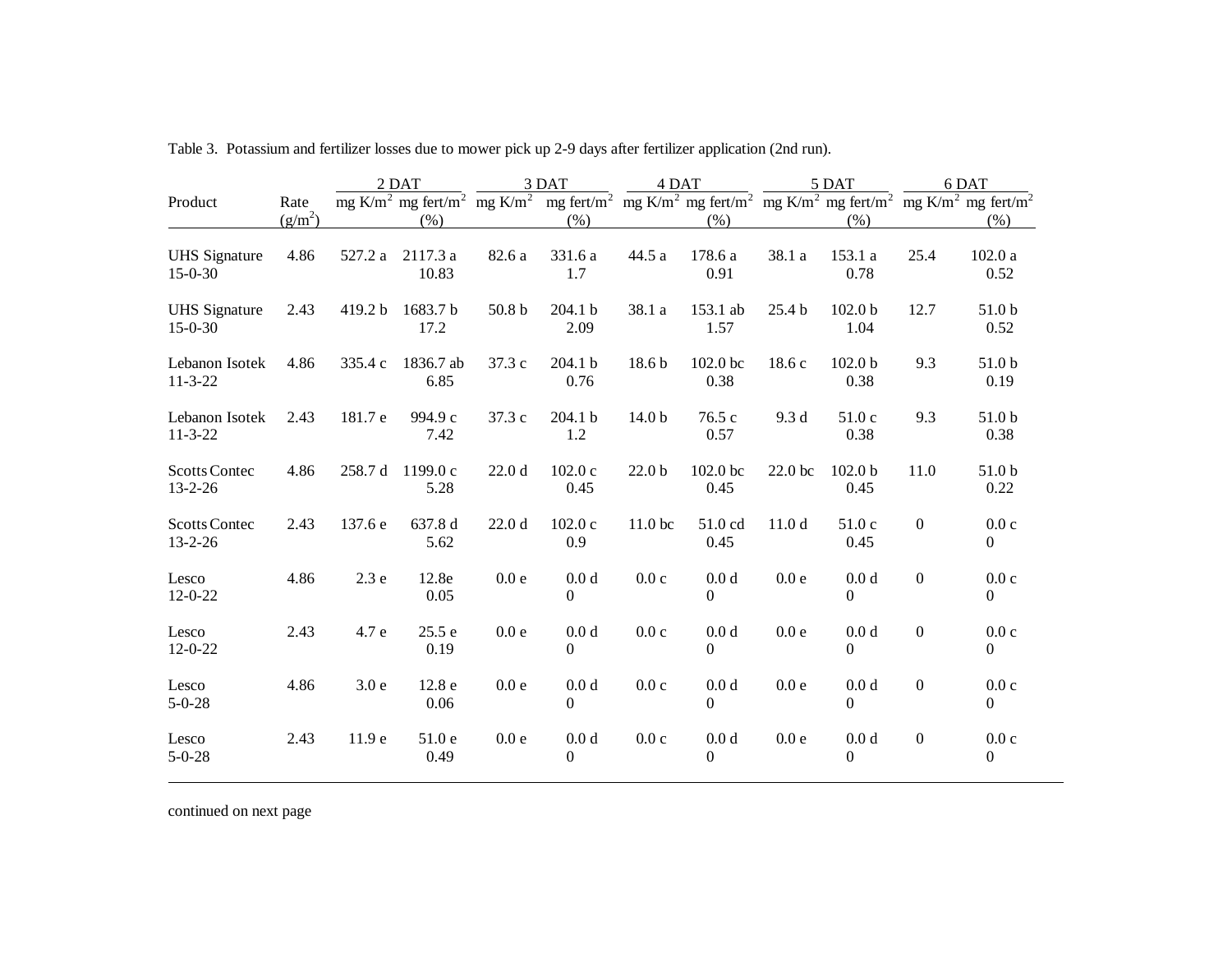# Table 3. Continued.

|                                       |           | 7 DAT            |                                                                |                  | 8 DAT                                |                   | 9 DAT                    | Total             |                                                                                       |  |
|---------------------------------------|-----------|------------------|----------------------------------------------------------------|------------------|--------------------------------------|-------------------|--------------------------|-------------------|---------------------------------------------------------------------------------------|--|
| Product                               | Rate      |                  | mg K/m <sup>2</sup> mg fert/m <sup>2</sup> mg K/m <sup>2</sup> |                  | mg fert/ $m^2$                       |                   |                          |                   | mg K/m <sup>2</sup> mg fert/m <sup>2</sup> mg K/m <sup>2</sup> mg fert/m <sup>2</sup> |  |
|                                       | $(g/m^2)$ | (% )             | (% )                                                           | (% )             | (% )                                 | (% )              | (% )                     | (% )              | (% )                                                                                  |  |
| <b>UHS</b> Signature<br>$15 - 0 - 30$ | 4.86      | 12.7             | 51.0 a<br>0.26                                                 | 12.7 a           | 51.0 a<br>0.26                       | $0.0\:\mathrm{a}$ | 0.0a<br>$\boldsymbol{0}$ | 743.2 a           | 2984.7 a<br>15.26                                                                     |  |
| <b>UHS</b> Signature<br>$15 - 0 - 30$ | 2.43      | 12.7             | 51.0 a<br>0.52                                                 | 0.0 <sub>b</sub> | 0.0 <sub>b</sub><br>$\Omega$         | 0.0a              | 0.0a<br>$\Omega$         | 559.0 b           | 2244.9 b<br>22.93                                                                     |  |
| Lebanon Isotek<br>$11 - 3 - 22$       | 4.86      | 9.3              | 51.0 a<br>0.19                                                 | 0.0 <sub>b</sub> | 0.0 <sub>b</sub><br>$\boldsymbol{0}$ | 0.0a              | 0.0a<br>$\Omega$         | 428.6 c           | 2346.9 b<br>8.75                                                                      |  |
| Lebanon Isotek<br>$11 - 3 - 22$       | 2.43      | 9.3              | 51.0 a<br>0.38                                                 | 0.0 <sub>b</sub> | 0.0 <sub>b</sub><br>$\overline{0}$   | 0.0a              | 0.0a<br>$\boldsymbol{0}$ | 260.9 e           | 1428.6 c<br>10.65                                                                     |  |
| <b>Scotts Contec</b><br>$13 - 2 - 26$ | 4.86      | 11.0             | 51.0 a<br>0.22                                                 | 0.0 <sub>b</sub> | 0.0 <sub>b</sub><br>$\Omega$         | 0.0a              | 0.0a<br>$\Omega$         | 346.8 d           | 1607.1 c<br>7.07                                                                      |  |
| <b>Scotts Contec</b><br>$13 - 2 - 26$ | 2.43      | $\boldsymbol{0}$ | 0.0 <sub>b</sub><br>$\Omega$                                   | 0.0 <sub>b</sub> | 0.0 <sub>b</sub><br>$\Omega$         | 0.0a              | 0.0a<br>$\Omega$         | 181.7f            | 841.8 d<br>7.42                                                                       |  |
| Lesco<br>$12 - 0 - 22$                | 4.86      | $\boldsymbol{0}$ | 0.0 <sub>b</sub><br>$\boldsymbol{0}$                           | 0.0 <sub>b</sub> | 0.0 <sub>b</sub><br>$\overline{0}$   | 0.0a              | 0.0a<br>$\boldsymbol{0}$ | 2.3 g             | 12.8 e<br>0.05                                                                        |  |
| Lesco<br>$12 - 0 - 22$                | 2.43      | $\boldsymbol{0}$ | 0.0 <sub>b</sub><br>$\Omega$                                   | 0.0 <sub>b</sub> | 0.0 <sub>b</sub><br>$\Omega$         | 0.0a              | 0.0a<br>$\Omega$         | 4.7 g             | 25.5 e<br>0.19                                                                        |  |
| Lesco<br>$5 - 0 - 28$                 | 4.86      | $\boldsymbol{0}$ | 0.0 <sub>b</sub><br>$\overline{0}$                             | 0.0 <sub>b</sub> | 0.0 <sub>b</sub><br>$\overline{0}$   | 0.0a              | 0.0a<br>$\boldsymbol{0}$ | 3.0 <sub>g</sub>  | 12.8 e<br>0.06                                                                        |  |
| Lesco<br>$5 - 0 - 28$                 | 2.43      | $\boldsymbol{0}$ | 0.0 <sub>b</sub><br>$\overline{0}$                             | 0.0 <sub>b</sub> | 0.0 <sub>b</sub><br>$\boldsymbol{0}$ | 0.0a              | 0.0a<br>$\mathbf{0}$     | 11.9 <sub>g</sub> | 51.0 e<br>0.49                                                                        |  |

Means within a column followed by the same letter are not significantly different, LSD,  $p = 0.05$ .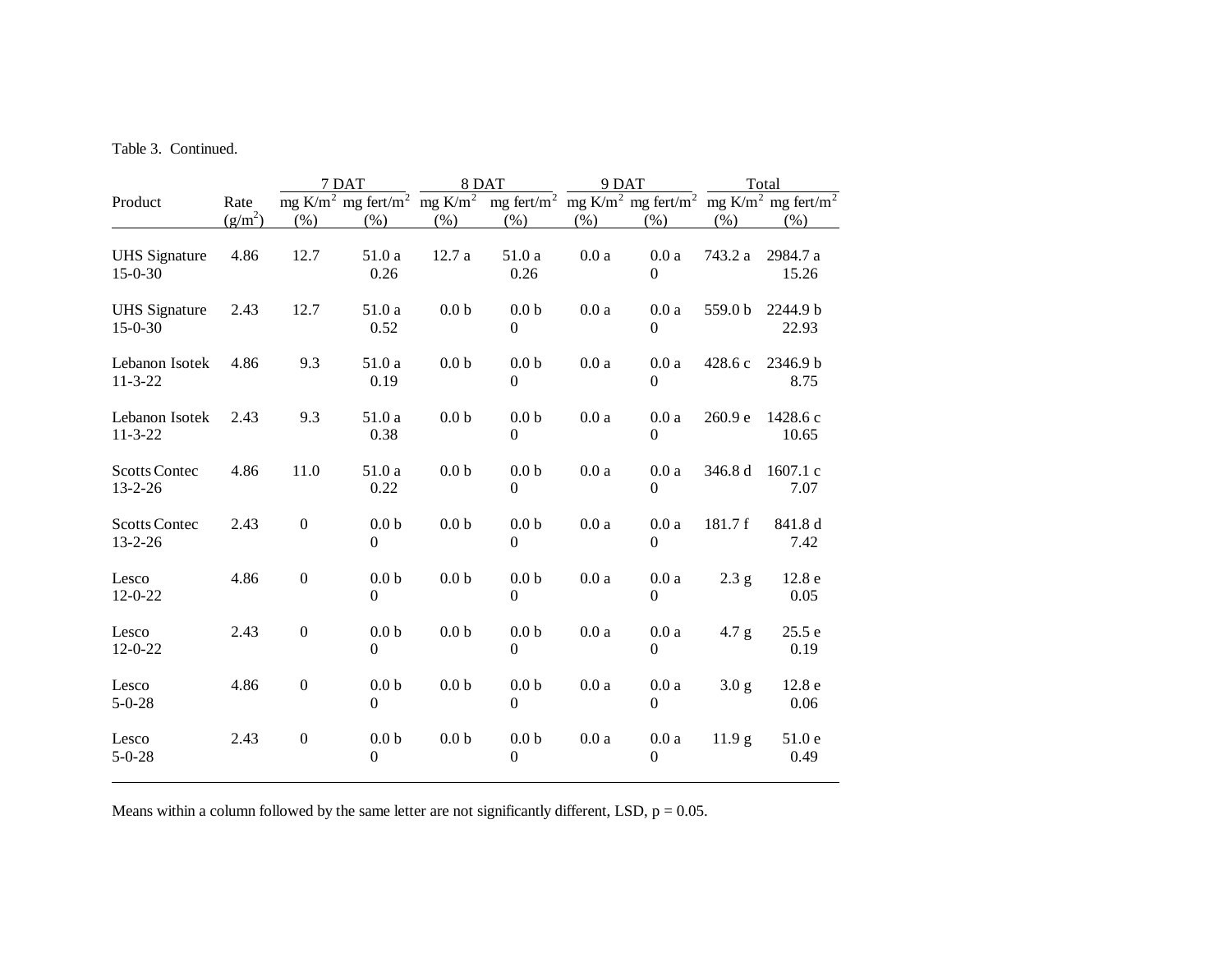# **Evaluation of Fungicides for Control of Gray Leaf Spot on a Perennial Ryegrass Fairway, 1999**

Wakar Uddin, Assistant Professor Michael D. Soika, Research Support Technologist Department of Plant Pathology

## **Introduction**

Gray leaf spot (*Pyricularia grisea*) has become an important disease on perennial ryegrass (*Lolium perenne*) golf course fairways in the Mid-Atlantic region and the Mid-West. This study was conducted at the Willow Hollow Golf Course, Leesport (Berks County), PA, on a three-way blend of perennial ryegrass. The objective was to evaluate various fungicides and fungicide mixtures for effectiveness of suppression of gray leaf spot.

## **Materials and Methods**

The study was conducted on the 18th fairway of the Willow Hollow Golf Course. The soil pH was 5.5. The test plots were mowed three times per week at 0.75 inch cutting height. The experimental area was treated with Dimension 1EC at 1.1 fl oz per 1000 sq ft on 20 Apr for control of crabgrass. On 28 Apr Primo 1EC was applied at the rate of 0.75 fl oz per 1000 sq ft. On 28 May the experimental area was fertilized (21-3-14) with 1.2 lbs nitrogen per 1000 sq ft. Merit 75WP was applied on 2 Jun at 6.4 oz per acre for insect control. On 23 Jul and 13 Aug respectively, ProStar 70WP (2.1 oz per 1000 sq ft) and Subdue Maxx 2MC (1.0 fl oz per 1000 sq ft) were applied for control of brown patch and Pythium foliar blight. Treatment plots, 3 ft x 12 ft, were arranged in a randomized complete block design with four replications. Fungicides were applied with a  $CO_2$ -powered boom sprayer using TeeJet 8004 nozzles at 40 psi, in water equivalent to 2 gal per 1000 sq ft. Treatment applications were begun on 6 July, and continued on a 14-day interval through September, unless otherwise noted in table. On 23 August the experimental area was inoculated with a spore suspension of *P. grisea*, and covered with a polyethylene sheet to maintain leaf wetness and reduce radiational-cooling over night. The test area was then allowed to grow to a two-inch height, and maintained at that height through September. Disease severity was evaluated on 14 and 29 September. Data were subjected to analysis of variance, and mean values were separated using the Waller-Duncan k-ratio test  $(P=0.05)$ .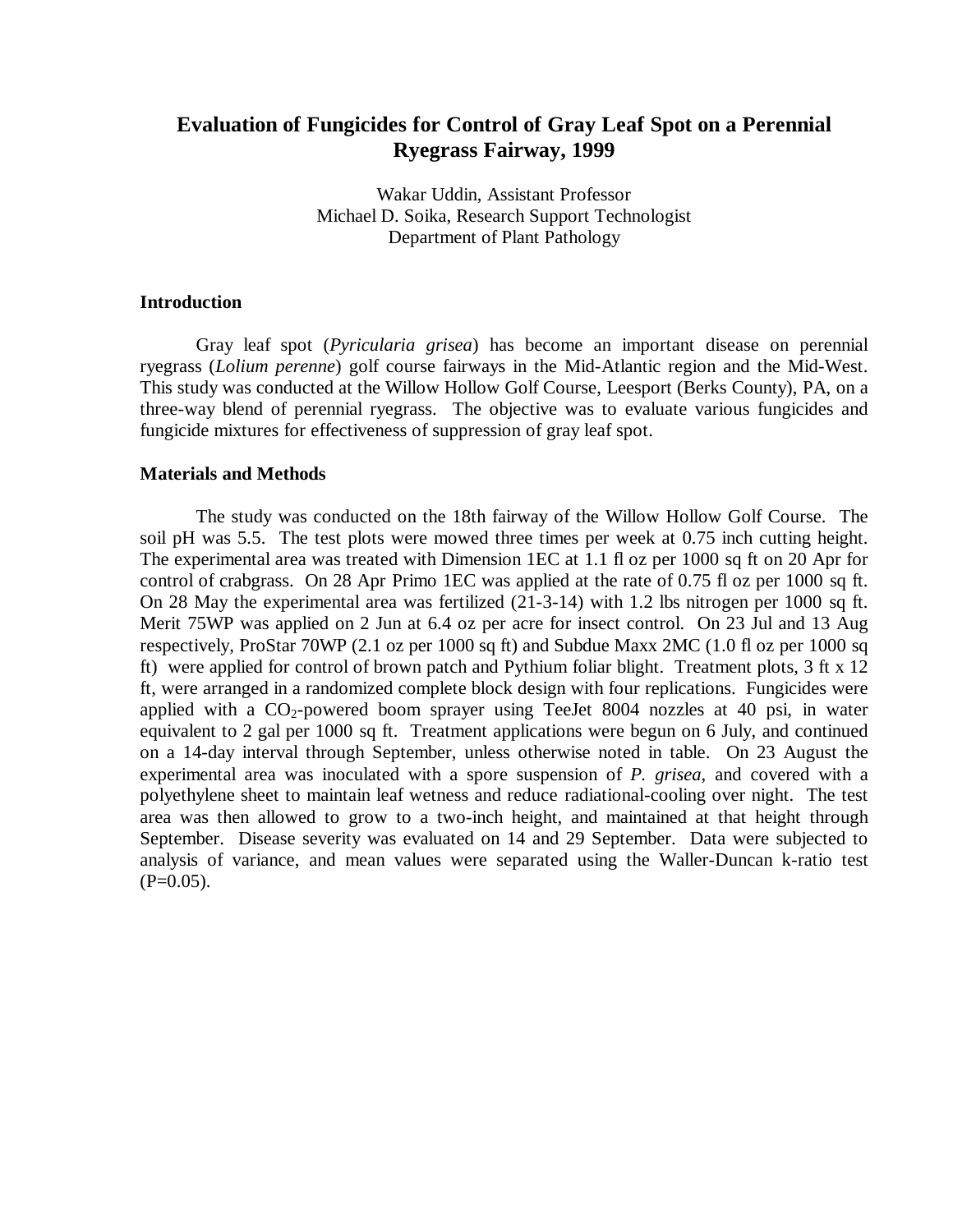### **Results and Discussion**

Environmental conditions were conducive for disease development during early September, and disease incidence was high. In this study, Chipco Triton, the Polyoxorim Zn high rate applied on a 28-day interval, as well as the 4 oz rate of Polyoxorim Zn did not provide any significant level of control. In the 14 September evaluation, Compass at the 0.2 and 0.25 oz rates, three triazole fungicides (Lynx, Bayleton, and Banner Maxx) tank-mixed with Daconil Ultrex, the Heritage + Daconil Ultrex combination, and Daconil Ultrex were providing excellent control of Gray Leaf Spot. By 29 September, the same treatments were providing good control, as were as the Heritage treatments. Daconil Ultrex, alone or in combination with other fungicides, provided excellent control throughout the study, including the Lynx + Daconil Ultrex combination in which the Daconil Ultrex rate was 1.82 oz.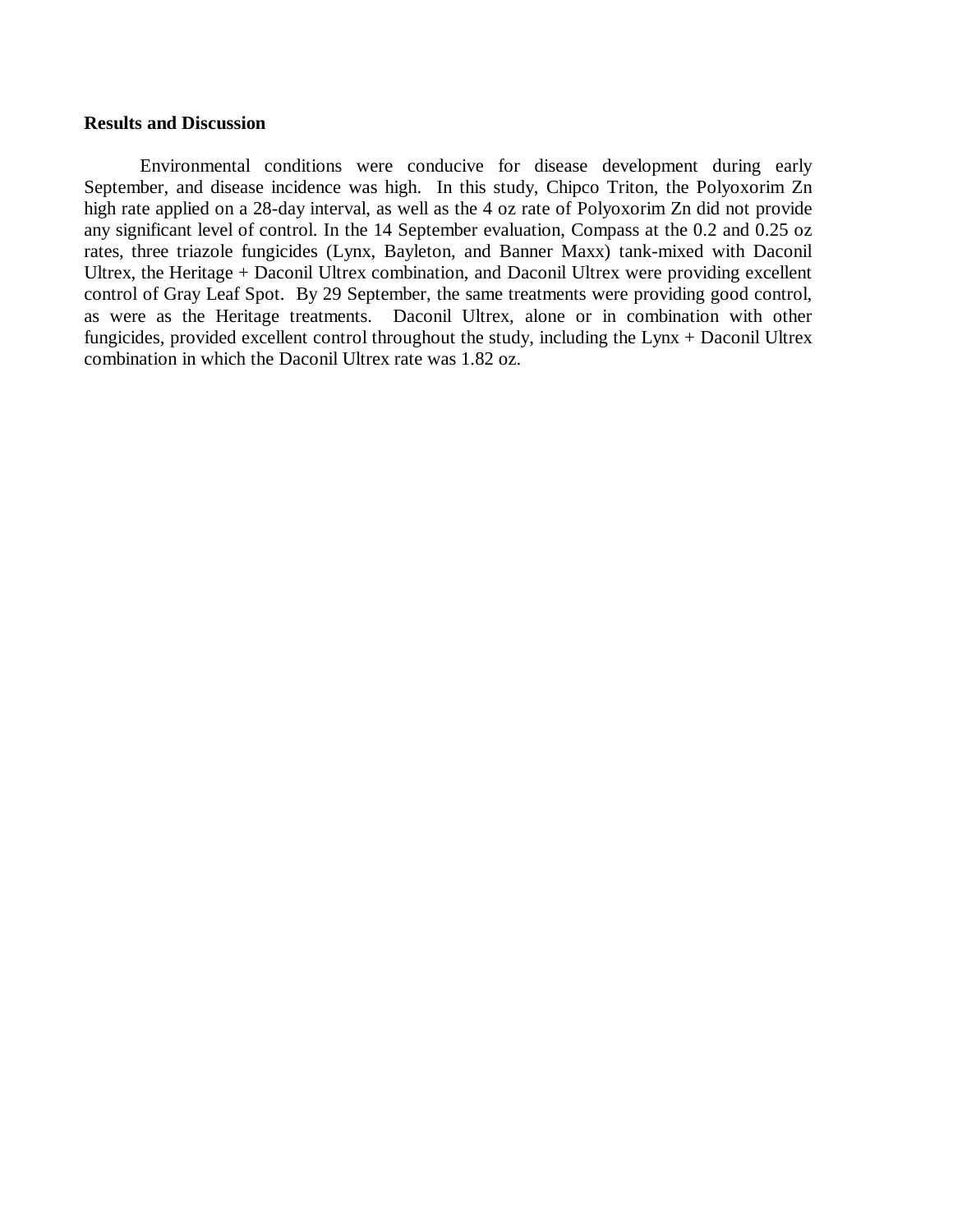|                                                                 | Disease Incidence |                   |
|-----------------------------------------------------------------|-------------------|-------------------|
| Treatment, formulation, and product rate per 1000 sq ft         | 14 Sep            | 29 Sep            |
|                                                                 |                   |                   |
| Chipco Triton 1.67SC 0.50 fl oz                                 | 7.5 $ab^2$        | 7.3 $a^2$         |
| Confidential <sup>3</sup>                                       | 8.3 a             | 7.3a              |
| Polyoxorim Zn 2.25WP 8.0 oz <sup>4, 5</sup>                     | 6.5 <sub>bc</sub> | $6.8$ ab          |
| Chipco Triton 1.67SC 1.00 fl oz                                 | $6.8$ abc         | $6.3$ abc         |
| Confidential $3$                                                | $7.5$ ab          | 5.8 a-d           |
| Untreated check                                                 | $7.3$ abc         | 5.3 b-e           |
| Confidential <sup>3</sup>                                       | $2.0$ fgh         | $4.8 c-f$         |
| Polyoxorim Zn 2.25WP 4.0 $\sigma$ z <sup>4</sup>                | 5.8c              | $4.8 c-f$         |
| Polyoxorim Zn 2.25WP 4.0 oz + Latron CS-7 L 0.25 % $V/V^4$      | 4.0 d             | $4.5$ def         |
| Confidential <sup>3</sup>                                       | $3.0$ def         | $4.0$ efg         |
| Compass 50WG 0.15 oz                                            | $2.3$ efg         | $3.8$ efg         |
| Polyoxorim Zn 2.25WP 8.0 $oz^4$                                 | 4.0 <sub>d</sub>  | 3.5 fgh           |
| Lynx 45WP $1.11 \text{ oz}^3$                                   | $3.5$ def         | $3.5$ fgh         |
| Compass 50WG 0.20 oz                                            | $1.0$ ghi         | $2.5$ ghi         |
| Heritage 50WG 0.40 oz <sup>5</sup>                              | 4.0 <sub>d</sub>  | $2.5$ ghi         |
| Heritage 50WG 0.40 oz                                           | 4.0 <sub>d</sub>  | $2.5$ ghi         |
| Compass 50WG 0.25 oz                                            | $1.0$ ghi         | 2.0 <sub>hi</sub> |
| Heritage 50WG 0.20 oz                                           | 3.8 <sub>de</sub> | 1.8i              |
| Banner Maxx 1.24MC 1.00 fl $oz$ + Daconil Ultrex 82.5WG 3.67 oz | $0.5$ hi          | 1.0 i             |
| Lynx 45WP $0.56$ oz + Daconil Ultrex 82.5WG 3.67 oz             | 0.0 i             | 1.0 i             |
| Bayleton 50WP $0.50$ oz + Daconil Ultrex 82.5WG 3.67 oz         | 0.0 i             | 1.0 i             |
| Bayleton 50WP $1.00$ oz + Daconil Ultrex 82.5WG 3.67 oz         | 0.0 i             | 1.0 i             |
| Heritage $50WG\ 0.20 oz + Daconil Ultrex\ 82.5WG\ 3.67 oz$      | 0.0 i             | 1.0 i             |
| Lynx 45WP $0.56$ oz + Daconil Ultrex 82.5WG 1.82 oz             | 0.0 i             | 1.0 i             |
| Daconil Ultrex 82.5WG 3.67 oz                                   | 0.0 i             | 0.0 i             |

# **Table.** Evaluation of Fungicides for Control of Gray Leaf Spot on a Perennial Ryegrass Fairway

 $10$ -10 visual rating scale, where 0=no disease, 1=10% plot necrotic, and 10=100% plot necrotic, mean of four replications.

<sup>2</sup>Means within column followed by the same letter do not significantly differ according to the Waller-Duncan k-ratio test (P=0.05).

 $3$ Treatment information not available.

<sup>4</sup>Treatment not applied after 31 Aug.

 $5$ Treatment applied on a 28-day interval (6 Jul, 3 and 31 Aug).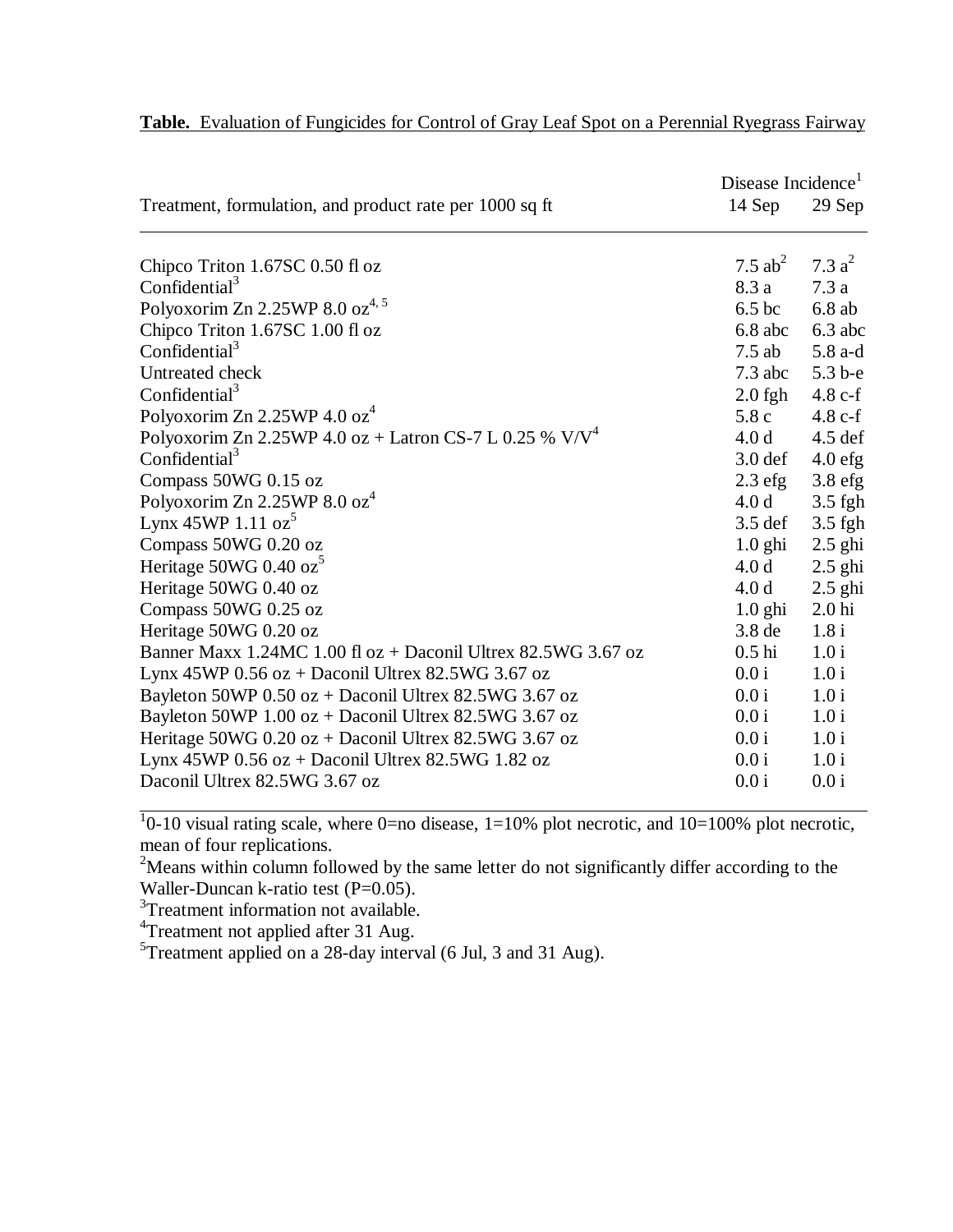# **Evaluation of Fungicides for Control of Pythium Foliar Blight, 1999**

Wakar Uddin, Assistant Professor Michael D. Soika, Research Support Technologist Department of Plant Pathology

# **Introduction**

Fungicides were evaluated to determine effectiveness of control of Pythium foliar blight. The study was conducted at the Landscape Management Research Center, University Park, PA, on perennial ryegrass (*Lolium perenne*, 'Pennfine'), maintained under golf course fairway management conditions.

#### **Materials and Methods**

The test area was mowed three times per week at 0.75 inches throughout the growing season. The soil was Hagerstown silt loam with soil pH of 6.9. Turfgrass was fertilized on 18 May with 1.0 lb nitrogen (Scotts 31-3-10) per 1000 sq ft, 10 Jun with 1.0 lb nitrogen (Nutralene 40-0-0) per 1000 sq ft, and on 21 Jun with 0.5 lb nitrogen (urea 46-0-0) per 1000 sq ft. Lesco Benomyl 50WP was applied at the rate of 2.0 oz per 1000 sq ft on 22 Jun and 3 Jul for control of brown patch. Trimec Classic 3.32EC (1.5 fl oz per 1000 sq ft) was applied on 22 Jun for control of broadleaf weeds. Treatment plots, 3 ft x 7 ft, were arranged in a randomized complete block design with three replications. Preventive treatments were applied on 5 Jul with a  $CO<sub>2</sub>$ -powered boom sprayer using TeeJet 8004 nozzles at 40 psi, in water equivalent to 2 gal per 1000 sq ft. On 7 Jul, two days after treatment (DAT), the experimental turf area was enclosed in a 30 ft x 48 ft polyethylene greenhouse to minimize radiational cooling. The test area was then inoculated with a mycelial suspension of a 6-isolate pool of *Pythium aphanidermatum*. Curative treatments were applied on 9 Jul, two days after inoculation. During the experiment, the greenhouse was vented during daylight hours to maintain a temperature range of 85° to 95°F, and closed at night An internal intermittent misting system provided continuous high relative humidity and leaf surface wetness. On 16 Jul the blighted turf was assessed. Data were subjected to analysis of variance, and the mean values were separated by Duncan's New Multiple Range Test ( $P=0.05$ ).

# **Results and Discussion**

Throughout the experiment, conditions were conducive for infection and disease development, therefore resulting in high disease severity. The curative application of Banol, Quell, and the two experimental treatments AEB066752 provided better than 68% control under the heavy disease pressure in this experiment. The curative treatment of AEB066752 provided greater than 83% control.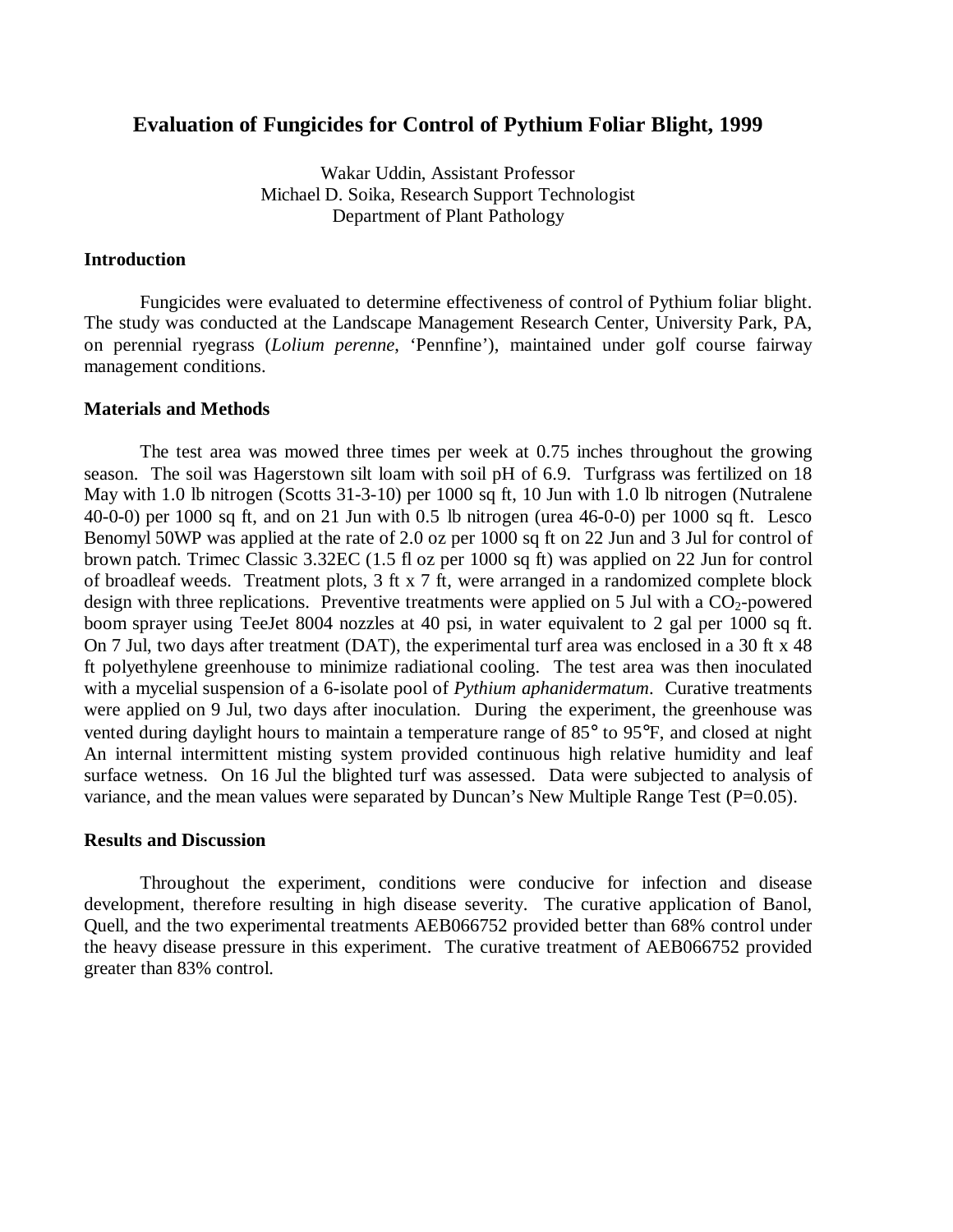| Treatment, formulation, and product rate per 1000 sq ft | Disease Severity <sup>1</sup><br>$16$ Jul |
|---------------------------------------------------------|-------------------------------------------|
|                                                         |                                           |
| <b>Untreated Check</b>                                  | 10.00 $a^2$                               |
| Banol 6SL 1.0 fl oz                                     | $7.17$ ab                                 |
| Subdue Maxx 2MC 1.0 fl oz                               | 5.17 bc                                   |
| Banol 6SL 2.0 fl oz                                     | $5.08$ bc                                 |
| Quell L 1.0 fl $oz$ + Koban 30WP 5.8 oz                 | 4.83 bc                                   |
| Heritage 50WG 0.4 oz                                    | $4.50$ bc                                 |
| Banol 6SL 2.0 fl $oz^3$                                 | 3.17c                                     |
| Quell L 1.0 fl oz                                       | $2.67$ c                                  |
| AEB066752 F 4.0 fl oz                                   | 2.17c                                     |
| AEB066752 F 4.0 fl oz <sup>3</sup>                      | $1.67$ c                                  |

# Table. Evaluation of Fungicides for Control of Pythium Foliar Blight, 1999

 $\frac{1}{10}$ -10 visual rating scale, where 0=no disease, 1=10% plot blighted, and 10=100% blighted, mean of three replications.

<sup>2</sup>Means within column followed by the same letter do not significantly differ according to Duncan's New MRT (P=0.05).

 $3$ Treatment applied as a curative application 9 Jul.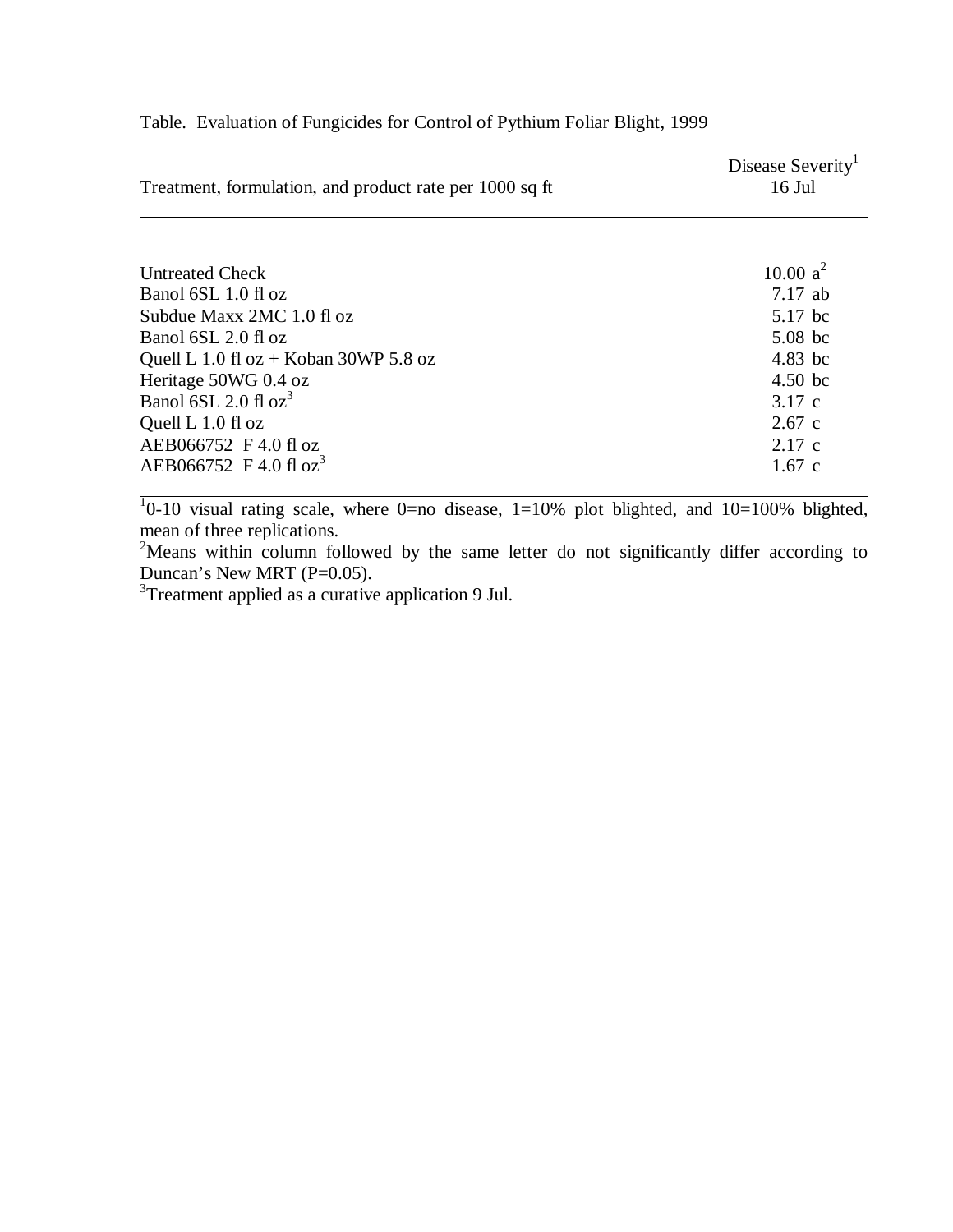# **Control of Pythium Foliar Blight on Perennial Ryegrass, 1999**

Wakar Uddin, Assistant Professor Michael D. Soika, Research Support Technologist Department of Plant Pathology

### **Introduction**

The use of fungicides is an important means of contolling Pythium foliar blight. The study was conducted at the Valentine Turfgrass Research Center, University Park, PA, on perennial ryegrass (*Lolium perenne*, 'Pennfine'), maintained under golf course fairway management conditions. It consisted of two separate experiments, conducted in conjunction with each other, to evaluate fungicide effectiveness and length of control under severe infection pressure.

#### **Materials and Methods**

The two experiments in this study were conducted on perennial ryegrass maintained under golf course fairway management conditions, and mowed three times per week at 0.5 inch cutting height. The soil was Hagerstown silt loam with a soil pH of 7.0. The experimental area was fertilized on 17 May with 1.0 lb nitrogen (Scotts 31-3-10) per 1000 sq ft, 10 June with 1.0 lb nitrogen (Nutralene 40-0-0) per 1000 sq ft, and on 21 June with 0.5 lb nitrogen (urea 46-0-0) per 1000 sq ft. Lesco Benomyl 50WP (2.0 oz/1000 sq ft) was applied on 22 June and 2 July for control of brown patch. Trimec Classic 3.32EC (1.5 fl oz per 1000 sq ft) was applied on 15 June for control of broadleaf weeds. Treatment plots, 3 ft x 7 ft, were arranged in a randomized complete block design with three replications. In both experiments, fungicides were applied on 3 Jul with a  $CO_2$ -powered boom sprayer using TeeJet 8004 nozzles at 40 psi, in water equivalent to 2 gal per 1000 sq ft. On 4 July turf in Experiment 1 was enclosed in a 30 ft x 48 ft polyethylene greenhouse to reduce radiational cooling. An internal intermittent misting system provided continuous high relative humidity throughout the experiment. The greenhouse was vented during daylight hours to maintain a temperature range of 85° to 95°F. Vents were closed during the night. On 8 July, 5 days after treatment (DAT), disease severity was assessed in Experiment 1. On 10 July (7 DAT), the turf area of Experiment 2 was enclosed in a 30 ft x 48 ft polyethylene greenhouse, inoculated with a 6-isolate pool of *Pythium aphanidermatum*, and was maintained as described above for Experiment 1. On 16 July (13 DAT) disease severity in Experiment 2 was assessed. Data were subjected to analysis of variance, and the mean values were separated using the Waller-Duncan k-ratio Test  $(P=0.05)$ .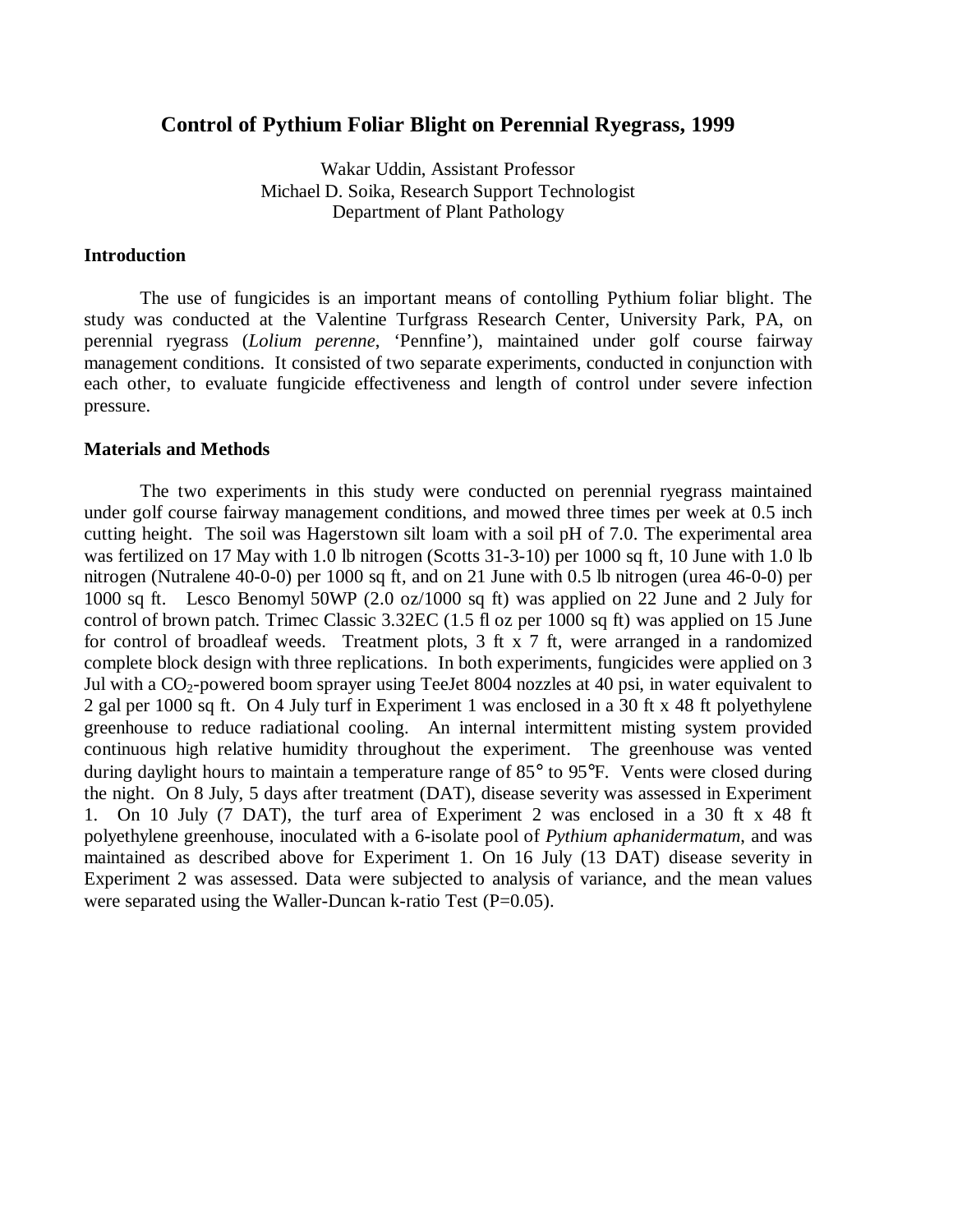# **Results and Discussion**

In the first experiment (5 DAT), the two Compass plus Subdue Maxx combination treatments, and the Subdue Maxx treatment were providing excellent control of Pythium foliar blight. In the second experiment (13 DAT), none of the fungicides provided satisfactory control; however, the high rate Banol treatment was significantly different from the untreated check. It should be noted that conditions in the greenhouses, such as continuous leaf surface wetness, high relative humidity, and warm temperature, were highly conducive for infection by *P. aphanidermatum*, and subsequent disease development. The disease severity was extremely high throughout both of the experiments.

**Table.** Control of Pythium Foliar Blight on Perennial Ryegrass, 1999

|                                                            |                   | Disease Severity <sup>1</sup>     |
|------------------------------------------------------------|-------------------|-----------------------------------|
|                                                            |                   | Experiment $1^2$ Experiment $2^3$ |
| Treatment, formulation, and rate of product/1000 sq ft     | 8 Jul             | $16$ Jul                          |
|                                                            |                   |                                   |
| <b>Untreated Check</b>                                     | 9.77 $a^4$        | 10.00 a <sup>4</sup>              |
| Compass 0.7 MC 0.85 fl $oz$ + Subdue Maxx 2 MC 0.5 fl $oz$ | $0.50$ cd         | 9.93a                             |
| Compass 50 WG $0.15$ oz + Subdue Maxx 2 MC 0.5 fl oz       | 0.33d             | 9.93a                             |
| Subdue Maxx 2 MC 1.0 fl oz                                 | 0.33d             | $9.50$ ab                         |
| Heritage 50 WG 0.4 oz                                      | 4.43 <sub>b</sub> | $9.33$ ab                         |
| Banol 6 SL 1.3 fl oz                                       | $3.67$ bc         | 8.00 ab                           |
| Aliette Signature 80 WG 4.0 oz                             | 3.17 bcd          | 8.00 ab                           |
| Banol 6 SL 2.0 fl oz                                       | $2.83$ bcd        | 7.50 <sub>b</sub>                 |

 $10$ -10 visual rating scale where 0=no disease, 1=10% plot necrotic, and 10=100% plot necrotic, mean of three replications.

<sup>2</sup>Treatments were applied 3 Jul. Disease severity was evaluated 8 Jul, five days after treatment application.

<sup>3</sup>Treatments were applied 3 Jul. Disease severity was evaluated 16 Jul, 13 days after treatment application.

<sup>4</sup>Within a column, means followed by the same letter do not significantly differ according to Waller-Duncan k-ratio test (P=0.05).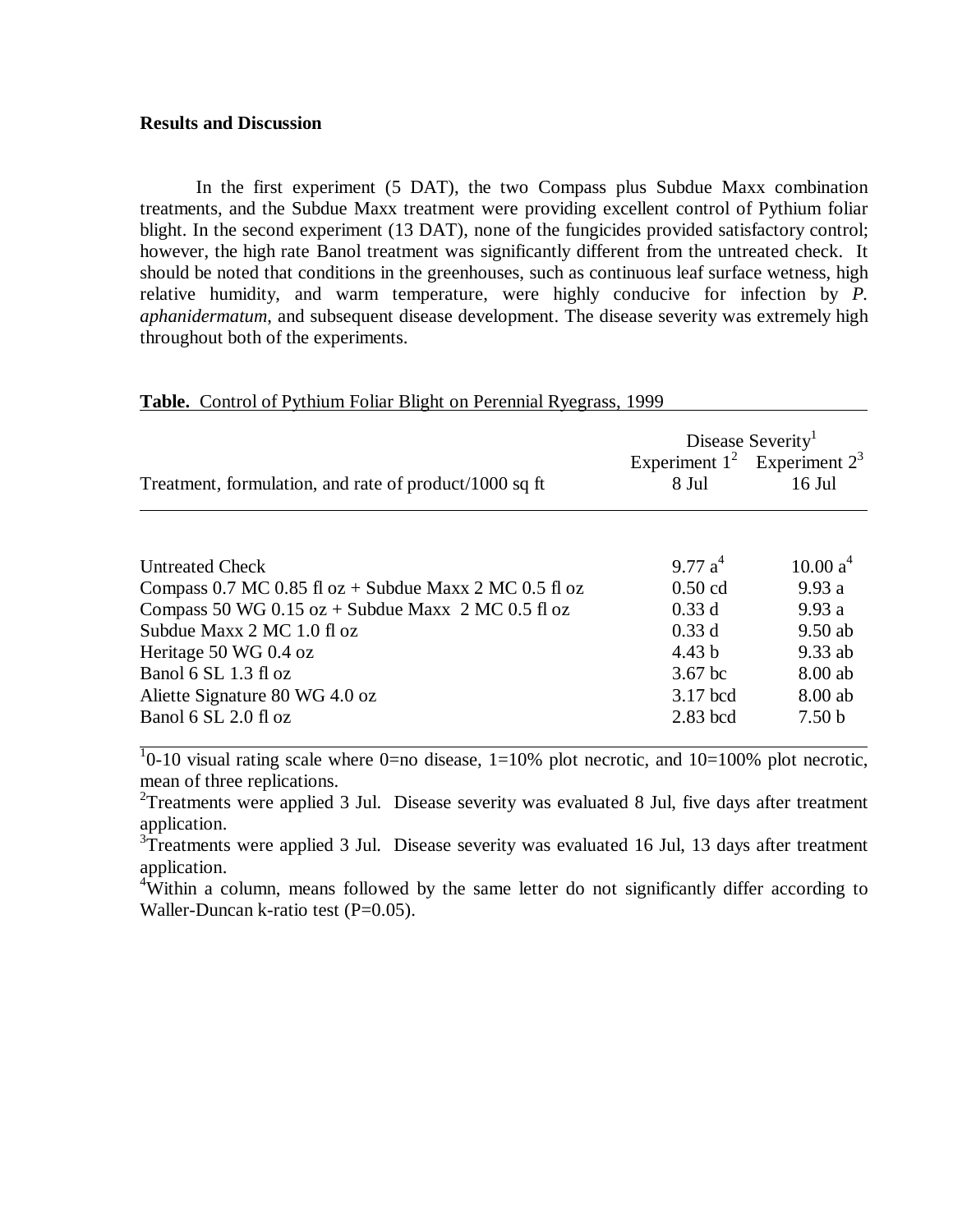# **Evaluation of Fungicides for Control of Dollar Spot on a Putting Green, 1999**

Wakar Uddin, Assistant Professor Michael D. Soika, Research Support Technologist Department of Plant Pathology

### **Introduction**

The use of fungicides for managing dollar spot (*Sclerotinia homoeocarpa*) on golf courses is a commonly used practice to maintain high quality playing surfaces. This study was conducted at the Valentine Turfgrass Research Center, University Park, PA, on a creeping bentgrass (*Agrostis Palustris*, 'Penncross') green. The study included various fungicides, rates, and/or application intervals to investigate control strategies and fungicide efficacy.

#### **Materials and Methods**

The experiment was conducted on creeping bentgrass maintained under golf course greens management conditions, mowed at 0.16 inch cutting height. The soil was a modified sandy clay loam with a soil pH of 7.0. The test area was fertilized on 19 May with 1.0 lb nitrogen (Lebanon 28-7-14) per 1000 sq ft. Treatment plots, 3 ft x 11 ft, were arranged in a randomized complete block design with three replications. Treatments were applied with a  $CO<sub>2</sub>$ -powered boom sprayer, using TeeJet 8004 nozzles, at 40 psi, in water equivalent to 2 gal per 1000 sq ft. Applications were made on 9 and 23 June, and 7 and 21 July, except as noted in the table. The experimental turf area was inoculated on 18 June, nine days after the first treatment application, by hand-broadcasting *S. homoeocarpa*-infested ryegrains, at the rate of 20-30 grains per sq ft. A mixture of five isolates of *S. homoeocarpa* was used in the inoculation. Disease incidence was evaluated on 7, 14, 21, and 28 July, and 5 August. Data were subjected to analysis of variance, and the mean values were separated by Waller-Duncan k-ratio test  $(P=0.05)$ .

### **Results and Discussion**

Dollar spot disease incidence was moderate and consistent during the experiment. Fore 80WP applied on a 14-day interval did not provide effective dollar spot control in this experiment. By the 5 August evaluation, most of the treatments in this study were providing excellent control of dollar spot. The 0.556 oz rate of Lynx, the 0.6 oz rate of Eagle, and the halfrate (1.8 oz) of Daconil Ultrex (applied every seven days) provided complete control of dollar spot throughout the study.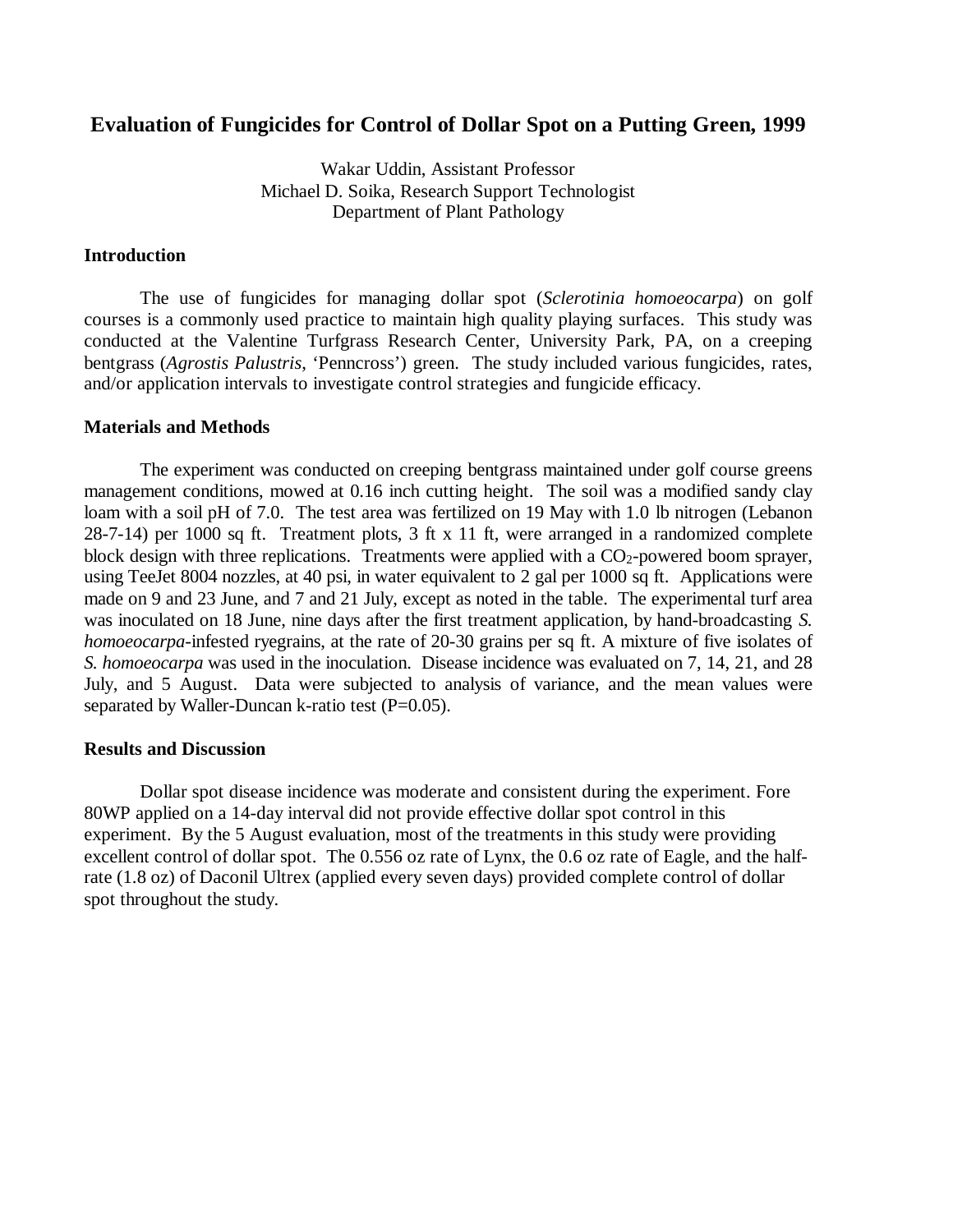|                                                 |                  |                  |                     | Dollar Spot Incidence <sup>1</sup> |                   |
|-------------------------------------------------|------------------|------------------|---------------------|------------------------------------|-------------------|
| Treatment, formulation, and rate per 1000 sq ft | 7 Jul            | $14$ Jul         | $21$ Jul            | 28 Jul                             | 5 Aug             |
|                                                 |                  |                  |                     |                                    |                   |
| <b>Untreated Check</b>                          | 4.7 $a^2$        |                  | 2.0 $a^2$ 2.3 $b^2$ | 3.2 $ab^2$                         | 3.7 $a^2$         |
| Fore 80WP 8.0 oz                                | 3.9a             | 1.3 <sub>b</sub> | 3.2a                | 3.8a                               | 3.6a              |
| Banner Maxx 1.24ME 0.5 fl oz                    | $0.3$ cd         | 0.0c             | 0.1 <sub>d</sub>    | $2.3$ abc                          | 0.7 <sub>b</sub>  |
| Daconil Ultrex 82.5WG 3.8 <sup>3</sup> oz       | 0.0 d            | 0.0c             | 0.4d                | 0.2 <sub>d</sub>                   | 0.6 <sub>bc</sub> |
| Cleary 3336 4.5F 1.0 fl oz                      | 0.1 <sub>d</sub> | 0.0c             | 0.0 d               | 0.2 <sub>d</sub>                   | $0.3b-e$          |
| GX-611 6F 4.2 fl oz                             | 0.0 d            | 0.0c             | 0.1 <sub>d</sub>    | 0.0 d                              | $0.2$ cde         |
| Bayleton 25DF 0.5 oz                            | $0.4$ cd         | 0.1c             | 0.0 d               | $1.2$ bcd                          | $0.1$ de          |
| Eagle 40WP $1.04$ oz                            | $0.6$ cd         | 0.0c             | 0.0 <sub>d</sub>    | 0.0 d                              | 0.0 e             |
| Chipco 26GT 2SC 3 fl oz                         | $0.2$ cd         | 0.0c             | 0.3 <sub>d</sub>    | 0.0 d                              | 0.0 e             |
| Daconil Ultrex 82.5WG 3.8 oz                    | 0.1 <sub>d</sub> | 0.0c             | 0.1 <sub>d</sub>    | 0.0 <sub>d</sub>                   | 0.0 e             |
| Eagle 40WP 0.5 oz                               | 0.0 d            | 0.1c             | 0.0 <sub>d</sub>    | 0.0 <sub>d</sub>                   | 0.0 e             |
| Lynx 45WP 0.278 oz                              | 0.1 <sub>d</sub> | 0.0c             | 0.0 d               | 0.0 d                              | 0.0 e             |
| Lynx 45WP 0.556 oz                              | 0.0 d            | 0.0c             | 0.0 d               | 0.0 <sub>d</sub>                   | 0.0 e             |
| Eagle 40WP 0.6 oz                               | 0.0 <sub>d</sub> | 0.0c             | 0.0 d               | 0.0 d                              | 0.0 e             |
| Daconil Ultrex 82.5WG 1.8 <sup>5</sup> oz       | 0.0 <sub>d</sub> | 0.0c             | 0.0 <sub>d</sub>    | 0.0 <sub>d</sub>                   | 0.0 e             |

# **Table.** Evaluation of Fungicides for Control of Dollar Spot on a Putting Green, 1999

<sup>1</sup>Values represent number of infection centers per square foot, mean of three sub-samples for each of three replications.

<sup>2</sup>Means within a column followed by the same letter do not significantly differ according to the Waller-Duncan k-ratio test (P=0.05).

 $3$ Treatment applied on a 21-day interval (9 and 30 Jun, and 21 Jul).

<sup>4</sup>Treatment applied on a 28-day interval (9 Jun and 7 Jul).

 $5$ Treatment applied on a 7-day interval  $(9, 16, 23, 30$  Jun, and 7, 14, and 21 Jul).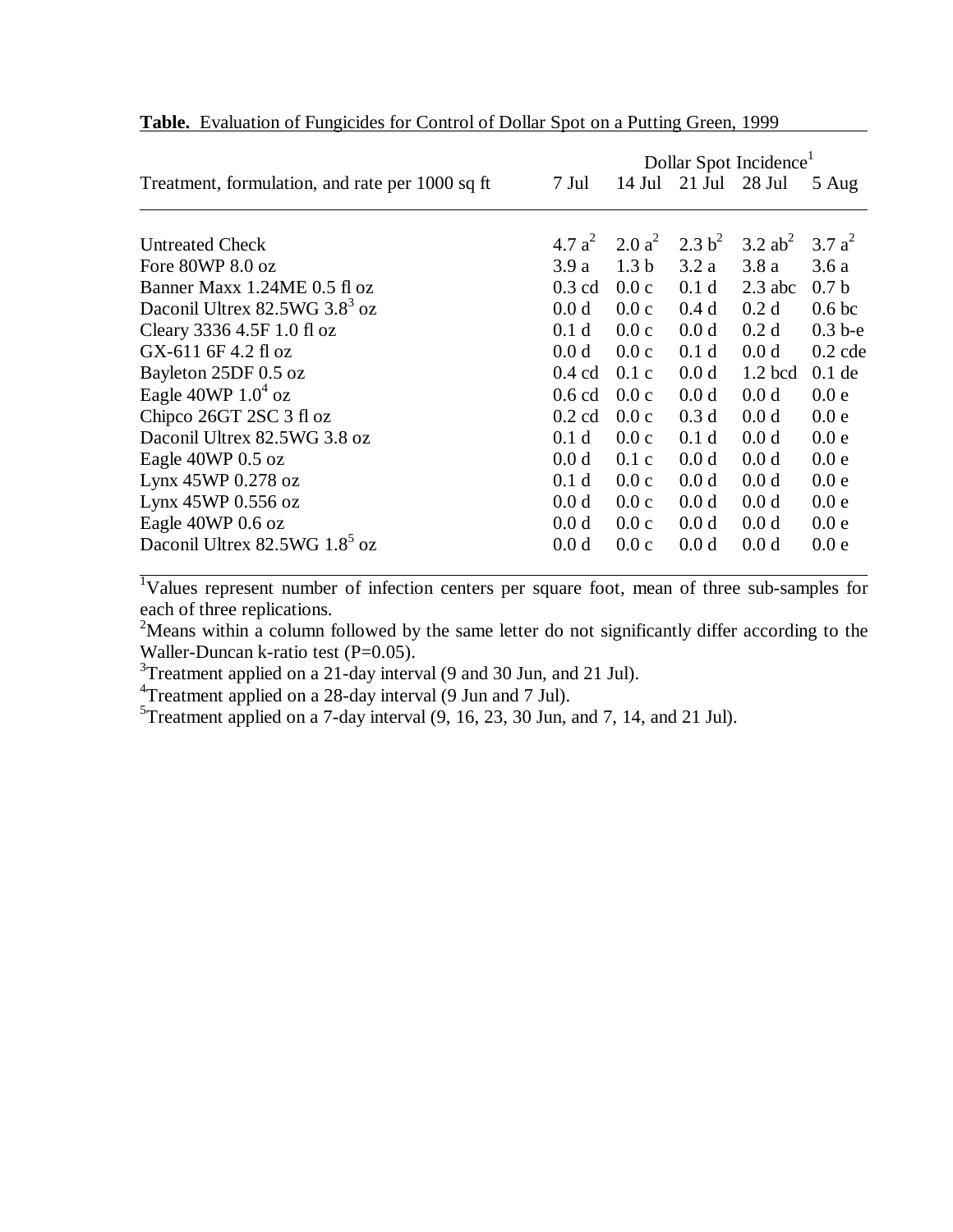# **Control of Brown Patch with Fungicides, 1999**

Wakar Uddin, Assistant Professor Michael D. Soika, Research Support Technologist Department of Plant Pathology

# **Introduction**

Brown Patch (*Rhizoctonia solani*) can be a serious disease on golf courses during warm and humid periods of summer. This study was conducted at the Valentine Turfgrass Research Center, University Park, PA on colonial bentgrass maintained under golf course fairway management conditions. The objective of the study was to evaluate various fungicides, fungicide rates and/or application intervals, and tank-mixtures for effectiveness in controlling brown patch.

#### **Materials and Methods**

The experiment was conducted on colonial bentgrass (*Agrostis tenuis*, 'Bardot') mowed three times per week at 0.5 inch cutting height. The soil was Hagerstown silt loam with a soil pH of 6.4. The test area was fertilized on 19 May with with 1.0 lb nitrogen (Lebanon 28-7-14) per 1000 sq ft, and on 11 June with 1.0 lb nitrogen (Nutralene 40-0-0) per 1000 sq ft. Treatment plots, 3 ft x 8 ft, were arranged in a randomized complete block design with three replications. Treatments were applied with a  $CO_2$ -powered boom sprayer, using TeeJet 8004 nozzles, at 40 psi, in water equivalent to 2 gal per 1000 sq ft. Applications were made on 28 June, 12, and 26 July, unless otherwise noted in the table. Hot and dry weather conditions prevailed throughout the test period, and disease severity was moderate. Brown patch incidence was variable throughout the experimental area. Disease severity was greatest in early July, with 46% of the untreated check plots blighted. By the end of July less than 15% of the untreated checks plots were blighted. Treatment plots were evaluated on 9, 19, and 26 July. Data were subjected to analysis of variance, and the mean values were separated by the Waller-Duncan K-ratio Test  $(P=0.05)$ .

#### **Results and Discussion**

In the 9 July evaluation, when disease severity was greatest, 15 of the 18 treatments were providing control significantly different from the untreated check. On 19 July, only Daconil Weatherstik and the Heritage treatments were significantly better than the untreated check plots, despite the lower disease pressure. In the 26 July evaluation all treatments, except two of the three Eagle treatments, were providing control significantly different from the check, although, only 13% of the check plots were infected at that time. Two Heritage treatments provided complete control of brown patch throughout the experiment.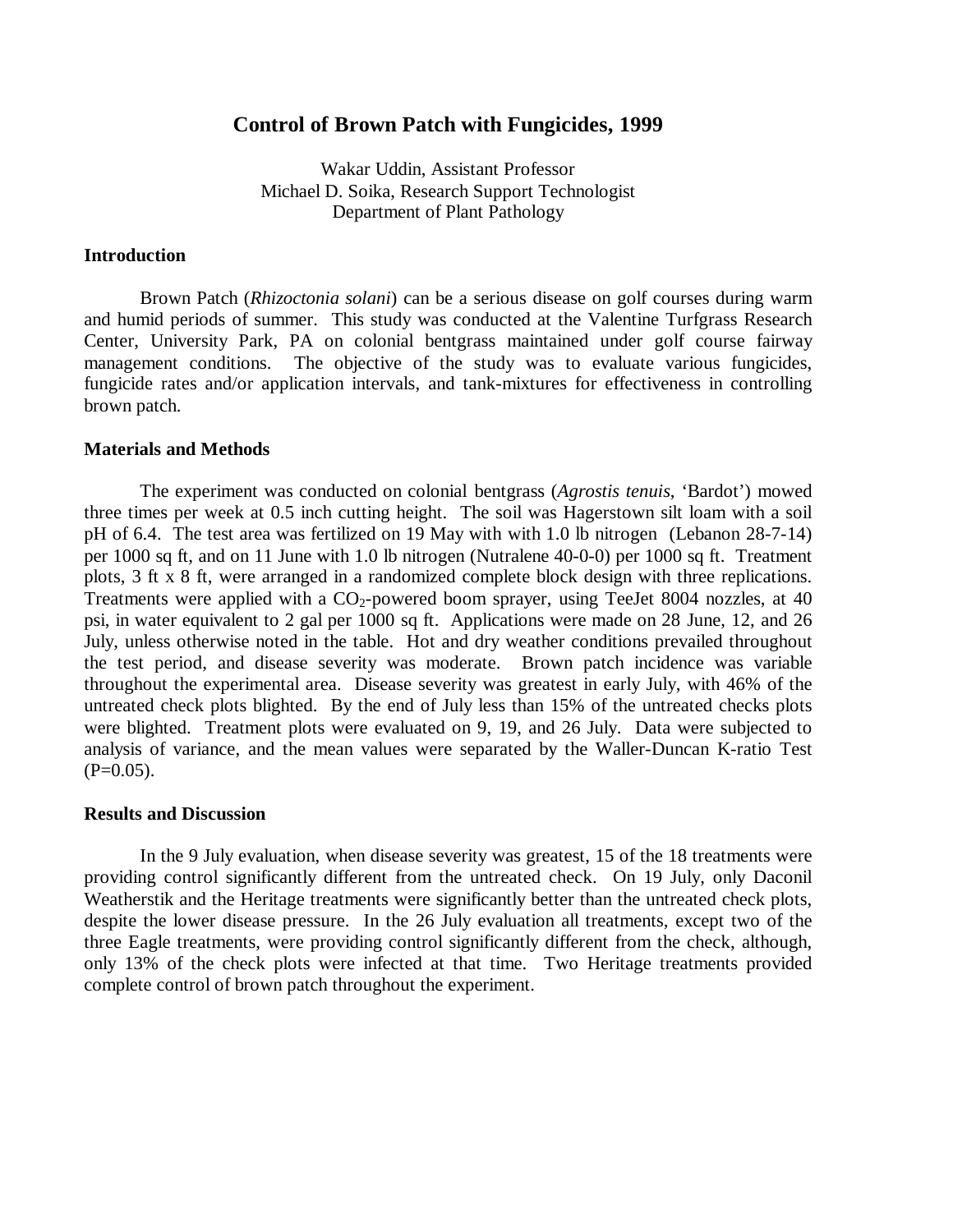| 9 Jul              | $19$ Jul                                      | 26 Jul                                                                                                                                   |
|--------------------|-----------------------------------------------|------------------------------------------------------------------------------------------------------------------------------------------|
|                    |                                               |                                                                                                                                          |
|                    |                                               |                                                                                                                                          |
|                    |                                               | 1.33ab                                                                                                                                   |
|                    |                                               | 1.00 <sub>b</sub>                                                                                                                        |
| 1.40 <sub>bc</sub> | 0.00c                                         | 0.25c                                                                                                                                    |
| 1.33 <sub>bc</sub> | 0.20 <sub>bc</sub>                            | 0.23c                                                                                                                                    |
| 2.00 <sub>bc</sub> | $1.50$ abc                                    | 0.20c                                                                                                                                    |
| 4.50a              | 2.17a                                         | 0.20c                                                                                                                                    |
| 1.83 <sub>bc</sub> | 0.33 <sub>bc</sub>                            | 0.17c                                                                                                                                    |
| 2.00 <sub>bc</sub> | 0.20 <sub>bc</sub>                            | 0.17c                                                                                                                                    |
| 1.07 <sub>bc</sub> | $0.67$ abc                                    | 0.17c                                                                                                                                    |
| 1.33 <sub>bc</sub> | $1.17$ abc                                    | 0.03c                                                                                                                                    |
| 1.60 <sub>bc</sub> | 0.20 <sub>bc</sub>                            | 0.03c                                                                                                                                    |
| 2.43ab             | $1.17$ abc                                    | 0.00c                                                                                                                                    |
| 1.00 <sub>bc</sub> | $0.53$ abc                                    | 0.00c                                                                                                                                    |
| 0.07c              | 0.17c                                         | 0.00c                                                                                                                                    |
|                    |                                               | 0.00c                                                                                                                                    |
|                    |                                               | 0.00c                                                                                                                                    |
| 0.00c              | 0.00c                                         | 0.00c                                                                                                                                    |
|                    | 4.60a<br>2.17 <sub>bc</sub><br>0.10c<br>0.00c | Disease Severity <sup>1</sup><br>$0.87 \text{ bc}^3$ 0.83 abc <sup>3</sup> 1.67 a <sup>3</sup><br>1.83ab<br>$0.67$ abc<br>0.00c<br>0.00c |

# **Table.** Control of Brown Patch with Fungicides, 1999

 $10-10$  visual rating scale, where 0=no disease, 1=10% plot blighted, and 10=100% plot blighted, mean of three replications.

 ${}^{2}$ Treatment applied on 28-day interval (28 Jun only).

<sup>3</sup>Within column, means followed by the same letter do not significantly differ according to Waller-Duncan k-ratio test  $(P=0.05)$ .

<sup>4</sup>Treatment applied on a 21-day interval (28 Jun and 19 Jul).

 $5$ Treatment applied on a 35-day interval (28 Jun).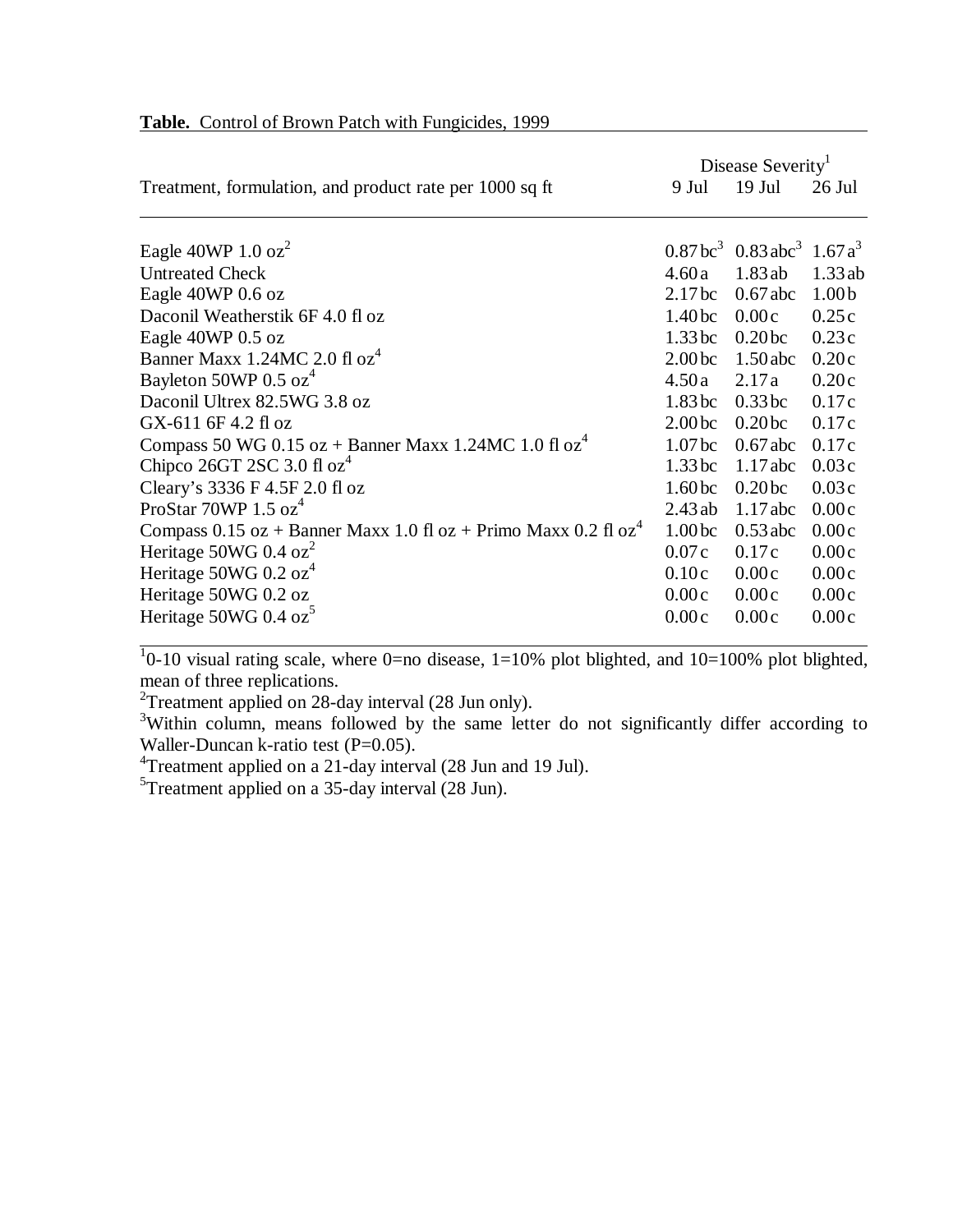# **Applications of MacroSorb Foliar to Improve the Quality of a Putting Green**

Dr. T. L. Watschke and J. A. Borger Department of Agronomy

# **Introduction**

This study was conducted on the eighteenth putting green at the Penn State White Golf Course in State College PA. The objective of the study was to evaluate the effect of MacroSorb Foliar applications on the quality of a mixed *Poa annua*/creeping bentgrass putting green located in an area of relatively dense tree canopy shade. This green had a history of reduced quality as the stress of summer growing conditions occurred.

#### **Methods and Materials**

This study was a randomized complete block design with three replications. All of the treatments were applied on May 4, 1999 using a three foot  $CO<sub>2</sub>$  powered boom sprayer calibrated to deliver 40 gpa using two, flat fan, 6504 nozzles at 40 psi. Treatments were applied every ten days (10 DAT) or every fourteen days (14 DAT). There were a total of six applications for the 10 DAT cycle and four in the 14 DAT cycle.

#### **Results and Discussion**

Turf quality was rated five times during the duration of the experiment (Table ). At no time was turf quality found to be different whether treated with MacroSorb Foliar or not. The 1999 season was unusual in the sense of being very dry with many days with abundant sunlight. Such conditions (particularly sunlight) are uncharacteristic for central Pennsylvania, which usually has a significant number of cloudy days, which intensifies turf quality problems in shaded locations.

**Table** Quality ratings taken in 1999 of a shaded *Poa annua*/creeping bentgrass putting green. A rating scale of  $0 - 10$  was used where  $0 =$  poorest,  $7 =$  acceptable, and  $10 =$  best.

| <b>Treatment</b>        |        | Form Rate Timing | (---------------Quality--------------) |       |     |       |     |  |  |
|-------------------------|--------|------------------|----------------------------------------|-------|-----|-------|-----|--|--|
|                         | (oz/M) |                  | 5-4                                    | $6-1$ | 7-7 | $8-3$ | 9-1 |  |  |
| <b>MACROSORB FOLIAR</b> |        | 14 DAT           |                                        | 9.0   | 9.0 | 9.0   | 9.0 |  |  |
| <b>CHECK</b>            |        |                  |                                        |       | 9.0 | 9.0   | 9.0 |  |  |
| <b>MACROSORB FOLIAR</b> |        | 10 DAT           | 8.0                                    | 9.0   | 9.0 | 9.0   | 9.0 |  |  |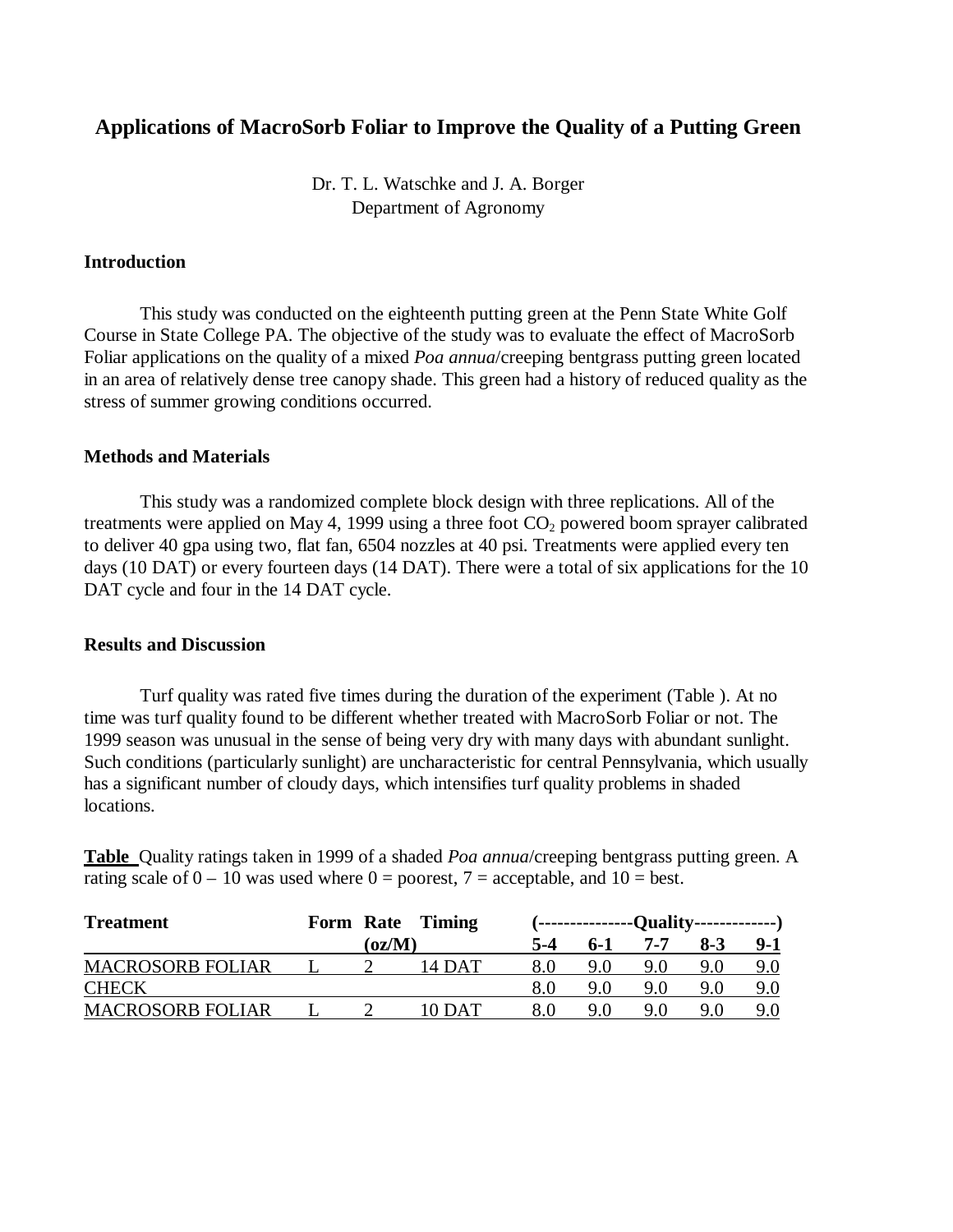# **Evaluation of Slow Release N Fertilizers on Creeping Bentgrass Fairways**

C.F. Mancino, Associate Professor – Turf/Soil Science D.M. Petrunak, Research Technician Department of Agronomy

## **Introduction**

The objective of this study was to evaluate the performance of several experimental polymercoated slow release fertilizers in comparison to industry standards. Slow release fertilizers have the advantage of a longer-lived color response with little danger of burn damage that can occur with quick release fertilizers. However, some slow release materials may require six weeks or more before the desired turf response occurs. The desire is to produce a PCU having a quicker N release property, but still provide good slow-release characteristics.

## **Materials and Methods**

Treatments were applied on 27 May 99 at a rate of 1lb N/1000  $\text{ft}^2$ . Nitrogen treatments are shown in Table 1. The study site received approximately 0.5" of water after application of treatments. The study was conducted on an established stand of 'Penneagle' creeping bentgrass maintained at 0.5" height of cut. The area was mowed three times per week with clippings removed from the site to prevent cross contamination of treatments. The study was a randomized complete block design with four replications, with individual plots measuring 3' x 8'.

The turf was evaluated weekly for color beginning at 1 week after treatment (WAT) and continuing until 14 WAT. Color was evaluated on a 1-9 scale with 1 being brown, 9 being excellent, and 6 indicating acceptable color. Color data were subjected to analysis of variance and Fisher's Least Significant Difference for mean separation.

# **Results and Discussion**

At 1 WAT, urea and PolyS produced significantly better color than all other fertilizers. All treatments except Polyon, Exp 43-0-0A, and the unfertilized control produced turf of acceptable color.

At 2 WAT, urea, PolyS, Exp 41-0-0A, and Trikote produced turf of very good color. Urea treated plots continued to have the best color, although it was not significantly better than PolyS, Exp 41-0-0A, and Trikote. All treatments had significantly better color than the control. All treatments except IBDU, Polyon, and the control produced turf of acceptable color.

Three weeks after treatment, urea again produced the highest color rating, but was not significantly different from PolyS, Trikote, and Exp 41-0-0C. Only IBDU and the unfertilized control had color ratings below an acceptable level. In general, color ratings improved only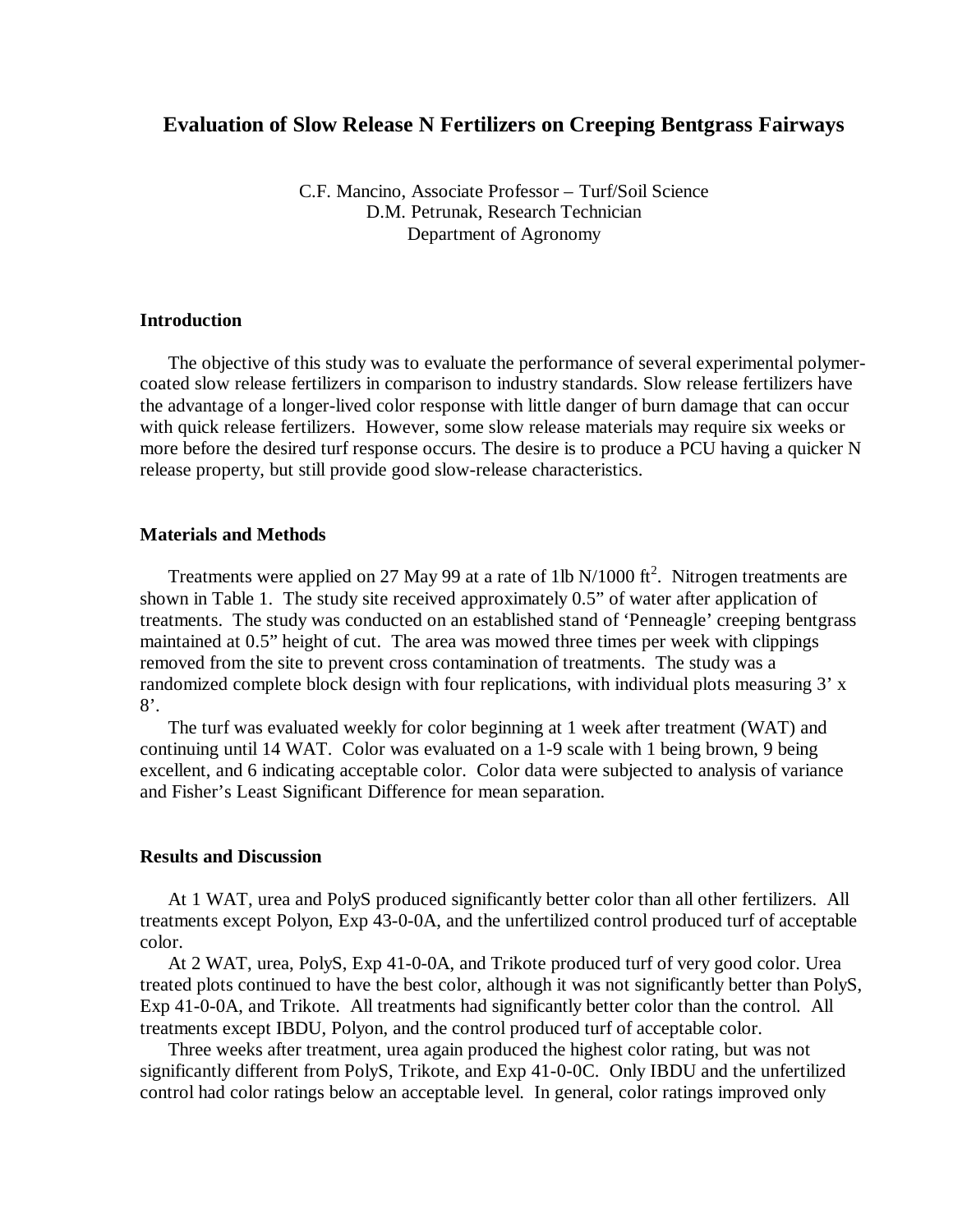slightly between 2 and 3 WAT. Color ratings for Polyon increased above an acceptable level at 3 WAT and continued to improve steadily until 9 WAT. Polyon usually requires about two to three weeks to improve turf color. Its effect usually lasts an additional six weeks.

Only the unfertilized turf had unacceptable color at 4 WAT. However, the color rating for Nitroform (6.00) was not significantly different from the control (5.50). Nitroform is highly dependent upon soil moisture, temperature, and microbial activity for N release. Color ratings for IBDU, a water dependent fertilizer, began to improve to acceptable levels at 4 WAT and continued to increase for several weeks.

At 5 WAT, Exp 41-0-0C and Exp 41-0-0B produced excellent color, having color ratings of 8.00. IBDU, Nitroform, and the control were the only treatments with a color rating of less than 7. Nitroform, with a color rating of 6.38, was significantly different from all other treatments, as was the control with a rating of 5.75.

All treatments, including the control, increased in color at 6 WAT. Eleven of the 15 treatments had a color rating of 8 or above. All treatments had very good color. The color of the Nitroform treated plots increased significantly and continued to improve until reaching peak color at 9 WAT.

At 7 WAT, the unfertilized control had significantly lower color than all other treatments. Exp 41-0-0A, Nutralene, urea, and PolyS produced equal color ratings which were significantly better than Nitroform. However, the color rating for the Nitroform treated plots was still very good. Even the unfertilized controls had good color ratings. The peak color rating for urea and Exp 41-0-0A occurred at 7 WAT. The peak color for PolyS treated plots began at 7 WAT and continued through 9 WAT.

Polyon, Exp 43-0-0A, and PolyS produced the best color at 8 WAT. At this point, all treatments had very good to excellent color. The unfertilized control was the only treatment with a color rating of less than 8. The peak color rating occurred at 8 WAT for Exp 41-0-0C, and began at 8 WAT and continued through 9 WAT for Exp 43-0-0A and Polyon.

Peak color occurred at 9 WAT for Trikote, Exp 41-0-0B, Nutralene, Methex 40, PolyPlus, Milorganite, IBDU, Nitroform, and the unfertilized control. Ten treatments, including IBDU, Exp 41-0-0B, Exp 43-0-0A, Methex 40, Polyon, Nutralene, urea, PolyS, Trikote, and Milorganite, had a color rating of 8.5. All treatments, including the control, produced excellent color.

At 10 WAT, color ratings decreased for all treatments, although overall, color was still good. Ten treatments had a color rating of 8.0.

Color continued to decrease at 11 WAT. All treatments except the control had very similar color ratings. Milorganite produced significantly higher color than Nitroform and the unfertilized control. Most treatments were not significantly different from one another. From 12-14 WAT, color ratings began to level off as fertilizers were depleted. At 14 WAT, there were no significant differences in color ratings between treatments, and all plots had acceptable color.

Overall, the best average color rating was produced by PolyS, followed by urea, Trikote, and Exp 41-0-0B. The unfertilized control had an average color rating of 6.53, which was significantly lower than all other treatments. Nitroform produced the second lowest average color rating, which is not unexpected considering its slow release properties.

Of the four experimental fertilizers, Exp 41-0-0A produced the quickest color response, having a rating of 7.63 two weeks after fertilizer application. Exp 41-0-0A also produced peak color soonest, but not until 7 WAT, while the others produced peak color at 8 or 9 WAT. The average (overall) color ratings produced by the four experimental fertilizers were not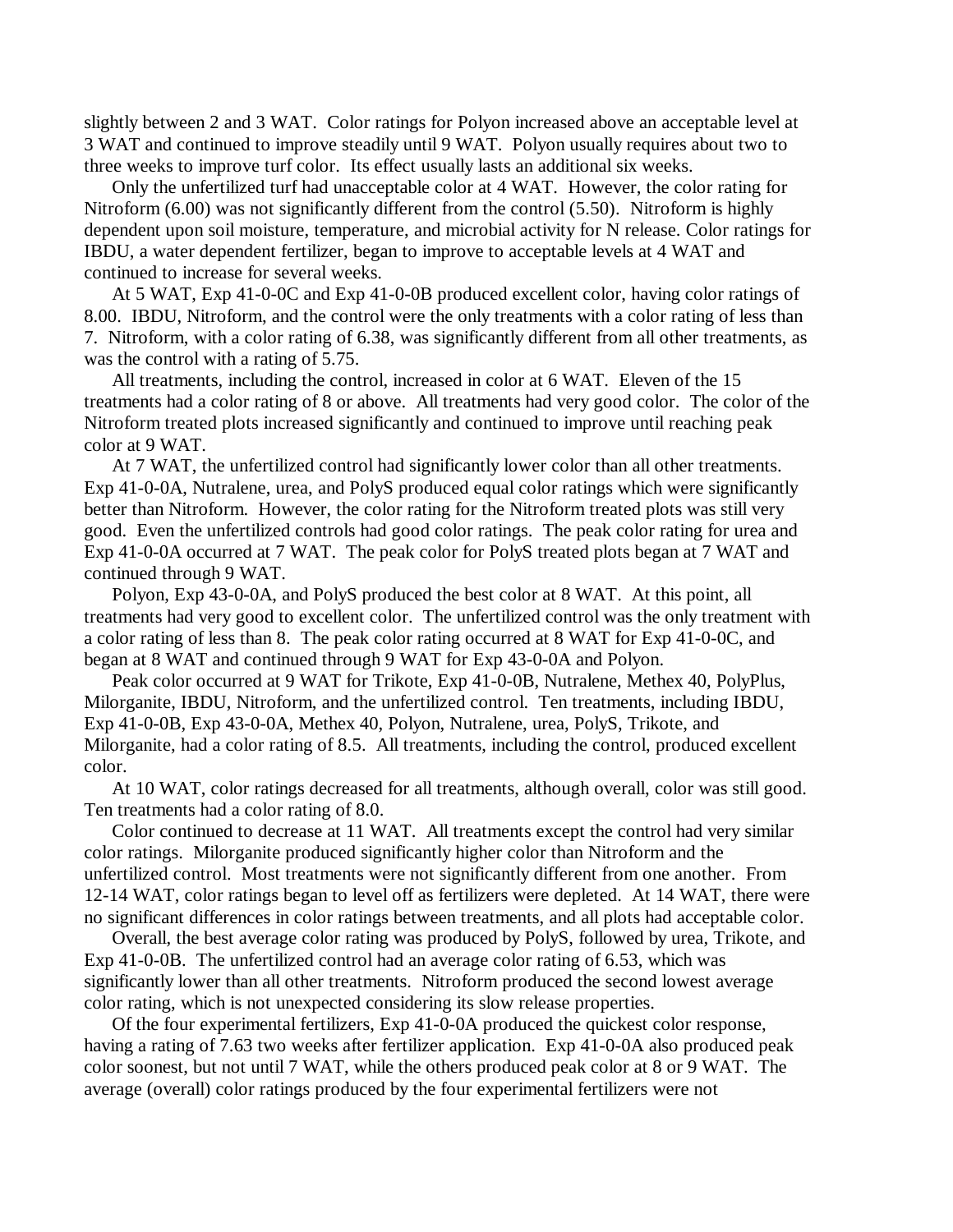significantly different from one another. However, Exp 41-0-0A, Exp 41-0-0B, and Exp 41-0- 0C had significantly higher color ratings than Polyon.

Early in the study, the color of some of the plots was not uniform. Uneven color appeared approximately two weeks after application and continued until approximately 5 WAT. This situation was most pronounced with Exp 43-0-0A, Polyon, and PolyPlus and may have been due to the low rate of application combined with the high nitrogen content of the fertilizer.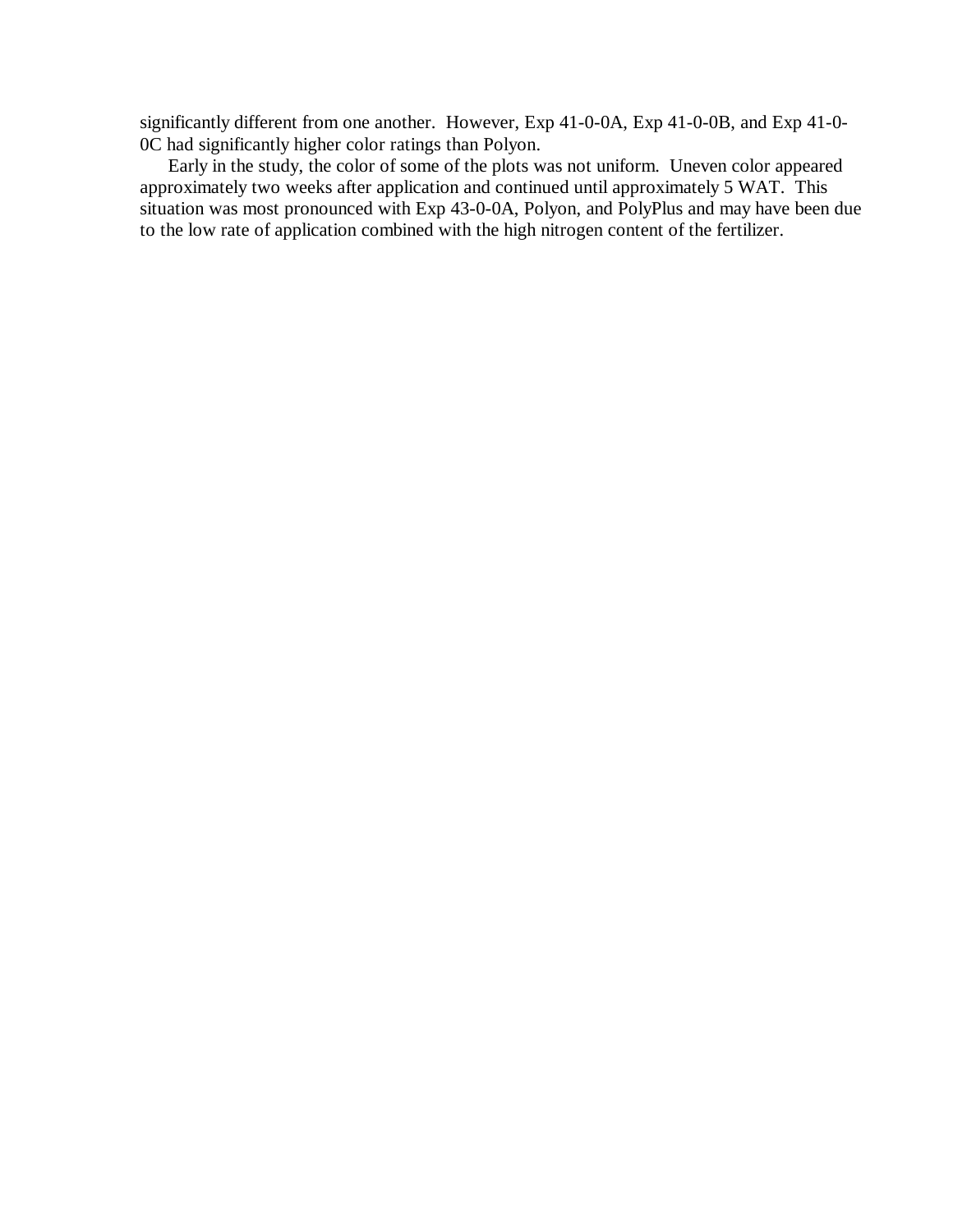Table 1. Influence of 14 fertilizer treatments on the color of creeping bentgrass 1-14 weeks after application.  $Color<sup>1</sup>$ 

|                        |                    |                   |                    |                  |                    |             |          | Color <sup>1</sup> |                   |          |                   |                    |                    |                  |         |
|------------------------|--------------------|-------------------|--------------------|------------------|--------------------|-------------|----------|--------------------|-------------------|----------|-------------------|--------------------|--------------------|------------------|---------|
| Treatment <sup>2</sup> | Average            | 3 Jun             | $10$ Jun           | 18 Jun           | $25$ Jun           | Jul         | 8 Jul    | $14$ Jul           | $22$ Jul          | $30$ Jul | 5 Aug             | $13 \text{ Aug}$   | $19$ Aug           | $26 \text{ Aug}$ | $2$ Sep |
| Urea                   | $7.79$ ab          | 8.00a             | 8.00a              | 8.00a            | 7.88 ab            | 7.88 ab     | 8.25 ab  | 8.50a              | 8.38 a            | 8.50a    | 8.00a             | $7.00$ ab          | $7.00$ abc         | 6.88 ab          | 6.88 a  |
| PolyS                  | 7.81 a             | 7.75a             | 7.88 a             | 7.88 ab          | $7.75$ ab          | $7.75$ abc  | 8.38 a   | 8.50a              | 8.50 a            | 8.50a    | 8.00a             | $7.13$ ab          | 7.38 a             | 7.00a            | 7.00a   |
| Trikote                | $7.61$ abc         | $6.38$ cd         | $7.63$ ab          | $7.75$ abc       | 7.75 ab            | $7.63$ abcd | 8.13 ab  | 8.38 ab            | 8.38 a            | 8.50 a   | 8.00 a            | $6.88$ abc         | $7.00$ abc         | 7.13 a           | 7.00 a  |
| $Exp 41-0-0 B$         | $7.59~\mathrm{bc}$ | 6.25 cd           | 7.13 cd            | 7.25 cd          | 7.88 ab            | 8.00 a      | 8.38 a   | 8.38 ab            | 8.38 a            | 8.50 a   | 8.00 a            | $7.00$ ab          | $7.13$ abc         | 7.00 a           | 7.00 a  |
| $Exp 41-0-0 C$         | 7.56c              | $6.13$ cde        | 6.88 cd            | 7.63 abcd 8.00 a |                    | 8.00 a      | 8.13 ab  | 8.25 ab            | 8.38 a            | 8.25 abc | 7.88 ab           | $7.00$ ab          | $7.25$ ab          | 7.00 a           | 7.00 a  |
| $Exp 41-0-0 A$         | 7.51 cd            | 6.38 cd           | $7.63$ ab          | 7.38 bcd         | 7.63 abc           | $7.75$ abc  | 8.25 ab  | 8.50 a             | 8.25 ab           | 8.13 bc  | 7.75 <sub>b</sub> | $7.00$ ab          | $7.00$ abc         | 7.00a            | 6.88 a  |
| Nutralene              | 7.48 cd            | 7.25 <sub>b</sub> | $6.88$ cd          | $6.63$ ef        | 7.13 cde           | $7.25$ def  | 8.38 a   | 8.50 a             | 8.38 a            | 8.50a    | 7.75 <sub>b</sub> | $7.13$ ab          | $7.13$ abc         | 7.00 a           | 6.88 a  |
| Methex 40              | 7.46 cde           | 7.25 b            | $6.75$ de          | $7.13$ de        | $6.75$ ef          | 7.25 def    | 8.00 abc | 8.25 ab            | 8.38 a            | 8.50a    | 8.00 a            | $7.13$ ab          | $7.13$ abc         | 7.00 a           | 6.88 a  |
| PolyPlus               | 7.41 cde           | 6.50c             | $7.25~\mathrm{bc}$ | $7.13$ de        | $7.13$ cde         | $7.25$ def  | 8.13 ab  | 8.38 ab            | 8.00 <sub>b</sub> | 8.38 ab  | 8.00a             | $6.88$ abc         | $6.88~\mathrm{bc}$ | $6.88$ ab        | 6.88 a  |
| Exp 43-0-0 A           | 7.42 cde           | $5.63$ fg         | 6.38 ef            | $7.13$ de        | $7.63$ abc         | 7.78 abc    | 7.88 abc | 8.25 ab            | 8.50a             | 8.50a    | 8.00a             | $7.00$ ab          | $7.25$ ab          | 7.00a            | 7.00a   |
| Milorganite            | $7.32 \text{ def}$ | $6.13$ cde        | 6.38 ef            | $6.63$ ef        | $7.00 \text{ def}$ | $7.13$ ef   | 7.75 bcd | 8.25 ab            | 8.38 a            | 8.50a    | 8.00 a            | 7.25a              | $7.13$ abc         | 7.13 a           | 6.88 a  |
| Polyon                 | $7.25$ efg         | $5.75$ efg        | $5.63$ g           | 6.38 f           | $7.13$ bcd         | 7.38 cde    | 8.00 abc | 8.38 ab            | 8.50 a            | 8.50a    | 8.00a             | $7.00$ ab          | $7.00$ abc         | 6.88 ab          | 6.75 a  |
| <b>IBDU</b>            | $7.13$ fg          | $6.00$ def        | $5.63$ g           | 5.63 gh          | $6.50$ fg          | 6.88f       | 8.13 ab  | 8.38 ab            | 8.38 a            | 8.50a    | 7.88 ab           | $7.13$ ab          | $7.00$ abc         | 7.00a            | 6.88 a  |
| Nitroform              | $7.06$ g           | 6.50c             | $6.00$ fg          | $6.13$ fg        | $6.00$ gf          | $6.38$ g    | 7.50 cd  | 8.13 <sub>b</sub>  | 8.25 ab           | 8.38 ab  | 8.00a             | $6.75~\mathrm{bc}$ | $7.13$ abc         | 6.88 ab          | 6.88 a  |
| Control                | 6.54h              | 5.50 g            | 5.13h              | 5.25h            | 5.50h              | 5.75h       | 7.25d    | 7.50 c             | 7.63c             | 8.00c    | 7.38c             | 6.50c              | 6.75c              | 6.63 b           | 6.75a   |

<sup>1</sup> Turf color is rated on a 1-9 scale with 1 = brown,  $6 =$  acceptable, and 9 = dark green. Average values are the average of 14 weekly ratings.

<sup>2</sup> Treatments were applied on 27 May 99 at a rate of 1 lb N/1000 ft<sup>2</sup>.

Means followed by the same letter are not significantly different, Fisher's Least Significant Difference,  $p = 0.05$ .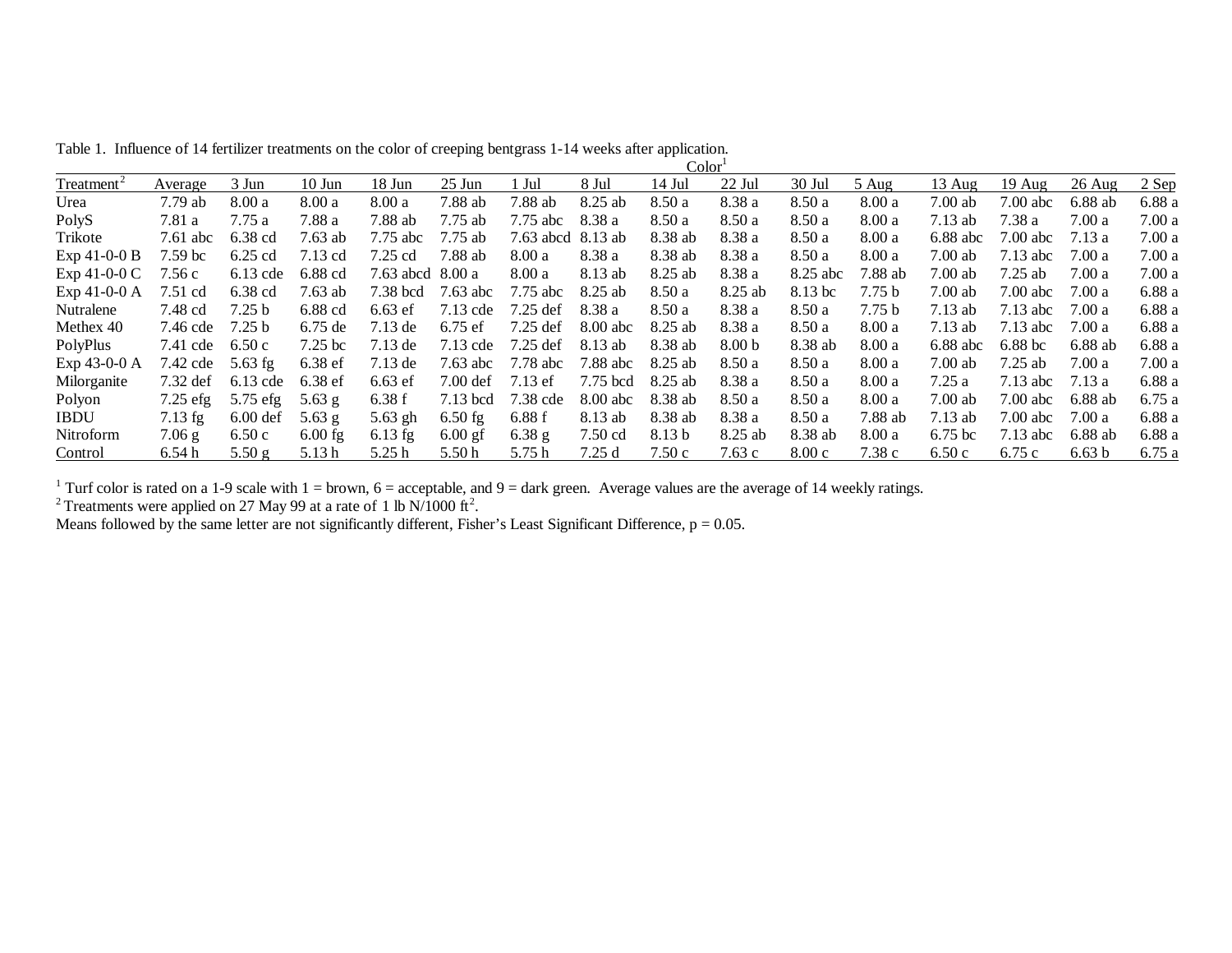# **The Effect of Varying Rates of Iron Products on Creeping Bentgrass**

C. F. Mancino, Associate Professor – Turf/Soil Science D. M. Petrunak, Research Technician – Turf/Soil Science Department of Agronomy

# **Introduction**

The use of iron in promoting color in turfgrass has benefits because iron applications can increase color without an undesirable increase in clipping production, which can occur with excessive applications of nitrogen. However, application of certain forms or rates of iron can produce phytotoxicity on the turf for brief periods of time. The objective of this study was to evaluate several forms of iron at varying rates for turf color and phytotoxicity of bentgrass grown under fairway conditions. A second objective was to evaluate an experimental, organic granular iron source that is a by-product of the drinking water treatment process.

# **Materials and Methods**

Iron treatments (Table ) were applied on 6 August 99 at rates of 0.4, 0.8, and 1.2 lb Fe/1000 ft<sup>2</sup>. Since the iron humate product contained 4% N, 10% K, and 2% Mn, equivalent amounts of urea, MnSO<sub>4</sub> monohydrate, and  $K_2SO_4$  were added to the other treatments to balance the amount of those nutrients applied in the iron humate treatments. In addition, there were three treatments containing only N, Mn, and K at rates equivalent to the N, Mn, and K levels in the different Fe treatments. All treatments were applied using a  $CO<sub>2</sub>$  powered sprayer at 4 gal/1000 ft<sup>2</sup>, except the iron humate treatments, which were applied as a granular material. The study site was watered briefly prior to treatment application so that treatments were applied to wet turf. In addition, the site was watered for approximately 30 minutes following treatment application to reduce the potential for phytotoxicity.

The study was conducted on an established stand of 'Penneagle' creeping bentgrass maintained at a 0.5" height of cut. The area was mowed three times per week with clippings removed from the site to prevent cross contamination of treatments. The soil type was a Hagerstown silt loam. The study was a randomized complete block design with three replications, with individual plots measuring 3' x 8'.

The turf was evaluated for color 3 days after treatment (DAT) application and then weekly for the next five weeks. Color was evaluated on a 1-9 scale with  $1 =$  brown,  $6 =$  acceptable, and 9 = dark green. Color data were subjected to analysis of variance and LSD for mean separation.

#### **Results and Discussion**

For the color rating 3 DAT, all the Fe EDTA treatments, as well as all the iron sulfate treatments, had color ratings well below acceptable due to phytotoxicity from the iron treatments. Iron sulfate turned the turf a dark grey to black color while the Fe EDTA treated turf was brown and had more of a burnt appearance. All other treatments, including the unfertilized control, had acceptable color ratings and were not significantly different.

At the 17 August rating (9 DAT), the high rate of iron humate produced very good color, as did the medium and high rates of iron sulfate, which had recovered from the prior phytotoxicity. Of the treatments which had unacceptable color the previous week, only the medium and low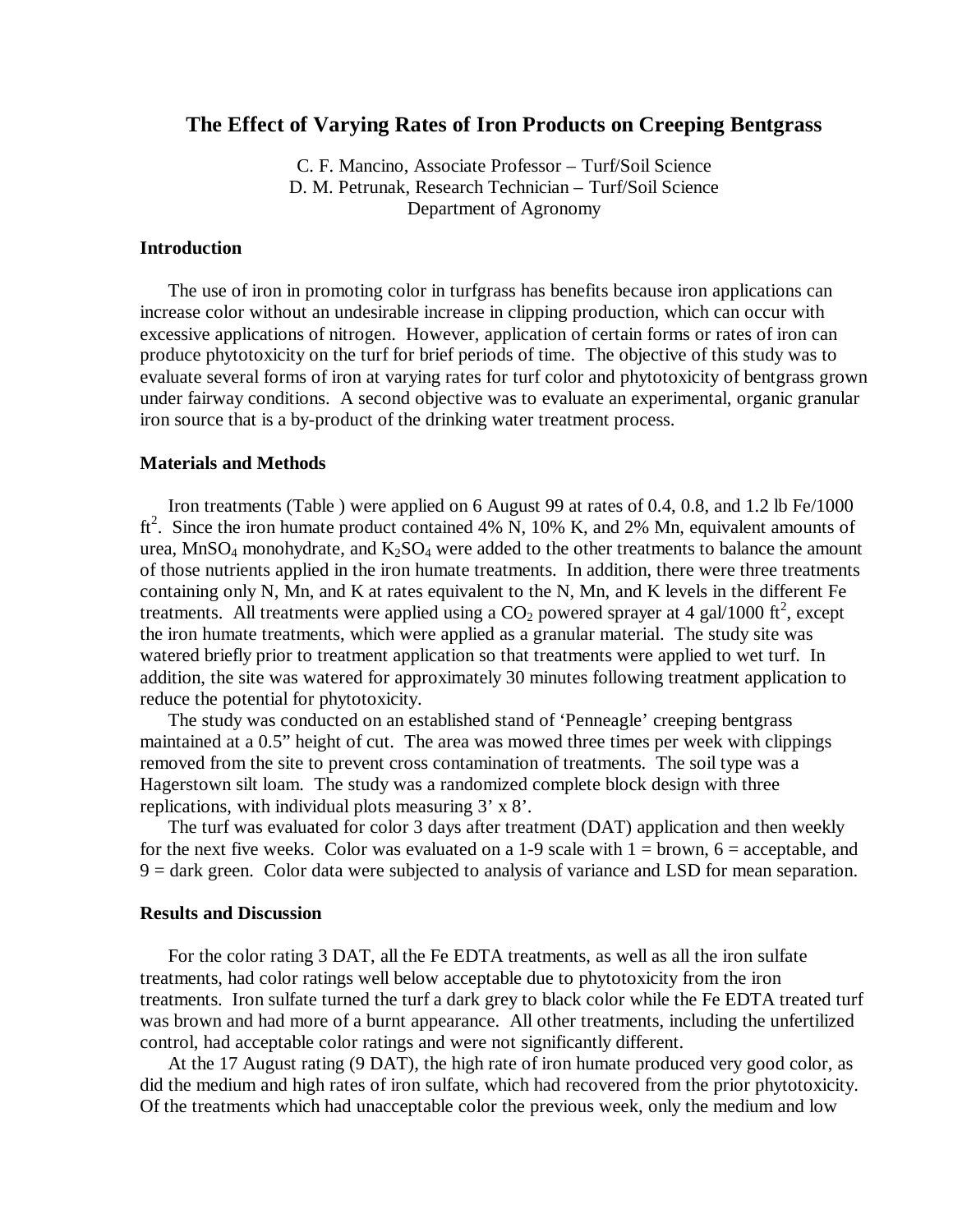rates of Fe EDTA still had unacceptable color and were slightly brown. All other treatments had better than acceptable color, except the unfertilized control.

Color ratings either leveled off or continued to improve the following week (16 DAT). The medium and high rates of iron sulfate produced the highest color ratings, but the were not significantly different from the high and medium rates of iron humate, the low rate of iron sulfate, and the high rate of N, Mn and K alone. All treatments produced turf of acceptable color.

At 24 DAT, the best turf color was produced by the high rate of iron humate, followed by the medium rate of iron humate, the high rate of N, Mn, and K alone, and all three rates of iron sulfate. However, all treatments had acceptable color, with most having good color.

There were no significant differences in turf color due to treatment at 32 or 37 DAT. There was a slight decrease in color for all treatments between the last two ratings.

The best overall color was produced by the high rate of iron humate. The medium and low rates of iron humate and all rates of N, Mn, and K alone all produced overall color ratings of 7.0 or above. All rates of iron sulfate and the high rate of iron EDTA produced better than acceptable color ratings. The medium and low rates of iron EDTA produced the lowest overall color ratings. However, this is due in part to very low color ratings 3 DAT.

The high rate of iron humate produced very good turf within 11 days of application. None of the iron humate treatments produced any burning, which would be an asset for a turf manager. Although the other iron treatments did recover completely from the phytotoxicity, there was a period of time when these plots exhibited very unacceptable color.

| Treatment         | Rate                      |                  |                   |           | Color <sup>1</sup> |       |        |                  |
|-------------------|---------------------------|------------------|-------------------|-----------|--------------------|-------|--------|------------------|
|                   | (lb/1000 ft <sup>2)</sup> | $9$ Aug          | 17 Aug            | $24$ Aug  | $31$ Aug           | 8 Sep | 13 Sep | Mean             |
| Fe humate         | 1.2                       | 7.0a             | 7.8 a             | $7.5$ ab  | 8.0 a              | 7.5a  | 7.0a   | 7.5a             |
| Fe humate         | 0.8                       | 6.8a             | 6.8 <sub>de</sub> | $7.3$ abc | $7.5$ abc          | 7.5 a | 7.0a   | 7.2 <sub>b</sub> |
| Fe humate         | 0.4                       | 6.7 a            | $7.0$ cde         | 7.0 bcd   | 7.2 bcd            | 7.3 a | 6.8 a  | 7.0 <sub>b</sub> |
| Fe $EDTA^2$       | 1.2                       | 2.7 <sub>b</sub> | 6.5e              | $7.0$ bcd | $7.2$ bcd          | 7.3 a | 7.0a   | $6.3$ de         |
| Fe EDTA           | 0.8                       | $2.2$ bc         | 5.8f              | $6.8$ cd  | 7.2 bcd            | 7.3 a | 7.0a   | $6.1 \text{ ef}$ |
| Fe EDTA           | 0.4                       | $2.2$ bc         | 5.5 f             | 6.7d      | $6.8$ cd           | 7.2 a | 7.0a   | 5.9f             |
| FeSO <sub>4</sub> | 1.2                       | 1.3 <sub>d</sub> | $7.5$ abc         | 7.7a      | 7.7ab              | 7.5 a | 7.0a   | $6.4$ cd         |
| FeSO <sub>4</sub> | 0.8                       | $1.5 \text{ cd}$ | 7.7 ab            | 7.7 a     | $7.5$ abc          | 7.3 a | 7.0a   | $6.4$ cd         |
| FeSO <sub>4</sub> | 0.4                       | $1.8 \text{ cd}$ | $7.2$ bcd         | $7.5$ ab  | $7.3$ abc          | 7.5 a | 7.0a   | $6.4$ cd         |
| $N+Mn+K$          | 0.4                       | 7.0a             | $6.7$ de          | $7.0$ bcd | $7.0$ bcd          | 7.5 a | 7.0a   | 7.0 <sub>b</sub> |
| $N+Mn+K$          | 1.2                       | 7.0a             | 6.8 <sub>de</sub> | $7.3$ abc | $7.5$ abc          | 7.5 a | 7.0a   | 7.2 <sub>b</sub> |
| $N+Mn+K$          | 0.8                       | 6.8 a            | 6.8 <sub>de</sub> | $7.0$ bcd | $7.2$ bcd          | 7.5 a | 6.8 a  | 7.0 <sub>b</sub> |
| Control           |                           | 6.5a             | 5.8f              | 6.7 d     | 6.5d               | 7.2 a | 6.8 a  | 6.6c             |

Table. Color ratings of creeping bentgrass treated with three rates of three iron-containing products.

<sup>1</sup> Turf color is rated on a 1 to 9 scale with  $1 =$  brown,  $6 =$  acceptable, and  $9 =$  dark green.

 $2$  Fe EDTA was in chelated form.

Mean values are the average of 6 weekly color ratings.

Means within a column followed by the same letter are not significantly different, LSD,  $p = 0.05$ .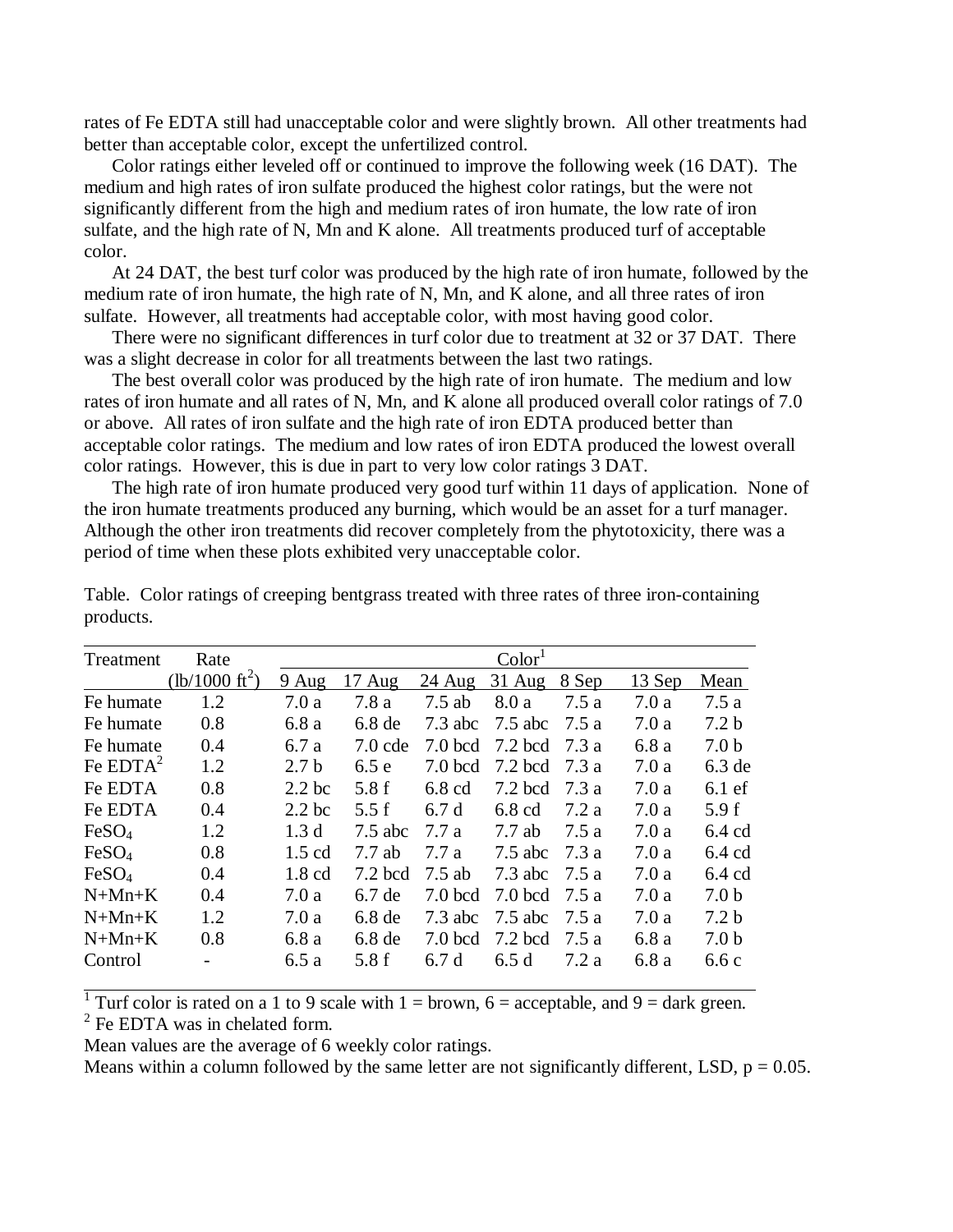# **Manganese Requirements of Annual Bluegrass and Creeping Bentgrass**

Xia Xu-Graduate Student Dr. Charles F. Mancino-Associate Professor of Turf/Soil Science **Department of Agronomy**

# **Introduction**

Annual bluegrass and creeping bentgrass are two major components of coolseason turfgrass species on golf course putting greens, although annual bluegrass is often considered a very troublesome weed. Many genotypes of annual bluegrass are found on greens. Some genotypes are prolific seedhead producers while others flower infrequently or not at all. Their tolerance to very low mowing height and persistence make annual bluegrasses a very good and competitive turfgrass species on greens.

Because annual bluegrass has long been treated as a weed, the main problem encountered in managing annual bluegrass on greens is the lack of information on its nutritional requirements. Studies found that high levels of nitrogen, phosphorous, possibly potassium, and low levels of sulfur encourage annual bluegrass growth. However, we do not know what the micronutritional requirements of annual bluegrass are and how they compare with those of creeping bentgrass. Understanding the micronutrient requirements of annual bluegrass will help turf managers and scientists to develop a balanced fertilizer program to facilitate annual bluegrass growth or prevent its invasion on creeping bentgrass putting greens.

Manganese is an essential plant micronutrient. It serves as an activator of numerous enzymes, is a constituent of chlorophyll, and is involved in photosynthesis. An adequate and continuing supply of Mn is essential to turf color and growth. Excessive or inadequate Mn, however, may cause turfgrass injury.

Manganese deficiency occurs on a wide range of soil types and can be the result of low Mn levels or low Mn availability, especially in a calcareous or high pH soil. Incidence and severity of Mn deficiencies are manifested by wear stress, environmental stress, frequent clipping removal, occurrence of pests, and high soil nitrogen and potassium content. Deficiency symptoms in turfgrass include striped yellowish leaves (chlorosis) and slow growth.

Manganese toxicities are most commonly encountered in strongly acid soils (pH<5.5) but can occur at a pH higher than 5.5 in poorly drained or compacted soils, where reducing conditions favor production of divalent Mn. In addition, use of effluent irrigation water, Mn-containing fungicide, or organic fertilizers such as sewage sludge and poultry manure can also add excessive amounts of Mn into turf soil, which may lead to Mn toxicity on greens, especially in high rainfall areas. Toxicity is usually expressed first in leaves with little observable effect on roots except in severe cases.

A rate of 25-150 mg Mn kg<sup>-1</sup> on a dry weight basis has been reported to sufficient for turfgrass. However, this value is an average and does not represent levels at which deficiency or toxicity will occur. Plant species, cultivars, genotypes, and even developmental stages may differ considerably in their ability to acquire Mn and their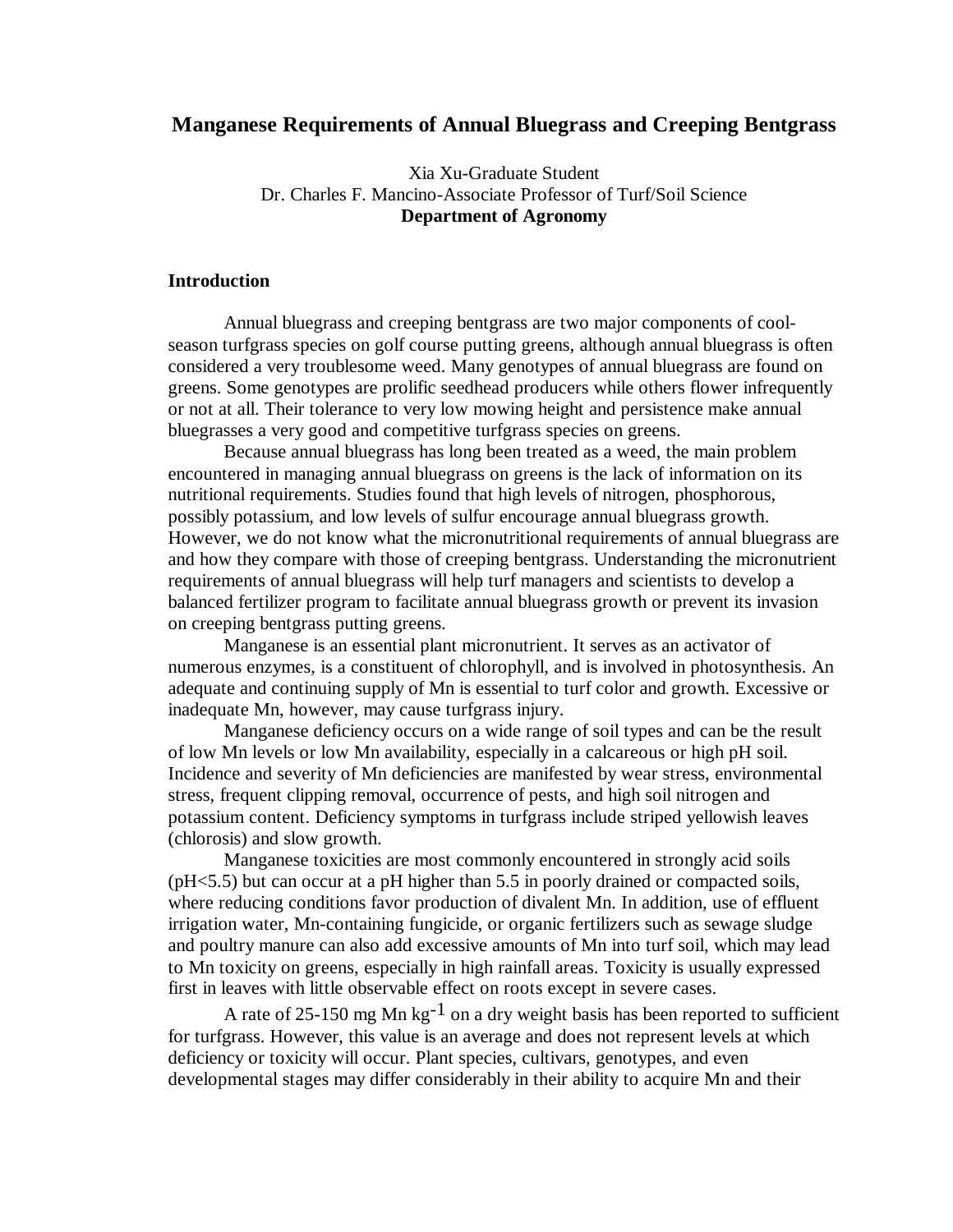tolerance to excess Mn. It would be difficult to make fertilizer recommendations until these levels are better defined.

The objectives of this research are to determine the color and growth response of three frequently ands three infrequently flowering genotypes of annual bluegrass and three parents of creeping bentgrass to varying levels of Mn, and to determine if interspecific or intraspecific difference exists in their Mn requirements.

# **Materials and Methods**

A greenhouse sand culture experiment was used in this study. BB, BR, and BW were the three parents of 'Penncross' creeping bentgrass. 11G-2, 18G-1, and 18G-2 represented the three genotypes of frequently flowering annual bluegrass while 9G-1, 9G-6, and 11G-6 were the three genotypes of infrequently flowering annual bluegrass. The plant materials were a kind gift of Dr. David Huff. The annual bluegrass was collected from golf course putting greens at Oakmont Country Club in Pennsylvania.

All strains were vegetatively propagated under greenhouse conditions in pots filled with 80% sand:20% peat mixture to ensure the genetic purity of individual strains. Tillers were washed of sand and transplanted to cones (4 cm in diameter x 22.5 cm in length) filled with white sand (U. S. Silica, particle size 0.15 to 1.0 mm, Mapleton, PA).

By the time of establishment (about six weeks), plants were clipped to about 1-2 centimeter one day before the Mn treatments were applied. Treatments began when plants were irrigated by hand with half-strength Hoagland's nutrient solution (pH 5.5-6.0) every other day. MnCl<sub>2</sub>-Mn in Hoagland's nutrient solution at 0, 0.1, 0.2, and 5 mg  $1^{-1}$ 

rates in Experiment 1 and 0, 10, 20, and 50 mg Mn  $l^{-1}$  in Experiment 2 was applied to plants for three weeks.

The treatment of Mn and genotypes were factorially arranged in split-plots within a completely randomized block design with four replications. The temperature of the greenhouse was maintained at  $25^{\circ}$  C during the day and  $15^{\circ}$  C at night. No artificial light was used throughout the experimental period.

Turf leaf color was evaluated on a one (brown) to nine (excellent dark green) scale with six being acceptable green color. Color was rated three weeks after Mn treatments began or when acute deficiency or phytotoxicity symptoms appeared. Plant growth was measured by shoot fresh weight, shoot dry weight, and root dry weight. Shoot fresh weight was recorded three weeks after the Mn treatments. Dry weights were determined after samples were dried in an oven at  $80^{0}$  C for 48 hours. Dried plant tissue was ground through a 40 mesh sieve. Plant tissue total Mn was abstracted by acid-ashing procedure. Plant tissue Mn content was obtained by Flame Atomic Absorption Spectrophotometer.

### **Results and Discussion**

*Turf color***.** Withholding Mn in nutrient solution (control) gave annual bluegrass and creeping bentgrass plants an interveinal chlorosis appearance on younger leaves in both experiments (Figure 1). Application of Mn alleviated deficiency symptoms at each level tested with increasing concentrations in nutrient solution up to 5 mg  $1^{-1}$  in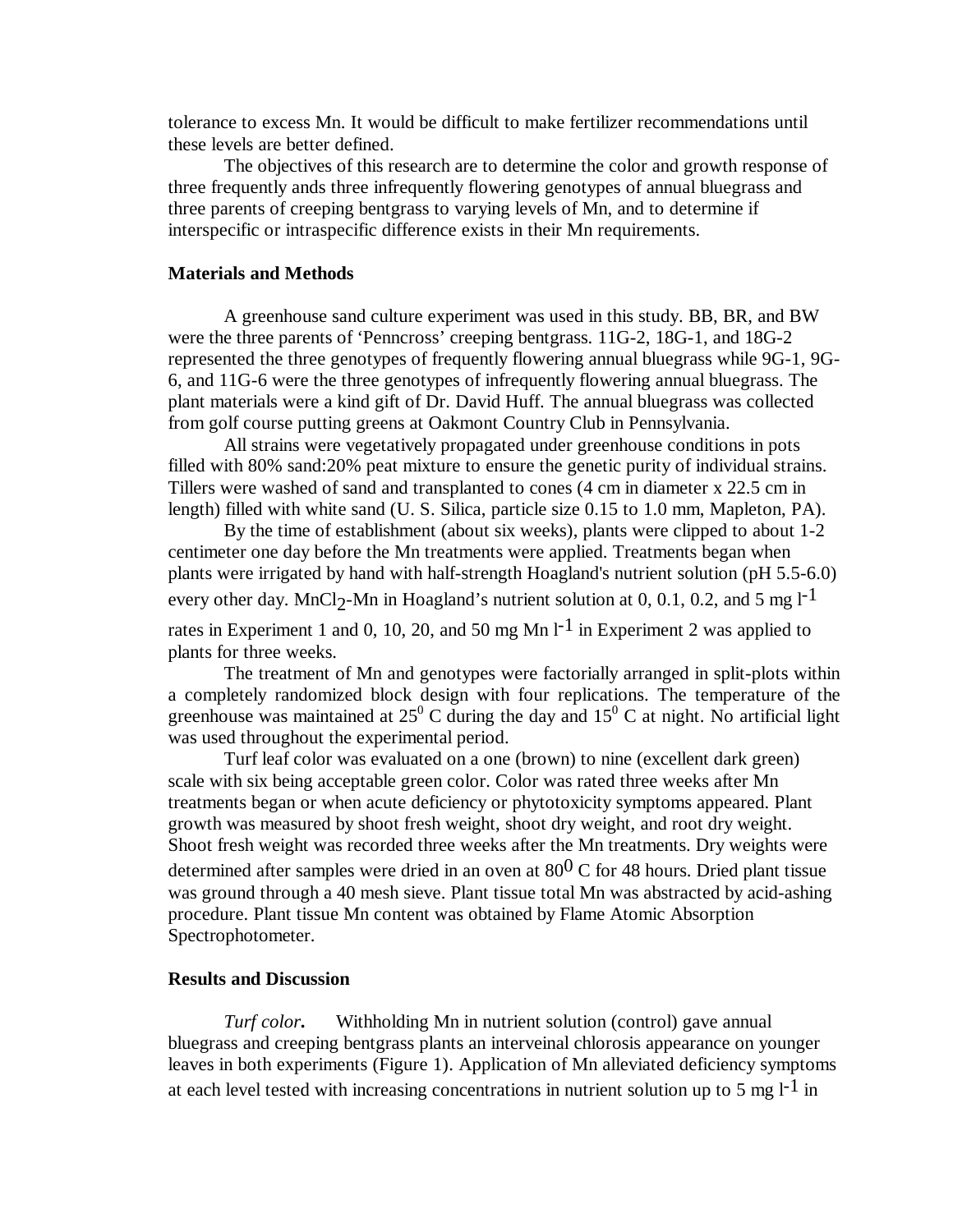the Experiment 1. A rate of 0.1 and 0.2 mg Mn  $1^{-1}$  was enough to produce acceptable leaf color for both annual bluegrass and creeping bentgrass. Excellent leaf color was observed at 5 mg Mn  $1^{-1}$  treatment. Leaf color among genotypes within species at the same levels of Mn tested was not significant at this point.

In Experiment 2, higher rates of Mn in nutrient solution were applied to annual bluegrass and creeping bentgrass. Although no inter- and intraspecific differences existed for exhibiting Mn deficiencies, annual bluegrass and creeping bentgrass do differ in their ability to withstand Mn phytotoxicities. A 10 mg Mn  $1^{-1}$  application rate caused annual bluegrass leaf tip burn (dieback), but no toxicity symptoms were observed in creeping bentgrass until the Mn concentration in nutrient solution reached 20 mg Mn  $1^{-1}$ . However, the two flowering types of annual bluegrass responded to Mn similarly.

*Turf shoot growth*. After three weeks, application of Mn at 0.1, 0.2, and 5 mg  $1<sup>-1</sup>$  rates significantly increased annual bluegrass and creeping bentgrass shoot growth compared to untreated controls in Experiment 1. However, the highest shoot growth did not always correspond to the highest Mn concentration applied. A depressed plant shoot growth was obvious at higher Mn application rates in the Experiment 2. Along with the leaf tip burn, shoot growth was significantly reduced by 50 mg Mn  $l^{-1}$  application rates in both species (Figure 2).

Shoot dry weight was not significantly different among creeping bentgrass, frequently and infrequently flowering annual bluegrass at low Mn application rate in Experiment 1. However, these differences between species became clear at higher Mn application rates (>10 mg Mn l<sup>-1</sup>) in Experiment 2. The three parents of creeping bentgrass produced greater shoot dry weight than annual bluegrass at each level of Mn tested. Shoot dry weight of the two flowering types of annual bluegrass was about the same. Again, there was no difference in shoot dry weight among the six genotypes of annual bluegrass and three parents of creeping bentgrass.

*Root production.* It should be noted that application of Mn at low rates had no significant effect on root dry weight production (Figure 3). Root dry weight production was significantly higher than untreated controls at higher levels of Mn applied Greater root growth was observed in creeping bentgrass than in annual bluegrass but was same between frequently and infrequently flowering annual bluegrass in Experiment 2.

Unlike shoot growth, root production in creeping bentgrass was not limited by highest Mn application rate. There was no significant difference in root production within species although interspecific difference was significant.

*Plant tissue Mn content.* In Experiment 1, we found that 'Penncross' creeping bentgrass and two flowering types of annual bluegrass tended to have similar Mn concentration in their shoot tissue at each level of Mn tested (Figure 4). Manganese concentration in shoot tissue increased from an average low of 10.6 mg  $kg^{-1}$  to an average high of 136.5 mg  $kg^{-1}$  as the Mn application rate in nutrient solution increased from 0 to 5 mg Mn  $1^{-1}$ . Manganese levels in deficient shoot tissue were about 10.6 mg  $kg^{-1}$  on a dry weight basis and were associated with vellowish leaf color and low shoot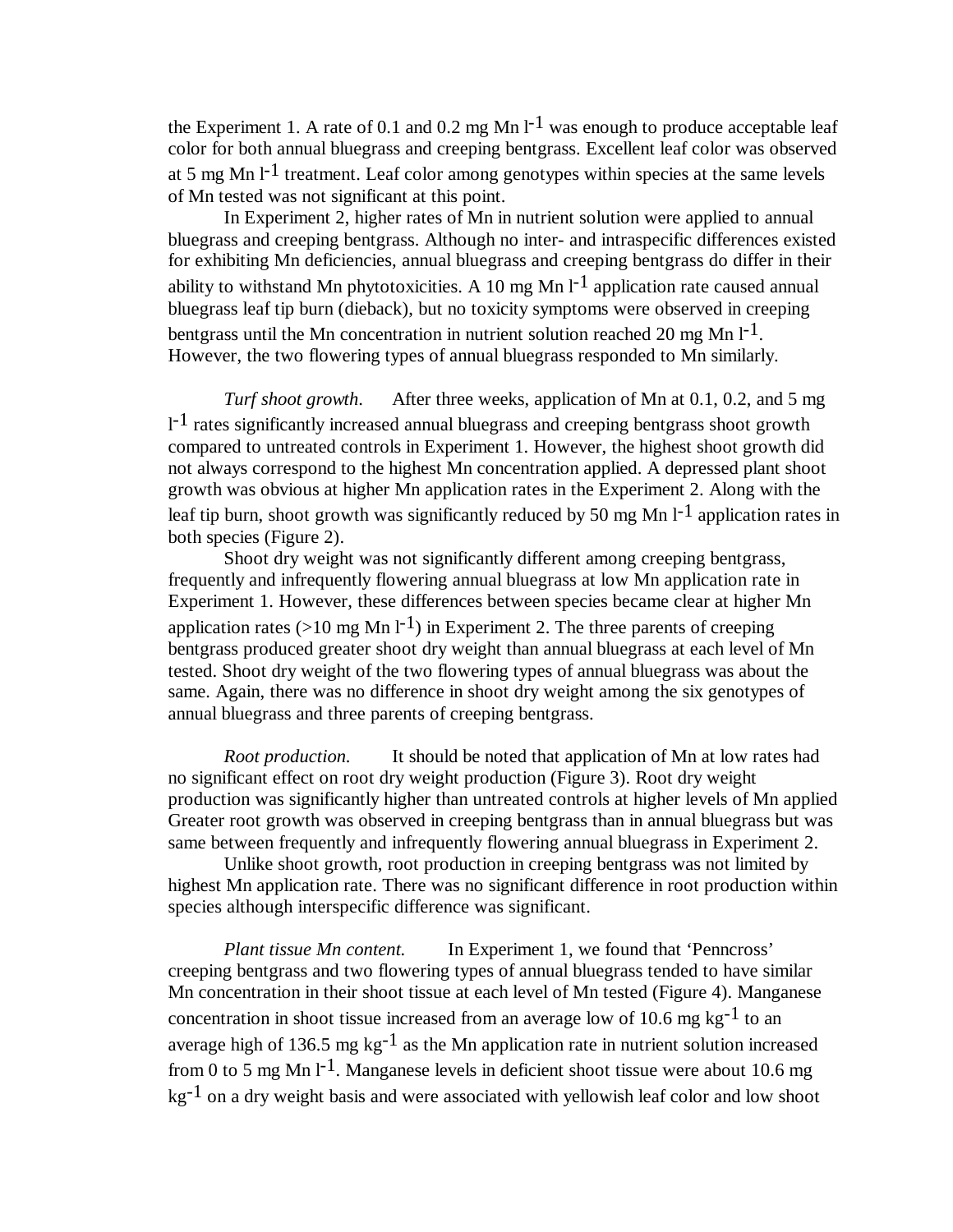and root growth. Maximum shoot and root production was obtained when shoot tissue Mn concentration reached 136.5 mg kg<sup>-1</sup>.

In Experiment 2, differences in shoot tissue Mn concentration were observed between creeping bentgrass, frequently and infrequently flowering annual bluegrass. When the same level of Mn was applied, annual bluegrass tended to have a higher shoot tissue Mn content than creeping bentgrass (Figure 4). Annual bluegrass took up more Mn than creeping bentgrass at the same level of applied Mn. Annual bluegrass and creeping bentgrass appear to differ in their sensitivity to applied Mn.

Creeping bentgrass needed a higher Mn application rate (20 mg Mn  $\mathsf{l}^{-1}$ ) to achieve toxic symptoms similar to annual bluegrass (10 mg Mn  $1^{-1}$ ). Manganese concentration in toxic shoot tissue was 749.1 mg  $kg^{-1}$  for annual bluegrass and 787.0 mg  $kg^{-1}$  for creeping bentgrass. Differences between species in sensitivity to Mn toxicity appear to be largely related to differences in their uptake of Mn rather than differences in internal Mn requirements.

Since annual bluegrass had a much higher Mn concentration than creeping bentgrass at the same level of applied Mn, especially at high Mn application rates making Mn fertilizer recommendation may be difficult. We cannot manage annual bluegrass by Mn fertilization in the same manner as creeping bentgrass although we can use plant tissue analysis to predict the plant Mn status. By apply the same amount of Mn, we may create Mn deficiency in creeping bentgrass while causing annual bluegrass toxicity.

# **Conclusion**

The results of this study indicate that Mn deficiency and toxicity in annual bluegrass and creeping bentgrass have a significant effect on leaf color and plant shoot growth. Shoot growth is more affected than root production. Manganese fertilization should be kept in an moderate range and plant shoot tissue Mn should be in a range of 10 to 136 mg/kg on dry weight basis.

There is a significant difference between annual bluegrass and creeping bentgrass in their ability to tolerate high levels of Mn. Creeping bentgrass can tolerate higher external Mn concentrations than annual bluegrass, due in part to the higher growth rate of creeping bentgrass.

Plant tissue analysis provides a suitable tool for predicting the likelihood of Mn toxicity in annual bluegrass and creeping bentgrass. However, using plant tissue analysis to manage Mn in annual bluegrass and creeping bentgrass greens is difficult because of interspecific differences in growth and Mn requirements. Low Mn application rates might be an efficient management strategy in promoting both annual bluegrass and creeping bentgrass color and growth but is less effective at high rates. Toxicity can easily result if Mn is applied at high rates in annual bluegrass. Care should be taken in managing creeping bentgrass/annual bluegrass putting greens using Mn as a nutrient.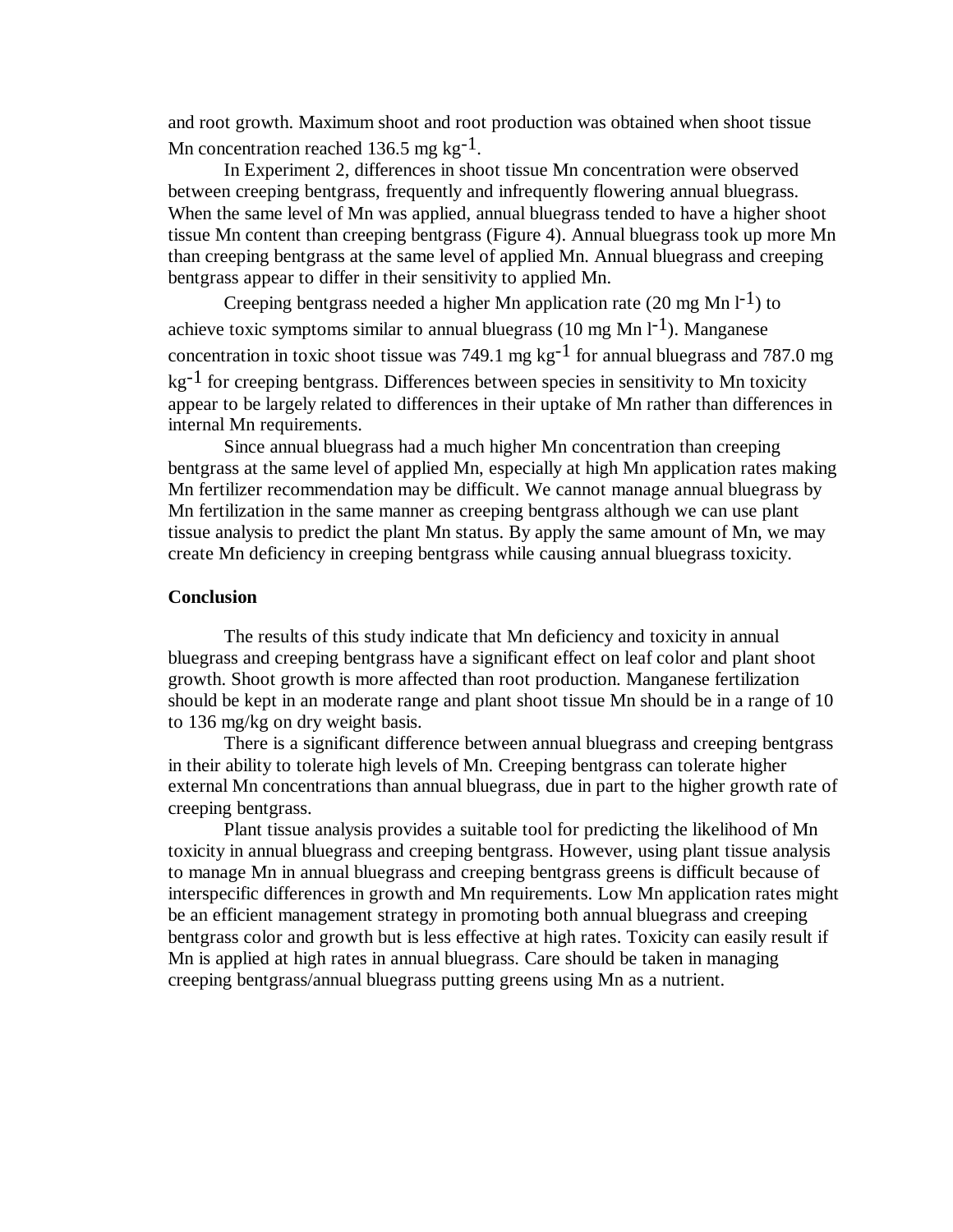**Figure 1: Turf leaf color**



**Figure 2: Shoot growth in response to Mn** 

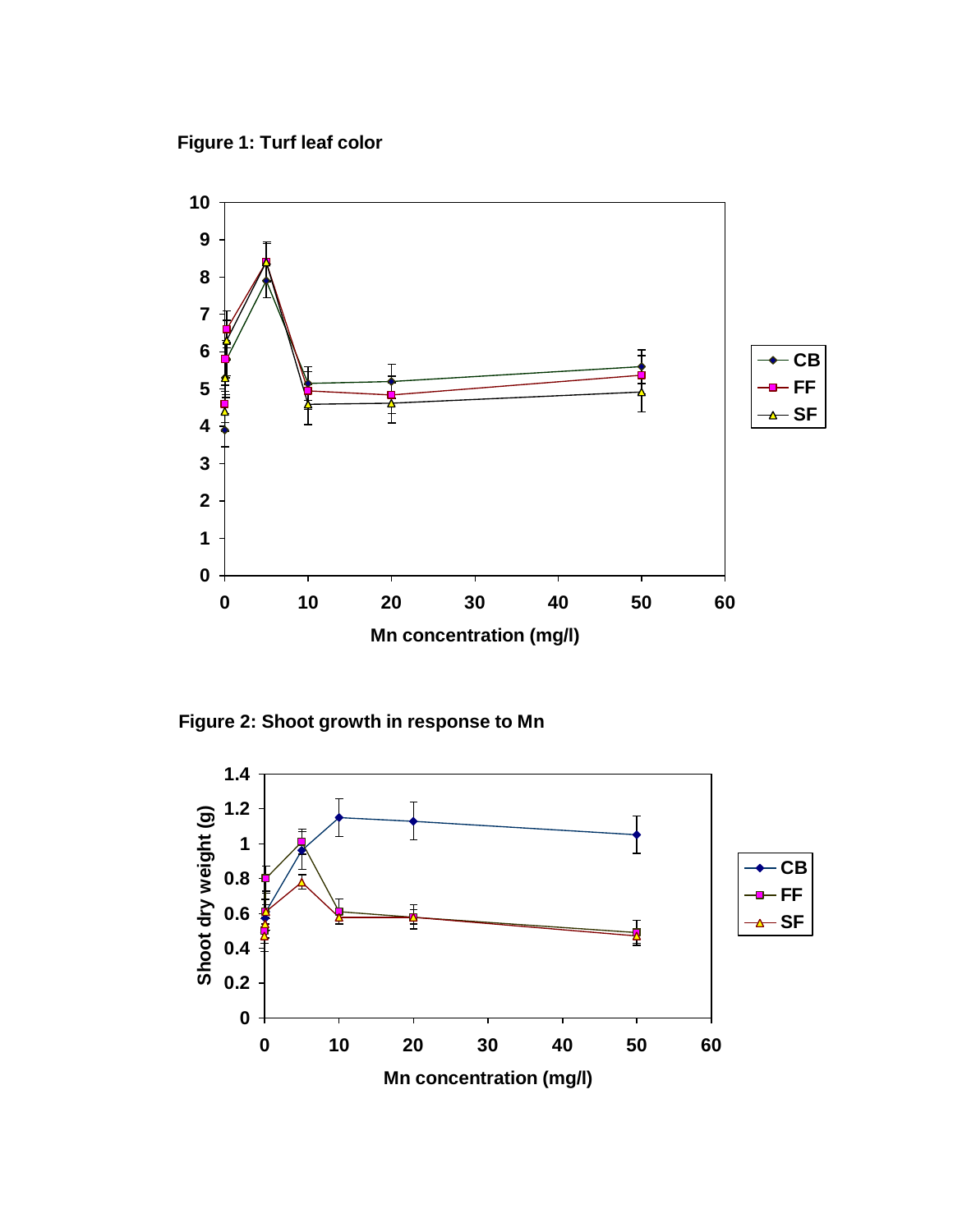**Figure 3: Root production**



**Figure 4: Mn effect on shoot tissue Mn content**

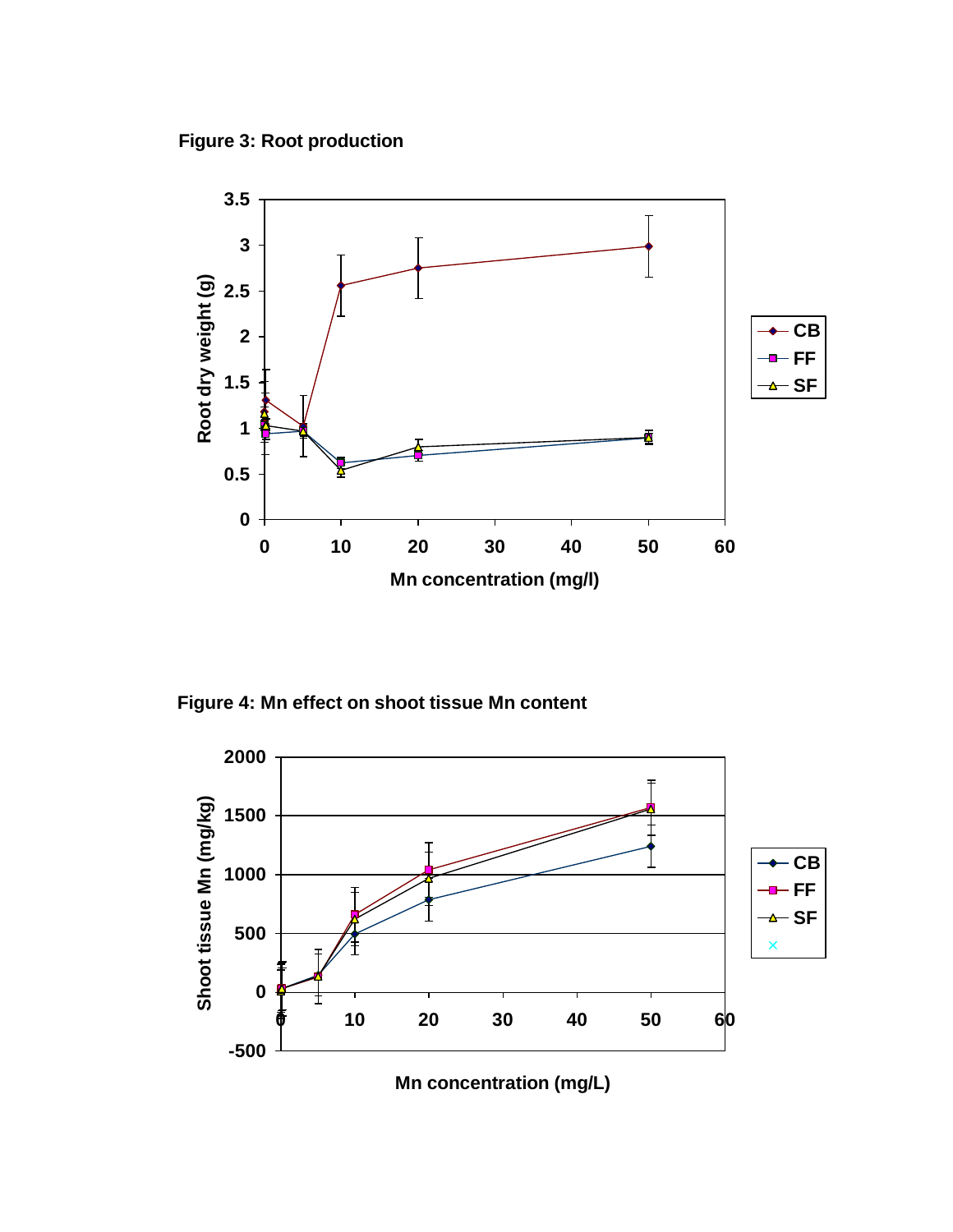# **The Effects of PCNB Formulation, Rate, and Application Timing on Putting Green Injury, Dollar Spot, and Annual Bluegrass Encroachment**

P.J. Landschoot and B.S. Park Department of Agronomy

Funding Sources: Greater Pittsburgh GCSA, Northwestern Pennsylvania GCSA, and The Pennsylvania Turfgrass Council

# **Introduction**

PCNB (pentachloronitrobenzene) is one of the oldest fungicides used on golf courses. Although it is used widely for the control of snow mold diseases, PCNB has been blamed for a variety of turf problems ranging from phytotoxicity to enhancing non-target diseases. Despite reports of turfgrass damage following applications of PCNB, very little research has been conducted on the combined effects of formulation, rate, and application timing on injury to creeping bentgrass/annual bluegrass putting greens. The objective of this study was to determine the influence of PCNB formulation, rate, and timing of applications on turfgrass injury, non-target diseases, and annual bluegrass encroachment on a creeping bentgrass/annual bluegrass putting green.

# **Materials and Methods**

This experiment was conducted at the Joseph Valentine Turfgrass Research Center in University Park on a sand-based putting green composed of a 20-year-old stand of 'Penncross' creeping bentgrass (85 to 90%) and annual bluegrass (10 to 15%). The experiment began in the fall of 1996 and was conducted over three growing seasons. The test area received 3.0 lbs nitrogen/1000 ft<sup>2</sup>/yr, split into four equal applications (one in late spring, two during the summer, and one in early fall). The test area was not fertilized from 3 weeks prior to the fall PCNB application until after the final injury rating was taken in spring. During 1997, plots were aerated mid-June - after the final injury rating was collected. In 1998 and 1999, the plots were aerated in late summer. Aeration was performed with a Toro Greens Aerator (model 09100) using 0.75 inch-diameter by 4.75-inch-long tines on 2.25 inch centers. Cores were removed with a core harvester and the holes were filled with a 80% sand:20% peat  $(v: v)$  topdressing mix. The turf was mowed at  $5/32$  inch and greens were irrigated whenever necessary to prevent stress.

Two formulations of PCNB, Turfcide 400 4F and Turfcide 10G, were applied at three different rates corresponding to the half, full, and 2X maximum label rates for pink and gray snow mold (Table 1). The 2X rate was included to represent what may happen in case of an application overlap. A Chipco 26019 Flo/Daconil Ultrex combination and an untreated control were included in the test for comparison with the PCNB treatments (Table 1).

Three application timings were used in the test: a late fall (applied December 1, 1996, November 20, 1997, and November 18, 1998); late winter (March 12, 1997, February 14, 1998, and February 18, 1999) before the turf came out of winter dormancy; and a spring application (April 26, 1997, April 7, 1998, and April 8, 1999) applied just after uniform spring green-up. Some treatments were applied only in late fall, some were applied in both late fall and late winter,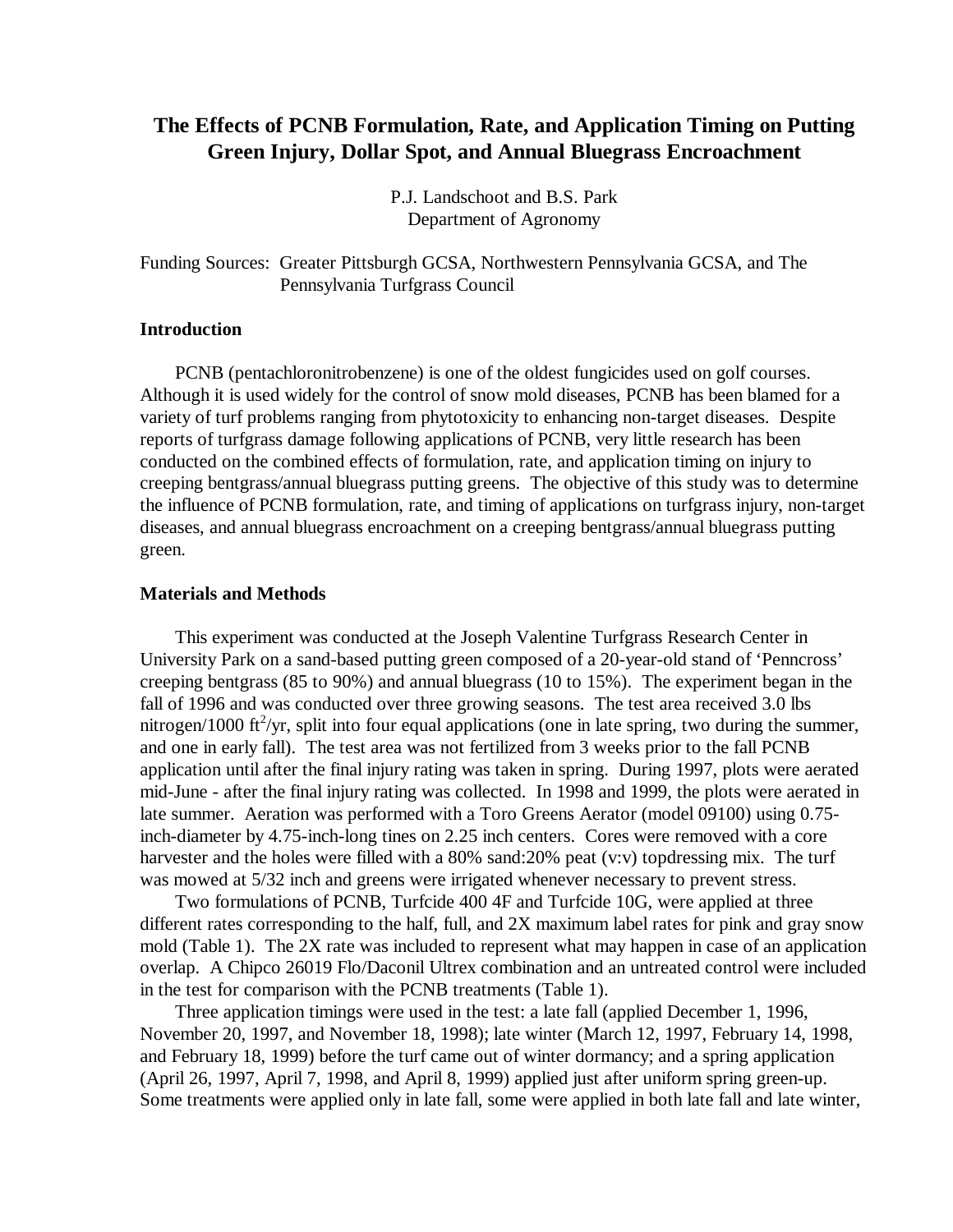some were applied in late fall and spring, and the remainder were applied in late fall, late winter, and spring. Rates and application timings for each treatment are listed in Tables 2 and 3.

Table 1. The amount of product and active ingredient applied for each fungicide product and formulation.

| 0.19 lb ai/1000 ft <sup>2</sup>                |
|------------------------------------------------|
| 0.38 lb ai/1000 ft <sup>2</sup>                |
| 0.76 lb ai/1000 ft <sup>2</sup>                |
|                                                |
| 0.5 lb ai/1000 ft <sup>2</sup>                 |
| 1.0 lb ai/1000 ft <sup>2</sup>                 |
| 2.0 lb ai/1000 ft <sup>2</sup>                 |
| 0.13 lb ai and 0.41 lb ai/1000 ft <sup>2</sup> |
|                                                |

\*The amount of active ingredient applied differs between Turfcide formulations. This is due to the fact that higher amounts of active ingredient are sometimes required for granular PCNB to be as effective in controlling snow mold diseases as sprayable forms.

Granular treatments were applied by hand using shaker jars and liquid formulations were applied in 2 gallons water/1000  $\text{ft}^2$  with a small plot sprayer equipped with 8004 flat fan nozzles at 32 psi.

The experimental design was a randomized complete block design with three replications per treatment. Ratings of turfgrass injury were based on a scale of 0 to 9, with  $0 =$  no visible injury and  $9$  = severe injury (complete loss of green color). Ratings were taken when differences among treatments became apparent. Turfgrass injury ratings were taken on May 1 and June 1, 1997; April 11 and April 24, 1998; and April 16, April 22, and May 18, 1999.

Dollar spot disease was assessed by counting the number of spots (infection centers) per plot or by visual assessment on a 0 to 10 scale with  $0 =$  no disease and  $10 =$  severe disease. Dollar spot disease was assessed on June 23, July 22, and August 8, 1998. The percentage of annual bluegrass in each plot was assessed visually on June 30, 1999.

Appropriate statistical analyses were performed on turf injury, dollar spot, and annual bluegrass data to determine if differences were primarily due to treatment effects. Statistics included analysis of variance and a mean separation test (Fisher's protected least significant difference test at the 0.05 level of significance).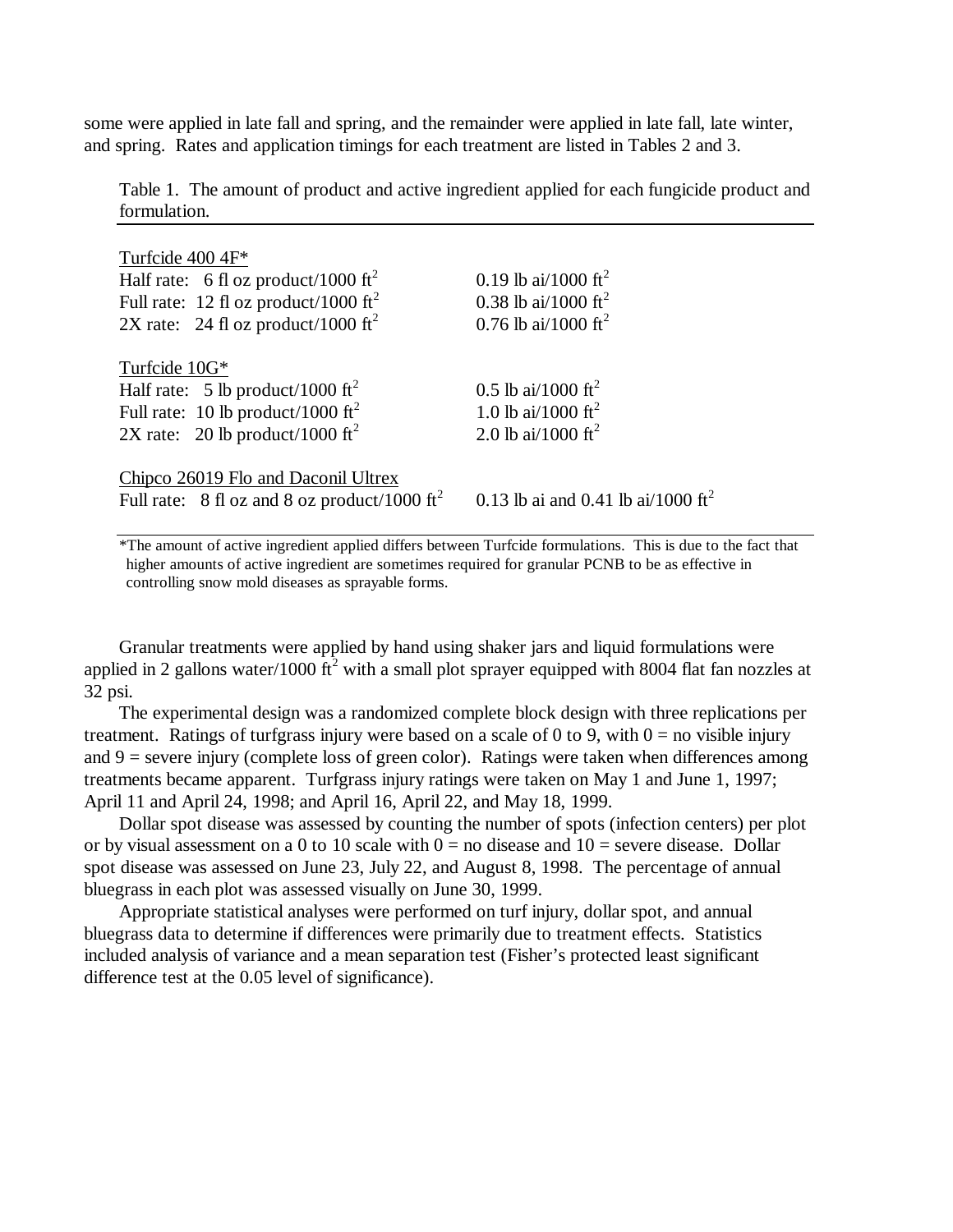## **Results**

Although an evaluation of spring green-up was not an objective of this study, green-up differences among treatments were noticed on April 22, 1997 (before the spring application took place). All PCNB treatments delayed spring green-up slightly when compared to the Chipco 26019 Flo/Daconil Ultrex combination and the untreated control. Two PCNB treatments; the Turfcide 400 4F full rate (0.38 lb ai/1000 ft<sup>2</sup>) fall and late winter and Turfcide 400 4F full rate fall and 2X rate (0.76 lb ai/1000 ft<sup>2</sup>) in late winter; showed the least amount of spring green-up on April 22 (data not presented). Spring green-up treatment differences were not noticed in 1998 and 1999.

# *Turfgrass injury:*

Turfgrass injury, expressed as scorching of creeping bentgrass foliage (turf foliage appeared brown, red, yellow, and/or tan), became evident a few days after the spring applications in 1997, 1998, and 1999. Little to no injury was apparent on the annual bluegrass. Turfgrass injury ranged from a very slight discoloration (rating of 1 or less) to a severe foliar scorching (rating of 7 or 8 on the most severely-affected plots).

The greatest degree of injury in all three years of the test was caused by the spring-applied Turfcide 400 4F treatments. The most severe injury resulted from Turfcide 400 4F full rate in fall and 2X rate in spring followed by the Turfcide 400 4F full rate in fall and full rate in spring. A moderate amount of injury was apparent on at least one rating date in all three years of the test with the Turfcide 400 4F full rate in fall and half rate  $(0.19 \text{ lb ai}/1000 \text{ ft}^2)$  in spring and the Turfcide 400 4F full rate in fall, half rate in winter, and half rate in spring. Injury was usually visible within a week of each spring application and lasted for 3 to 5 weeks. No injury was observed with any of the Turfcide 400 4F treatments applied in fall only or in fall and winter (except on one occasion in 1999 where slight injury occurred from the Turfcide 400 4F full rate in fall and 2X rate in late winter treatment).

Despite higher amounts of active ingredient applied with the 10G formulation, less injury resulted from Turfcide 10G treatments than Turfcide 400 4F treatments. Only slight injury was observed on May 1, 1997 and May 18, 1999 on turf treated with Turfcide 10G full rate (1.0 lb ai/1000 ft<sup>2</sup>) in fall, half rate (0.5 lb ai/1000 ft<sup>2</sup>) in winter, and half rate in spring. No injury was observed as a result of this treatment in 1998. Slight injury from two other Turfcide 10G treatments [full rate in fall, 2X rate (2.0 lb ai/1000 ft<sup>2</sup>) in spring and the full rate in fall, 2X rate in winter] was recorded on May 18, 1999. None of the other Turfcide 10G treatments produced turfgrass injury.

# *Effects on dollar spot:*

Differences in dollar spot severity were apparent among some treatments in June, July, and August, 1998 (Table 3). The Turfcide 10G treatments that resulted in reduced dollar spot severity (when compared with the untreated control) on one or more of the three 1998 rating dates all involved repeat applications in winter and/or spring. Only two Turfcide 400 4F treatments showed reduced dollar spot relative to the untreated control; the full rate in fall and 2X rate in spring and the full rate in fall and full rate in spring. More of the Turfcide 10G treatments were suppressive to dollar spot than the Turfcide 400 4F treatments, perhaps due to the higher amount of active ingredient applied with the Turfcide 10G treatments. No dollar spot suppression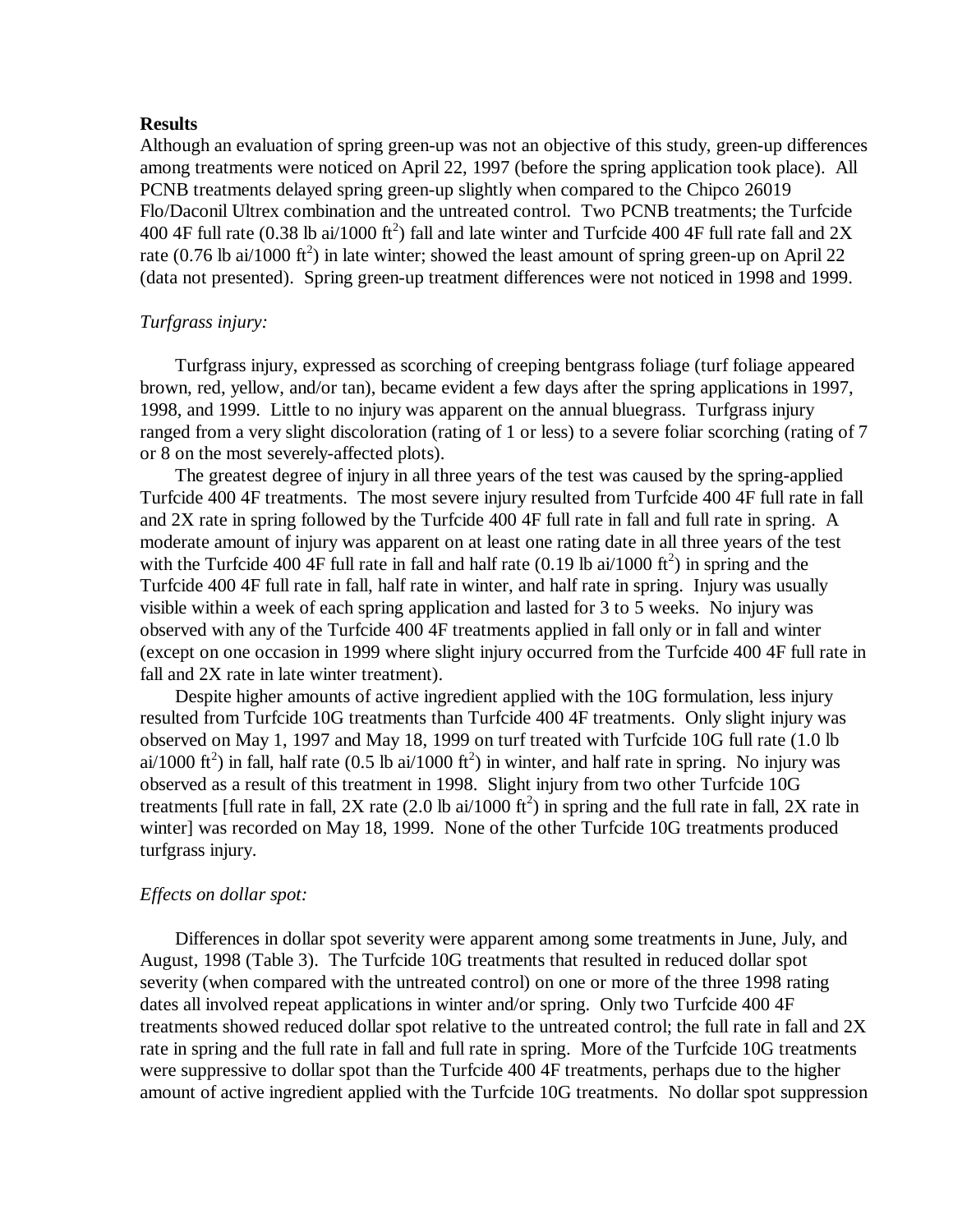was observed when applications of either formulation were made only in late fall. The only treatment that showed more dollar spot than the untreated control was Turfcide 400 4F fall only treatment on June 23, 1998.

Although brown patch and dollar spot were evident in the test area during August and September, 1997 and 1999; disease ratings revealed no differences among treatments. Therefore, no disease data is presented for these years.

#### *Effects on annual bluegrass:*

Differences in annual bluegrass populations were apparent among some treatments during the spring of 1999. All Turfcide 10G-treated plots showed higher percentages of annual bluegrass than the untreated control and the Chipco 26019 Flo/Daconil Ultrex combination. Generally, the Turfcide 10G-treated plots showed more annual bluegrass than plots treated with Turfcide 400 4F. The only Turfcide 400 4F treatments that had more annual bluegrass than the untreated control and the Chipco 26019 Flo/Daconil Ultrex combination were those that included the full and 2X rates applied in spring. These two treatments showed the greatest degree of injury to bentgrass turf during the three year test period.

#### **Conclusions**

When applied in late fall only (no repeat applications) at maximum label rates for snow mold diseases, Turfcide 10G and Turfcide 400 4F caused no injury to creeping bentgrass or annual bluegrass maintained as a putting green. No injury occurred when repeat applications of the 4F and 10G formulations were made at full- or half-label rates in late winter while the turf was still dormant. However, when repeat applications of Turfcide 400 4F were made on turf that was actively growing in spring, injury did occur. The severity of injury from spring applications increased with increasing rates of the 4F.

Generally, Turfcide 10G treatments caused less injury than Turfcide 400 4F treatments, even though higher rates of active ingredient were applied. The only instance of injury resulting from 10G treatments was in May of 1997 and 1999 and this injury was slight (1.0 to 1.3 on a scale of 0 to 9). Although it appears from these results that the 10G formulation is safer than the 4F formulation when applied to actively-growing turf, the Turfcide 10G treatments produced higher amounts of annual bluegrass than most of the Turfcide 400 4F treatments as well as the controls. Although the reason(s) for this are not known, the Turfcide 10G treatments may be causing a reduction in the competitiveness of creeping bentgrass with no adverse visual effects on the turf. If this is true, the affect may be due to the higher amount of active ingredient used with the 10G formulation.

The reason dollar spot suppression occurred with some PCNB treatments in 1998, but not in 1997 or 1999, could be due to an earlier initial infection in 1998 (June) than in the other two years (August). Since there would probably be more residual PCNB in the soil in June than in late summer, this may explain why disease suppressive effects occurred in 1998, but not in the other years of the test.

The 10G formulation generally showed stronger dollar spot suppression than the 4F. This was probably due to the higher rates of PCNB from granular treatments resulting in more residual PCNB in the soil at the time of dollar spot infection.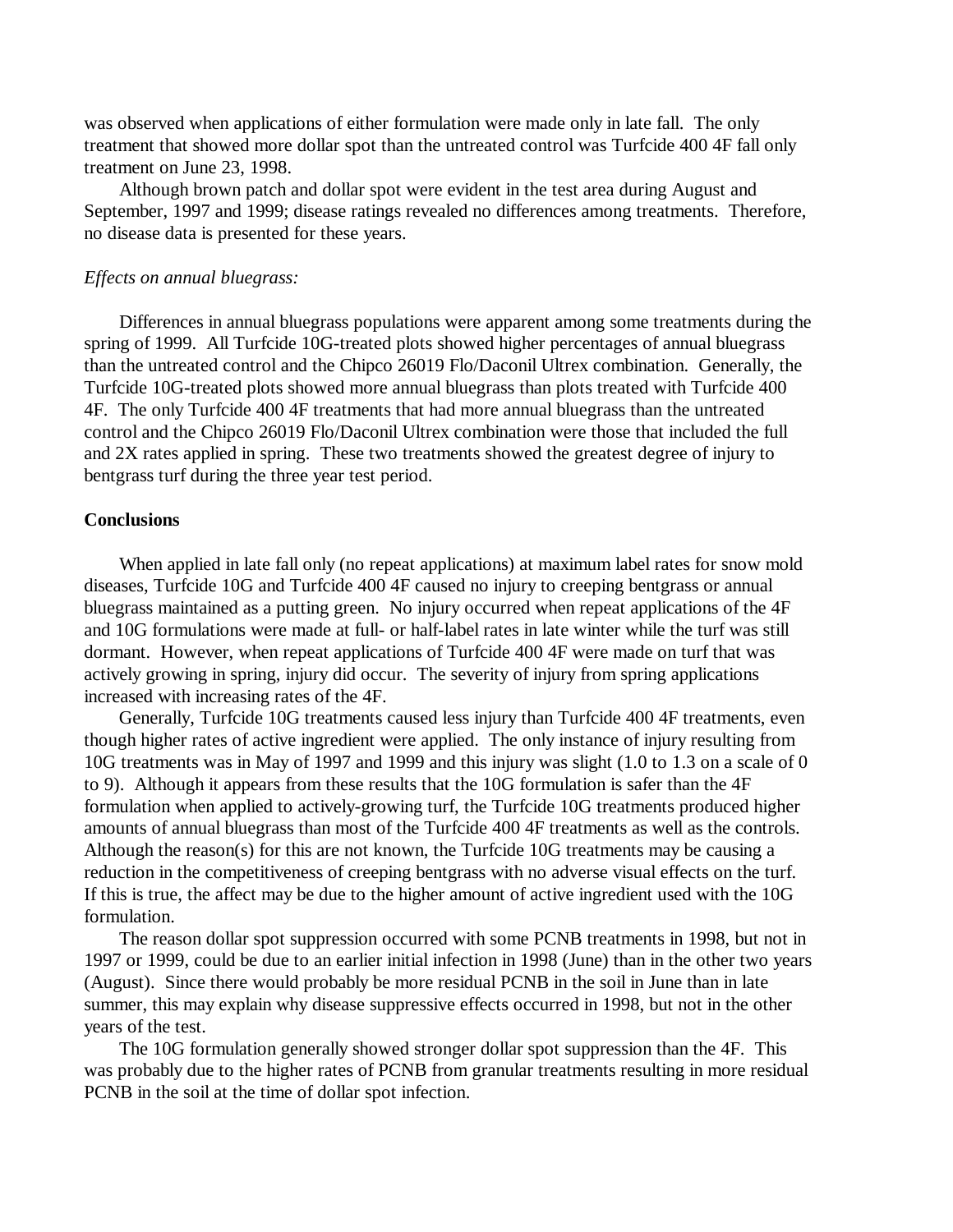| Rate/Timing     |                                          |                             | 1997 Injury Ratings      |                  | 1998 Injury Ratings | 1999 Injury Ratings |                                                 |                  | Mean of all       |                   |                       |  |
|-----------------|------------------------------------------|-----------------------------|--------------------------|------------------|---------------------|---------------------|-------------------------------------------------|------------------|-------------------|-------------------|-----------------------|--|
| Treatment       | Fall                                     |                             | Winter Spring            | 5/1/97           | 6/1/97              | 4/11/98             | 4/24/98                                         | 4/16/99          | 4/22/99           | 5/18/99           | <b>Injury Ratings</b> |  |
|                 | $- -$ - lb ai/1000 ft <sup>2</sup> - - - |                             |                          |                  |                     |                     | ----------- $0 - 9$ scale* -------------------- |                  |                   |                   |                       |  |
| Control         |                                          |                             |                          | $0 e^{**}$       | 0 <sub>d</sub>      | 0 <sub>d</sub>      | 0e                                              | 0 <sub>d</sub>   | 0 <sub>e</sub>    | 0 <sub>c</sub>    | 0 <sub>d</sub>        |  |
| Chipco/Daconil  | $0.13 + 0.41$                            | $\overline{\phantom{m}}$    | $--$                     | 0e               | 0 <sub>d</sub>      | 0 <sub>d</sub>      | 0 <sub>e</sub>                                  | 0 <sub>d</sub>   | 0 <sub>e</sub>    | 0 <sub>c</sub>    | 0 <sub>d</sub>        |  |
| Turfcide 10G    | 1.0                                      | $\overline{\phantom{m}}$    | $\overline{\phantom{m}}$ | 0 <sub>e</sub>   | 0 <sub>d</sub>      | 0.3 <sub>d</sub>    | 0 <sub>e</sub>                                  | 0 <sub>d</sub>   | 0 <sub>e</sub>    | 0 <sub>c</sub>    | 0 <sub>d</sub>        |  |
| Turfcide 10G    | 1.0                                      | 0.5                         | $- -$                    | $0.3$ de         | 0 <sub>d</sub>      | 0.3 <sub>d</sub>    | 0.3e                                            | 0 <sub>d</sub>   | 0 <sub>e</sub>    | 0 <sub>c</sub>    | 0.1 <sub>d</sub>      |  |
| Turfcide 10G    | 1.0                                      | $\sim$ $\sim$               | 0.5                      | 0 <sub>e</sub>   | 0 <sub>d</sub>      | 0.3 <sub>d</sub>    | 0 <sub>e</sub>                                  | 0 <sub>d</sub>   | 0 <sub>e</sub>    | 0 <sub>c</sub>    | 0.2d                  |  |
| Turfcide 10G    | 1.0                                      | 1.0                         | 44                       | 0 <sub>e</sub>   | 0 <sub>d</sub>      | 0 <sub>d</sub>      | 0 <sub>e</sub>                                  | 0 <sub>d</sub>   | 0e                | 0.3c              | 0 <sub>d</sub>        |  |
| Turfcide 10G    | 1.0                                      | $\mathcal{L}(\mathcal{L})$  | 1.0                      | $0.3$ de         | 0.3 <sub>d</sub>    | 0.3 <sub>d</sub>    | 0.3e                                            | 0 <sub>d</sub>   | 0 <sub>e</sub>    | $0.7$ abc         | 0.3 <sub>d</sub>      |  |
| Turfcide 10G    | 1.0                                      | 2.0                         | $- -$                    | 0.7de            | 0 <sub>d</sub>      | 0 <sub>d</sub>      | 0 <sub>e</sub>                                  | 0 <sub>d</sub>   | 0 <sub>e</sub>    | 1.3a              | 0.3 <sub>d</sub>      |  |
| Turfcide 10G    | 1.0                                      | $\mathcal{L} = \mathcal{L}$ | 2.0                      | 0 <sub>e</sub>   | 0 <sub>d</sub>      | 0 <sub>d</sub>      | 0e                                              | 0 <sub>d</sub>   | 0 <sub>e</sub>    | 1.3a              | 0.3 <sub>d</sub>      |  |
| Turfcide 10G    | 1.0                                      | 0.5                         | 0.5                      | 1.0 <sub>d</sub> | 0 <sub>d</sub>      | 0 <sub>d</sub>      | 0e                                              | 0 <sub>d</sub>   | 0e                | $1.0$ ab          | 0.3 <sub>d</sub>      |  |
| Turfcide 400 4F | 0.38                                     | $\sim$ $\sim$               | --                       | 0 <sub>e</sub>   | 0 <sub>d</sub>      | 0.3 <sub>d</sub>    | 0 <sub>e</sub>                                  | 0 <sub>d</sub>   | 0 <sub>e</sub>    | 0 <sub>c</sub>    | 0 <sub>d</sub>        |  |
| Turfcide 400 4F | 0.38                                     | 0.19                        | ÷÷                       | 0 <sub>e</sub>   | 0 <sub>d</sub>      | 0.3 <sub>d</sub>    | 0.7de                                           | 0 <sub>d</sub>   | 0 <sub>e</sub>    | 0 <sub>c</sub>    | 0.1 <sub>d</sub>      |  |
| Turfcide 400 4F | 0.38                                     | $\sim$                      | 0.19                     | 2.7c             | 1.7 <sub>b</sub>    | 3.0c                | 2.7 <sub>bc</sub>                               | 1.0c             | 0.7de             | 0 <sub>c</sub>    | 1.7c                  |  |
| Turfcide 400 4F | 0.38                                     | 0.38                        | ÷÷                       | 0 <sub>e</sub>   | 0 <sub>d</sub>      | 1.3 <sub>d</sub>    | $1.3$ cde                                       | 0.3 <sub>d</sub> | 0 <sub>e</sub>    | 0 <sub>c</sub>    | 0.4d                  |  |
| Turfcide 400 4F | 0.38                                     | $\sim$ $\sim$               | 0.38                     | 3.7 <sub>b</sub> | 1.7 <sub>b</sub>    | 4.7 b               | 3.7 <sub>b</sub>                                | 1.7 <sub>b</sub> | 2.3 <sub>b</sub>  | $0.7$ abc         | 2.6 <sub>b</sub>      |  |
| Turfcide 400 4F | 0.38                                     | 0.76                        | --                       | 0e               | 0 <sub>d</sub>      | 0.3 <sub>d</sub>    | 0.3e                                            | 0.3 <sub>d</sub> | 1.0 <sub>cd</sub> | 0.3 <sub>bc</sub> | 0.3 <sub>d</sub>      |  |
| Turfcide 400 4F | 0.38                                     | $\sim$ $\sim$               | 0.76                     | 6.0a             | 3.7a                | 7.7 a               | 5.7 a                                           | 3.3a             | 3.7a              | 1.3a              | 4.5a                  |  |
| Turfcide 400 4F | 0.38                                     | 0.19                        | 0.19                     | 2.0c             | 0.7c                | 3.0c                | $2.0 \text{ cd}$                                | 1.0c             | 1.7 <sub>bc</sub> | 0 <sub>c</sub>    | 1.5c                  |  |

Table 2. Turfgrass injury ratings following PCNB applications on a creeping bentgrass and annual bluegrass putting green.

\* Injury ratings based on  $0 - 10$  visual assessment scale ;  $0 =$  no visible injury and  $9 =$  severe injury (complete loss of green color).

\*\* Column numbers followed by the same letter are not significantly different as determined by Fisher's Protected Least Significant Difference test at 0.05 level of significance.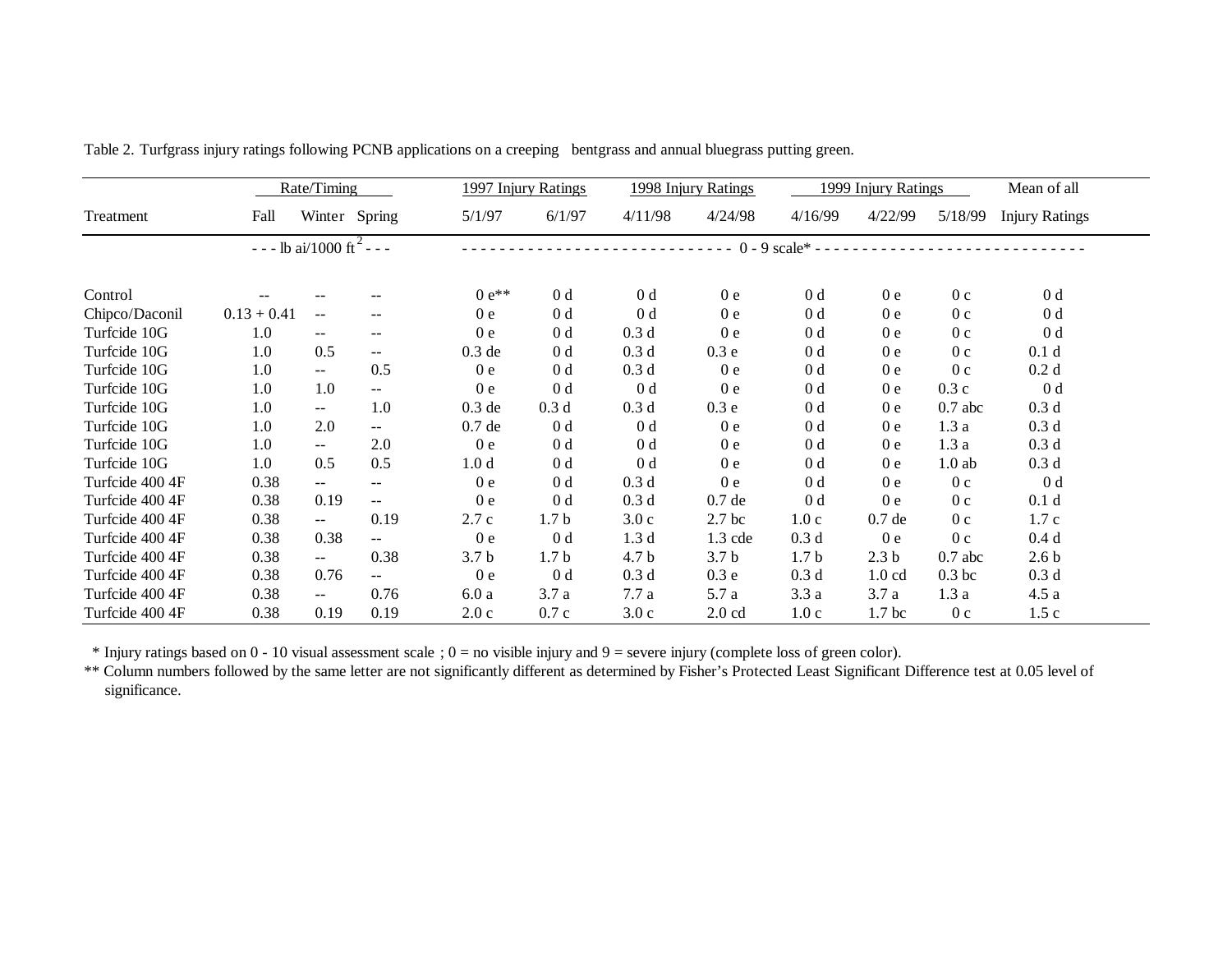|                 | Rate/Timing                                           |                          |                | # of Infection Centers |                      | % Annual bluegrass |  |
|-----------------|-------------------------------------------------------|--------------------------|----------------|------------------------|----------------------|--------------------|--|
| Treatment       | Winter Spring<br>Fall                                 |                          | 6/23/98        | 7/22/98                | 8/8/98               | 6/30/99            |  |
|                 | $- -$ - lb ai/1000 ft <sup>2</sup> - - -              |                          |                |                        | $-0 - 10$ scale* $-$ |                    |  |
| Control --      |                                                       |                          | $26 b-d**$     | 68 a-c                 | $5.0$ ab             | 12 g               |  |
| Chipco/Daconil  | $0.13 + 0.41$ --                                      | $-$                      | $28a-c$        | 83 ab                  | $4.7 a-c$            | 11 <sub>g</sub>    |  |
| Turfcide 10G    | 1.0<br>$\sim$ $\sim$                                  | $- -$                    | $22b-e$        | 49 a-d                 | $3.3b-g$             | 32 bcd             |  |
| Turfcide 10G    | 0.5<br>1.0                                            | $\mathbf{u}$             | $17b-f$        | 57 a-d                 | $4.0a-e$             | 32 bcd             |  |
| Turfcide 10G    | 1.0<br>$\sim$                                         | 0.5                      | $7e-g$         | 36 b-d                 | $2.7$ d-h            | 38ab               |  |
| Turfcide 10G    | 1.0<br>1.0                                            | $- -$                    | 3 fg           | 11d                    | $2.3$ e-h            | 40 a               |  |
| Turfcide 10G    | 1.0<br>$\sim$ $\sim$                                  | 1.0                      | 5 fg           | $23$ cd                | $2.0 f-h$            | 38ab               |  |
| Turfcide 10G    | 2.0<br>1.0                                            | $- -$                    | 4fg            | $23 \text{ cd}$        | $2.7$ d-h            | 34 a-d             |  |
| Turfcide 10G    | 1.0<br>$\sim$                                         | 2.0                      | 1 <sub>g</sub> | 10 <sub>d</sub>        | 1.3 <sub>h</sub>     | 40a                |  |
| Turfcide 10G    | 0.5<br>1.0                                            | 0.5                      | $7e-g$         | 93 a                   | $4.3$ a-d            | $37$ abc           |  |
| Turfcide 400 4F | 0.38<br>$\sim$                                        | $\overline{\phantom{a}}$ | 43 a           | 93 a                   | 5.7 a                | 16fg               |  |
| Turfcide 400 4F | 0.38<br>0.19                                          | $- -$                    | $25b-d$        | 84 ab                  | $4.3$ a-d            | $15$ fg            |  |
| Turfcide 400 4F | 0.38<br>$\overline{a}$                                | 0.19                     | $14c-g$        | $52$ a-d               | $3.0 c-h$            | $21 \text{ ef}$    |  |
| Turfcide 400 4F | 0.38<br>0.38                                          | $- -$                    | $28a-c$        | 52 a-d                 | $3.3b-g$             | 18fg               |  |
| Turfcide 400 4F | 0.38<br>$\mathord{\hspace{1pt}\text{--}\hspace{1pt}}$ | 0.38                     | 5 fg           | 11d                    | $1.7$ gh             | $28$ de            |  |
| Turfcide 400 4F | 0.38<br>0.76                                          | $-$                      | $30$ ab        | 55 a-d                 | $3.3 b-g$            | 18fg               |  |
| Turfcide 400 4F | 0.38<br>$--$                                          | 0.76                     | 1 <sub>g</sub> | 14 d                   | $1.7$ gh             | $30 \text{ cd}$    |  |
| Turfcide 400 4F | 0.19<br>0.38                                          | 0.19                     | $13d-g$        | 38 b-d                 | $3.7b-f$             | $21 \text{ ef}$    |  |

Table 3. Dollar spot and *P. annua* ratings following PCNB applications on a creeping bentgrass and annual bluegrass putting green.

\* The visual dollar spot rating scale is 0 to 10 ; 0 = no evidence of disease and 10 = severe infestation.

\*\* Column numbers followed by the same letter are not significantly different as determined by Fisher's Protected Least Significant Difference test at 0.05 level of significance.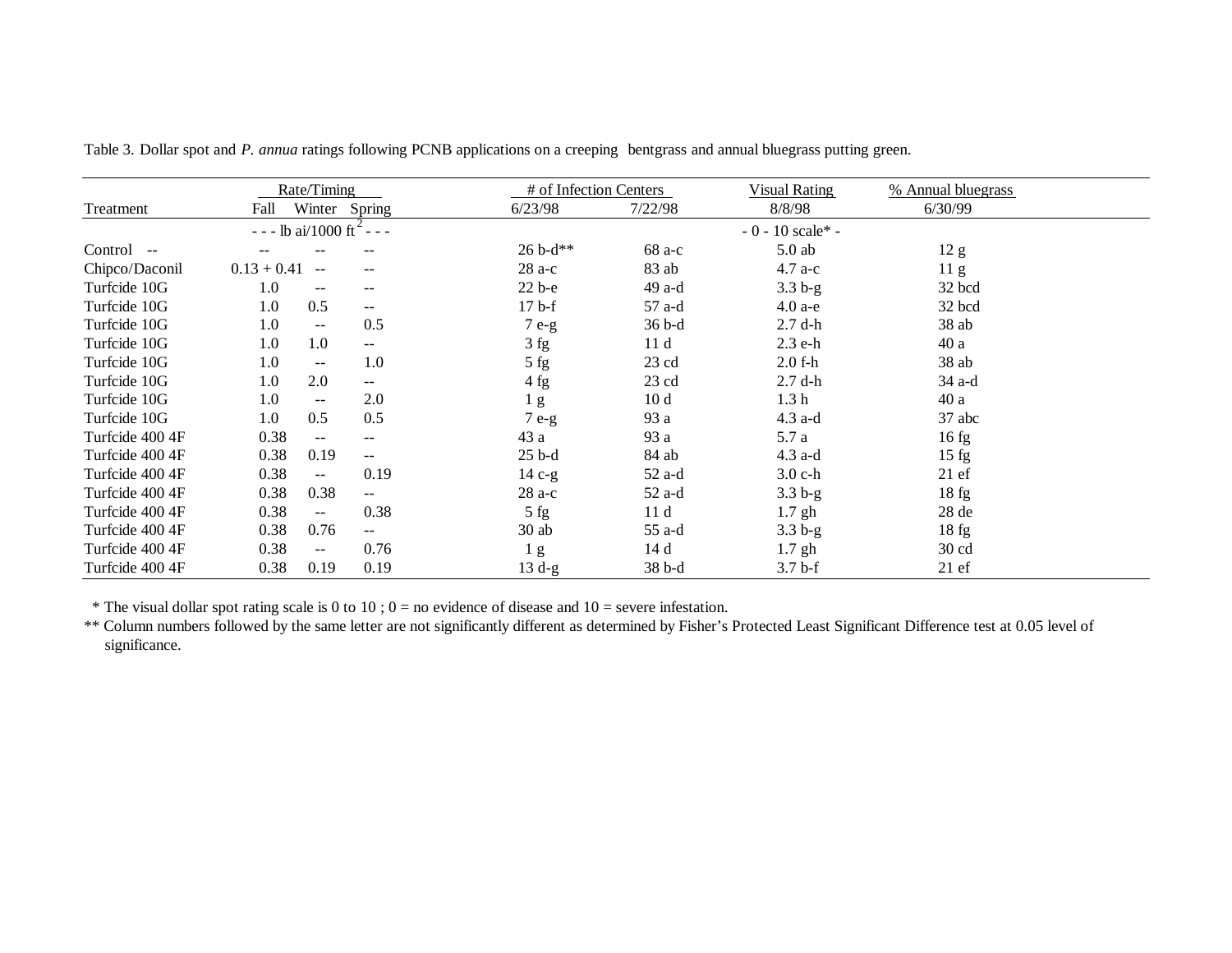# **Summer Management of Hairy Chinch Bug with DeltaGard, Dursban, Scimitar, Talstar, and Tempo Formulations on Established Fescue**

P. R. Heller and R. Walker Department of Entomology

### **Introduction**

 Hairy chinch bug (HCB) populations at select areas across the Commonwealth in 1998 were major pests of fine leafed fescue home lawns. The major objective of this experiment was to determine the effectiveness of synthetic pyrethroid formulations in comparison to chlorpyrifos.

# **Materials and Methods**

 The site used for this study was located in Somerset County on turfgrass with significant thatch. The turfgrass area consisted primarily of fine leafed fescue. Treatment plots were  $5 X 6$  ft arranged in a RCB (randomized complete block) design and replicated 3 times. Granular formulations were applied with a hand held shaker with top dressing sand used to provide even distribution of product. Liquid formulations were applied by using a a CO<sub>2</sub> compressed air sprayer with 4 8002VS TeeJet nozzles mounted on a 6 ft boom, operating at 28 psi, and applied in 227 ml of water/30 ft<sup>2</sup> or delivering 2 gal/1000 ft<sup>2</sup>. At treatment time (18 Aug) the following soil and environmental conditions existed: air temperature, 78 °F; soil temperature at 1 inch depth, 73 <sup>o</sup>F; soil temperature at 2 inch depth, 69 <sup>o</sup>F; RH, 79%; amount of thatch, 1.0 inch; soil textural class, silt loam; soil particle size analysis: 28.8% sand, 57.7% silt, 13.5% clay; % water content (% by wt), 14.6%; organic matter, 5.8%; water pH, 7.0; soil pH, 6.5; application time, mid morning; and partly cloudy skies. Immediately after treatment the experimental area received 0.055 inch of irrigation. HCB was sampled by driving a 6 inch-diam stainless steel cylinder into the turf, filling it with water, and counting the number of HCB nymphs and adults floating to the surface during a 10 min period 24 Aug and 31 Aug. Two floatation samples were taken randomly from each replicate, and the total number of HCB from each sample was recorded and converted to a ft<sup>2</sup> count.

# **Results and Discussion**

An average of 177.0 HCB nymphs and adults/ $\text{ft}^2$  was recorded 18 Aug before treatment. Post treatment counts completed 24 Aug and 31 Aug indicated that all treatments provided significant control. The Table summarizes treatment results. Talstar GC Flowable, Talstar PL G, DeltaGard GC Granular, and Scotts Insecticide III formulations provided excellent control of HCB. No phytotoxicity was noted.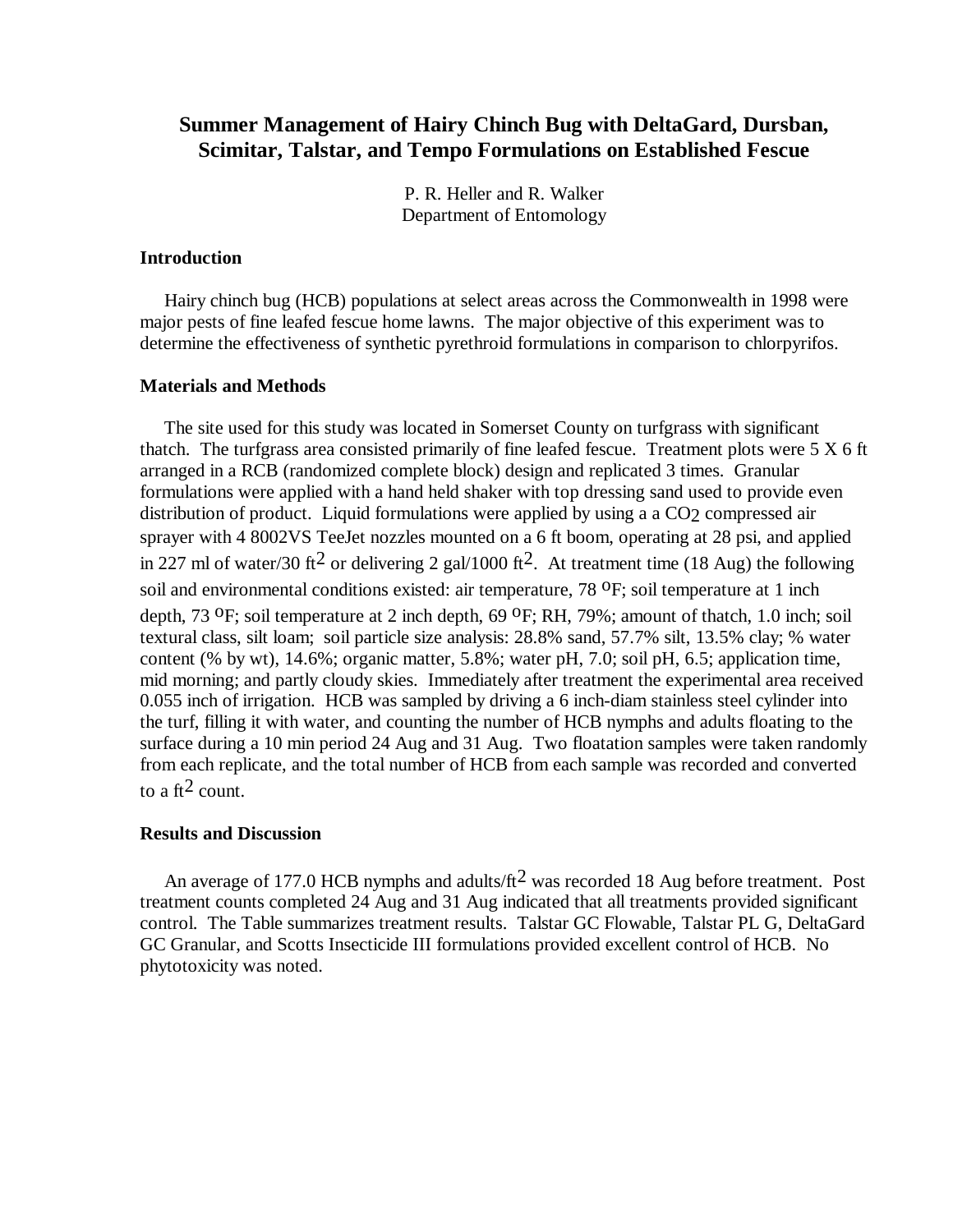| Treatment/<br>formulation  | Rate<br>lb (AI)/acre | 24 Aug            | Avg no. $HCB/ft^2$<br>$31$ Aug <sup>*</sup> |  |
|----------------------------|----------------------|-------------------|---------------------------------------------|--|
|                            |                      |                   |                                             |  |
| <b>Talstar GC Flowable</b> | 0.1                  | 5.0c              | $1.6$ cd                                    |  |
| <b>Talstar GC Flowable</b> | 0.2                  | 0.0c              | $0.1$ cd                                    |  |
| Scimitar CS                | 0.066                | 37.5 <sub>b</sub> | 38.6 <sub>b</sub>                           |  |
| Tempo Ultra 1SC**          | 0.138                | $21.2$ bc         | 12.9 bcd                                    |  |
| DeltaGard GC 5SC           | 0.13                 | 14.5 bc           | 19.0 <sub>bc</sub>                          |  |
| Dursban Pro                | 1.0                  | 11.0c             | 15.4 bcd                                    |  |
| Talstar PL Granular        | 0.2                  | 0.0c              | 0.0 d                                       |  |
| DeltaGard GC Granular      | 0.13                 | $14.3$ bc         | 4.7 cd                                      |  |
| Scotts Insecticide III     | 1.0                  | 1.7c              | $0.8$ cd                                    |  |
| <b>Untreated Control</b>   |                      | 109.8a            | 92.5a                                       |  |

# **Table. Hairy chinch bug (HCB) results summary.**

 $\overline{a}$ 

Means followed by the same letter are not significantly different  $(P = 0.05, WD)$ .

\* Arcin transformed data.

\*\* Experimental formulation of Tempo.

\*\*\* Apply registered formulations only according to label directions. In some cases experimental rates may have been used.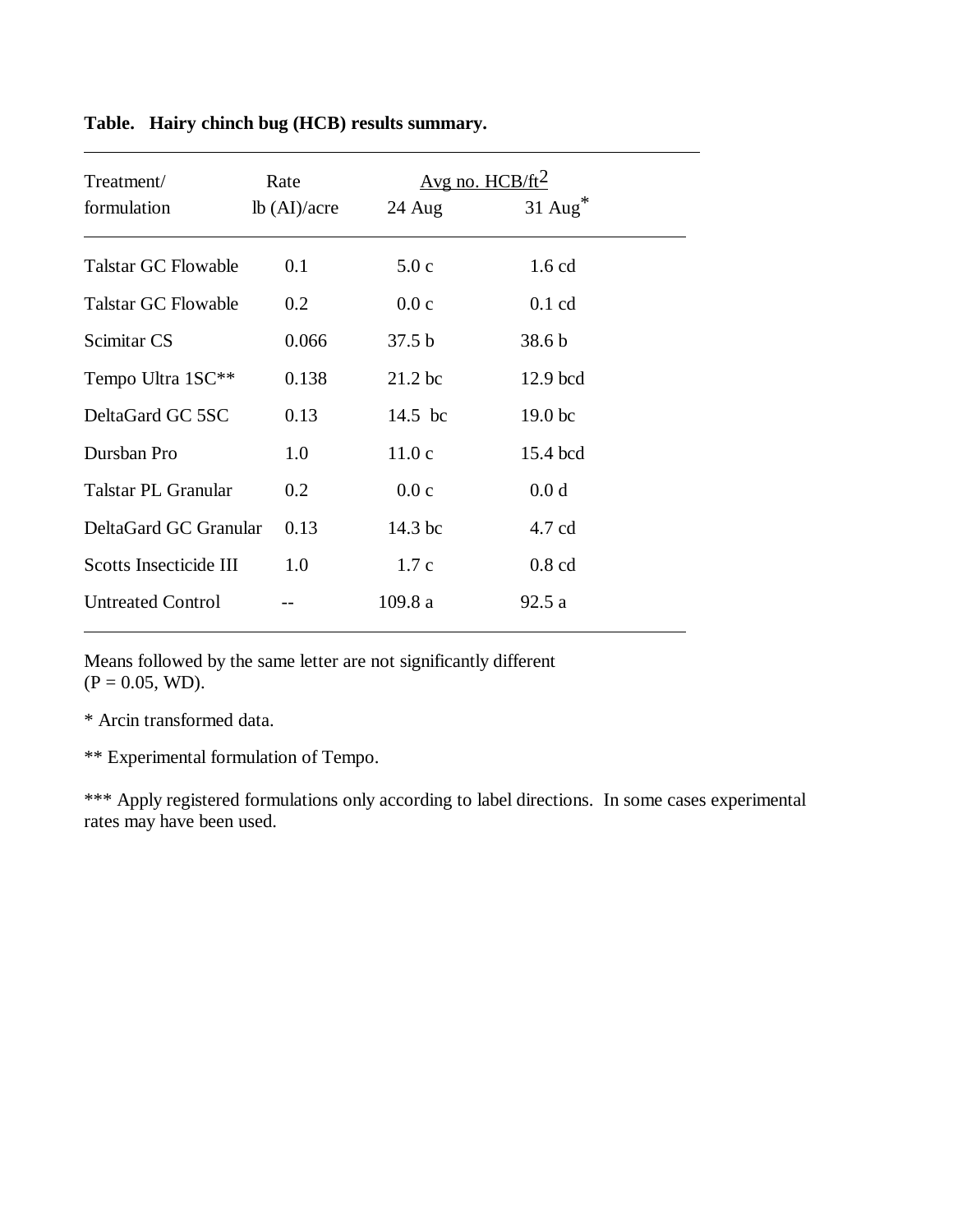# **Annual Bluegrass Weevil Suppression with Formulations of Chlorpyrifos, DeltaGard, and Scimitar**

P.R. Heller and R. Walker, Department of Entomology

# **Introduction**

 Annual bluegrass weevil (ABW) (formerly *Hyperodes* spp.) remains a significant pest of annual bluegrass. Populations have increased at various locations across the state. The primary objective of this experiment was to compare the effectiveness of synthetic pyrethroid formulations with chlorpyrifos to reduce natural adult populations of this weevil pest.

# **Materials and Methods**

 This experiment was conducted on turfgrass located in Bedford County. The turfgrass consisted primarily of annual bluegrass (70%) and Kentucky bluegrass (30%). Applications were made when flowering dogwood was in full bloom. Treatment plots were 5 x 6 ft, arranged in a RCB design and replicated 4 times. Liquid formulations were applied in 1 gal of water with a hand held sprinkling can followed by an additional gal of water. At treatment time (28 April), the following soil and environmental conditions existed: air temperature, 56 <sup>O</sup>F; soil temperature at l inch depth, 60  $^{\circ}$ F; soil temperature at 2 inch depth, 59  $^{\circ}$ F; RH, 52%; amount of thatch, 0.1875-0.25 inches; soil textural class, silt loam; soil particle analysis: 23.0% sand, 57.3% silt, 19.6% clay; soil percent water weight (percent by weight), 31.2; organic matter, 6.3%; soil pH, 5.8; water pH, 7; application time, noon; and clear skies. Granular formulations only were irrigated with 0.11 inch water immediately after treatment. Post treatment counts were made on 4 June. ABW control was evaluated by removing two 4 inch cup cutter sod samples from each replicate and recording the total number of annual bluegrass weevil life stages (larva, pupa, adult) per sample. Totals were then converted to a  $\text{ft}^2$  count.

# **Results and Discussion**

 ABW adults were actively observed on turfgrass before treatment. All treatments provided significant control and results are summarized in the Table. The newly introduced DeltaGard GC Granular and 5SC insecticide formulations provided good to excellent reduction in comparison to Scimitar and Dursban treatments. No phytotoxicity was noted.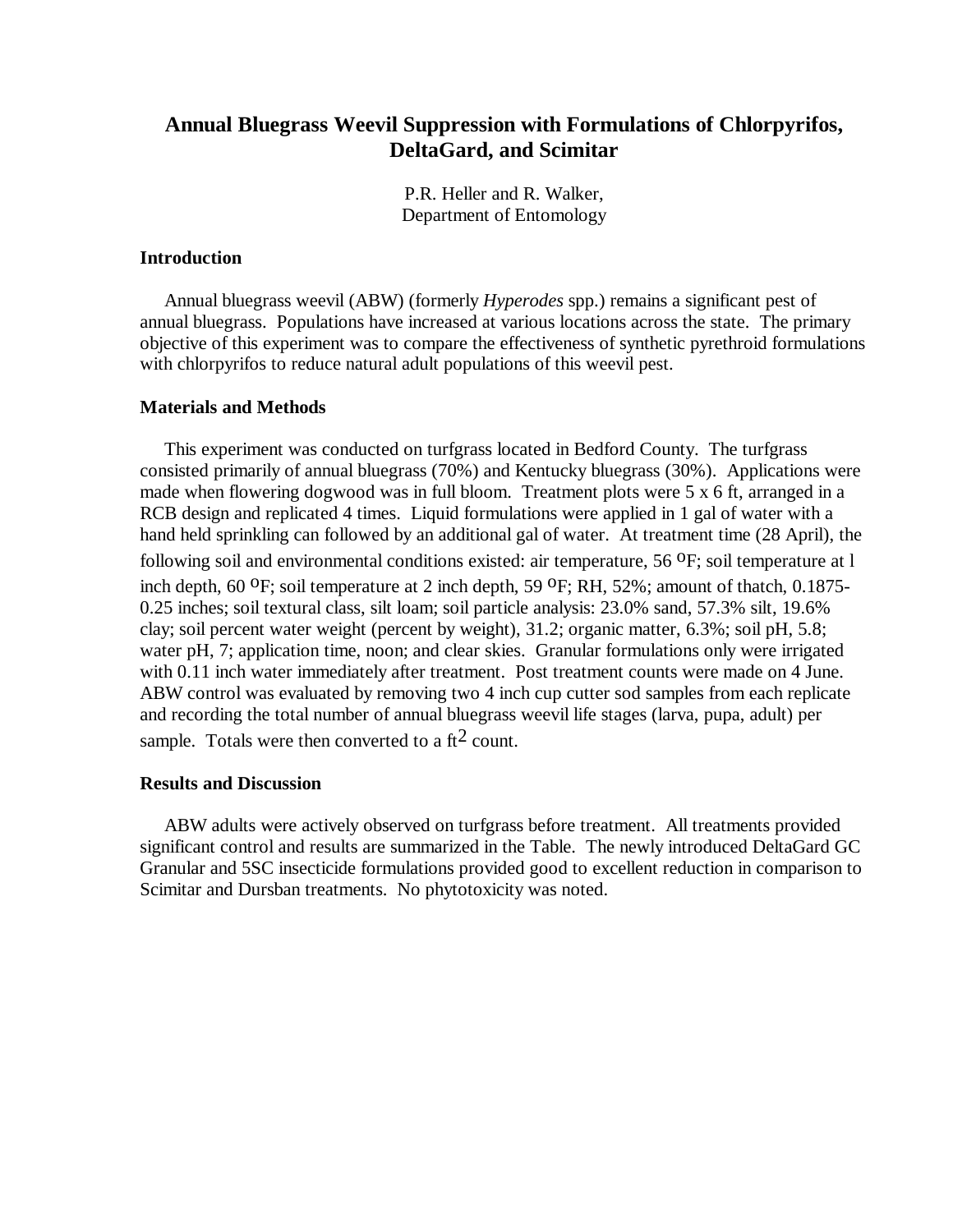|                          | Avg. no. $ABW/ft^2$ |                    |             |  |  |
|--------------------------|---------------------|--------------------|-------------|--|--|
| Treatment/               | Rate                | (All life stages)  |             |  |  |
| formulation              | lb (AI)/acre        | 4 Jun              | % Reduction |  |  |
| DeltaGard GC 5SC         | 0.13                | 7.2 b <sup>1</sup> | 84.5        |  |  |
| DeltaGard GC Granular    | 0.13                | 4.3 <sub>b</sub>   | 90.7        |  |  |
| Scotts Insecticide III   | 2.0                 | 0.0 <sub>b</sub>   | 100.0       |  |  |
| Scimitar $CS2$           | 0.03                | 0.0 <sub>b</sub>   | 100.0       |  |  |
| Scimitar $CS^2$          | 0.06                | 2.9 <sub>b</sub>   | 93.8        |  |  |
| <b>Untreated Control</b> |                     | 46.4a              |             |  |  |

**Table. Results summary for suppression of annual bluegrass weevil (ABW) with formulations of DeltaGard, Scimitar, and Scott's Insecticide III.**

<sup>1</sup>Means followed by the same letter are not significantly different ( $P = 0.05$ , WD).

<sup>2</sup>Formulation is not registered for use on golf courses.

\* Apply registered formulations only according to label directions. In some cases experimental rates may have been used.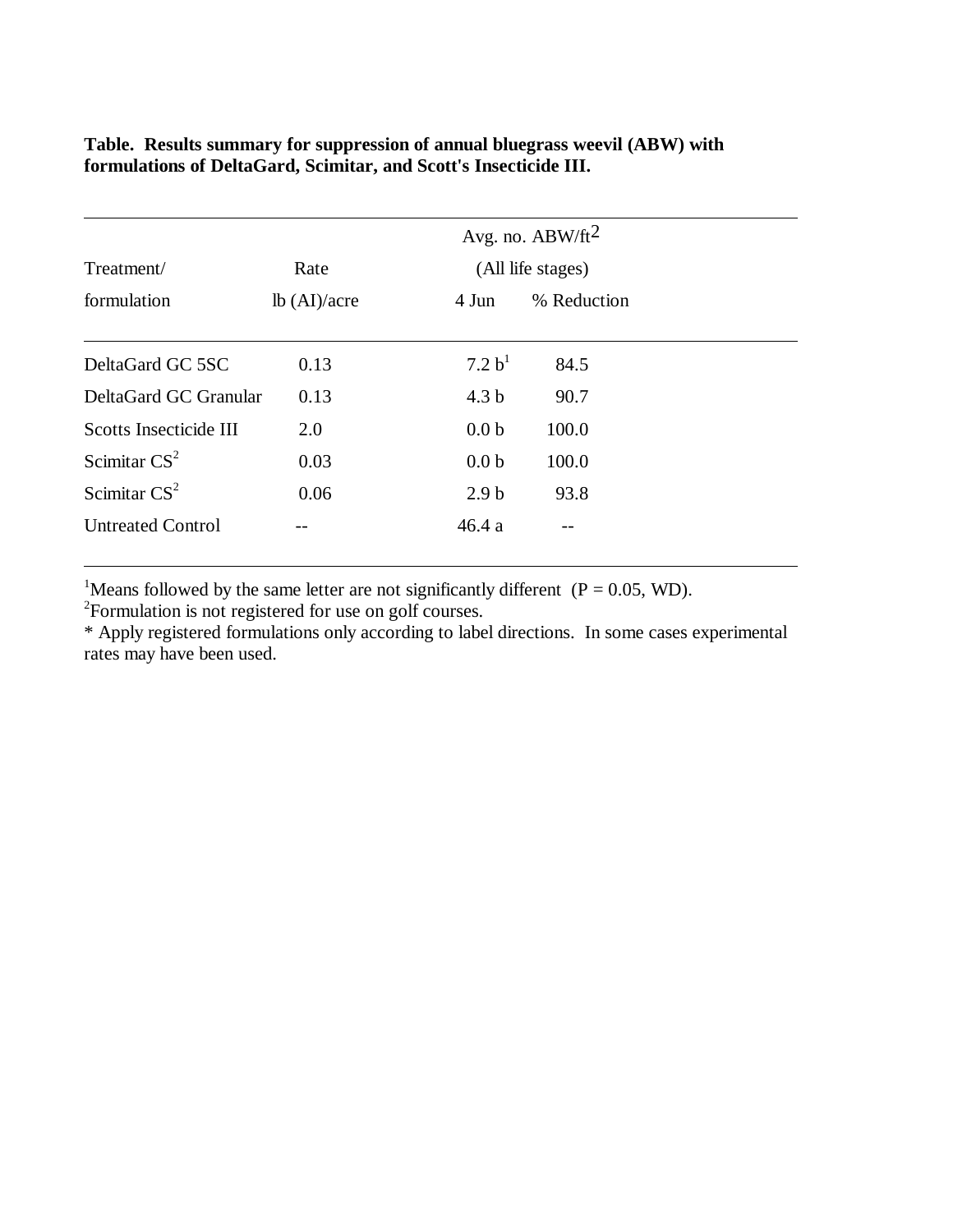# **Evaluation of Mach 2, Merit, and Conventional Formulations for Residual Suppression of White Grubs on Home Lawns**

P.R. Heller and R. Walker Department of Entomology

### **Introduction**

 A wide array of formulations are available for suppression of white grubs in home lawns. Although spring management of white grubs seldom is suggested, the primary objective of this experiment was to determine spring reduction of white grub species as well as residual control.

### **Methods and Materials**

 Treatment plots were established at the Valentine Turfgrass Research Center located at The Pennsylvania State University. The turfgrass area consisted primarily of perennial ryegrass (100%). Treatment plots were 9 x 6 ft, arranged in a randomized complete block design and replicated 3 times. Liquid formulations were applied by using a hand held sprinkling can and 4 gal of water. Granular formulations were applied with a hand-held shaker and mixed with fine top dressing sand to facilitate product distribution. At treatment time (7 May) the following soil and environmental conditions existed: air temperature, 56<sup>0</sup> F; soil temperature at l inch depth, 60<sup>0</sup> F; soil temperature at 2 inch, 58<sup>0</sup> F; relative humidity, 95%; amount of thatch, 0.0625-0.125 inch; soil textural class, silt loam; soil particle size analysis: 15.1% sand, 59.2% silt, 25.6% clay; organic matter, 3.1%; soil percent water content (percent by weight), 20.4; water pH, 7.0; soil pH, 5.8; treatments were applied in late-morning; 1.7 inch of rainfall was recorded from 7 May through 12 May; and sunny skies. Select treatments were irrigated with 0.125 inch of water immediately after treatment. Post-treatment counts were completed on 20 May and 16 Sept. Three  $\text{ft}^2$  sod samples were randomly taken from each replicate, and the total number of white erubs/ $ft^2$  was recorded. White grubs recovered consisted primarily of Japanese beetle grubs (98.3%).

## **Results and Discussion**

An average of 7.8 grubs/ft<sup>2</sup> was recorded on 24 April. All treatments provided significant control of Japanese beetle grubs 13 days after treatment (DAT) while only seven treatments provided significant control on 16 Sept. Results are summarized in the Table. No phytotoxicity was noted.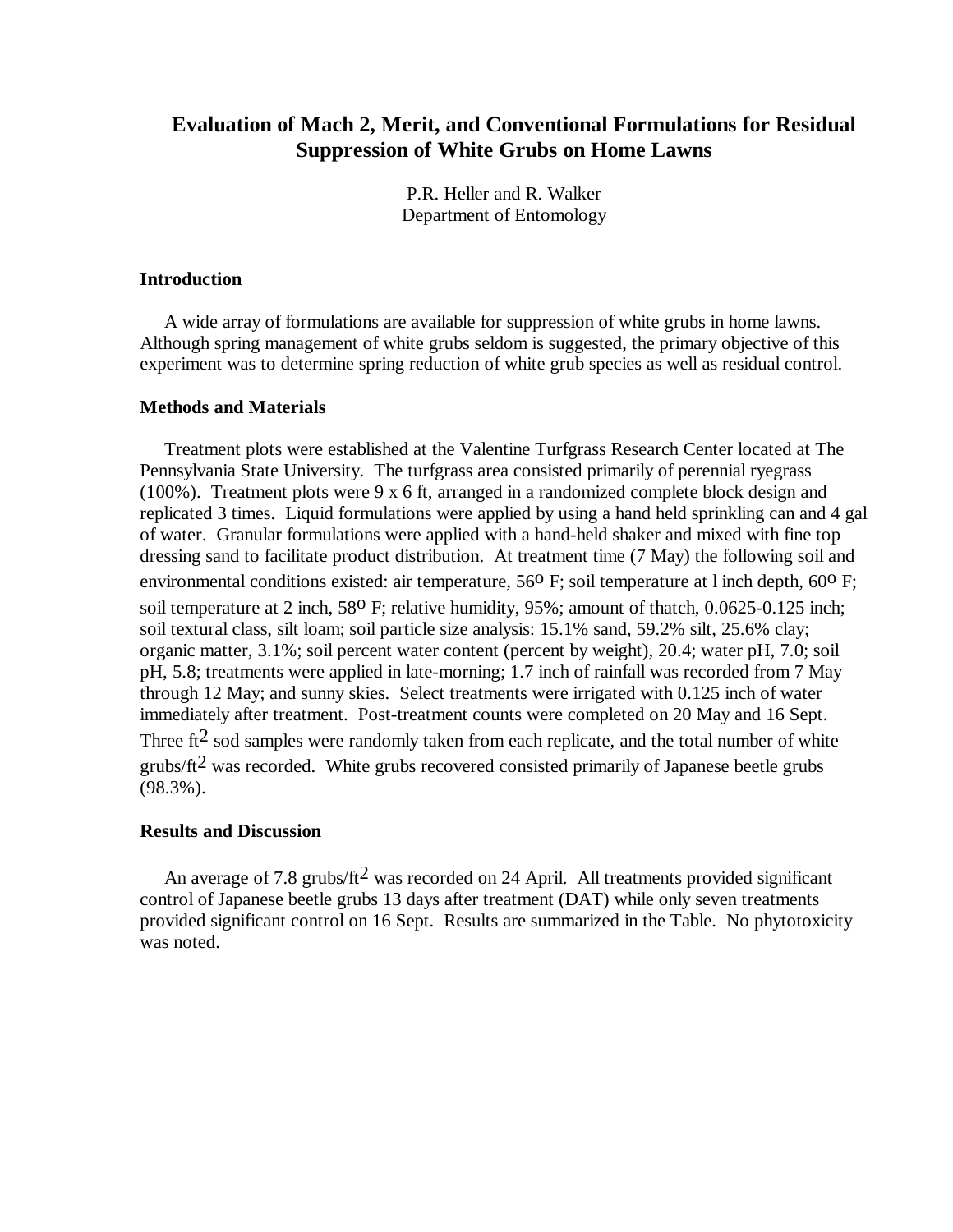|                                                 |                      |                   | Avg. No. Japanese beetle grubs/ $\text{ft}^2$ |                   |                  |  |  |
|-------------------------------------------------|----------------------|-------------------|-----------------------------------------------|-------------------|------------------|--|--|
|                                                 |                      |                   | 20 May                                        |                   | $16$ Sep         |  |  |
| Treatment/formulation                           | Rate<br>lb (AI)/acre | Living            | Dead <sup>1</sup>                             | Living            | % $\text{Red}^2$ |  |  |
| Mach 2 1.0% G <sup>3, 5</sup>                   | 0.91                 | 4.4 b             | $3.0$ abc                                     | 0.4c              | 96.9             |  |  |
| Mach 2 $1.0\%$ $G^{3,5}$                        | 1.00                 | 2.6 <sub>bc</sub> | 2.7 <sub>bc</sub>                             | 1.0c              | 92.2             |  |  |
| Mach 2 $1.0\%$ $G^{3,5}$                        | 1.50                 | 4.0 <sub>bc</sub> | 3.8 ab                                        | 0.0c              | 100.0            |  |  |
| Mach 2 $1.0\%$ $G^{4,5}$                        | 0.91                 | 4.6 <sub>b</sub>  | 3.6ab                                         | 0.0c              | 100.0            |  |  |
| Mach 2 $1.0\%$ $G^{4,5}$                        | 1.00                 | 3.7 <sub>bc</sub> | 4.6 ab                                        | 0.1c              | 99.2             |  |  |
| Mach 2 $1.0\%$ $G^{4,5}$                        | 1.50                 | 4.9 <sub>b</sub>  | $5.1$ ab                                      | 0.0c              | 100.0            |  |  |
| Spectracide 3X Insect Control <sup>3</sup>      | 0.27                 | 4.4 <sub>b</sub>  | 5.3 ab                                        | 17.4a             | 0.0              |  |  |
| Ortho Diazinon Turf Insect Control <sup>3</sup> | 4.4                  | $2.4$ bc          | 6.0a                                          | 8.4 b             | 34.4             |  |  |
| Scotts Grub $Ex3$                               | 0.25                 | 4.8 <sub>b</sub>  | 3.4 ab                                        | 0.0c              | 100.0            |  |  |
| Spectracide Diazanon Multi-purpose              |                      |                   |                                               |                   |                  |  |  |
| Insect Spray <sup>3</sup>                       | 4.3                  | $2.1$ bc          | $3.2$ abc                                     | 10.0 <sub>b</sub> | 21.9             |  |  |
| Ortho Diazinon Ultra Insect Spray <sup>3</sup>  | 4.04                 | 1.2c              | 5.4 ab                                        | 8.3 b             | 35.2             |  |  |
| <b>Untreated Control</b>                        |                      | 11.6a             | 0.0c                                          | 12.8 ab           |                  |  |  |

## **Table. Japanese beetle white grub efficacy summary for 1998.**

 $1$ Avg no dead grubs recovered from treatments 13 DAT. In some instances grubs were in a moribund state (*i.e.*, they would not respond to any type of tactile stimulation and did not move off sampling boards).

2 Percent Reduction

 $\overline{a}$ 

 $\overline{a}$ 

<sup>3</sup>Treatments watered in immediately following treatment.

<sup>4</sup>Post-treatment irrigation delayed for 24 hrs. Irrigation was not necessary since rainfall occurred soon after treatment.

 $5$ Mach 2 1.0%G is an experimental formulation.

Apply formulations only according to label rates. In some cases experimental rates may have been used.

Means followed by the same letter are not significantly different ( $P = 0.05$ , WD).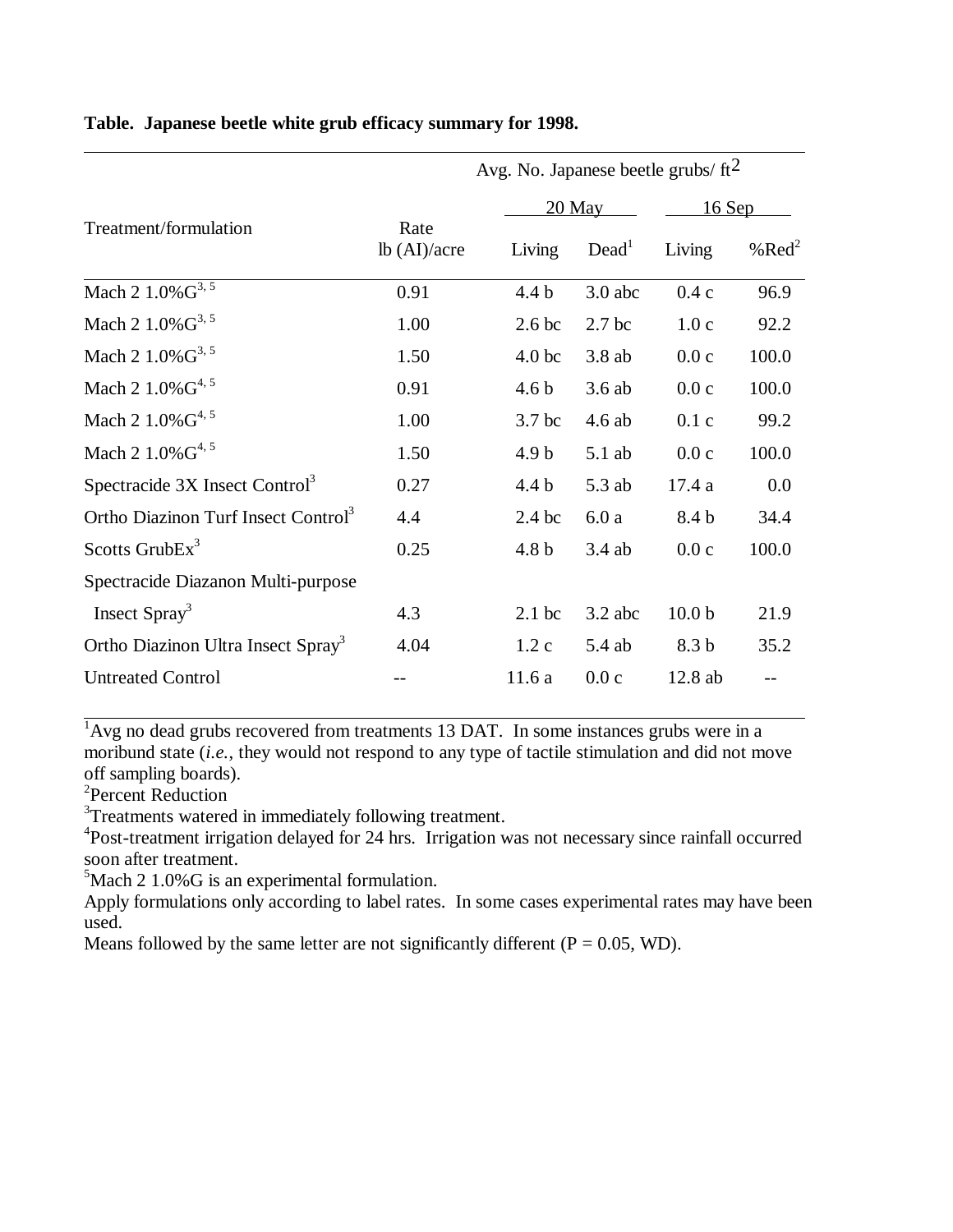# **Response of Kentucky Bluegrass and Perennial Ryegrass to the Applications of Proxy Under Reduced Light Conditions**

Dr. T. L. Watschke and J. A. Borger Department of Agronomy

### **Introduction**

Little is known about the effects that the growth regulator (Proxy) might have on the turf quality of perennial ryegrass and Kentucky bluegrass grown under different levels of shade. Six studies were conducted on a mature stand of perennial ryegrass (three studies) and Kentucky bluegrass (three studies) at the Landscape Management Research Center, Penn State University, University Park, PA. The objective of the studies was to determine whether Proxy treated turf would have improved quality under varying levels of shade.

### **Methods and Materials**

Each study was a randomized complete block design with three replications. All of the treatments (Proxy at 3,5, and 10 oz/M) were applied on June 21, 1999 using a three foot  $CO<sub>2</sub>$ powered boom sprayer calibrated to deliver 40 gpa using two, flat fan, 6504 nozzles at 40 psi.

Each study area was covered with a shade cloth (kept twenty inches above the turf canopy with a wooden rack) to simulate shade. Shade was imposed at three levels (30, 55 and 73 percent light filtering). The racks with shade cloth were removed each week to record data and mow and then returned.

All test sites were maintained at two and one half inches with a rotary mower with clippings removed. The test site was irrigated as needed for the duration of the study. Color ratings were taken approximately every seven days for six weeks. Fresh weights (g) were harvested using a twenty inch rotary mower making one pass per plot on August 3.

### **Results and Discussion**

On July 20, (approximately one month after treatment) the color ratings for Kentucky bluegrass tended to produce a trend whereby a slight increase in color was observed as the rate of Proxy increased from 3 to 10 oz/M across all three levels of shade (Table1). On July 27, Kentucky bluegrass treated with Proxy at the lowest level of shade (30%) had a slightly better color than untreated turf. This trend was not found on the final rating date (Aug 3). Kentucky bluegrass shaded at the 55% level tended to have improved color on July 27 compared to untreated turf. By the final rating date (Aug 3) all Proxy treated Kentucky bluegrass was rated below the acceptable level of 7. Only untreated turf was rated as acceptable. On July 20, Kentucky bluegrass treated with Proxy at the 10 oz/M rate and exposed to 73% shade was rated above the acceptable level (7). At 73% shade, all treated and untreated Kentucky bluegrass was rated to have unacceptable color on the final two rating dates (Jul 27 and Aug 3).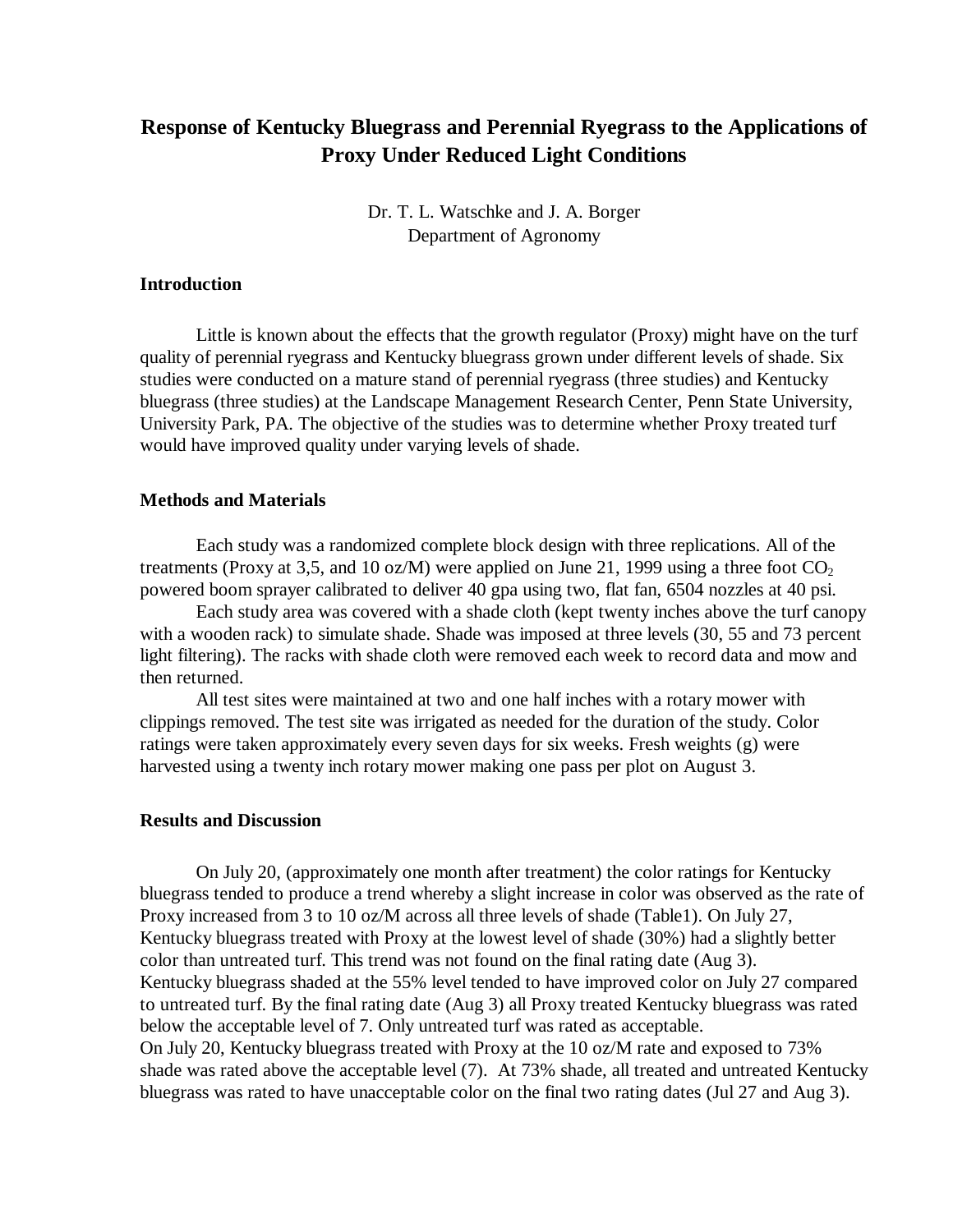At the 30% shade level Proxy treated perennial ryegrass color was rated lower than untreated turf but not below the level of acceptability of 7. By July 27 only the perennial ryegrass treated with Proxy at 3 oz/M was rated lower that untreated turf. On the final rating date (Aug 3) all perennial ryegrass (treated and untreated) was rated 8.5 for color.

When perennial ryegrass was subjected to a 55% shade and rated for color only the 5 and 10 oz/M rate of Proxy on July 13 were below that of untreated turf.

On July 13 all Proxy treated perennial ryegrass under 73% shade had color ratings below untreated turf but not below a level of acceptability. On July 27 perennial ryegrass treated at the 3 and 10 oz/M rates of Proxy had poorer color than the untreated perennial ryegrass. By the final rating date (Aug 3) all perennial ryegrass treated with Proxy was rated to have poorer color than untreated turf. Regardless of treatment, the color ratings of the perennial ryegrass was never rated below the acceptable level.

After harvesting fresh weights of perennial ryegrass grown at 55% shade on Aug 3 the untreated turf produced 137.7 grams of clippings which was significantly more than the perennial ryegrass treated at any rate of Proxy (Tables 2 and 3).

More shade/Proxy research should be conducted in the future. Although, some interesting results were found in these studies, the shade canopies should be put in place just after turf green up in the spring and treatments withheld until the turfgrass is acclimated to the shade environment. The study should then be conducted for the entire growing season.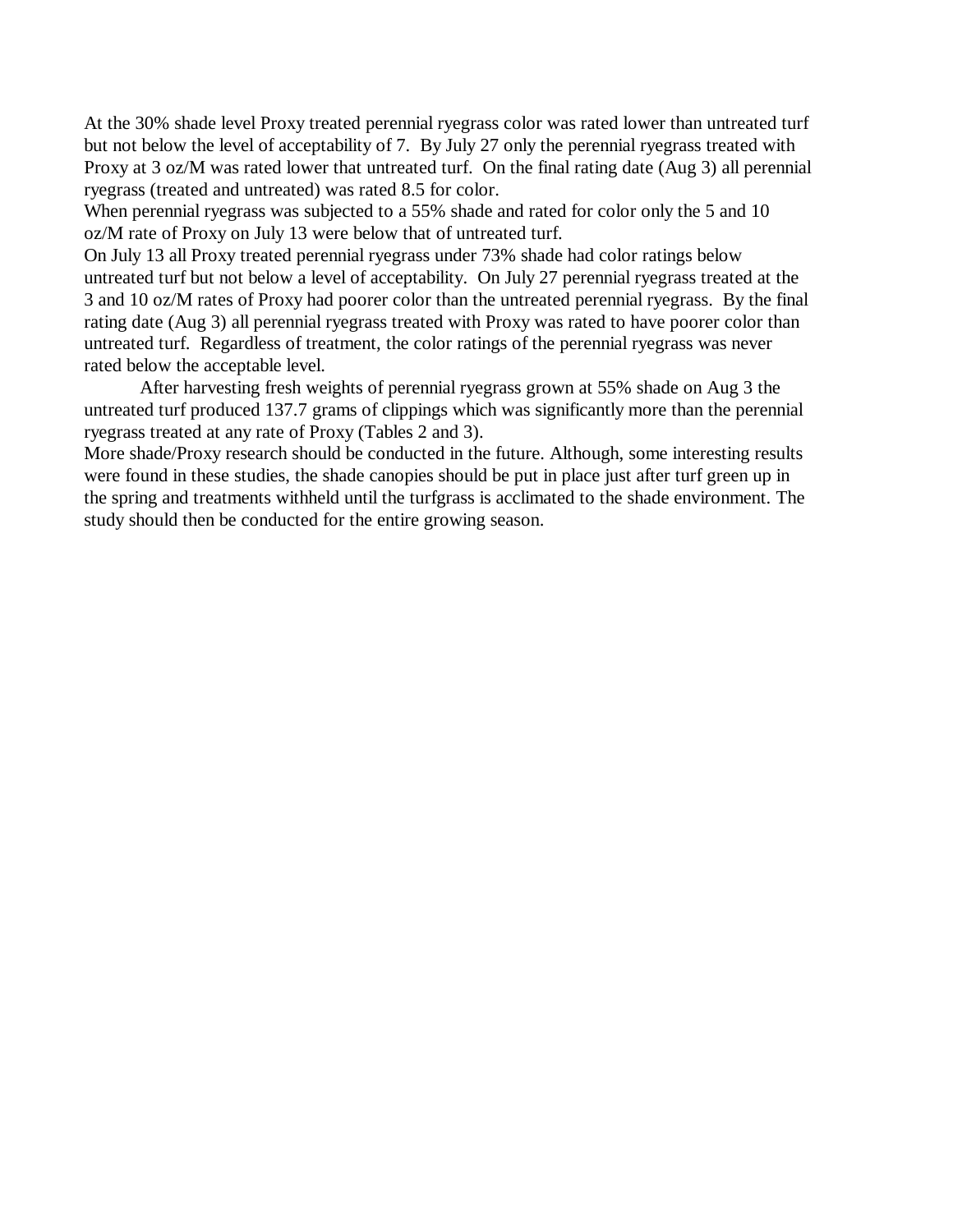**Table 1.** Color ratings of Kentucky bluegrass and perennial ryegrass with varying degrees of shade and rates of Proxy.

| <b>Treatment</b> |      | Form Rate |                                 |     |                                                                   |     |            |            |
|------------------|------|-----------|---------------------------------|-----|-------------------------------------------------------------------|-----|------------|------------|
|                  |      |           |                                 |     | $\left(\frac{\text{oz}}{\text{M}}\right)$ 6-29 7-6 7-13 7-20 7-27 |     |            | $8 - 3$    |
|                  |      |           |                                 |     |                                                                   |     |            |            |
|                  |      |           |                                 |     | Kentucky bluegrass 30 % shade-                                    |     |            |            |
| <b>CHECK</b>     |      |           | $8.8^{1}$                       | 8.8 | 8.5                                                               | 8.8 | 7.7        | 8.5        |
| <b>PROXY</b>     | 2SL  | 3         | 8.8                             | 8.8 | 8.6                                                               | 8.9 | 8.0        | 8.5        |
| <b>PROXY</b>     | 2SL  | 5         | 8.8                             | 8.8 | 8.7                                                               | 8.9 | 8.2        | 8.5        |
| <b>PROXY</b>     | 2SL  | 10        | 8.8                             | 8.8 | 8.8                                                               | 9.0 | 8.3        | 8.5        |
|                  |      |           |                                 |     |                                                                   |     |            |            |
|                  |      |           | Kentucky bluegrass 55 % shade   |     |                                                                   |     |            |            |
| <b>CHECK</b>     |      |           | 8.8                             | 8.7 | 8.5                                                               | 8.8 | 7.5        | <u>7.1</u> |
| <b>PROXY</b>     | 2SL  | 3         | 8.8                             | 8.7 | 8.7                                                               | 8.8 | 7.9        | <u>6.8</u> |
| <b>PROXY</b>     | 2SL  | 5         | 8.8                             | 8.7 | 8.8                                                               | 8.9 | 8.0        | 6.7        |
| <b>PROXY</b>     | 2SL  | 10        | 8.8                             | 8.7 | 8.8                                                               | 9.0 | 7.7        | 6.5        |
|                  |      |           |                                 |     |                                                                   |     |            |            |
|                  |      |           |                                 |     | -Kentucky bluegrass 73 % shade-                                   |     |            |            |
| <b>CHECK</b>     |      |           | 8.8                             | 8.7 | 8.3                                                               | 6.2 | 4.8        | 4.0        |
| <b>PROXY</b>     | 2SL  | 3         | 8.8                             | 8.7 | 8.3                                                               | 6.3 | 5.3        | 4.4        |
| <b>PROXY</b>     | 2SL  | 5         | 8.8                             | 8.7 | 8.8                                                               | 6.8 | 4.3        | 4.0        |
| <b>PROXY</b>     | 2SL  | 10        | 8.8                             | 8.7 | 8.8                                                               | 7.2 | 4.0        | 3.5        |
|                  |      |           |                                 |     |                                                                   |     |            |            |
|                  |      |           | -Perennial ryegrass 30 % shade- |     |                                                                   |     |            |            |
| <b>CHECK</b>     |      |           | 8.8                             | 8.8 | 8.3                                                               | 8.5 | 8.0        | 8.5        |
| <b>PROXY</b>     | 2SL  | 3         | 8.8                             | 8.8 | 8.2                                                               | 8.5 | <u>7.9</u> | 8.5        |
| <b>PROXY</b>     | 2SL  | 5         | 8.8                             | 8.8 | 8.2                                                               | 8.5 | 8.0        | 8.5        |
| <b>PROXY</b>     | 2SL  | 10        | 8.8                             | 8.8 | 8.0                                                               | 8.5 | 8.0        | <u>8.5</u> |
|                  |      |           |                                 |     |                                                                   |     |            |            |
|                  |      |           | -Perennial ryegrass 55 % shade- |     |                                                                   |     |            |            |
| <b>CHECK</b>     |      |           | 8.8                             | 8.8 | 8.7                                                               | 8.5 | 8.0        | 8.5        |
| <b>PROXY</b>     | 2SL  | 3         | 8.8                             | 8.8 | 8.7                                                               | 8.5 | 8.0        | 8.5        |
| <b>PROXY</b>     | 2SL  | 5         | 8.8                             | 8.8 | 8.5                                                               | 8.5 | 8.0        | 8.5        |
| <b>PROXY</b>     | 2SI. | 10        | 88                              | 8.8 | 8.6                                                               | 8.5 | 8.0        | 8.5        |
|                  |      |           |                                 |     |                                                                   |     |            |            |
|                  |      |           | -Perennial ryegrass 73 % shade- |     |                                                                   |     |            |            |
| <b>CHECK</b>     |      |           | 8.8                             | 8.8 | 8.7                                                               | 8.5 | 7.8        | 8.0        |
| <b>PROXY</b>     | 2SL  | 3         | 8.8                             | 8.8 | 8.6                                                               | 8.5 | 7.6        | 7.5        |
| <b>PROXY</b>     | 2SL  | 5         | 8.8                             | 8.8 | 8.6                                                               | 8.5 | 7.8        | <u>7.8</u> |
| <b>PROXY</b>     | 2SL  | 10        | 8.8                             | 8.8 | 8.5                                                               | 8.5 | 7.5        | 7.8        |

1 - where  $0 =$  brown,  $7 =$  acceptable and  $10 =$  dark green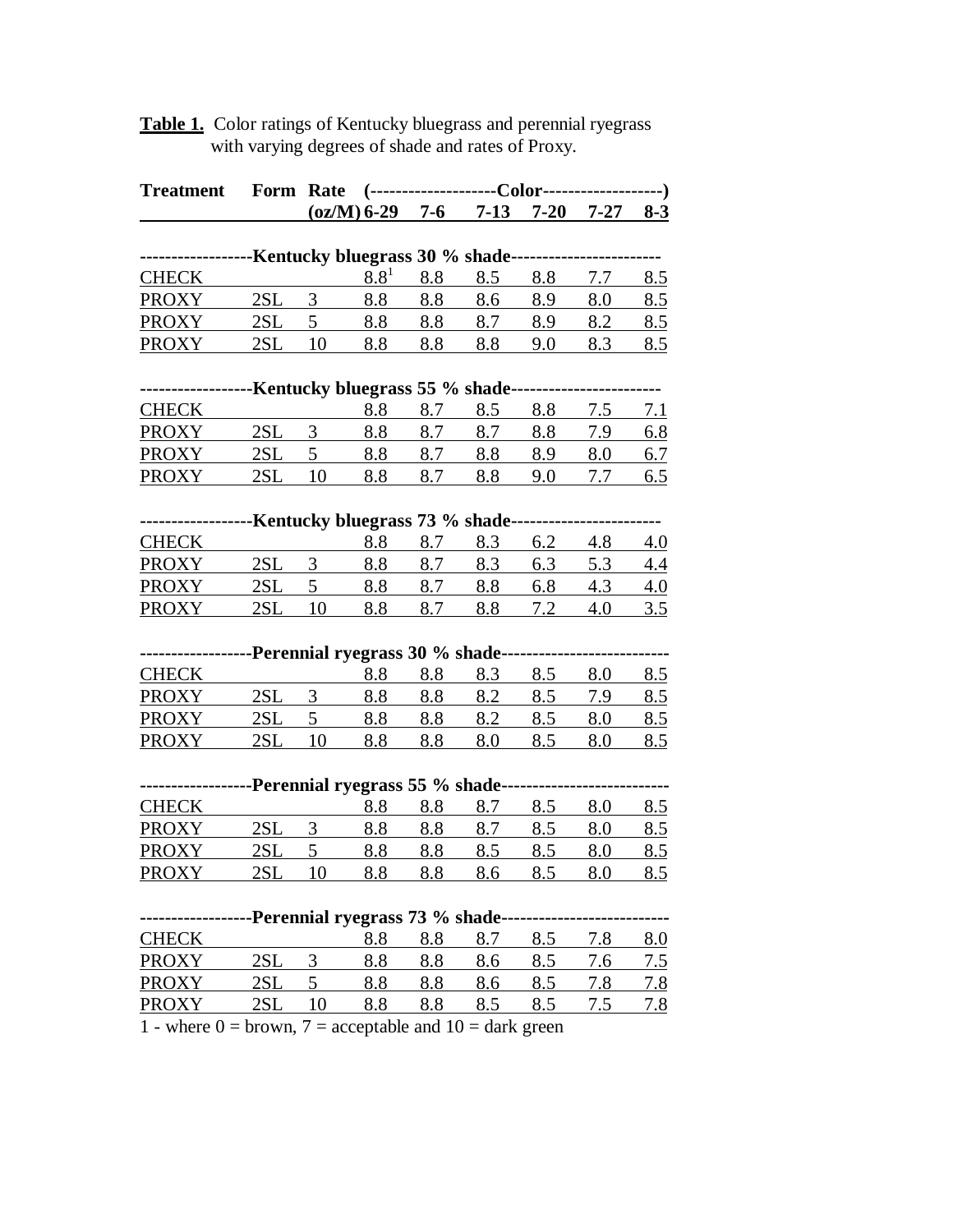**Table 2.** Fresh weight (grams) harvested on Aug 3 from Kentucky bluegrass grown under varying degrees of shade and treated with three rates of Proxy.

| <b>Treatment</b> |     |           | Form Rate (----------Degree of Shade-------------) |        |        |
|------------------|-----|-----------|----------------------------------------------------|--------|--------|
|                  |     | $Oz/M$ 30 |                                                    | 55     | 73     |
| <b>CHECK</b>     |     |           | 119.0a <sup>1</sup>                                | 195.7a | 175.0a |
| <b>PROXY</b>     | 2SL |           | 142.7a                                             | 201.3a | 191.0a |
| <b>PROXY</b>     | 2SL |           | 132.3a                                             | 225.7a | 178.0a |
| <b>PROXY</b>     | 2SL |           | 157.3a                                             | 232.7a | 186.7a |

1 - Means followed by same letter in the same column do not significantly differ (P=0.05, Duncan's New MRT).

**Table 3.** Fresh weight (grams) harvested on Aug 3 from perennial ryegrass grown under varying degrees of shade and treated with three rates of Proxy

| <b>Treatment</b> |     |           | Form Rate (----------Degree of Shade-------------) |        |        |
|------------------|-----|-----------|----------------------------------------------------|--------|--------|
|                  |     | $Oz/M$ 30 |                                                    | 55     | 73     |
| <b>CHECK</b>     |     |           | 82.3a <sup>1</sup>                                 | 137.7a | 155.7a |
| <b>PROXY</b>     | 2SL |           | 89.7a                                              | 119.7b | 147.7a |
| <b>PROXY</b>     | 2SL |           | 82.7a                                              | 119.7b | 150.0a |
| <b>PROXY</b>     |     |           | 84.0a                                              | 121.7b | 159.0a |

1 - Means followed by same letter in the same column do not significantly differ (P=0.05, Duncan's New MRT).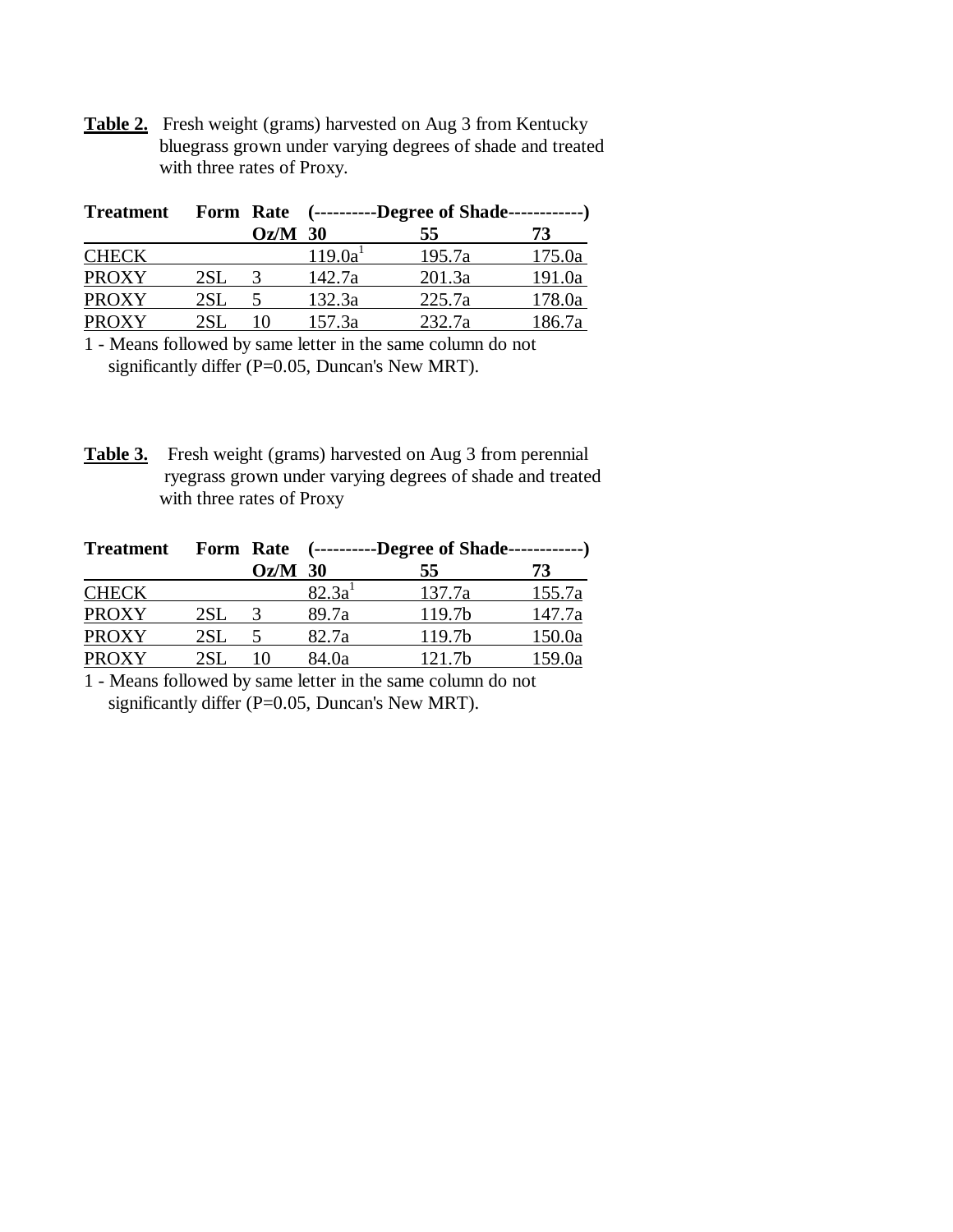# **Spring Overseeding of Creeping Bentgrass After a Late Summer Pre-Emergence Application**

Dr. T. L. Watschke and J. A. Borger Department of Agronomy

### **Introduction**

This study was conducted on a mature stand of perennial ryegrass (*Lolium perenne* L.) at the Valentine Turfgrass Research Center, Penn State University, University Park, PA. The objective of the study was to determine the spring establishment rate of creeping bentgrass after pre-emergence herbicides were applied late the previous summer for control of *Poa annua.*

#### **Methods and Materials**

This study was a randomized complete block design with three replications. All of the late summer treatments were applied on September 7, 1998 using a three foot  $CO<sub>2</sub>$  powered boom sprayer calibrated to deliver 80 gpa using two, flat fan, 6504 nozzles at 30 psi. After the application of treatments the test site received 0.5" of water. The test area was maintained at 7/8" using a triplex reel mower returning the clippings to the site. Glyphosate was applied at 5 lbs ai/A on September 21, 1998 to the test site to kill the ryegrass and create conditions similar to winter kill the following spring.

On April 28, 1999, the test site was prepared for seeding by making one pass using 3/4" hollow core aerification and two passes with a verticutting unit. The test site was seeded with  $0.5$ lb/M 'Penneagle' creeping bentgrass (*Agrostis palustris* Huds.) using a 10 to 1 ratio of greens grade Milorganite to bentgrass seed. The seeding was accomplished using a three-foot drop seeder. In addition to the seeding, the test site received 0.75 lb N/M from a 19-26-5 starter fertilizer at the time of seeding. The seedbed was maintained until the final rating on June 3, 1999.

## **Results and Discussion**

Both rates of Barricade and Dimension significantly reduced the establishment rate of the seeded creeping bentgrass (less than 10 percent ground cover). The untreated plots and those treated with bensulide had a similar ground cover (over 85 percent). It appears that the use of Barricade and Dimension for pre-emergence control of annual bluegrass can cause problems if a need arises to seed creeping bentgrass into the treated areas the following spring. Both materials appear to have considerably more soil residual than bensulide.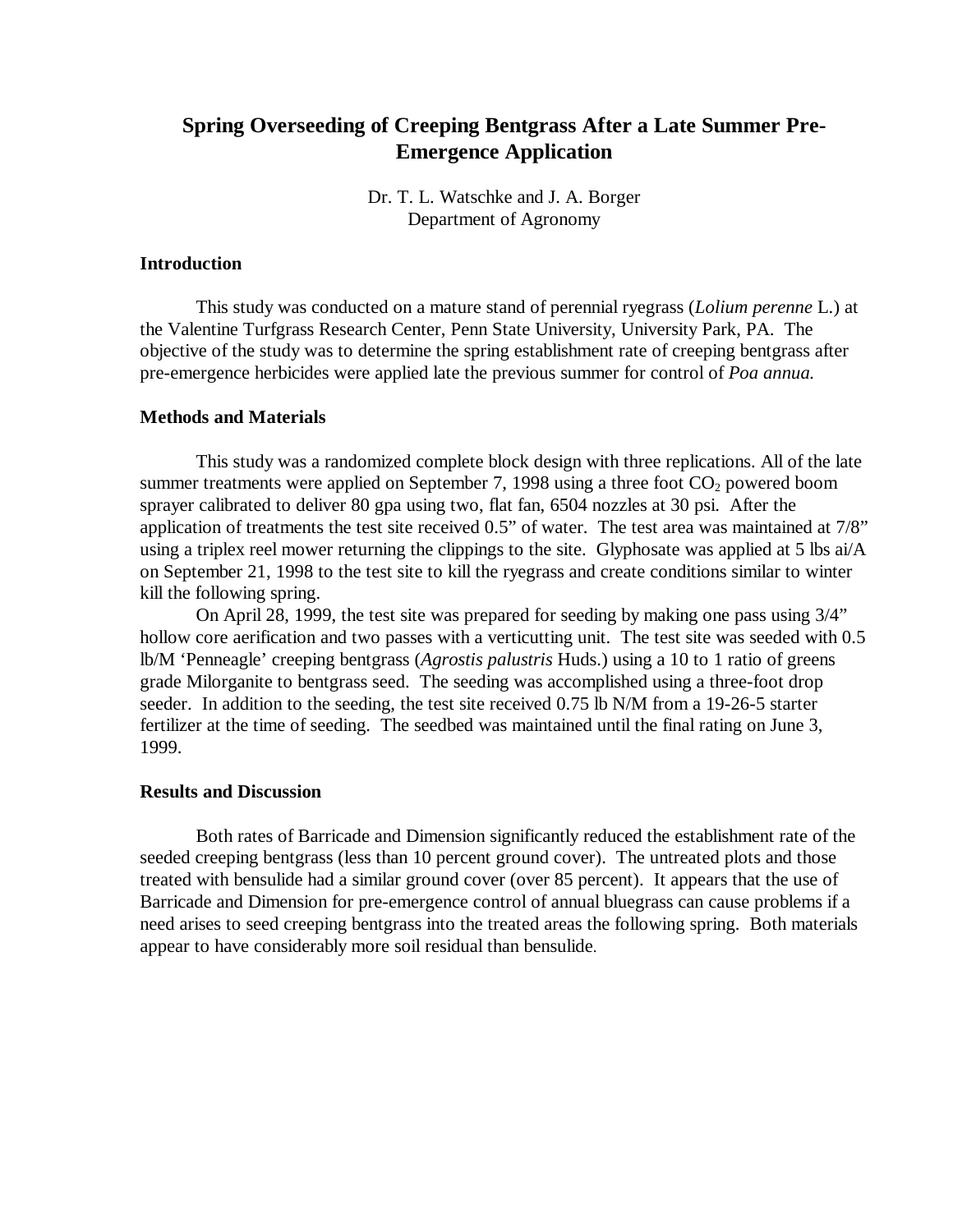| <b>Treatment</b> | Form  | Rate<br>(LB Ai/A) | $%$ Cover         |  |
|------------------|-------|-------------------|-------------------|--|
|                  |       |                   |                   |  |
| <b>BARRICADE</b> | 65 WG | 0.38              | 8.3 <sup>1</sup>  |  |
| <b>BARRICADE</b> | 65 WG | 0.5               | 10.0 <sub>b</sub> |  |
| <b>CHECK</b>     |       | $- -$             | 88.3a             |  |
| <b>BENSULIDE</b> | 4 L   | 12.5              | 88.3a             |  |
| <b>DIMENSION</b> | 1 EC  | 0.5               | 8.3 <sub>b</sub>  |  |

**Table**. Ground cover ratings (percent) of the seeded creeping bentgrass after a late summer application of pre-emergence herbicides. Ratings were taken on June 3, 1999.

 $\overline{a}$ 

1 – Means followed by the same letter do not significantly differ ( $P = 0.05$ , Duncan's New MRT).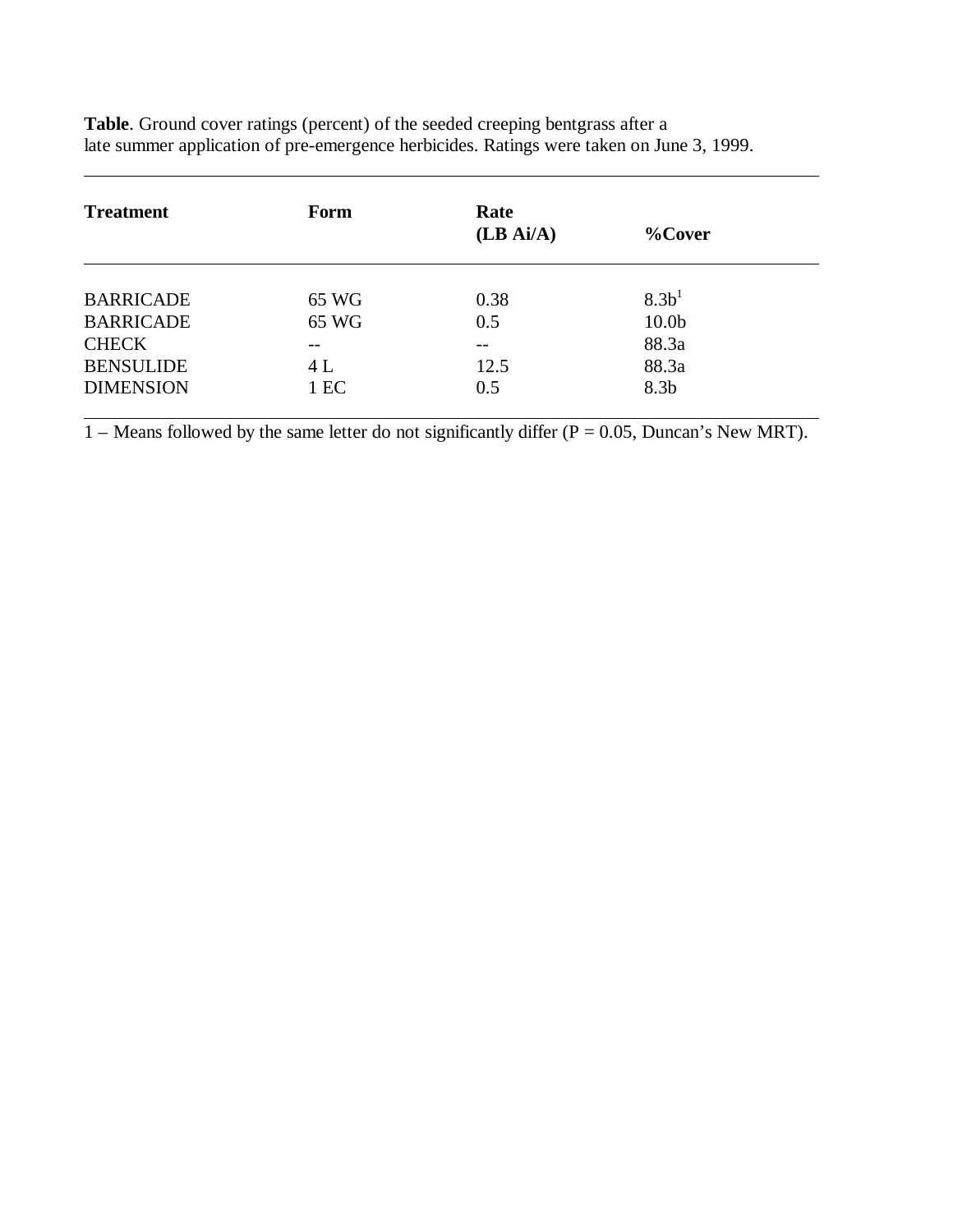# **Seedhead Suppression of Annual Bluegrass**

T. L. Watschke and J. A. Borger Department of Agronomy

### **Introduction**

This study was conducted on a mature stand of *Poa annua* at the Landscape Management Research Center, University Park, PA. The objective of the study was to evaluate selected herbicides and growth regulators for the seedhead suppression of *Poa annua*.

## **Methods and Materials**

All of the Prograss/Sprint/urea treatments were applied on April 14, 1999 using a threefoot  $CO<sub>2</sub>$  powered boom sprayer calibrated to deliver 40 GPA using two 6504 nozzles at 40 psi. The balance of the treatments were applied on April 21, 1999 using the same application methods and equipment. The turf was maintained using practices for irrigation, mowing and fertilization that would be typical for a fairway.

Seedheads were emerging at the time of the April 21, 1999 treatment. The April 14, 1999 application was timed to follow the first mowing of the growing season.

## **Results and Discussion**

All treatments provided some level of seedhead suppression (Table). No treatment caused an unacceptable level of phytotoxicity. The two low rates of Prograss/Sprint/urea provided similar seedhead suppression (53.3 % on May 18). The high Prograss rate caused a seedhead suppression rating of 71.1% on May 18. Turf treated with Embark T/O with or without Ferromec had very little seedhead suppression (23% at the best). The timing of application for the Embark was too late for good efficacy as such treatment properly timed usually yields seedhead suppression in the 90% range. It appears that the application of the Prograss treatments seven days earlier than the Embark applications provided an efficacy advantage for the Prograss.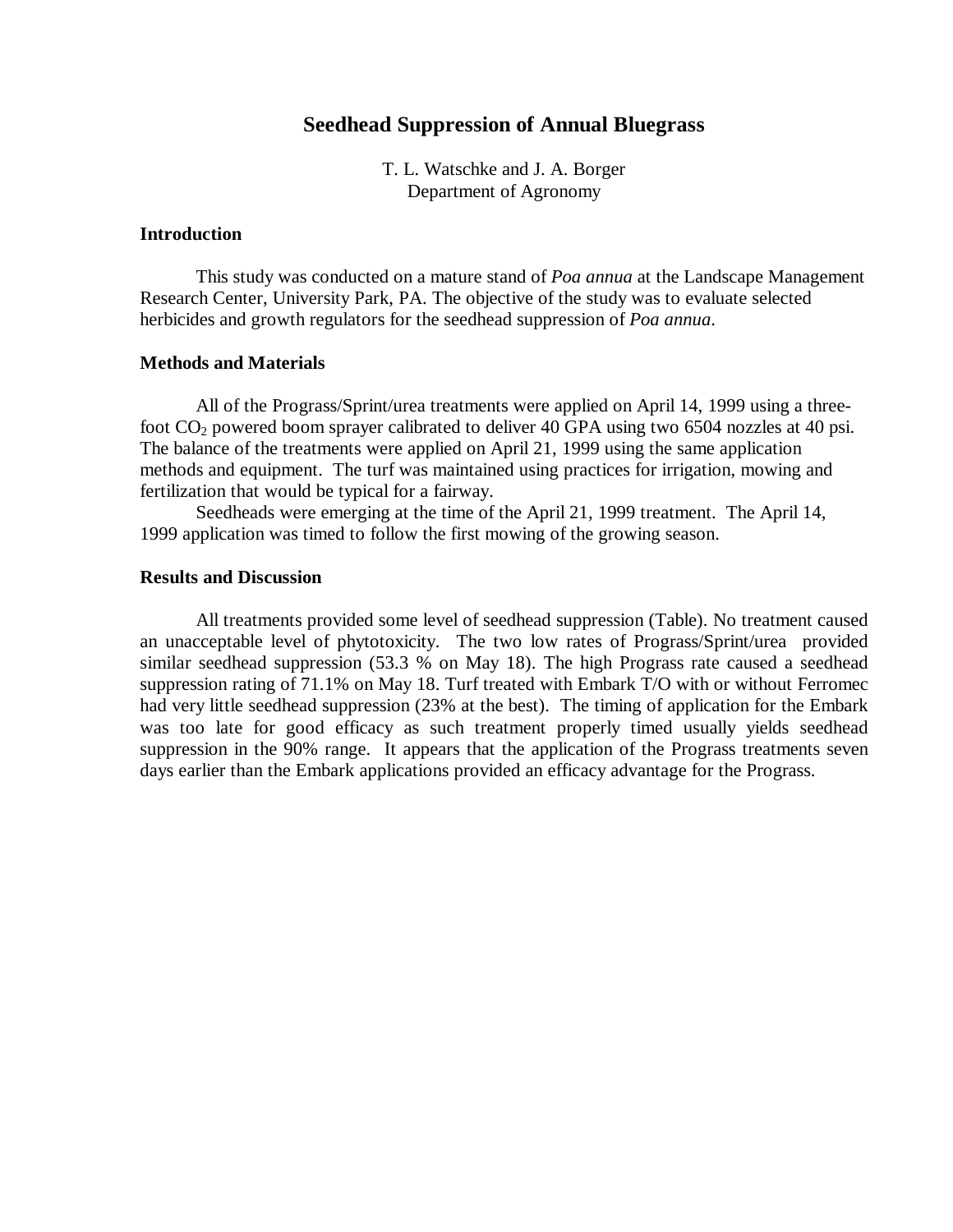| <b>Treatment</b>           | Form                          | Rate                                    | <b>Phytotoxicity</b> | % Suppression      |        |
|----------------------------|-------------------------------|-----------------------------------------|----------------------|--------------------|--------|
|                            |                               |                                         |                      | $5 - 5$            | $5-18$ |
| Prograss<br>Sprint<br>Urea | 1.5 <sub>E</sub><br>G<br>46 G | $0.75$ LB A/A<br>3 OZ/M<br>$0.1$ LB A/M | $7.5^{1}a^{2}$       | 21.7 <sub>bc</sub> | 53.3b  |
| Prograss<br>Sprint<br>Urea | 1.5 <sub>E</sub><br>G<br>46G  | $1.0$ LB A/A<br>3 OZ/M<br>$0.1$ LB A/M  | 7.5a                 | 43.3ab             | 53.3b  |
| Prograss<br>Sprint<br>Urea | 1.5EC<br>G<br>46G             | $1.5$ LB A/A<br>3 OZ/M<br>$0.1$ LB A/M  | 7.5a                 | 61.7a              | 71.7a  |
| Check                      |                               |                                         | 7.5a                 | 0.0c               | 0.0d   |
| Embark T/O                 | 0.2L                          | $40$ OZ/A                               | 7.5a                 | 15.0c              | 23.3c  |
| Embark T/O<br>Ferromec     | 0.2L<br>L                     | $40$ OZ/A<br>$5 \text{ OZ/M}$           | 7.5a                 | 10.0c              | 23.3c  |

**Table.** Ratings of phytotoxicity (April 21, 1999) and percent suppression of *Poa annua* seedheads (May 5 and May 18, 1999) on a mature stand of *Poa annua*.

<sup>1</sup>Rating scale of  $0 =$  brown  $7 =$  acceptable  $10 =$  dark green.

 $2^2$ Means followed by same letter do not significantly differ (P=.05Duncan's New MRT)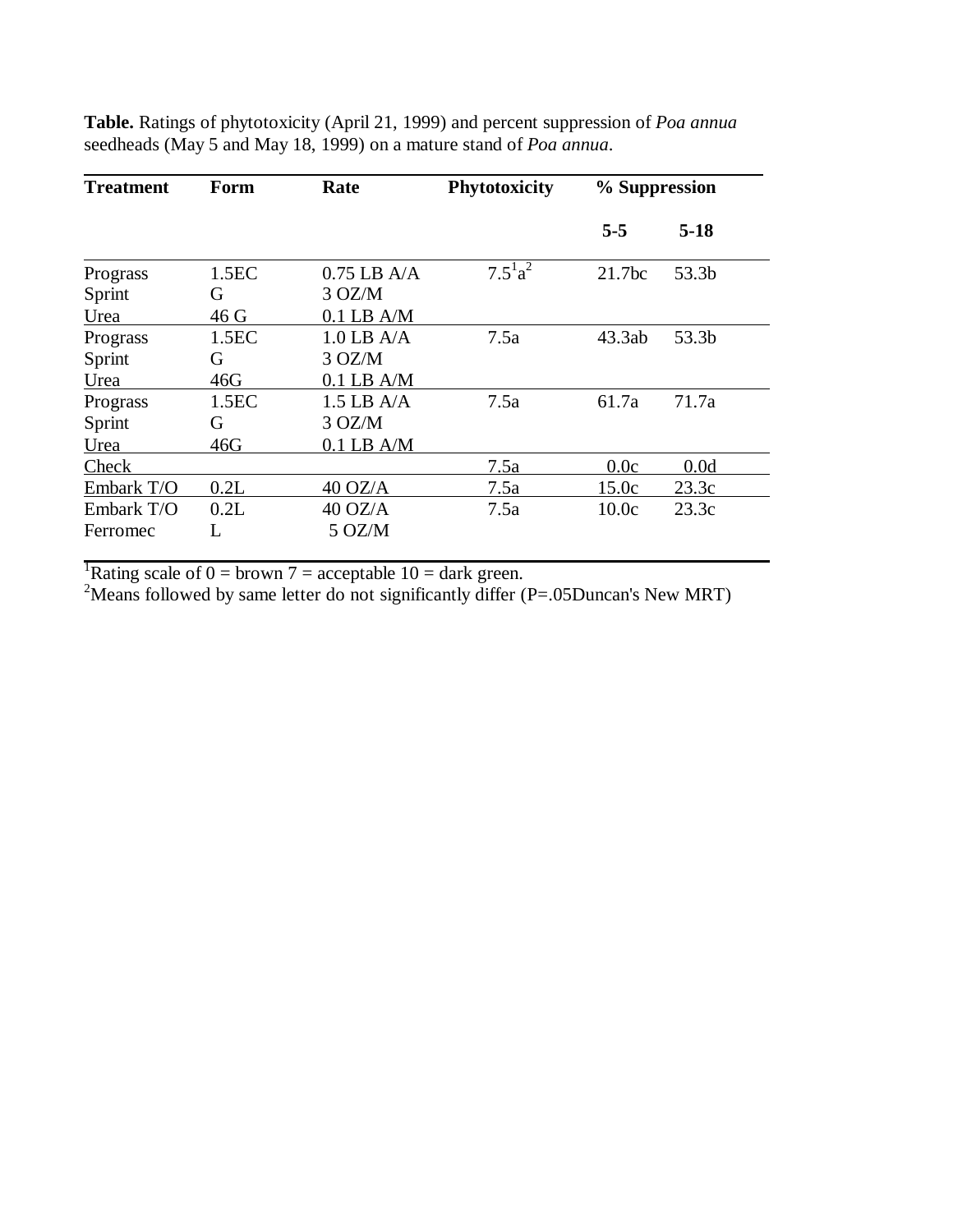## **Seedhead Suppression of Annual Bluegrass on a Putting Green**

T. L. Watschke and J. A. Borger Department of Agronomy

### **Introduction**

This study was conducted on a mixed stand of creeping bentgrass (*Agrostis stolonifera*) and *Poa annua* at the Penn State Blue Golf Course in State College, PA. The objective of the study was to evaluate selected growth regulators, with and without additional adjuvants, for the seedhead suppression of *Poa annua*.

## **Methods and Materials**

All of the treatments were applied on April 21, and, in some cases, April 29 and May 5, 1999 using a three-foot  $CO_2$  powered boom sprayer calibrated to deliver 40 GPA using two 6504 nozzles at 40 psi. The turf was maintained using practices for irrigation, mowing, and fertilization that would be typical for a green. The green did not receive any aerification/topdressing prior to or during the study.

### **Results and Discussion**

On May 11, 1999 none of the treatments were rated to have caused a significant phytotoxicity to the turf compared to turf that was not treated (Table). Slight decreases in color were noted, but none was judged to be unacceptable. It should be noted that the experimental site was very low in nitrogen fertility and was in some degree of moisture stress due to problems with the golf course irrigation system.

On May 19, 1999 the percentage of seedhead suppression due to chemical treatments was rated (Table ). The seedhead suppression for this experiment across the treatments was lower this year than in the past. The reduced efficacy can be explained by the stress condition of the turf following treatment. The severe environmental conditions likely hindered absorption and translocation of the materials resulting in the reduced efficacy. Even so, it appeared that by using either Seaweed Cocktail or MacroSorb Foliar with 40 oz/A of Embark T/O, the amount of seedhead suppression tended to be greater than for the other treatments. There does not appear to be compelling evidence in the data that MacroSorb Foliar is capable of altering the antagonism of efficacy associated with using Embark T/O with Ferromec. There does, however, appear to be some enhancement of efficacy when Ferromec is not used.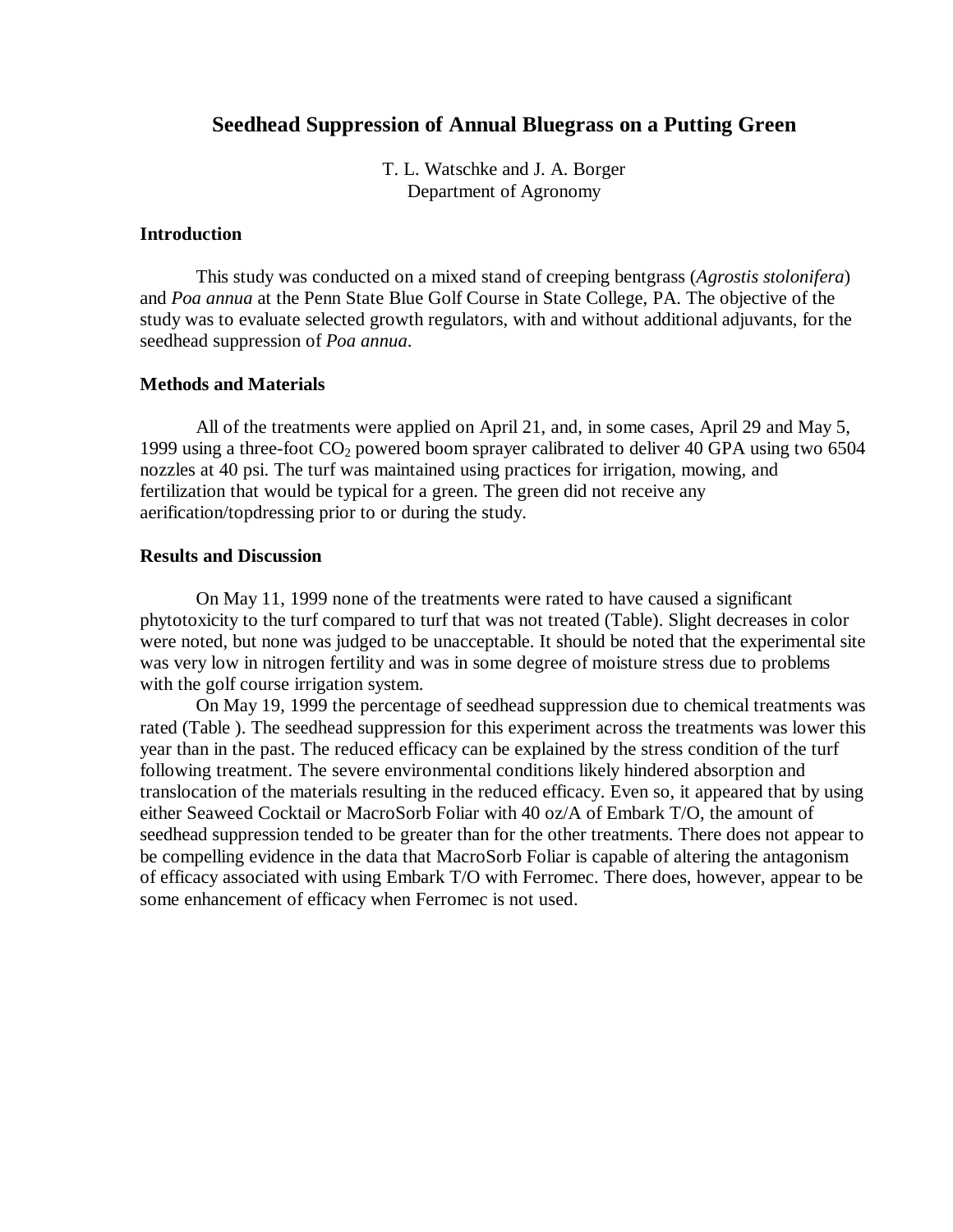| <b>Treatment</b>        | Form | Rate              | <b>Timing</b> | <b>Phytotoxicity</b> | % Suppression    |
|-------------------------|------|-------------------|---------------|----------------------|------------------|
| <b>EMBARK T/O</b>       | 0.2L | $40$ OZ/A         |               | $7.7^{1}a^{2}$       | 70.0a            |
| <b>EMBARK T/O</b>       | 0.2L | $40$ OZ/A         |               | 8.0a                 | 71.7a            |
| <b>FERROMEC</b>         | L    | 5 OZ/M            |               |                      |                  |
| <b>EMBARK T/O</b>       | 0.2L | $40$ OZ/A         |               | 8.2a                 | 68.3a            |
| <b>FERROMEC</b>         | L    | 5 OZ/M            |               |                      |                  |
| <b>SURFSIDE 37</b>      | L    | 2 OZ/M            |               |                      |                  |
| <b>SURFSIDE 37</b>      |      | 2 OZ/M            | 2WAT          |                      |                  |
| <b>EMBARK T/O</b>       | 0.2L | $40$ OZ/A         |               | 7.8a                 | 70.0a            |
| <b>FERROMEC</b>         | L    | $5$ OZ/M          |               |                      |                  |
| SEAWEED COCKTAIL L      |      | $0.5$ GAL/A       |               |                      |                  |
| <b>SURFSIDE 37</b>      | L    | 2 OZ/M            |               |                      |                  |
| <b>SURFSIDE 37</b>      | L    | 2 OZ/M            | 2WAT          |                      |                  |
| SEAWEED COCKTAIL L      |      | $0.5$ GAL/A       | 2WAT          |                      |                  |
| <b>EMBARK T/O</b>       | 0.2L | $40$ OZ/A         |               | 7.9a                 | 73.3a            |
| SEAWEED COCKTAIL L      |      | $0.5$ GAL/A       |               |                      |                  |
| SEAWEED COCKTAIL L      |      | $0.5$ GAL/A       | 2WAT          |                      |                  |
| <b>CHECK</b>            |      |                   |               | 8.1a                 | 0.0 <sub>b</sub> |
| <b>EMBARK T/O</b>       | 0.2L | $40$ OZ/A         |               | 7.7a                 | 73.3a            |
| <b>MACRO-FOLIAR</b>     | L    | 2 OZ/M            |               |                      |                  |
| <b>MACRO-FOLIAR</b>     | L    | 2 OZ/M            | 1WAT          |                      |                  |
| MACRO-FOLIAR            | L    | 2 OZ/M            | 2WAT          |                      |                  |
| <b>EMBARK T/O</b>       | 0.2L | $40$ OZ/A         |               | 8.2a                 | 66.7a            |
| <b>FERROMEC</b>         | L    | $5$ OZ/M          |               |                      |                  |
| <b>MACRO-FOLIAR</b>     | L    | 2 OZ/M            |               |                      |                  |
| <b>MACRO-FOLIAR</b>     | L    | 2 OZ/M            | 1WAT          |                      |                  |
| <b>MACRO-FOLIAR</b>     | L    | 2 OZ/M            | 2WAT          |                      |                  |
| <b>EMBARK T/O</b>       | 0.2L | $40$ OZ/A         |               | 8.3a                 | 71.7a            |
| <b>FERROMEC</b>         | L    | $5$ OZ/M          |               |                      |                  |
| SEAWEED COCKTAIL L      |      | $0.5$ GAL/A       |               |                      |                  |
| SEAWEED COCKTAIL L      |      | $0.5$ GAL/A       | 2WAT          |                      |                  |
| <b>EMBARK T/O</b>       | 0.2L | 30 OZ/A           |               | 8.0a                 | 63.3a            |
| <b>MACRO-FOLIAR</b>     | L    | 2 OZ/M            |               |                      |                  |
| <b>MACRO-FOLIAR</b>     | L    | 2 OZ/M            | 1WAT          |                      |                  |
| <b>MACRO-FOLIAR</b>     | L    | 2 OZ/M            | 2WAT          |                      |                  |
| <b>EMBARK T/O</b>       | 0.2L | 30 OZ/A           |               | 8.2a                 | 58.3a            |
| <b>FERROMEC</b>         | L    | 5 OZ/M            |               |                      |                  |
| <b>MACRO-FOLIAR</b>     | L    | 2 OZ/M            |               |                      |                  |
| <b>MACRO-FOLIAR</b>     | L    | 2 OZ/M            | 1WAT          |                      |                  |
| <b>MACRO-FOLIAR</b>     | L    | 2 OZ/M            | 2WAT          |                      |                  |
| <b>EMBARK T/O</b>       | 0.2L | $20 \text{ OZ/A}$ |               | 7.8a                 | 65.0a            |
| <b>SEAWEED COCKTAIL</b> | L    | $0.5$ GAL/A       |               |                      |                  |
| <b>SEAWEED COCKTAIL</b> | L    | $0.5$ GAL/A       | 2WAT          |                      |                  |
| <b>EMBARK T/O</b>       | 0.2L | $20$ OZ/A         |               | 8.5a                 | 55.0a            |
| <b>EMBARK T/O</b>       | 0.2L | 30 OZ/A           |               | 7.8a                 | 61.7a            |

**Table 1.** Ratings of Phytotoxicity (May 11, 1999) and percent suppression of *Poa annua* seedheads (May 19, 1999) on a *Poa annua*/creeping bentgrass putting green.

1 – Rating scale of  $0 =$  brown, 7 = acceptable, 10 = dark green.

2 - Means followed by same letter do not significantly differ (P=. 05 Duncan's New MRT)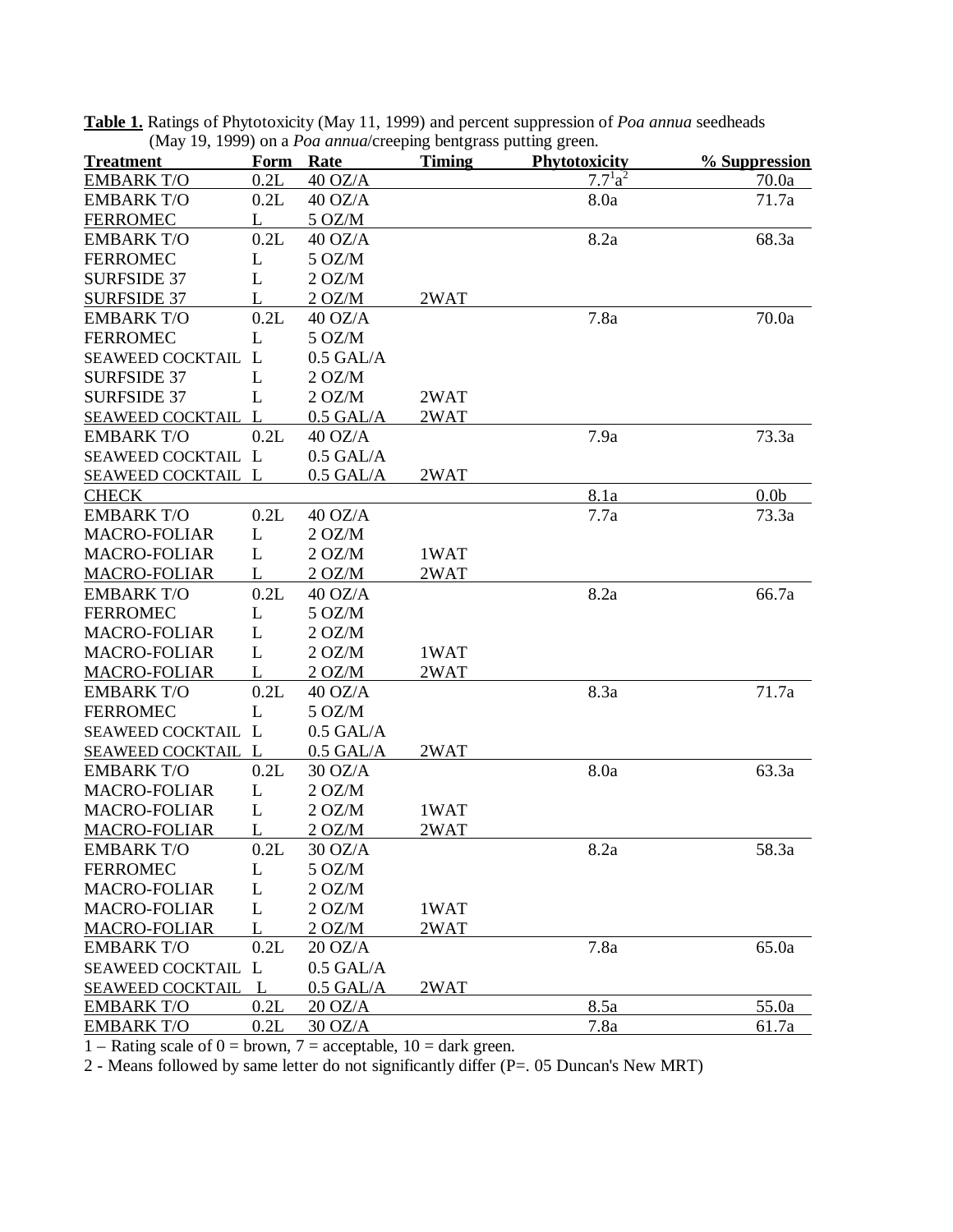## **Control of** *Poa Annua* **in a Stand of Kentucky Bluegrass**

Dr. T. L. Watschke and J. A. Borger Department of Agronomy

## **Introduction**

This study was conducted on a mature mixed stand of Kentucky bluegrass ("Midnight") and *Poa annua* at the Landscape Management Research Center, Penn State University, University Park, PA. The objective of the study was to evaluate the control of *Poa annua* from a mixed stand of Kentucky bluegrass and *Poa annua* using PGRs.

### **Methods and Materials**

This study was a randomized complete block design with three replications. All of the treatments were applied on May 27, 1999 using a three foot  $CO_2$  powered boom sprayer calibrated to deliver 40 gpa using two, flat fan, 6504 nozzles at 40 psi. A sequential application of Primo was applied on June 18, 1999 and Proxy on July 8, 1999 using the afore mentioned application technique.

## **Results and Discussion**

Phytotoxicity (color) ratings were made on eleven dates during the course of the study (Table 1). Only slight changes were observed in color, i.e. Proxy treated turf (highest) had lower color ratings than untreated turf on July 30, 1999. Primo treated turf had higher color ratings than untreated turf on June 18, July 14, July 22 and July 30, 1999.

With regard to changes in the percentage of *Poa annua* in the plots (Table 2), the untreated turf had an increase in *Poa annua* from 33.3% on May 26, 1999 to 46.7% on September 7, 1999. At the September rating date, no differences were found for treated verses untreated turf in terms of *Poa annua* percentage. The only significant difference in *Poa annua* percentage was found on July 30, 1999 when there was less *Poa annua* in Primo treated turf. The percentage of *Poa annua* for all treatments tended to decrease from May to July and increase from July to September.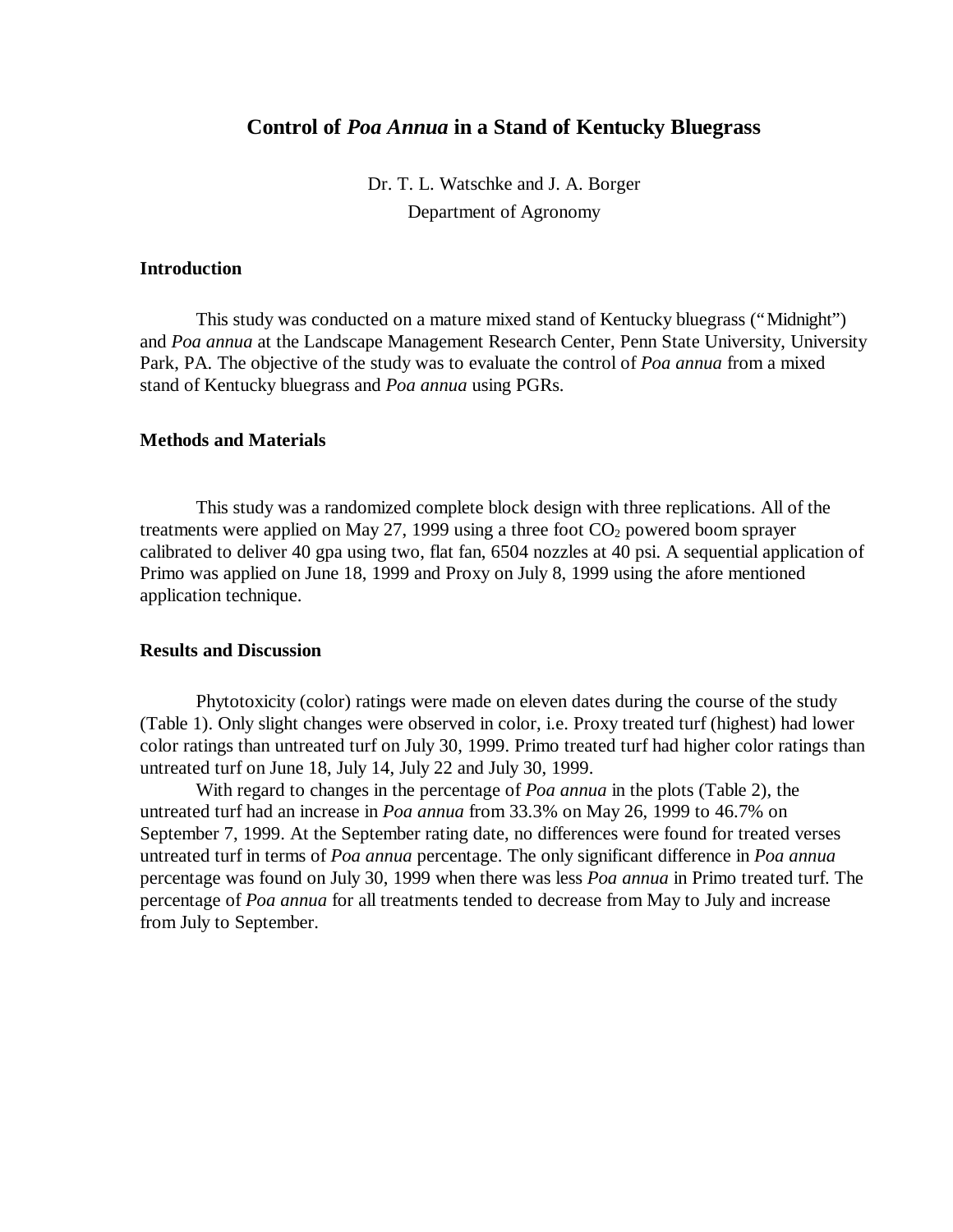| <b>Treatment</b> | Form Rate |        |         |          |          |          |     |      |
|------------------|-----------|--------|---------|----------|----------|----------|-----|------|
|                  |           | (oz/M) | $6 - 3$ | $6 - 10$ | $6 - 18$ | $6 - 25$ | 7-8 | 7-14 |
| <b>PROXY</b>     | 2SL       |        | 8.5     | 8.0      | 8.1      | 8.0      | 7.8 | 8.8  |
| <b>PROXY</b>     | 2SL       |        | 8.5     | 8.0      | 7.8      | 8.0      | 7.8 | 8.8  |
| <b>PROXY</b>     | 2SL       |        | 8.5     | 8.0      | 7.8      | 8.0      | 7.8 | 8.8  |
| <b>CHECK</b>     |           |        | 8.5     | 8.0      | 7.8      | 8.0      | 7.8 |      |
| <b>PRIMO</b>     | 1EC       | 0.5    | 8.5     | 80       |          |          |     | 89   |

**Table 1.** Color ratings on a scale of 0-10 where  $0 =$  brown,  $7 =$  acceptable, and  $10 =$  dark green of PGR's applied to a mixed stand of Kentucky bluegrass and *Poa annua*.

**Table 1** (Continued)

| <b>Treatment</b> | Form Rate |                 |      |          |       |      |      |
|------------------|-----------|-----------------|------|----------|-------|------|------|
|                  |           | (oz/M)          | 7-22 | $7 - 30$ | $8-5$ | 8-12 | 8-19 |
| <b>PROXY</b>     | 2SL       |                 | 8.8  | 8.6      | 8.5   | 8.5  | 8.5  |
| <b>PROXY</b>     | 2SL       |                 | 8.8  | 8.4      | 8.5   | 8.5  | 8.5  |
| <b>PROXY</b>     | 2SL       |                 | 8.8  | 8.3      | 8.5   | 8.5  | 8.5  |
| <b>CHECK</b>     |           |                 | 8.7  | 8.5      | 8.5   | 8.5  | 8.5  |
| <b>PRIMO</b>     | I EO      | $\overline{.5}$ | 89   | 8.6      | 8.5   | 8.5  |      |

**Table 2.** Ratings of percent *Poa annua* in a mixed stand of Kentucky bluegrass and *Poa annua*.

| <b>Treatment</b> | Form Rate                        |              | '-------------------- |               |                   |              |
|------------------|----------------------------------|--------------|-----------------------|---------------|-------------------|--------------|
|                  |                                  | $\rm (oz/M)$ | $5 - 26 - 99$         | $6 - 25 - 99$ | $7 - 30 - 99$     | $9 - 7 - 99$ |
| <b>PROXY</b>     | 2SL                              |              | 50.0a <sup>1</sup>    | 48.3a         | 31.7ab            | 41.7a        |
| <b>PROXY</b>     | 2SL                              |              | 41.7a                 | 43.3a         | 36.7a             | 50.0a        |
| <b>PROXY</b>     | 2SL                              | 10           | 28.3a                 | 30.0a         | 28.3ab            | 41.7a        |
| <b>CHECK</b>     |                                  |              | 33.3a                 | 31.7a         | 35.0ab            | 46.7a        |
| <b>PRIMO</b>     | $E$ <sup><math>\sim</math></sup> | 0.5          | 40.0a                 | 38.3a         | 25.0 <sub>b</sub> | 36.7a        |
|                  |                                  |              |                       |               |                   |              |

1 – Means followed by same letter do not significantly differ (P= 0.05 Duncan's New MRT)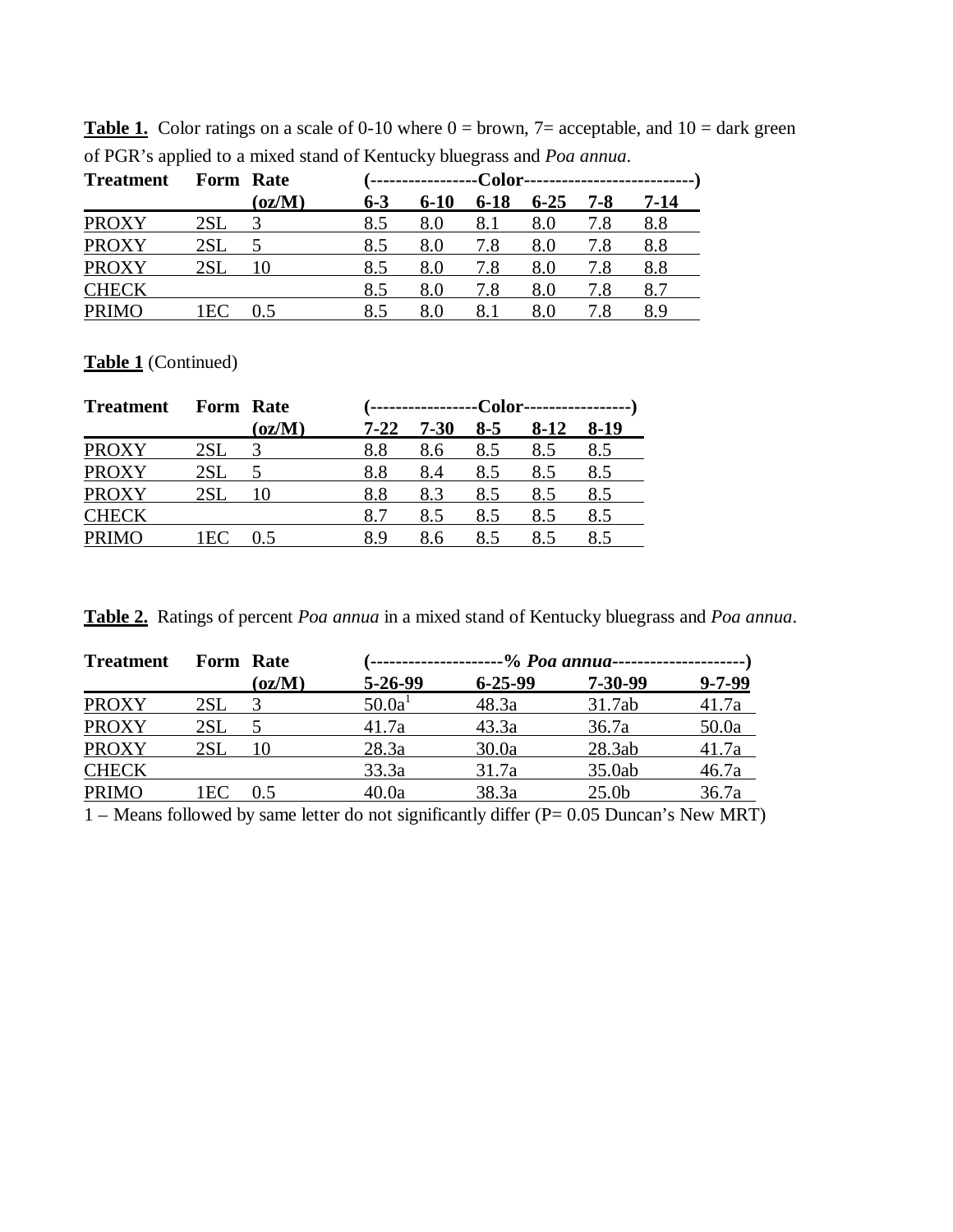# *Poa annua* **Control Using Summer Applications of Prograss**

Dr. T. L. Watschke and J.A. Borger Department of Agronomy

## **Introduction**

This study was conducted at the State College Elks Country Club, Boalsburg, PA on a mature stand of *Poa annua* and perennial ryegrass (#13 fairway). The objective of this study was to evaluate the control of *Poa annua* when Prograss was applied during the summer growing period.

## **Methods and Materials**

The study was a randomized complete block design with 3 replications. Treatments were applied on June 8, 1998 and were reapplied every 21 days until September 18, 1998 using a threefoot hand held  $CO<sub>2</sub>$  powered boom sprayer with two 6504 flat fan nozzles calibrated to deliver 40 GPA at 30 psi.

As a reference, an area was treated using Prograss 1.5EC at a rate of 0.75 lb ai/A on Sept 30, Oct 27 and Nov 19, 1998 using the afore mentioned equipment and application methods.

## **Results and Discussion**

The lowest rate of Prograss tended to increase the amount of *Poa annua* from June 6, 1998 until May 5, 1999. The 0.75 lb ai/A rate appeared to have no effect, while the high rate (1.0 lb ai/A) tended to cause a slight decrease in the amount of *Poa annua* (Table 1). The fall application of 0.75 lb ai/A applied three times (September, October, and November) resulted in a substantial reduction in *Poa annua* when compared to the lower rate, sequential seasonal applications.

**Table 1**. Ratings for percent control of *Poa annua* in a mixed *Poa annua* and perennial ryegrass fairway. Ratings taken on June 6, 1998 and May 5, 1999.

| <b>Treatment</b> | Form             | Rate                  | <b>Timing</b> | % Control    |
|------------------|------------------|-----------------------|---------------|--------------|
|                  |                  | Lb ai/A               |               |              |
| <b>Prograss</b>  | 1.5EC            | 0.25                  | 21DAT         | $-21.001$    |
| Prograss         | 1.5EC            | 0.5                   | 21DAT         | $-5.56.00ab$ |
| Prograss         | 1.5EC            | 0.75                  | 21DAT         | 2.50ab       |
| Prograss         | 1.5EC            | 1.0                   | 21DAT         | 22.87a       |
| Prograss         | 1.5 <sub>E</sub> | 0.25                  | 21DAT         | 17.78a       |
| Primo            | 1EC              | 0.25                  | 21DAT         |              |
| Check            |                  |                       |               | $-5.05ab$    |
|                  |                  | <b>Reference Only</b> |               |              |
| Prograss         | 1.5EC            | 0.75                  | Fall          | 79.30        |

<sup>1</sup> Negative numbers represent an increase and positive numbers a decrease of *Poa annua*. Means followed by same letter do not significantly differ  $(P = 0.05)$  Duncan's New MRT)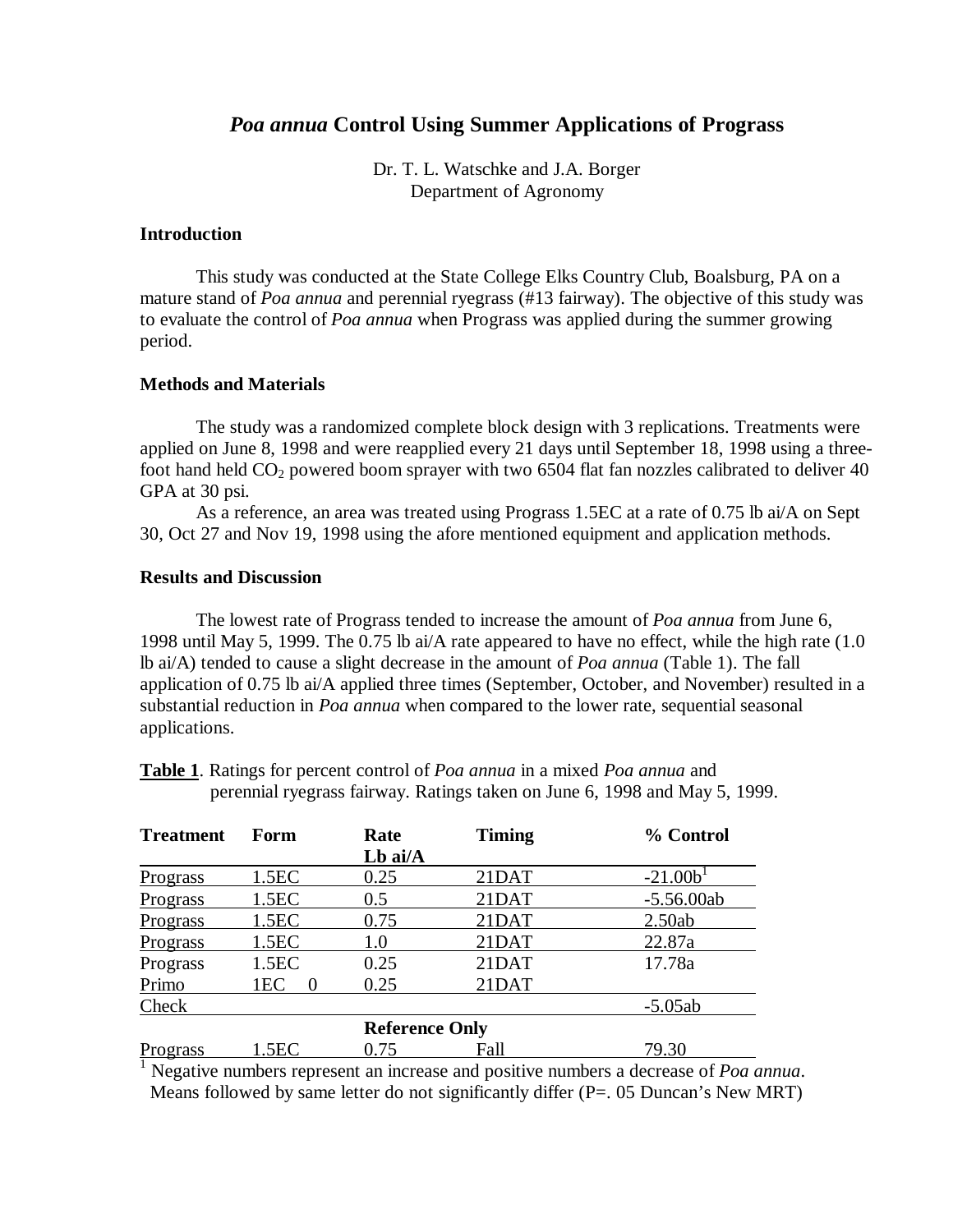# **Late Summer** *Poa Annua* **Pre-Emergence Application**

Dr. T. L. Watschke and J. A. Borger Department of Agronomy

## **Introduction**

This study was conducted on a mature stand of *Poa annua*/creeping bentgrass (#6 green) at the Nittany Six Hole Golf Course, Penn State University, University Park, PA. The objective of the study was to determine the efficacy of preemergences applied in the late summer for control of *Poa annua* the following growing season.

### **Methods and Materials**

This study was a randomized block design with three replications. All of the treatments were applied on August 26, 1998 using a three foot  $CO<sub>2</sub>$  powered boom sprayer calibrated to deliver 80 gpa using two, flat fan, 6504 nozzles at 40 psi.

#### **Results and Discussion**

Neither bensulide nor Dimension significantly reduced the amount of *Poa annua* in the treated plots (Table). However, since the amount of *Poa annua* was very low (1%) it would be difficult to attain significant differences. So far in this study there has been no change in the percent of *Poa annua* regardless of treatment. As the study continues with a low population initially of *Poa annua* a good evaluation of these herbicides for encroachment should be made.

| <b>Treatment</b> | Form | Rate      | - - -<br>% Cover  |              |  |
|------------------|------|-----------|-------------------|--------------|--|
|                  |      | (LB Ai/A) | 8-26-98           | $5 - 5 - 99$ |  |
| Bensulide        | 4L   | .2.5      | 1.0a <sup>T</sup> | 1.0a         |  |
| Dimension        | 1EC  | J.5       | 0.3a              | 0.3a         |  |
| Check            |      |           | 1.0a              | . .0a        |  |

**Table.** Rating of percent cover of *Poa annua* in a *Poa annua*/creeping bentgrass putting green.

<sup>1</sup>Means followed by same letter do not significantly differ ( $P= 0.05$  Duncan's New MRT)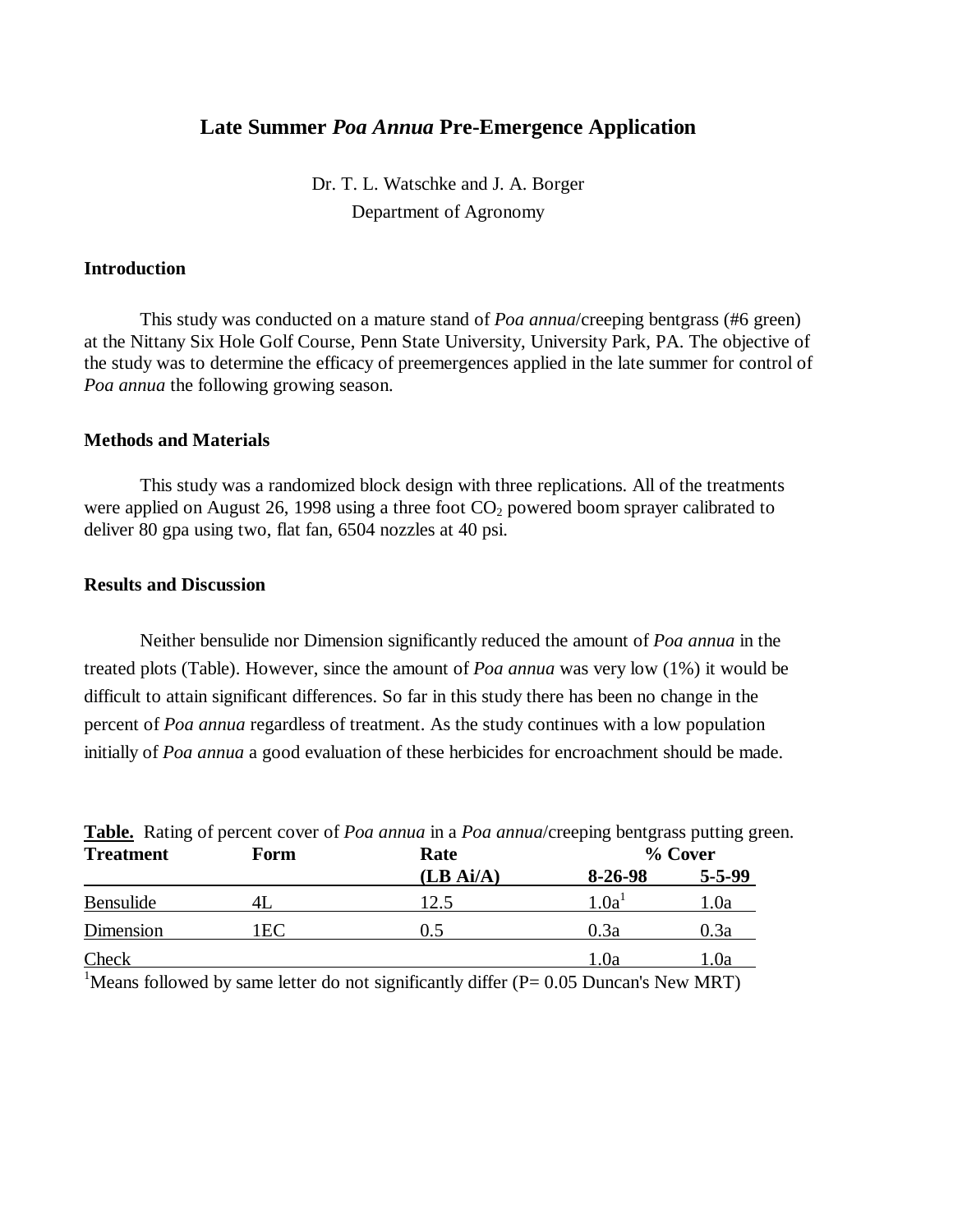# **Post-Emergence Control of Broadleaf Weeds**

Dr. T. L. Watschke and J. A. Borger Department of Agronomy

## **Introduction**

This study was conducted on a mature stand of perennial ryegrass (*Lolium perenne* L.) at the Landscape Management Research Center, University Park, PA. The objective of the study was to determine the efficacy of broadleaf weed herbicides when applied in early and late summer for control of dandelion, common plantain, and white clover.

### **Methods and Materials**

This study was a randomized complete block design with three replications. All of the treatments were applied on June 7 and August 31, 1999 using a three foot  $CO<sub>2</sub>$  powered boom sprayer calibrated to deliver 40 gpa using two, flat fan, 6504 nozzles at 40 psi. Control of the weeds was rated on August 9 and Oct 6, 1999.

## **Results and Discussion**

Applications of the commercial standards Momentum, Trimec Classic, Confront, and Weed-B-Gone resulted in very good to excellent control of white clover and common plantain however, all of the standards had relatively poor control of dandelion when rated on Aug 9 (Table 1). Observation of the dandelions 4 to 6-weeks after application revealed apparent good control. However, by the eight-week rating date, many of the dandelions had resprouted from the taproot. All of the treatments had some level of control of common plantain and white clover, but all had limited control of dandelion. Of the series, NB20334 appeared to have best range of control across the three weed species but still not acceptable on dandelion. The addition of Acclaim Extra to Confront did not appear to antagonize efficacy as Acclaim or Preclaim. Drive provided excellent control of white clover by itself. Combining Drive with Momentum (L0338) improved common plantain control slightly. Tank mixing Drive and Momentum resulted in improved dandelion control compared to Momentum alone, but the control of white clover was decreased. All treatments were reapplied on Aug 31 and a second rating for control was made on Oct 6 (Table 2). All treatments provided acceptable dandelion control except NB30405, and the combination of Preclaim and Confront. All treatments provided acceptable plantain control except L-0337 (Drive G) Drive. Only NB30405 failed to provide acceptable control of white clover.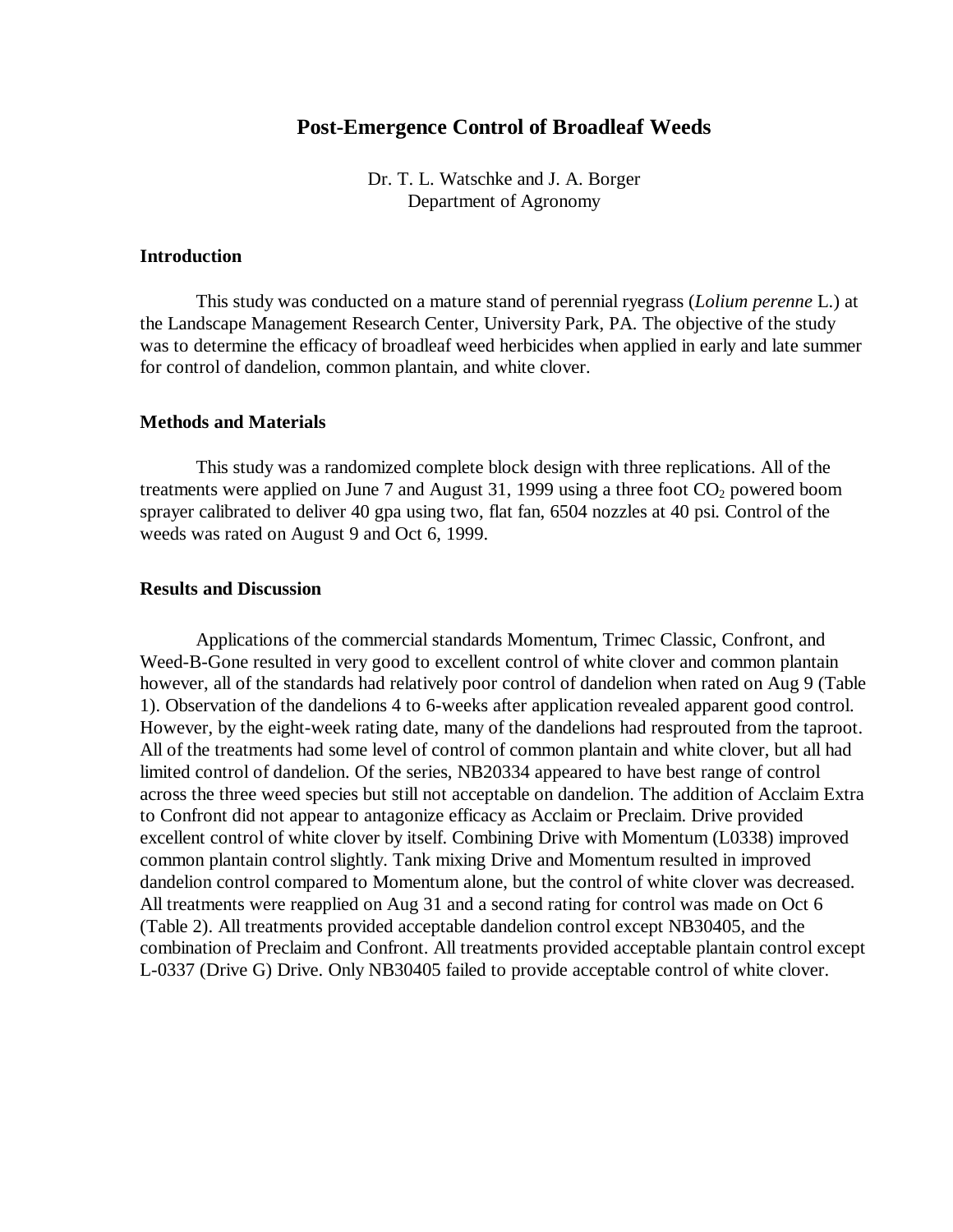| <b>Treatment</b>     | Form   | Rate         | $($ ---------------% Control-------------) |              |                   |  |
|----------------------|--------|--------------|--------------------------------------------|--------------|-------------------|--|
|                      |        | $(lbs ai/A)$ | $\mathbf{Dand}^1$                          | <b>Plant</b> | <b>Clover</b>     |  |
| L-0337 (DRIVE)       | 0.43G  | 4 LB/M       | $40.0a-d^2$                                | 8.3de        | 100.0a            |  |
| L-0338 (DRIVE/MOMEN) | 0.43G  | $4$ LB/M     | $41.1a-d$                                  | 37.8cd       | 100.0a            |  |
| <b>DRIVE</b>         | 75DF   | 0.75         | 75.6ab                                     | 11.1de       | 97.8a             |  |
| <b>MSO</b>           |        | 1 % V/V      |                                            |              |                   |  |
| <b>DRIVE</b>         | 75DF   | 0.75         | 87.8a                                      | 93.3a        | 66.7a             |  |
| <b>MSO</b>           |        | 1% V/V       |                                            |              |                   |  |
| <b>MOMENTUM</b>      | 3.06L  | $1.5$ OZ/M   |                                            |              |                   |  |
| <b>CHECK</b>         |        |              | 0.0d                                       | 0.0e         | 0.0 <sub>b</sub>  |  |
| NB20332              |        | 4 PT/A       | 41.7a-d                                    | 82.3ab       | 100.0a            |  |
| NB30401              |        | 4 PT/A       | 8.3d                                       | 84.0a        | 88.9a             |  |
| NB30402              |        | 4 PT/A       | $35.6a-d$                                  | 75.6ab       | 65.6a             |  |
| NB30403              | L      | 4 PT/A       | 11.1cd                                     | 46.7bc       | 25.0 <sub>b</sub> |  |
| <b>NB20334</b>       |        | 4 PT/A       | 22.2 <sub>bcd</sub>                        | 88.3a        | 86.7a             |  |
| NB30405              | L      | 4 PT/A       | 1.1cd                                      | 75.6ab       | 0.0 <sub>b</sub>  |  |
| TRIMEC CLASSIC       | L      | 4 PT/A       | $32.2a-d$                                  | 85.0a        | 100.0a            |  |
| <b>CONFRONT</b>      | 3SL    | 0.75         | $41.1a-d$                                  | 85.6a        | 100.0a            |  |
| <b>MOMENTUM</b>      | 3.06L  | $3.2$ PT/A   | $47.2a-d$                                  | 80.0ab       | 100.0a            |  |
| <b>MOMENTUM</b>      | 3.06L  | 4 PT/A       | 34.4a-d                                    | 77.8ab       | 100.0a            |  |
| WEED-B-GONE          | 1.06L  | 13.6 PT/A    | 57.8a-d                                    | 93.3a        | 100.0a            |  |
| <b>ACCLAIM EXTRA</b> | 0.57EW | 0.12         | $33.3a-d$                                  | 73.3ab       | 100.0a            |  |
| <b>CONFRONT</b>      | 3SL    | 0.375        |                                            |              |                   |  |
| <b>PRECLAIM</b>      | 3.09EC | 2.06         | 67.8abc                                    | 27.8cde      | 100.0a            |  |
| <b>CONFRONT</b>      | 3SL    | 0.375        |                                            |              |                   |  |

**Table 1.** Rating of percent control of three broadleaf weeds taken on Aug. 9, 1999, eight weeks after treatment.

1 - Dand = dandelion, Plant = broadleaf plantain, Clover = white clover.

2 - Means followed by same letter do not significantly differ (P=.05 Duncan's New MRT)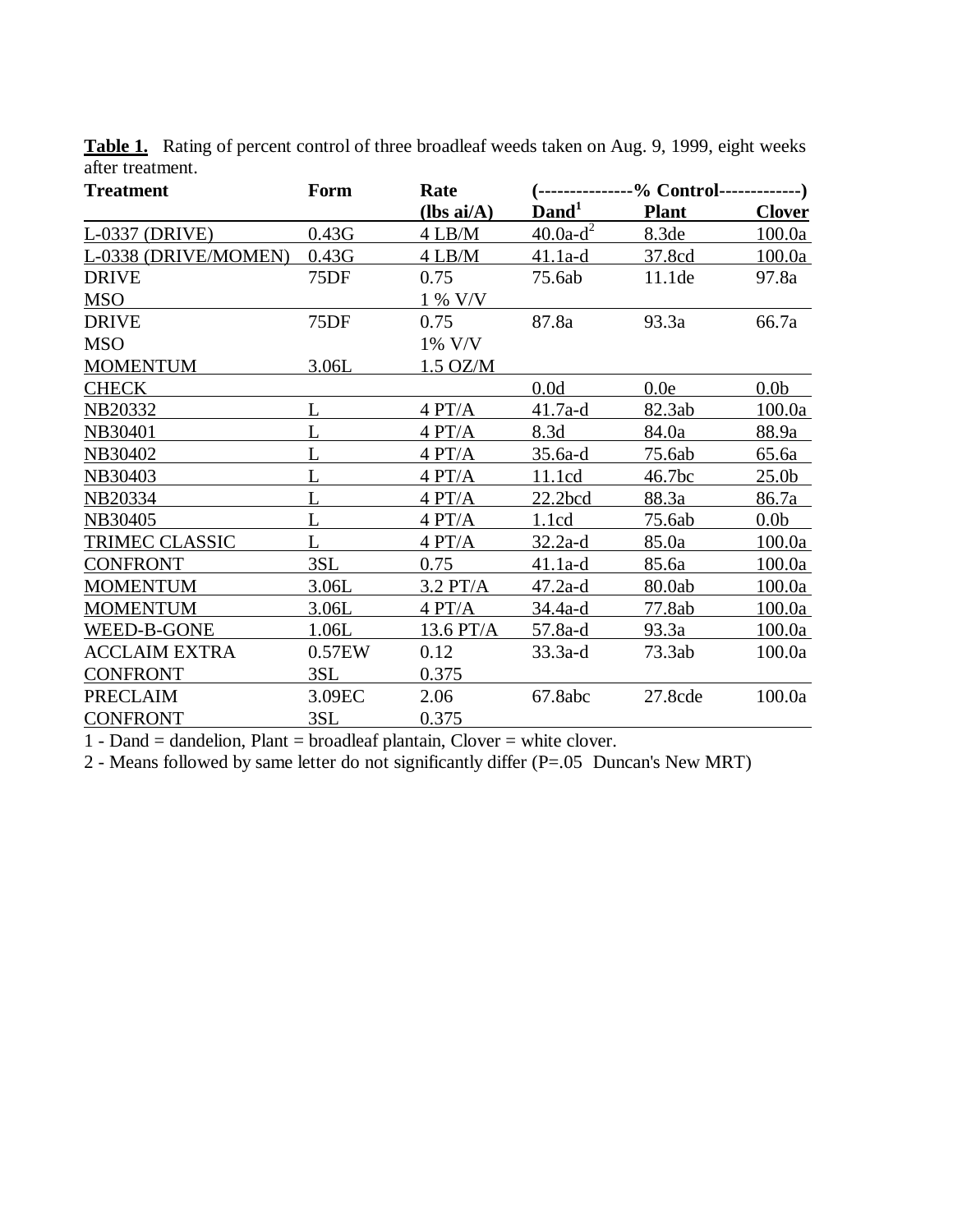| <b>Treatment</b>      | Form   | Rate        | $($ ---------------% Control--------------) |              |               |  |
|-----------------------|--------|-------------|---------------------------------------------|--------------|---------------|--|
|                       |        | $(lb ai/A)$ | $\mathbf{Dand}^1$                           | <b>Plant</b> | <b>Clover</b> |  |
| L-0337 (DRIVE)        | 0.43G  | $4$ LB/M    | $96.7a^2$                                   | 33.3d        | 100.0a        |  |
| L-0338 (DRIVE/MOMEN)  | 0.43G  | $4$ LB/M    | 100.0a                                      | 80.0ab       | 100.0a        |  |
| <b>DRIVE</b>          | 75DF   | 0.75        | 100.0a                                      | 65.6bc       | 100.0a        |  |
| <b>MSO</b>            |        | 1 % V/V     |                                             |              |               |  |
| <b>DRIVE</b>          | 75DF   | 0.75        | 100.0a                                      | 100.0a       | 100.0a        |  |
| <b>MSO</b>            |        | 1% V/V      |                                             |              |               |  |
| <b>MOMENTUM</b>       | 3.06L  | $1.5$ OZ/M  |                                             |              |               |  |
| <b>CHECK</b>          |        |             | 0.0c                                        | 0.0e         | 0.0d          |  |
| NB20332               | L      | 4 PT/A      | 93.3a                                       | 100.0a       | 100.0a        |  |
| NB30401               |        | 4 PT/A      | 93.3a                                       | 100.0a       | 100.0a        |  |
| NB30402               |        | 4 PT/A      | 88.7a                                       | 100.0a       | 100.0a        |  |
| NB30403               |        | 4 PT/A      | 83.3a                                       | 100.0a       | 100.0a        |  |
| NB20334               |        | 4 PT/A      | 97.8a                                       | 100.0a       | 100.0a        |  |
| NB30405               |        | 4 PT/A      | 64.4ab                                      | 100.0a       | 55.6b         |  |
| <b>TRIMEC CLASSIC</b> |        | 4 PT/A      | 93.3a                                       | 100.0a       | 100.0a        |  |
| <b>CONFRONT</b>       | 3SL    | 0.75        | 100.0a                                      | 100.0a       | 100.0a        |  |
| <b>MOMENTUM</b>       | 3.06L  | $3.2$ PT/A  | 100.0a                                      | 100.0a       | 100.0a        |  |
| <b>MOMENTUM</b>       | 3.06L  | 4 PT/A      | 97.8a                                       | 100.0a       | 100.0a        |  |
| WEED-B-GONE           | 1.06L  | 13.6 PT/A   | 97.8a                                       | 100.0a       | 100.0a        |  |
| <b>ACCLAIM EXTRA</b>  | 0.57EW | 0.12        | 65.3ab                                      | 97.8a        | 100.0a        |  |
| <b>CONFRONT</b>       | 3SL    | 0.375       |                                             |              |               |  |
| <b>PRECLAIM</b>       | 3.09EC | 2.06        | 100.0a                                      | 100.0a       | 100.0a        |  |
| <b>CONFRONT</b>       | 3SL    | 0.375       |                                             |              |               |  |

**Table 2.** Rating of percent control of three broadleaf weeds taken on Oct 6, 1999.

1 - Dand = dandelion, Plant = broadleaf plantain, Clover = white clover.

2 - Means followed by same letter do not significantly differ (P=.05 Duncan's New MRT)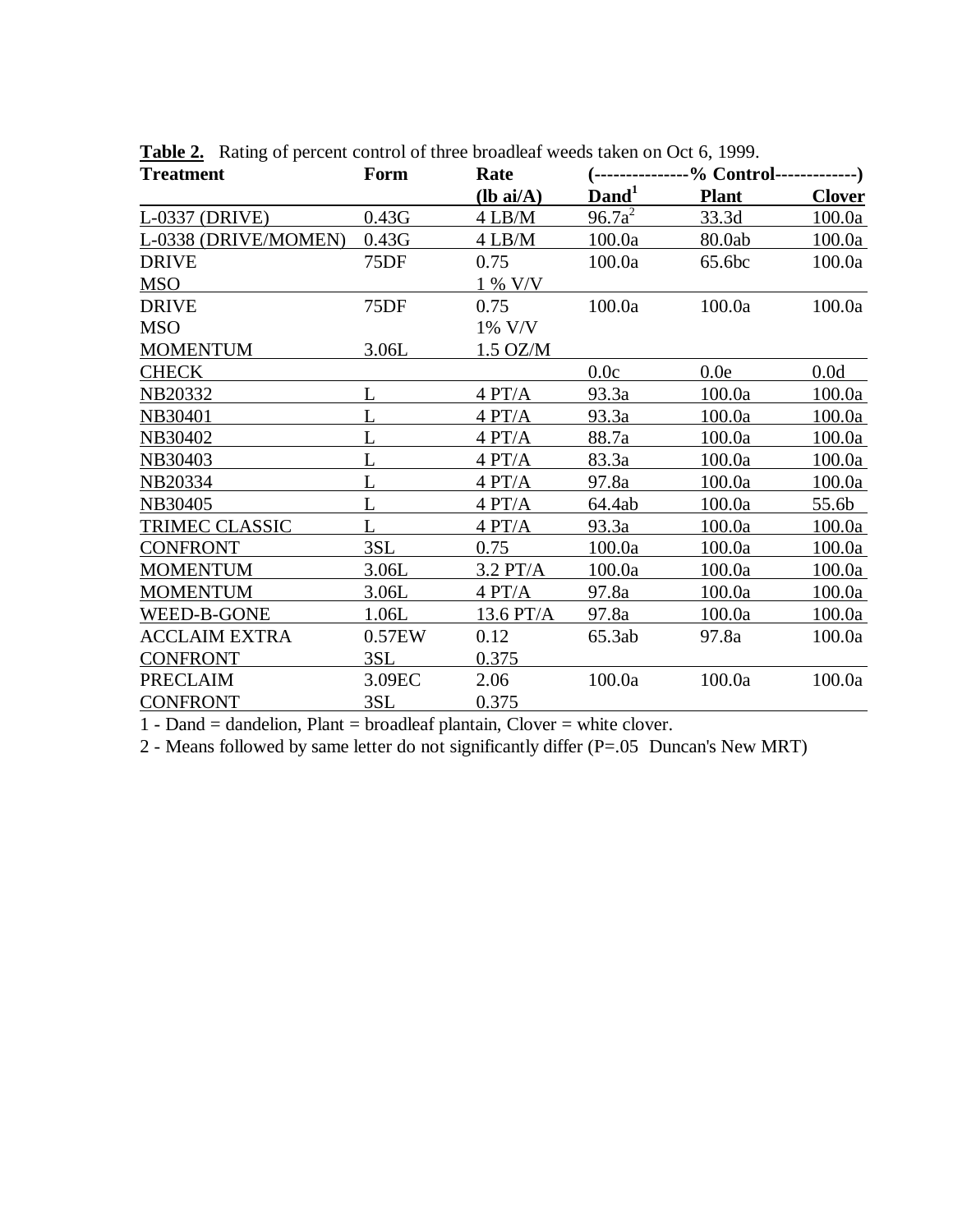# **Pre-Emergence Crabgrass Control Study**

Dr. T. L. Watschke and J. A. Borger Department of Agronomy

## **Introduction**

This study was conducted on a mature stand of perennial ryegrass at the Landscape Management Research Center, Penn State University, University Park, PA. The objective of the study was to evaluate the efficacy of herbicides for the preemergence control of smooth crabgrass.

### **Methods and Materials**

This study was a randomized complete block design with three replications. All of the treatments were applied on April 28, 1999 using a three foot  $CO<sub>2</sub>$  powered boom sprayer calibrated to deliver 80 gpa using two, flat fan, 6504 nozzles at 40 psi. Granular treatments were applied with a shaker jar. After application the entire test site received approximately 0.5 inch of water.

Crabgrass germination was first noted in the test site on May 12, 1999. Non treated checks were rated to have a minimum of 80 percent crabgrass infestation in all replications.

#### **Results and Discussion**

Most of the herbicides used in this study provided commercially acceptable control (at least 85%). Those providing the best control (at least 95%) were the following; prodiamine 65WDG at 0.5 and 0.65 lbs ai/A, dithiopyr 1EC at 0.38, dithiopyr 40WP at 0.25 and 0.38 lbs ai/A, dithiopyr FG AND445 0.164G at 0.38 lbs ai/A, and XF99007 2.32SC at 0.25 and 0.38 lbs ai/A (Table 1). Those providing from 90 to 95% control included; prodiamine 65WDG at 0.38 lbs ai/A, AND672-99 at 3.6 lbs product/M, XF99006 2.32SC at 0.25 and 0.38 lbs ai/A, pendimethalin 60WG at 1.5 lbs ai/A, Team Pro, 0.86G at 2 lbs ai/A, and dithiopyr FG AND445 0.164G. Those materials that did not provide acceptable control were; 011399B, 011399C, 012799E, 012799F, prodiamine at 0.25 lbs ai/A, AND669-99 at 3.6 lbs product/M, AND670-99 at 3.6 lbs product/M, dithiopyr (Crabex) 0.14G at 0.125 lbs ai/A, pendimethalin (Scotts) 0.86G at 1.5 lbs ai/A oxadiazon 2G at 2.0 lbs ai/A and Team 0.87G at 2.0 lbs ai/A.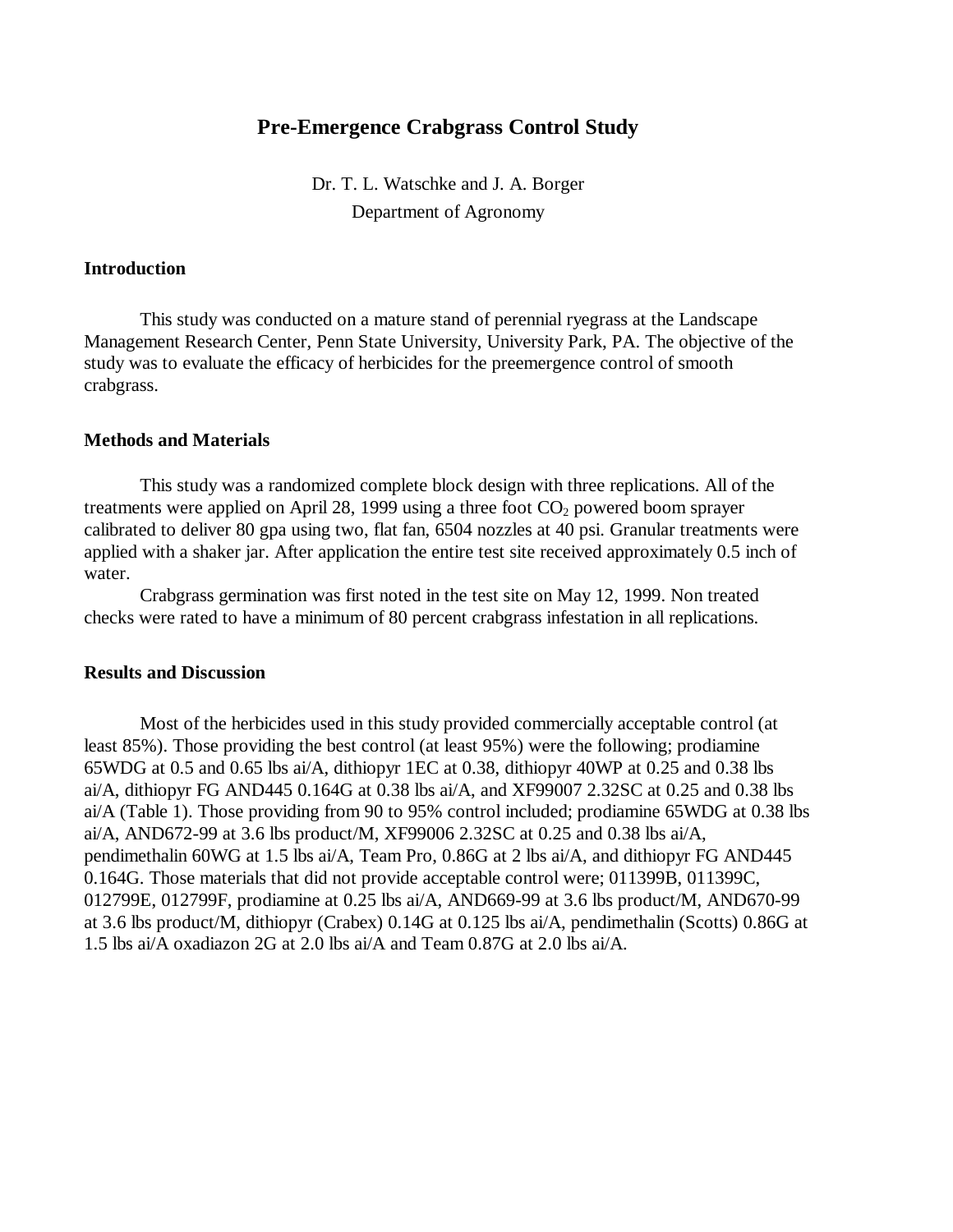| <b>Treatment</b>           | Form   | Rate           |                |
|----------------------------|--------|----------------|----------------|
|                            |        | (LB Ai/A)      | % Control      |
| 011399B                    | G      | $3.2$ LB/M     | 68             |
| 011399C                    | G      | $3.0$ LB/M     | 80             |
| 012799E                    | G      | $3.4$ LB/M     | 68             |
| 012799F                    | G      | $3.5$ LB/M     | 75             |
| <b>PRODIAMINE</b>          | 65WDG  | 0.25           | 77             |
| <b>PRODIAMINE</b>          | 65WDG  | 0.38           | 91             |
| <b>PRODIAMINE</b>          | 65WDG  | 0.5            | 97             |
| <b>PRODIAMINE</b>          | 65WDG  | 0.65           | 98             |
| <b>DIMENSION SCOTTS</b>    | 0.17G  | 0.5            | 89             |
| AND669-99                  | G      | $3.6$ LB/M     | 78             |
| AND670-99                  | G      | $3.6$ LB/M     | 82             |
| AND671-99                  | G      | $3.6$ LB/M     | 88             |
| AND672-99                  | G      | $3.6$ LB/M     | 90             |
| <b>CHECK LMRC FERT</b>     |        |                | $\overline{0}$ |
| <b>DIMENSION CRABEX</b>    | 0.14G  | 0.125          | 72             |
| <b>DIMENSION CRABEX</b>    | 0.14G  | 0.25           | 86             |
| FERT CHECK 28-3-10         | G      | $3.6$ LB/M     | $\overline{0}$ |
| <b>CHECK NO FERT</b>       |        |                | $\overline{0}$ |
| <b>DIMENSION</b>           | 1EC    | 0.25           | 90             |
| <b>DIMENSION</b>           | 1EC    | 0.38           | 96             |
| <b>DIMENSION</b>           | 40WP   | 0.25           | 96             |
| <b>DIMENSION</b>           | 40WP   | 0.38           | 98             |
| <b>DIMENSION FG AD445</b>  | 0.164G | 0.25           | 93             |
| <b>DIMENSION FG AD445</b>  | 0.164G | 0.38           | 97             |
| PENDIMETHALIN SCOTTS 0.86G |        | 1.5            | 78             |
| XF99006                    | 2.32SC | 0.25           | 91             |
| XF99006                    | 2.32SC | 0.38           | 94             |
| XF99007                    | 2.32SC | 0.25           | 96             |
| XF99007                    | 2.32SC | 0.38           | 96             |
| <b>CHECK LMRC FERT</b>     |        |                | $\overline{0}$ |
| PENDIMETHALIN              | 60WG   | 1.5            | 93             |
| <b>RONSTAR</b>             | 2G     | 3              | 72             |
| <b>BENSULIDE</b>           | 4EC    | 10             | 89             |
| <b>TEAM</b>                | 0.87G  | $\overline{2}$ | 80             |
| <b>TEAM PRO</b>            | 0.86G  | $\overline{2}$ | 91             |

**Table1.** Percent control of smooth crabgrass rated on Aug 23, 1999 where 85% and above was considered acceptable.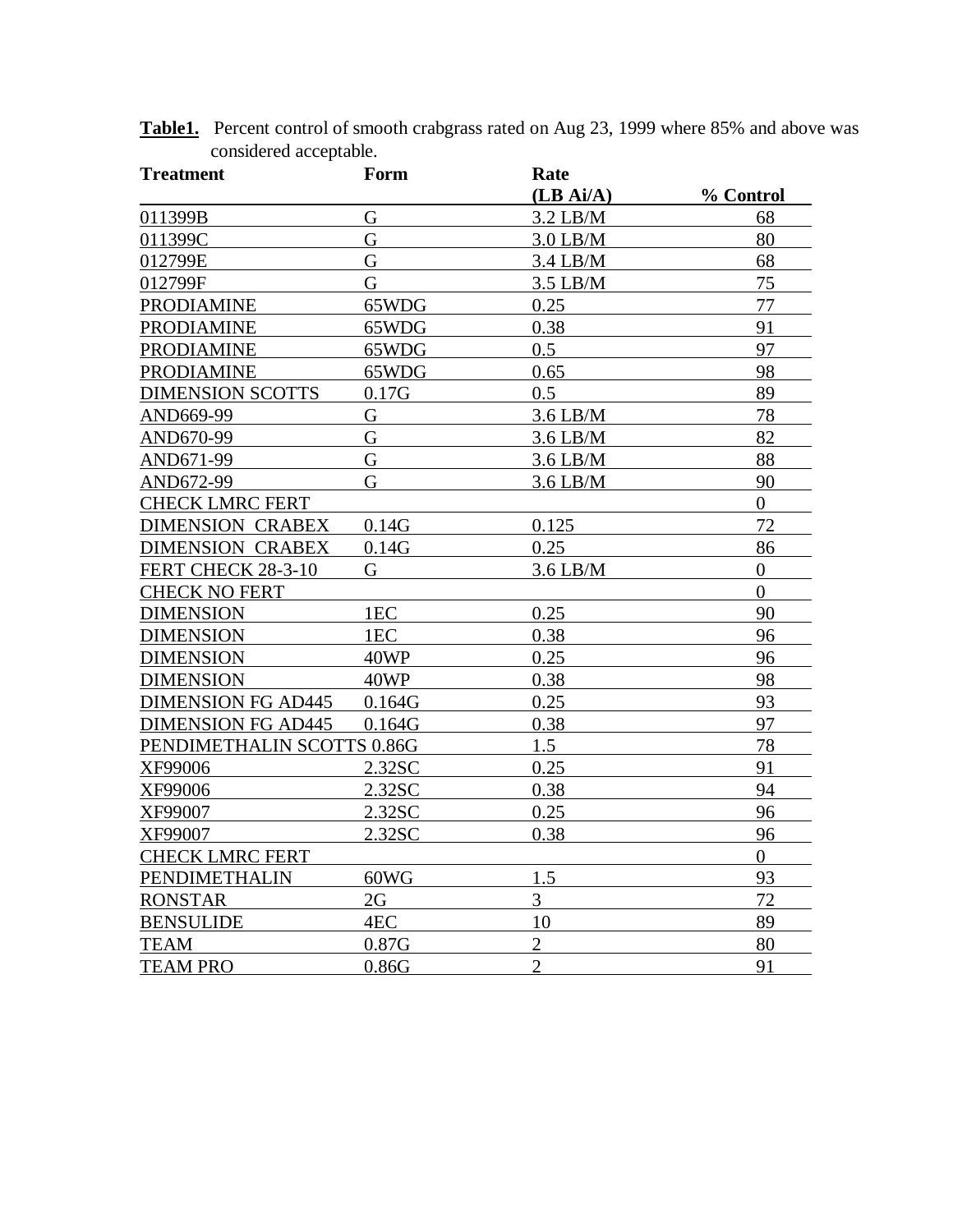# **Post-Emergence Control of Crabgrass at the Two to Three Leaf Growth Stage**

Dr. T. L. Watschke and J. A. Borger Department of Agronomy

# **Introduction**

This study was conducted on a mature stand of perennial ryegrass at the Landscape Management Research Center, Penn State University, University Park, PA. The objective of the study was to evaluate the efficacy of pre/post emergence herbicides for the postemergence control of smooth crabgrass.

### **Methods and Materials**

This study was a randomized complete block design with three replications. All of the treatments were applied on June 18, 1999 using a three foot  $CO<sub>2</sub>$  powered boom sprayer calibrated to deliver 40 gpa using two, flat fan, 6504 nozzles at 40 psi. Granular treatments were applied with a shaker jar.

## **Results and Discussion**

Commercially acceptable (85%) postemergence control of smooth crabgrass was attained by applications of the following herbicides; Drive 75DF at 0.75 lbs ai/A with 1%v/v MSO, Drive 75DF at 0.75 lbs ai/A plus 0.375 lbs ai/A of Dimension and MSO at 1% v/v, Drive 75DF at 0.75 lbs ai/A plus 1.5 lbs ai/A of pendimethlin and MSO at 1%v/v, and Acclaim Extra 0.57EW at 0.09 lbs ai/A plus Dimension 40WP at 0.5 lbs ai/A (Table.). All treatments containing granular Drive, Preclaim 3.09EC at 2.06 lbs ai/A, Dimension 40WP at 0.5 and 0.25 lbs ai/A and Puma 1EC at 0.12 lbs ai/A did not provide a commercially acceptable level of control.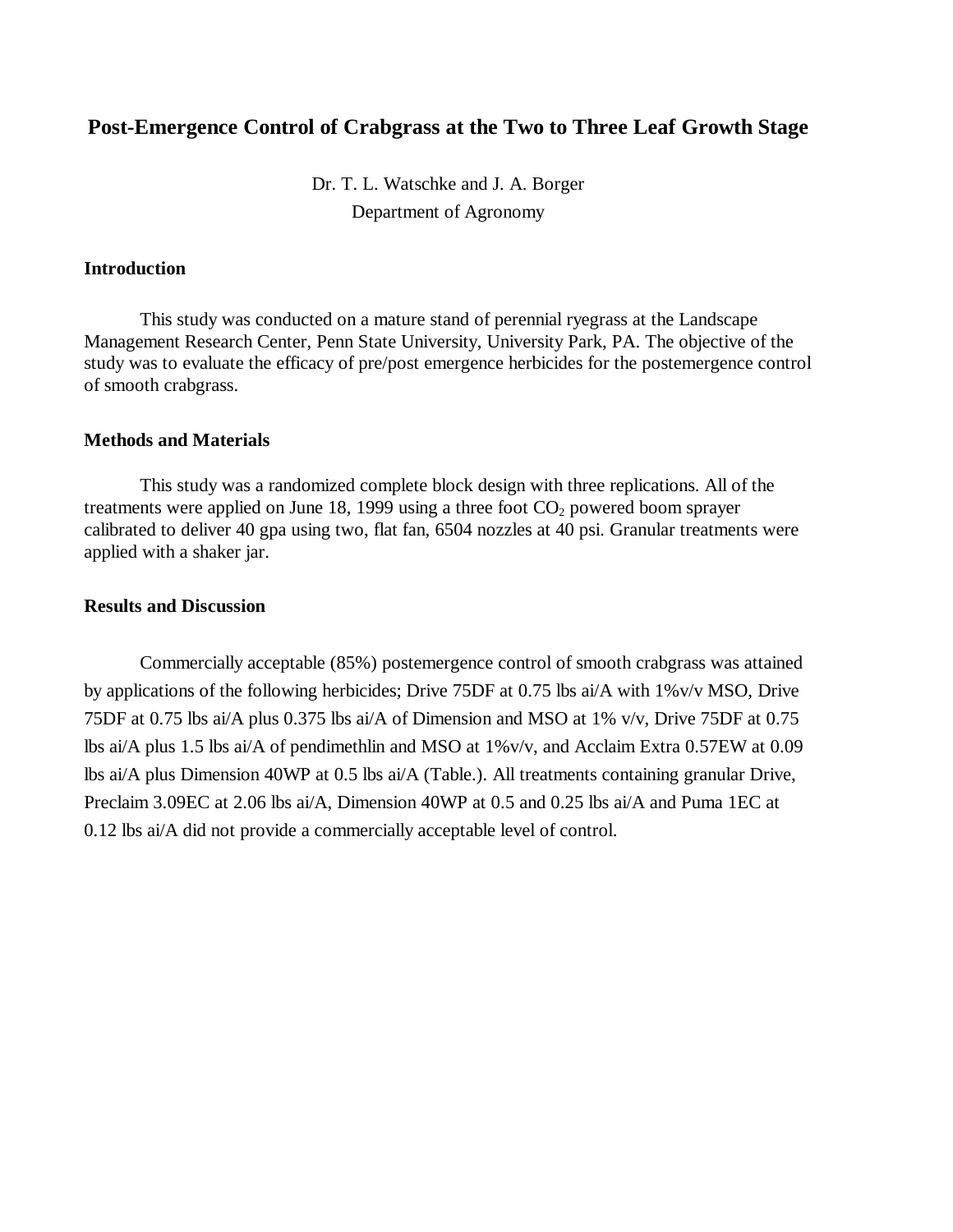| <b>Treatment</b>     | Form             | Rate        |           |
|----------------------|------------------|-------------|-----------|
|                      |                  | $(lb ai/A)$ | % Control |
| <b>DRIVE L-0337</b>  | G                | $4$ LB/M    | 68        |
| DRIVE/DIMENSION      | G                | $4$ LB/M    | 70        |
| <b>DRIVE/PREM</b>    | G                | $4$ LB/M    | 68        |
| <b>DRIVE</b>         | 75DF             | 0.75        | 90        |
| <b>MSO</b>           |                  | 1 % V/V     |           |
| <b>DRIVE</b>         | 75DF             | 0.75        | 95        |
| <b>MSO</b>           | L                | 1% V/V      |           |
| <b>DIMENSION</b>     | 1EC              | 0.375       |           |
| <b>CHECK</b>         |                  |             | $\Omega$  |
| <b>DRIVE</b>         | 75DF             | 0.75        | 88        |
| <b>MSO</b>           | L                | 1% V/V      |           |
| PENDIMENTHLIN        | 3.3 <sub>E</sub> | 1.5         |           |
| <b>PRECLAIM</b>      | 3.09EC           | 2.06        | 63        |
| <b>ACCLAIN EXTRA</b> | 0.57EW           | 0.09        | 95        |
| <b>DIMENSION</b>     | 40WP             | 0.5         |           |
| <b>DIMENSION</b>     | 40WP             | 0.5         | 65        |
| <b>PUMA</b>          | 1EC              | 0.12        | 75        |
| <b>DIMENSION</b>     | 40WP             | 0.25        | 27        |

**Table.** Percent control of smooth crabgrass rated on Aug 23, 1999 where 85% and above is considered commercially acceptable.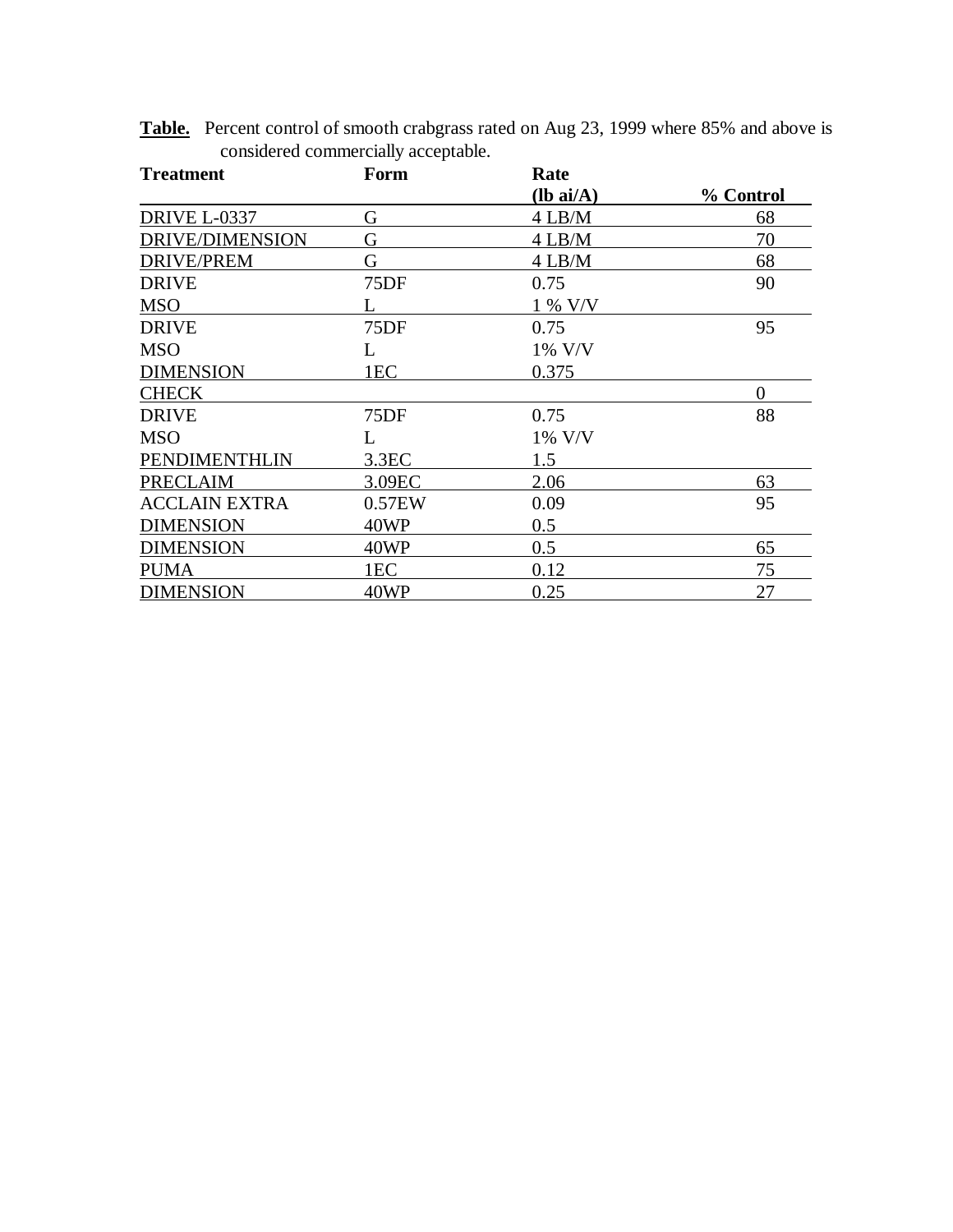# **Post Emergence Control of Crabgrass at the Two to Three Tiller Growth Stage Dr. T. L. Watschke and J. A. Borger<sup>1</sup>**

# **Introduction**

This study was conducted on a mature stand of perennial ryegrass at the Landscape Management Research Center, Penn State University, University Park, Pa. The objective of the study was to evaluate the efficacy of herbicides for the post emergence control of smooth crabgrass.

## **Methods and Materials**

This study was a randomized complete block design with three replications. All of the treatments were applied on July 19, 1999 using a three foot  $CO<sub>2</sub>$  powered boom sprayer calibrated to deliver 40 gpa using two, flat fan, 6504 nozzles at 40 psi.

### **Results and Discussion**

 $\overline{a}$ 

Commercially acceptable postemergence control of smooth crabgrass was attained by the application of Acclaim Extra 0.57EW at 0.12 lbs ai/A, Puma 1EC at 0.12 lbs ai/A, Acclaim Extra 0.57EW at 0.12 lbs ai/A plus Confront 3SL at 0.375 lbs ai/A, and Preclaim 3.09EC at 2.06 lbs ai/A plus Confront 3SL at 0.375 lbs ai/A. All other treatments did not provide commercially acceptable control.

<sup>&</sup>lt;sup>1</sup> Professor and Research Assistant, respectively, Department of Agronomy, Penn State University, University Park, PA, 16802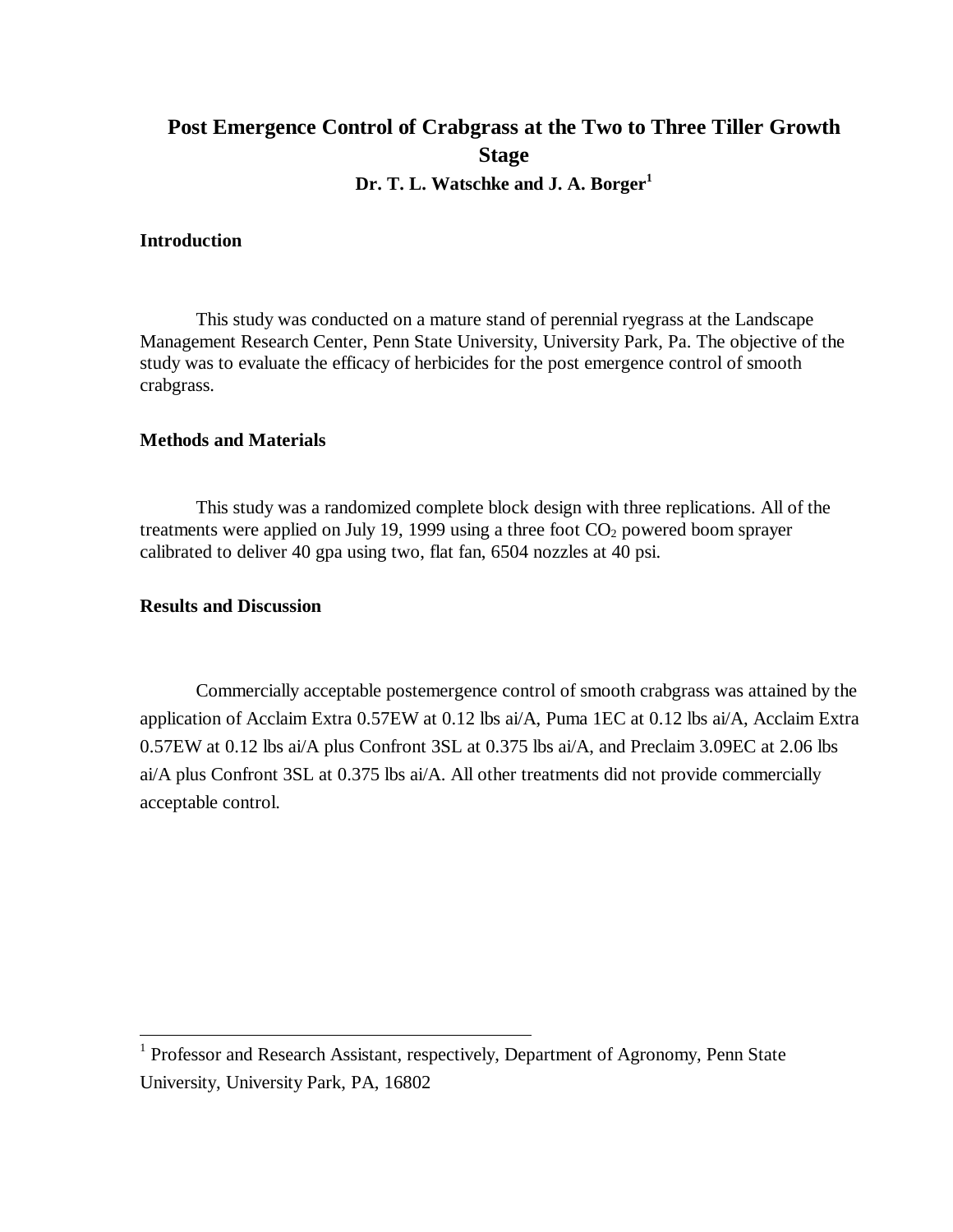| <b>Treatment</b>     | Form            | Rate                 |           |
|----------------------|-----------------|----------------------|-----------|
|                      |                 | $(lbs \text{ ai/A})$ | % Control |
| <b>ACCLAIM EXTRA</b> | 0.57EW          | 0.12                 | 87        |
| <b>PRECLAIM</b>      | 3.09EC          | 2.06                 | 82        |
| <b>PUMA</b>          | 1 <sub>EC</sub> | 0.12                 | 88        |
| <b>CHECK</b>         |                 |                      |           |
| <b>DRIVE</b>         | 75DF            | 0.75                 | 75        |
| <b>MSO</b>           |                 | 1 % V/V              |           |
| <b>DIMENSION</b>     | 40WP            | 0.5                  | 63        |
| <b>DRIVE</b>         | 0.43G           | $4$ LB/M             | 42        |
| <b>ACCLAIM EXTRA</b> | 0.57EW          | 0.12                 | 93        |
| <b>CONFRONT</b>      | 3SL             | 0.375                |           |
| <b>PRECLAIM</b>      | 3.09EC          | 2.06                 | 85        |
| <b>CONFRONT</b>      | 3SL             | 0.375                |           |

**Table1.** Percent control of smooth crabgrass rated on Aug 23, 1999 where 85% and above is considered commercially acceptable.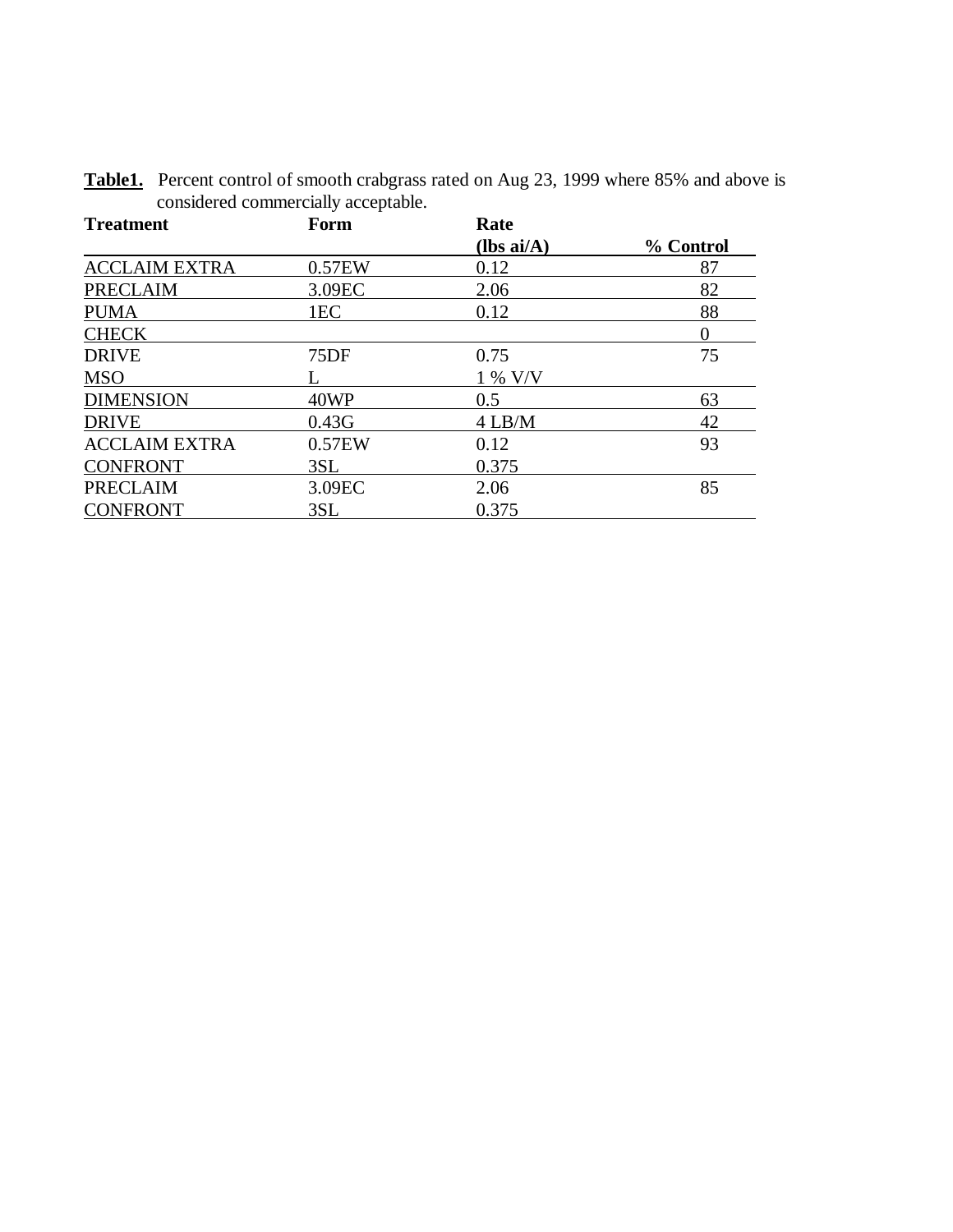# **Pre-Stress Conditioning of Perennial Ryegrass with PGRs**

Dr. T. L. Watschke and J. A. Borger Department of Agronomy

### **Introduction**

This study was conducted on a mature stand of perennial ryegrass at the Landscape Management Research Center, Penn State University, University Park, PA. The objective of the study was to evaluate Proxy and Primo for pre-stress conditioning of the turfgrass.

### **Methods and Materials**

This study was a randomized complete block design with three replications. All of the treatments were applied on July 6, 1999 using a three foot  $CO<sub>2</sub>$  powered boom sprayer calibrated to deliver 40 gpa using two, flat fan, 6504 nozzles at 40 psi. The test site was only irrigated to prevent turfgrass dormancy.

#### **Results and Discussion**

Color was rated six times following the application of the treatments as a means of assessing stress tolerance (Table 1). There were no significant differences found among the treatments on any rating date. Some trends were found to the extent that some generalizations can be made. The highest rate of Proxy (10 oz/M) tended to reduce color until the August third rating date. The two lower rates tended to cause the same effect but caused slightly better color by August third. Adding MacroSorb Foliar to the lowest Proxy rate tended to improve color on the last four rating dates.

The MEC formulation of Primo tended to cause a slightly better color response than the EC formulation (more consistently at the 0.5 oz/M rate). Adding MacroSorb Foliar to Primo treatments did appear to result in color trends. It also appeared that turf treated at the low rate had a similar color response to that treated at the high rate.

On August 17, fresh clipping weights were taken (Table 2). Although Proxy treated turf did not yield significantly different from the check, the yields were significantly lower than those from turf treated with Primo MEC at 0.25 oz/M. By adding MacroSorb Foliar to the 0.25 oz/M rate of Primo MEC, this growth difference was no longer significant.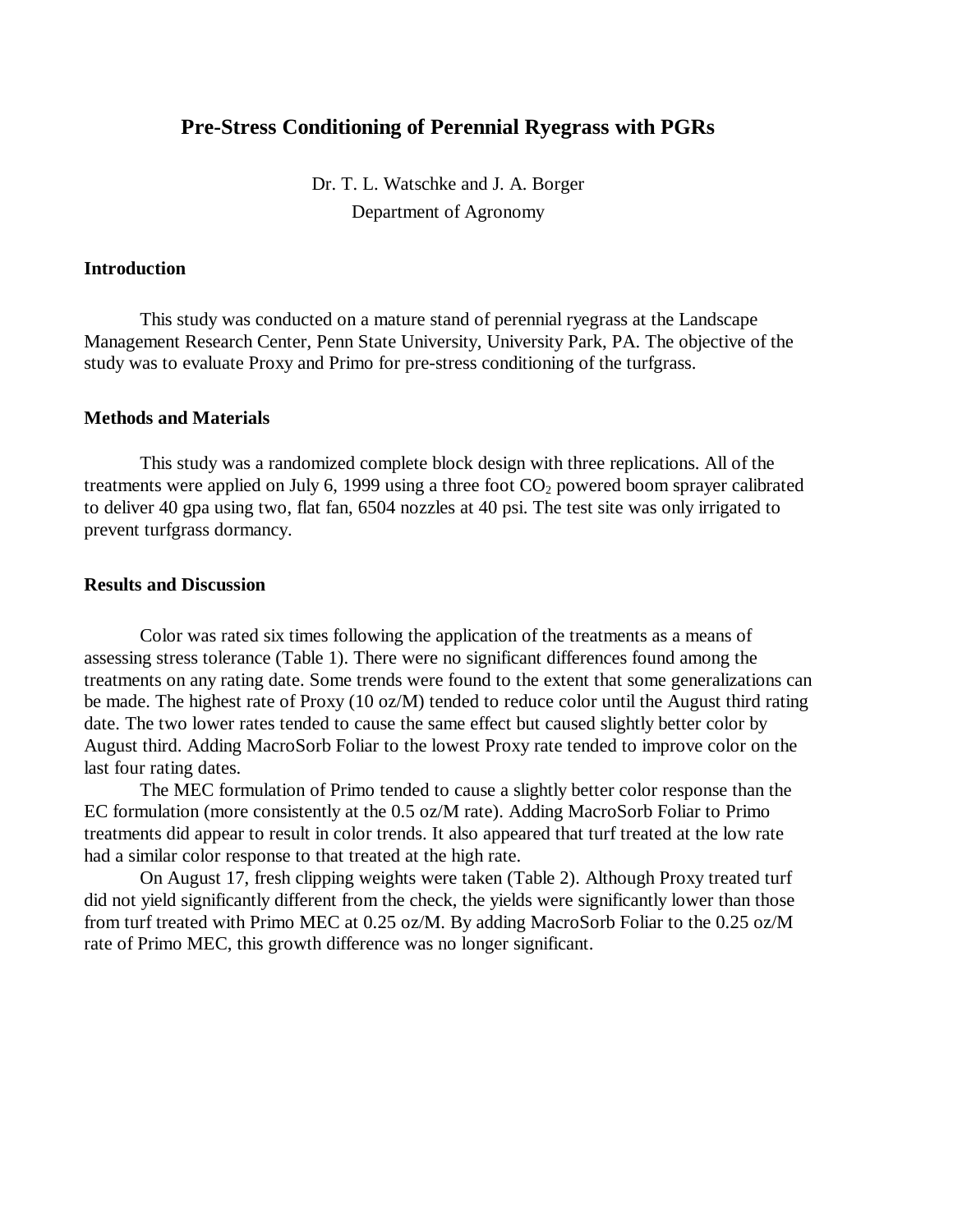| <b>Treatment</b>        | Form | Rate           |                                                                       |          |          |         |        |        |  |  |
|-------------------------|------|----------------|-----------------------------------------------------------------------|----------|----------|---------|--------|--------|--|--|
|                         |      |                | $\left( \frac{\partial z}{\partial \mathbf{M}} \right)$ (-<br>-Color- |          |          |         |        |        |  |  |
|                         |      |                | $7-13$                                                                | $7 - 20$ | $7 - 27$ | $8 - 3$ | $8-10$ | $8-17$ |  |  |
| <b>PROXY</b>            | 2SL  | 3              | $8.3^{1}$                                                             | 8.5      | 8.7      | 8.2     | 8.8    | 8.7    |  |  |
| <b>PROXY</b>            | 2SL  | 5              | 8.0                                                                   | 8.3      | 8.8      | 8.2     | 8.8    | 8.7    |  |  |
| <b>PROXY</b>            | 2SL  | 10             | 8.0                                                                   | 8.0      | 8.6      | 7.9     | 8.8    | 8.7    |  |  |
| <b>CHECK</b>            |      |                | 8.5                                                                   | 8.7      | 8.9      | 7.9     | 8.8    | 8.6    |  |  |
| <b>PRIMO</b>            | 1EC  | 0.5            | 8.5                                                                   | 8.7      | 9.0      | 8.1     | 8.8    | 8.8    |  |  |
| <b>PRIMO</b>            | 1MEC | 0.5            | 8.5                                                                   | 8.8      | 8.9      | 8.5     | 8.8    | 8.8    |  |  |
| <b>PROXY</b>            | 2SL  | 3              | 8.0                                                                   | 8.2      | 8.8      | 8.5     | 8.8    | 8.8    |  |  |
| <b>MACROSORB FOLIAR</b> |      | 2              |                                                                       |          |          |         |        |        |  |  |
| <b>PRIMO</b>            | 1MEC | 0.25           | 8.5                                                                   | 8.8      | 9.1      | 8.3     | 8.8    | 8.7    |  |  |
| <b>PRIMO</b>            | 1MEC | 0.25           | 8.5                                                                   | 8.7      | 9.0      | 8.1     | 8.8    | 8.7    |  |  |
| <b>MACROSORB FOLIAR</b> |      | $\overline{2}$ |                                                                       |          |          |         |        |        |  |  |
| <b>PRIMO</b>            | 1EC  | 0.25           | 8.5                                                                   | 8.5      | 9.1      | 8.5     | 8.8    | 8.8    |  |  |
| <b>PRIMO</b>            | 1EC  | 0.25           | 8.5                                                                   | 8.8      | 9.0      | 8.3     | 8.8    | 8.8    |  |  |
| <b>MACROSORB FOLIAR</b> |      | 2              |                                                                       |          |          |         |        |        |  |  |

**Table 1.** Color ratings taken on six dates in 1999.

 $1 -$ Color ratings where  $0 =$  brown,  $7 =$  acceptable, and  $10 =$  dark green.

**Table 2.**. Fresh clipping weights (grams) taken Aug 17, 1999.

| <b>Treatment</b>        | Form | Rate         | Weight            |
|-------------------------|------|--------------|-------------------|
|                         |      | $\rm (oz/M)$ |                   |
| <b>PROXY</b>            | 2SL  | 3            | 14.3 <sup>1</sup> |
| <b>PROXY</b>            | 2SL  | 5            | 12.7 <sub>b</sub> |
| <b>PROXY</b>            | 2SL  | 10           | 13.0b             |
| <b>CHECK</b>            |      |              | 17.0ab            |
| <b>PRIMO</b>            | 1EC  | 0.5          | 21.7ab            |
| <b>PRIMO</b>            | 1MEC | 0.5          | 17.7ab            |
| <b>PROXY</b>            | 2SL  | 3            | 17.7ab            |
| <b>MACROSORB FOLIAR</b> |      | 2            |                   |
| <b>PRIMO</b>            | 1MEC | 0.25         | 23.7a             |
| <b>PRIMO</b>            | 1MEC | 0.25         | 21.3ab            |
| <b>MACROSORB FOLIAR</b> |      | 2            |                   |
| <b>PRIMO</b>            | 1EC  | 0.25         | 17.7ab            |
| <b>PRIMO</b>            | 1EC  | 0.25         | 17.0ab            |
| <b>MACROSORB FOLIAR</b> |      |              |                   |

<sup>1</sup> Means followed by same letter do not significantly differ

(P= 0.05 Duncan's New MRT)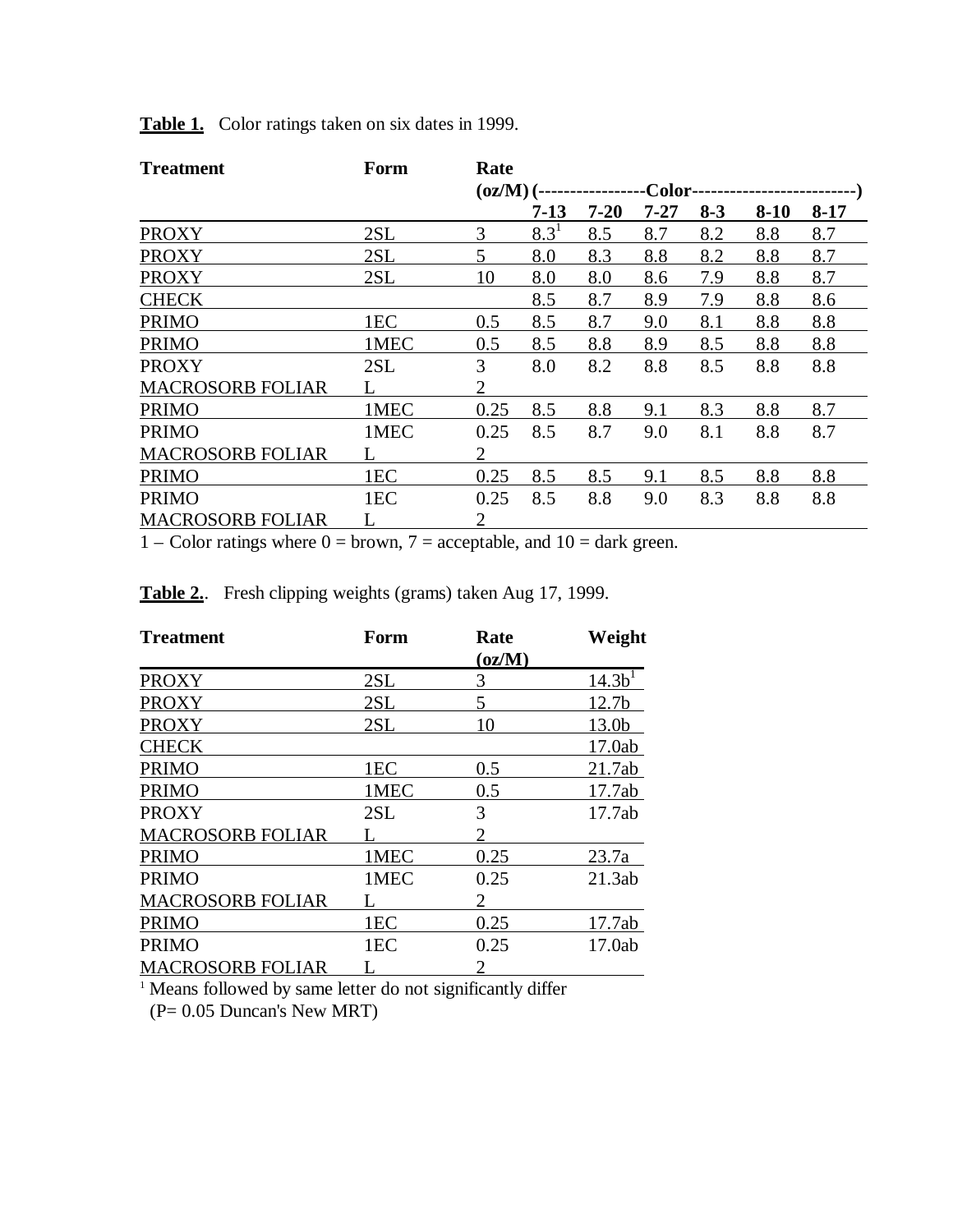# **Evaluation of a New Plant Growth Regulator on Creeping Bentgrass**

Dr. T. L. Watschke and J. A. Borger Department of Agronomy

## **Introduction**

This study was conducted on a mature stand of "Penncross" creeping bentgrass at the Landscape Management Research Center, Penn State University, University Park, PA. The objective of the study was to determine the efficacy and phytotoxicity of an experimental plant growth regulator (EXP310309D).

### **Methods and Materials**

This study was a randomized complete block design with three replications. All of the treatments were applied on June 15 and again on July 13, 1999 using a three foot  $CO<sub>2</sub>$  powered boom sprayer calibrated to deliver 40 gpa using two, flat fan, 6504 nozzles at 40 psi. The test site was maintained similar to that of a golf course fairway with respect to irrigation, fertilization and mowing.

### **Results and Discussion**

Color was rated eight times during the course of the experiment (Table 1). No significant differences in color were observed for treated turf.

Height was measured eight times during the course of the experiment (Table 2). On the June 28, July 7, July 12 and July 19 dates there was a slight trend for treated turf to be shorter than non treated, but the differences were not significant.

Fresh clipping weights were harvested seven times during the course of the experiment (Table 3). No significant differences in clipping weights were found in any of the harvest dates.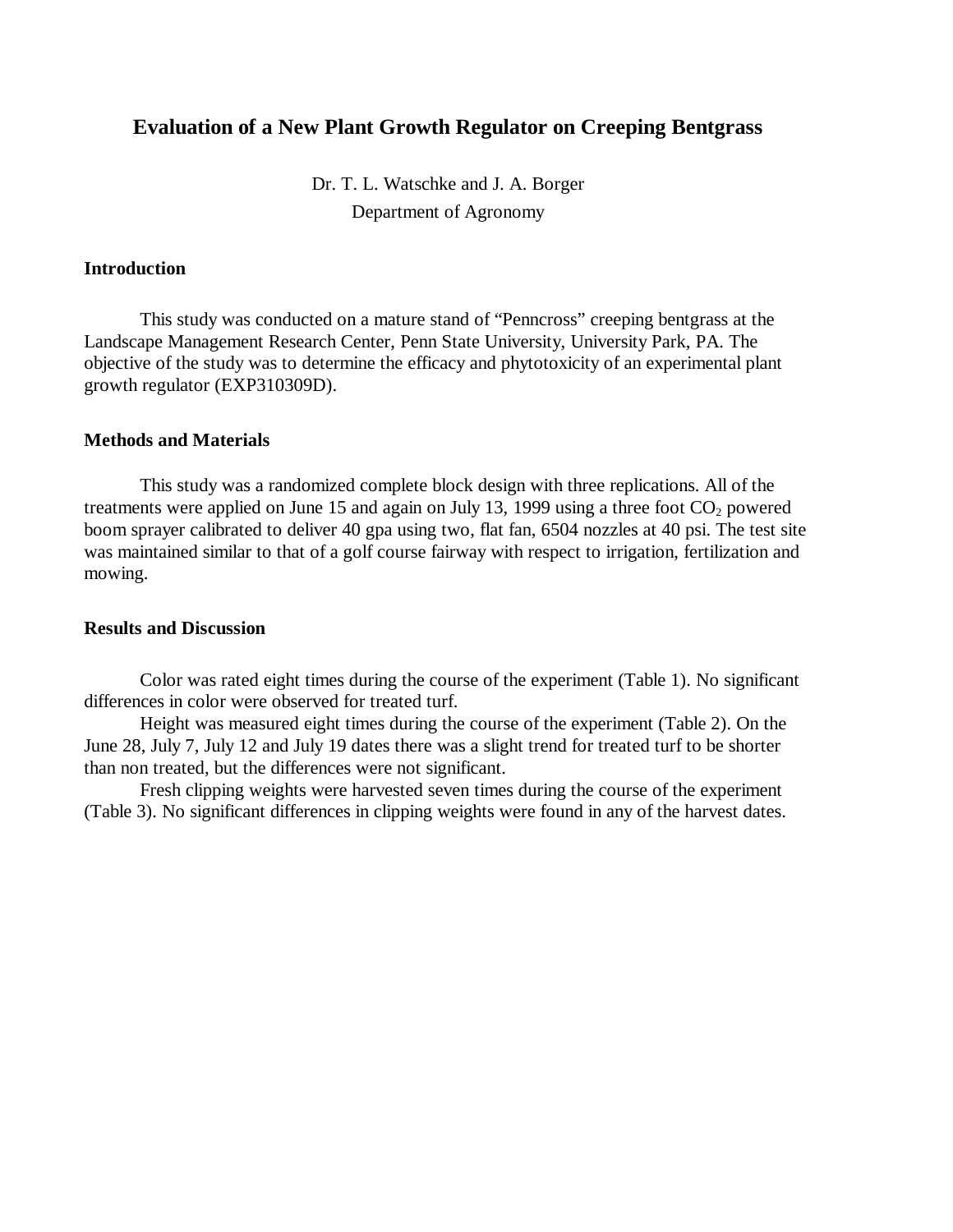|                                                  | <b>Table 1.</b> Color ratings on a scale of 0-10 where $0 =$ brown, $7=$ acceptable, and $10 =$ dark green of |
|--------------------------------------------------|---------------------------------------------------------------------------------------------------------------|
| PGR's applied to "Penncross" creeping bentgrass. |                                                                                                               |

| <b>Treatment</b> | Form | Rate |           |          |         |      |      |      |         |     |  |
|------------------|------|------|-----------|----------|---------|------|------|------|---------|-----|--|
|                  |      | Oz/M | $6 - 21$  | $6 - 28$ | $7 - 7$ | 7-12 | 7-19 | 7-26 | $8-2$   | 8-9 |  |
| EXP310309D       | 4SL  |      | $8.0\,$   | 8.2      | 8.4     |      | 8.7  |      | 8.7     |     |  |
| EXP310309D       | 4SL  |      | 8.0       |          | 8.8     | 8.5  | 8.5  |      | 8.8     | 8.5 |  |
| <b>CHECK</b>     |      |      | $\rm 8.0$ |          | 8.6     | 8.5  | 9.0  | 9.0  | 9.0     | 8.7 |  |
| <b>PROXY</b>     | 2SL  |      | $8.0\,$   | 8.6      | 8.7     | 8.5  | 8.8  | 8.   | $8.8\,$ | 8.6 |  |

**Table 2.** Height ratings (in inches) of PGR's applied to "Penncross" creeping bentgrass. **Treatment Form Rate**

|              |       | Oz/M |  | $6-21$ $6-28$ $7-7$ $7-12$ $7-19$ $7-26$ $8-2$ $8-9$ |  |  |
|--------------|-------|------|--|------------------------------------------------------|--|--|
| EXP310309D   | 4SL.  |      |  | $0.49a1$ 0.40a 0.49a 0.37a 0.43a 0.43a 0.42a 0.39a   |  |  |
| EXP310309D   | 4SL.  |      |  | 0.52a 0.39a 0.50a 0.41a 0.45a 0.42a 0.44a 0.42a      |  |  |
| <b>CHECK</b> |       |      |  | 0.50a 0.46a 0.50a 0.41a 0.46a 0.41a 0.40a 0.38a      |  |  |
| <b>PROXY</b> | 2SL = |      |  | 0.53a 0.38a 0.48a 0.38a 0.43a 0.43a 0.39a 0.40a      |  |  |
|              |       |      |  |                                                      |  |  |

1 - Means followed by same letter do not significantly differ (P= 0.05 Duncan's New MRT)

|                  |                  | <b>Table 3.</b> Fresh weight ratings (in grams) of PGR's applied to "Penncross" creeping bentgrass. |  |
|------------------|------------------|-----------------------------------------------------------------------------------------------------|--|
| <b>Treatment</b> | <b>Form Rate</b> |                                                                                                     |  |

|              |         | $Oz/M$ 6-21 7-7 7-12 7-19 7-26 8-2 |  |  |                                              | 8-9 |
|--------------|---------|------------------------------------|--|--|----------------------------------------------|-----|
| EXP310309D   |         |                                    |  |  | $35.7a1$ 0.45a 29.3a 27.0a 30.7a 29.3a 26.3a |     |
| EXP310309D   | $4SL$ 5 |                                    |  |  | 44.0a 46.3a 33.0a 26.0a 29.0a 29.3a 27.0a    |     |
| <b>CHECK</b> |         |                                    |  |  | 38.7a 45.3a 33.0a 27.0a 31.7a 28.7a 27.3a    |     |
| <b>PROXY</b> | 2SL =   |                                    |  |  | 43.7a 37.3a 28.0a 27.3a 29.3a 27.3a 25.3a    |     |

1 - Means followed by same letter do not significantly differ (P= 0.05 Duncan's New MRT)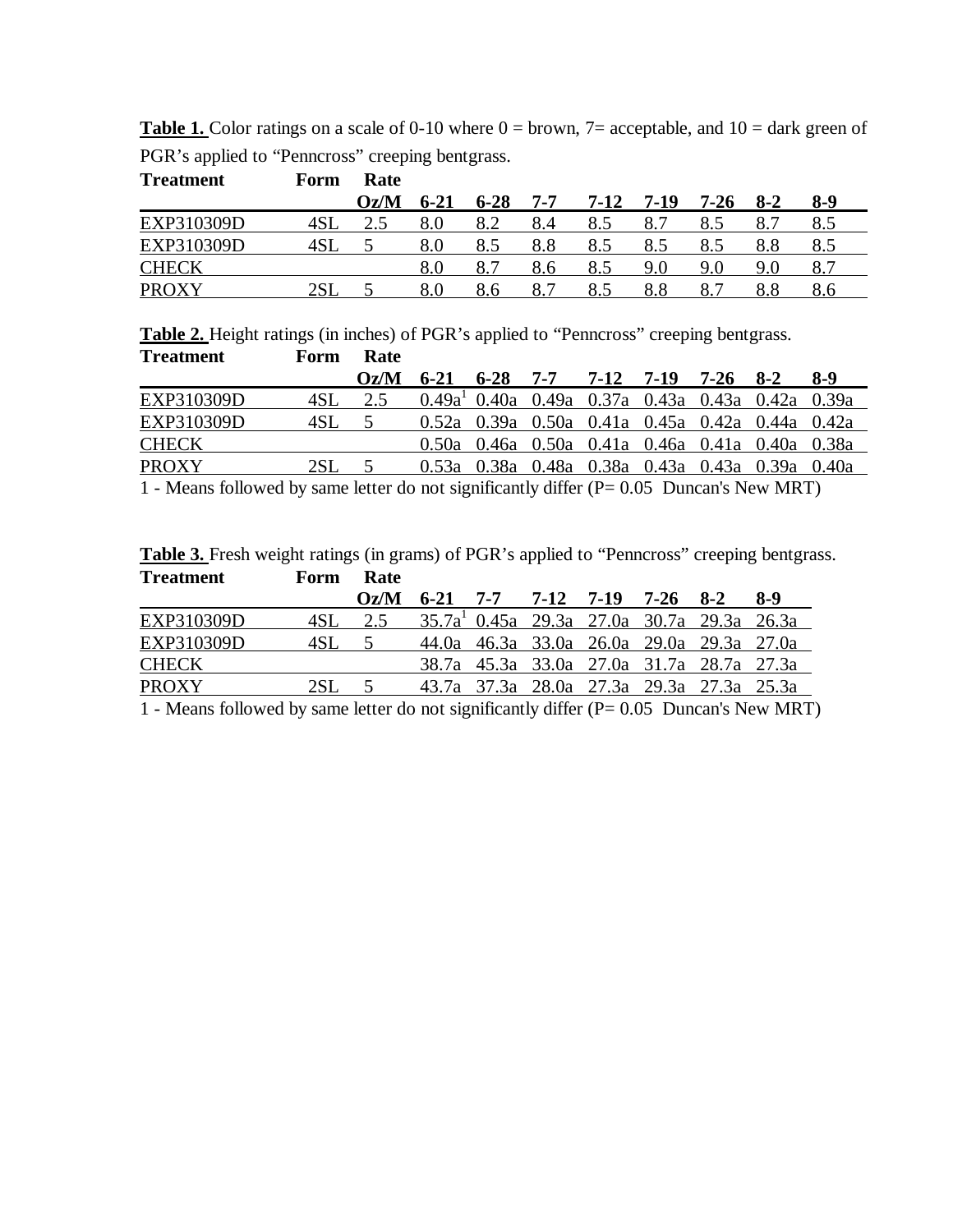# **Re-Rooting of Four Varieties of Creeping Bentgrass After Applications of Bensulide and Dithiopyr**

Dr. T. L. Watschke and J. A. Borger Department of Agronomy

## **Introduction**

This study was conducted at Penn State University, University Park, PA in the greenhouse at the Agricultural Sciences and Industries Building to evaluate the re-rooting of 'Penncross', 'Seaside', 'Penneagle' and 'Pennlinks' creeping bentgrasses. Applications of bensulide and dithiopyr were applied to the bentgrasses for two growing seasons. Samples were taken the spring following the two years of applications for the assessment of re-rooting.

## **Methods and Materials**

This experiment was a completely random design with nine replications. On Feb. 27, 1999, two-inch diameter plugs were collected from the plots in the field that received the herbicide applications. The soil was removed to a depth of 0.5 inch. The plugs were then planted in a sand medium in four-inch pots in a greenhouse.

Bensulide and dithiopyr were applied during two of the three previous growing seasons. All treatments were applied on May 3, 1996 and, with exception of dithiopyr again on May 30, and Aug 26, in 1996. In 1998, all treatments were applied on April 16 and with exception of dithiopyr again on May 20, and Aug 19. All applications were applied using a three-foot hand held CO<sub>2</sub> powered boom sprayer with two 6504 flat fan nozzles calibrated to deliver 80 GPA at 30 psi. After each application the test site received approximately 0.5 inch of water.

#### **Results and Discussion**

Color (phytotoxicity) was rated on five consecutive days in March after the plugs were placed in the greenhouse (Table 1). No differences were found in color regardless of treatment during the five day 'green-up' phase of the experiment. On March 18, topgrowth was harvested and fresh weights of clippings was recorded (Table 2). No significant differences or trends were found among the treatments. On March 23, roots were harvested, dried, and weighed as a means of assessing re-rooting. No significant differences in re-rooting were found for Penncross, Seaside or Pennlinks varieties. However, Penneagle that had been treated in 1996 and 1998 at the high rate (40, 30, and 30 pts/A) had significantly reduced re-rooting compared to untreated Penneagle. Dithiopyr was not found to cause any significant decrease in re-rooting on any of the varieties when applied at the label rate (0.5 lbs ai/A) with a spring (April) application.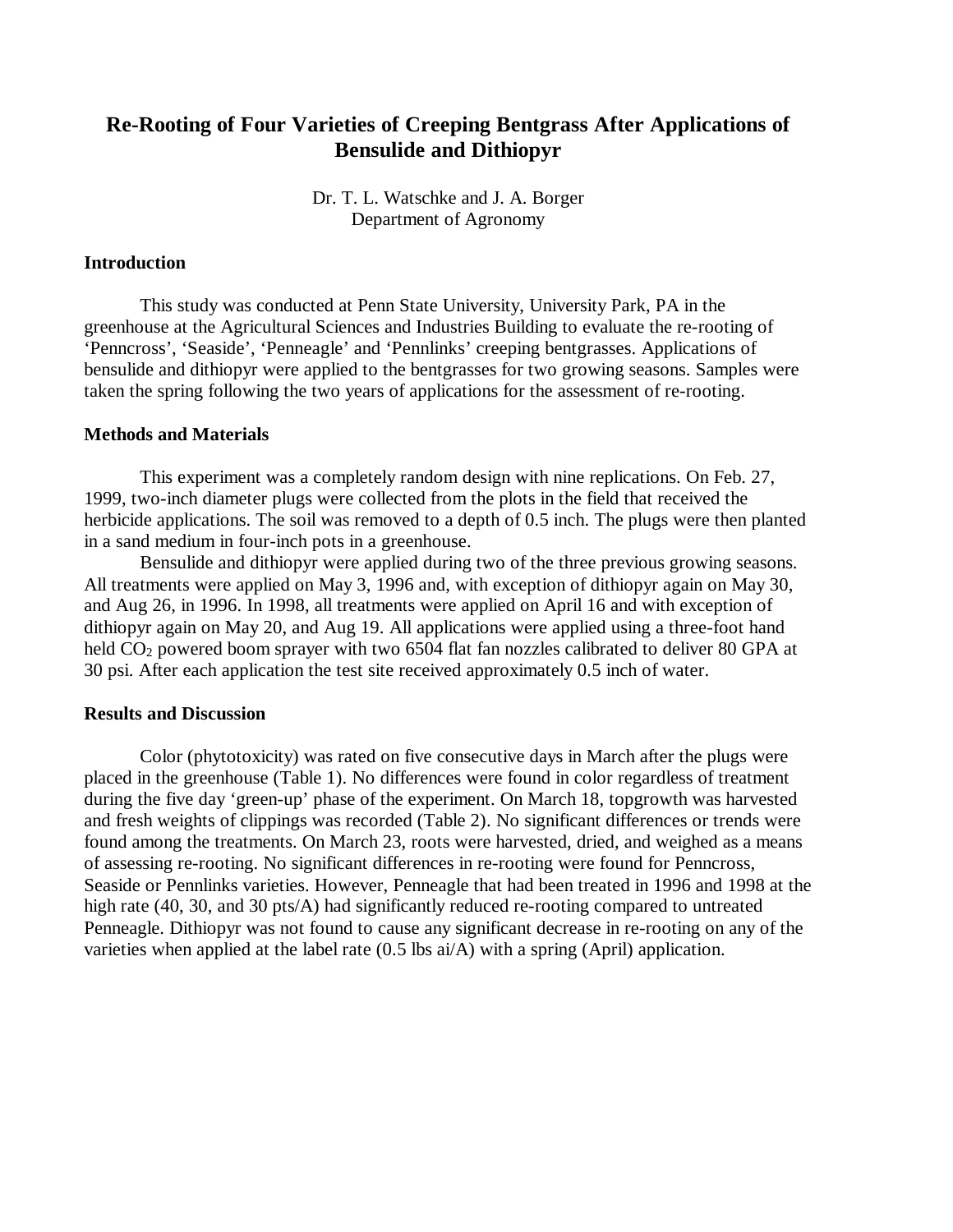| <b>Treatment</b>     | Form Rate       |                  | <b>Timing</b>                       |                   |             |             |            |             |
|----------------------|-----------------|------------------|-------------------------------------|-------------------|-------------|-------------|------------|-------------|
|                      |                 | (pt/a)           |                                     | $3 - 2$           | $3 - 3$     | $3-4$       | $3 - 5$    | $3-6$       |
|                      |                 |                  |                                     |                   |             |             |            |             |
|                      |                 |                  | <b>Penncross creeping bentgrass</b> |                   |             |             |            |             |
| <b>BETASAN</b>       | 4L              | 20               | April                               | 8.6a <sup>1</sup> | 9.1a        | 9.3a        | 9.2a       | 9.2a        |
| <b>BETASAN</b>       | 4L              | 15               | May                                 |                   |             |             |            |             |
| <b>BETASAN</b>       | 4L              | 15               | Aug                                 |                   |             |             |            |             |
| <b>BETASAN</b>       | 4L              | 40               | April                               | 8.4a              | 9.1a        | 9.2a        | 9.1ab      | 9.1a        |
| <b>BETASAN</b>       | 4L              | 30               | May                                 |                   |             |             |            |             |
| <b>BETASAN</b>       | 4L              | 30               | Aug                                 |                   |             |             |            |             |
| <b>DIMENSION</b>     | 1 <sub>EC</sub> | $0.5$ lb ai/ $A$ | April                               | 8.5a              | 9.1a        | 8.9ab       | 8.9ab      | 8.9a        |
| <b>CHECK</b>         |                 |                  |                                     | <u>8.4a</u>       | <u>8.9a</u> | <u>9.1a</u> | 9.0ab      | <u>8.9a</u> |
|                      |                 |                  | <b>Seaside creeping bentgrass</b>   |                   |             |             |            |             |
| <b>BETASAN</b>       | 4L              | 20               | April                               | 8.5a              | 9.0a        | 9.1a        | 9.0ab      | 9.0a        |
| <b>BETASAN</b>       | 4L              | 15               | May                                 |                   |             |             |            |             |
| <b>BETASAN</b>       | 4L              | 15               | Aug                                 |                   |             |             |            |             |
| <b>BETASAN</b>       | 4L              | 40               | April                               | 8.6a              | 9.0a        | 9.2a        | 8.9ab      | 8.9a        |
| <b>BETASAN</b>       | 4L              | 30               | May                                 |                   |             |             |            |             |
| <b>BETASAN</b>       | 4L              | 30               | Aug                                 |                   |             |             |            |             |
| <b>DIMENSION</b>     | 1 <sub>EC</sub> | $0.5$ lb ai/A    | <u>April</u>                        | 8.2a              | 8.8a        | 9.1a        | 8.9ab      | 8.8a        |
| <b>CHECK</b>         |                 |                  |                                     | <u>8.5a</u>       | 9.1a        | <u>9.1a</u> | 8.9ab      | <u>9.0a</u> |
|                      |                 |                  |                                     |                   |             |             |            |             |
|                      |                 |                  | Penneagle creeping bentgrass        |                   |             |             |            |             |
| <b>BETASAN</b>       | 4L              | 20               | April                               | 8.5a              | 8.8a        | 9.0a        | 8.8ab      | 8.9a        |
| <b>BETASAN</b>       | 4L              | 15               | May                                 |                   |             |             |            |             |
| <b>BETASAN</b>       | 4L              | 15               | Aug                                 |                   |             |             |            |             |
| <b>BETASAN</b>       | 4L              | 40               | April                               | 8.5a              | 9.0a        | 9.1a        | 8.9ab      | 9.0a        |
| <b>BETASAN</b>       | 4L              | 30               | May                                 |                   |             |             |            |             |
| <b>BETASAN</b>       | 4L              | 30               | Aug                                 |                   |             |             |            |             |
| <b>DIMENSION</b>     | 1 <sub>EC</sub> | $0.5$ lb ai/A    | April                               | 8.6a              | 8.9a        | 9.2a        | 8.8ab      | 9.1a        |
| <b>CHECK</b>         |                 |                  |                                     | <u>8.4a</u>       | <u>8.7a</u> | 8.9ab       | 8.8ab      | <u>9.0a</u> |
|                      |                 |                  | <b>Pennlinks creeping bentgrass</b> |                   |             |             |            |             |
| <b>BETASAN</b>       | 4L              | 20               | April                               | 8.6a              | 9.1a        | 9.2a        | 9.0ab 9.1a |             |
| <b>BETASAN</b>       | 4L              | 15               | May                                 |                   |             |             |            |             |
| <b>BETASAN</b>       | 4L              | 15               | Aug                                 |                   |             |             |            |             |
| <b>BETASAN</b>       | 4L              | 40               | April                               | 8.6a              | 9.0a        | 9.1a        | 9.0ab      | 9.0a        |
|                      |                 |                  |                                     |                   |             |             |            |             |
| <b>BETASAN</b>       | 4L              | 30               | May                                 |                   |             |             |            |             |
| <b>BETASAN</b>       | 4L              | 30               | Aug                                 |                   |             |             |            |             |
| <b>DIMENSION 1EC</b> |                 | $0.5$ lb ai/A    | <b>April</b>                        | 8.5a              | 8.8a        | 9.1a        | 8.7b       | 9.0a        |
| <b>CHECK</b>         |                 |                  |                                     | <u>8.7a</u>       | <u>9.0a</u> | <u>9.2a</u> | 9.1ab      | <u>9.0a</u> |

**Table 1.** Phytotoxicity ratings taken in 1999 on a scale of 1-10 where 1 = brown, 7 = acceptable and  $10 =$  dark green.

<sup>1</sup>Means followed by the same letter do not significantly differ ( $P = 0.05$ , Duncan's New MRT).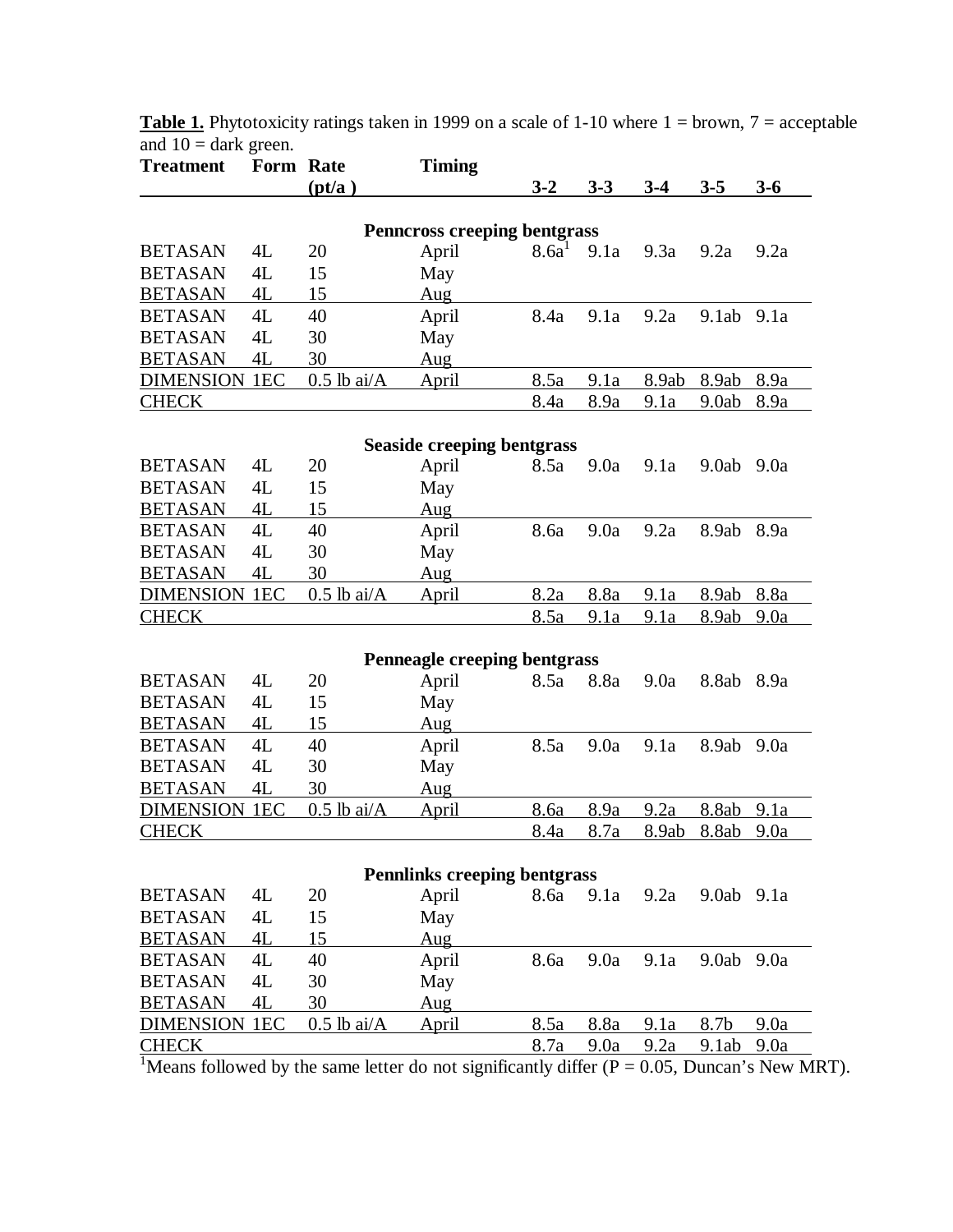| <b>Treatment</b>     | Form Rate | (pt/a)        | <b>Timing</b>                                | Top growth<br>$3-18$ | <b>Root</b><br>$3 - 23$ |
|----------------------|-----------|---------------|----------------------------------------------|----------------------|-------------------------|
|                      |           |               |                                              |                      |                         |
| <b>BETASAN</b>       | 4L        | 20            | <b>Penncross creeping bentgrass</b><br>April | 2.94a <sup>1</sup>   | 0.21ab                  |
| <b>BETASAN</b>       | 4L        | 15            | May                                          |                      |                         |
| <b>BETASAN</b>       | 4L        | 15            | Aug                                          |                      |                         |
| <b>BETASAN</b>       | 4L        | 40            | April                                        | 2.64a                | 0.17ab                  |
| <b>BETASAN</b>       | 4L        | 30            | May                                          |                      |                         |
| <b>BETASAN</b>       | 4L        | 30            | Aug                                          |                      |                         |
| <b>DIMENSION 1EC</b> |           | $0.5$ lb ai/A | April                                        | 2.32a                | 0.15ab                  |
| <b>CHECK</b>         |           |               |                                              | 2.65a                | 0.23ab                  |
|                      |           |               |                                              |                      |                         |
|                      |           |               | <b>Seaside creeping bentgrass</b>            |                      |                         |
| <b>BETASAN</b>       | 4L        | 20            | April                                        | 2.59a                | 0.19ab                  |
| <b>BETASAN</b>       | 4L        | 15            | May                                          |                      |                         |
| <b>BETASAN</b>       | 4L        | 15            | Aug                                          |                      |                         |
| <b>BETASAN</b>       | 4L        | 40            | April                                        | 2.58a                | 0.19ab                  |
| <b>BETASAN</b>       | 4L        | 30            | May                                          |                      |                         |
| <b>BETASAN</b>       | 4L        | 30            | Aug                                          |                      |                         |
| <b>DIMENSION 1EC</b> |           | $0.5$ lb ai/A | April                                        | 2.59a                | 0.21ab                  |
| <b>CHECK</b>         |           |               |                                              | 2.36a                | 0.17ab                  |
|                      |           |               |                                              |                      |                         |
|                      |           |               | Penneagle creeping bentgrass                 |                      |                         |
| <b>BETASAN</b>       | 4L        | 20            | April                                        | 2.55a                | 0.23ab                  |
| <b>BETASAN</b>       | 4L        | 15            | May                                          |                      |                         |
| <b>BETASAN</b>       | 4L        | 15            | Aug                                          |                      |                         |
| <b>BETASAN</b>       | 4L        | 40            | April                                        | 2.55a                | 0.14 <sub>b</sub>       |
| <b>BETASAN</b>       | 4L        | 30            | May                                          |                      |                         |
| <b>BETASAN</b>       | 4L        | 30            | Aug                                          |                      |                         |
| <b>DIMENSION 1EC</b> |           | $0.5$ lb ai/A | April                                        | 2.72a                | 0.25ab                  |
| <b>CHECK</b>         |           |               |                                              | <u>2.45a</u>         | 0.25a                   |
|                      |           |               |                                              |                      |                         |
| <b>BETASAN</b>       | 4L        | 20            | <b>Pennlinks creeping bentgrass</b>          | 2.58a                | 0.17ab                  |
| <b>BETASAN</b>       | 4L        | 15            | April                                        |                      |                         |
|                      |           |               | May                                          |                      |                         |
| <b>BETASAN</b>       | 4L        | 15            | Aug                                          |                      |                         |
| <b>BETASAN</b>       | 4L        | 40            | April                                        | 2.67a                | 0.19ab                  |
| <b>BETASAN</b>       | 4L        | 30            | May                                          |                      |                         |
| <b>BETASAN</b>       | 4L        | 30            | Aug                                          |                      |                         |
| <b>DIMENSION 1EC</b> |           | $0.5$ lb ai/A | April                                        | 2.55a                | 0.21ab                  |
| <b>CHECK</b>         |           |               |                                              | 2.47a                | 0.24ab                  |

**Table 2.** Top growth weights (fresh) and root weights (dry) in grams.

<sup>1</sup>Means followed by the same letter do not significantly differ ( $P = 0.05$ , Duncan's New MRT).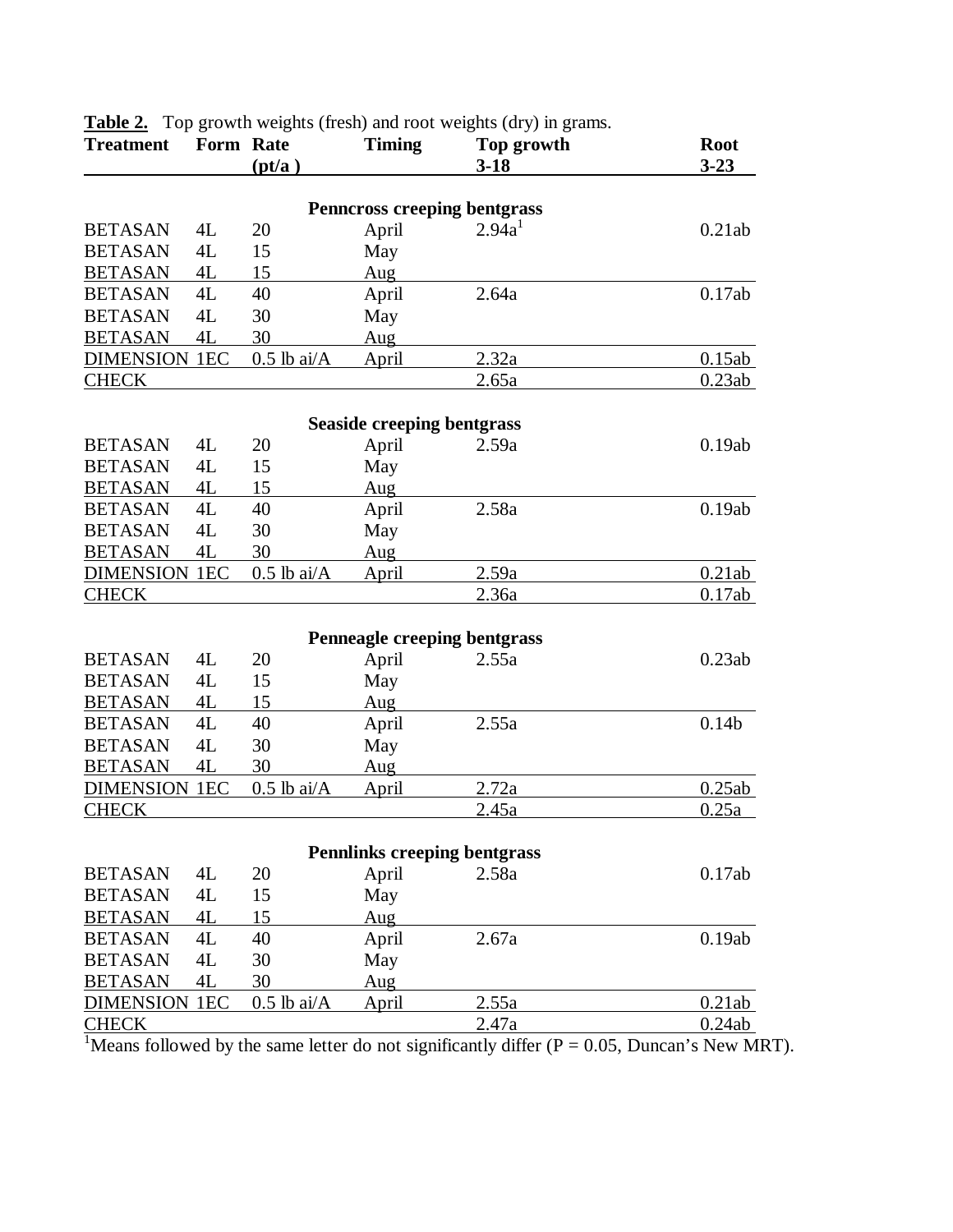# **Phytotoxicity Screening of Dimension and Different Rates of Bensulide on Four Cultivars of Creeping Bentgrass**

Dr. T.L. Watschke and J. A. Borger Department of Agronomy

#### **Methods and Materials**

This study was conducted at the Valentine Turfgrass Research Center University Park, PA on four mature bentgrass cultivars; ' Penncross', 'Seaside', 'Penneagle' and 'Pennlinks'.

The experiment was a split block design with two factors (herbicides and varieties). The turf cultivars were replicated three times. The herbicides (four treatments) were applied across the blocks of varieties. All treatments were applied on April 16, 1998 and, with the exception of Dimension again on May 20, and Aug 19, 1998 using a three-foot hand held  $CO<sub>2</sub>$  powered boom sprayer with two 6504 flat fan nozzles calibrated to deliver 80 GPA at 30 psi. After each application the test site received approximately 0.5 inch of irrigation.

The turf was maintained at 1/2 inch every other day using a triplex reel mower with the clippings removed. The turf received irrigation when needed.

# **Results and Conclusions**

The various rate and application schemes of bensulide applied to four creeping bentgrass varieties in 1998 resulted in the same phytotoxicity responses that were found in 1997 (no phytotoxicity on any rating date). Ratings for phytotoxicity were initiated in April and lasted through August. Monthly ratings in the fall of 1998 are not included as no phytotoxicity was observed. Dimension was included as a chemical treatment as creeping bentgrass has a known tolerance to this herbicide. No phytotoxicity was observed from applications of Dimension on any of the creeping bentgrass varieties.

Phytotoxicity rated in the spring of 1999 (Table), revealed that none was present.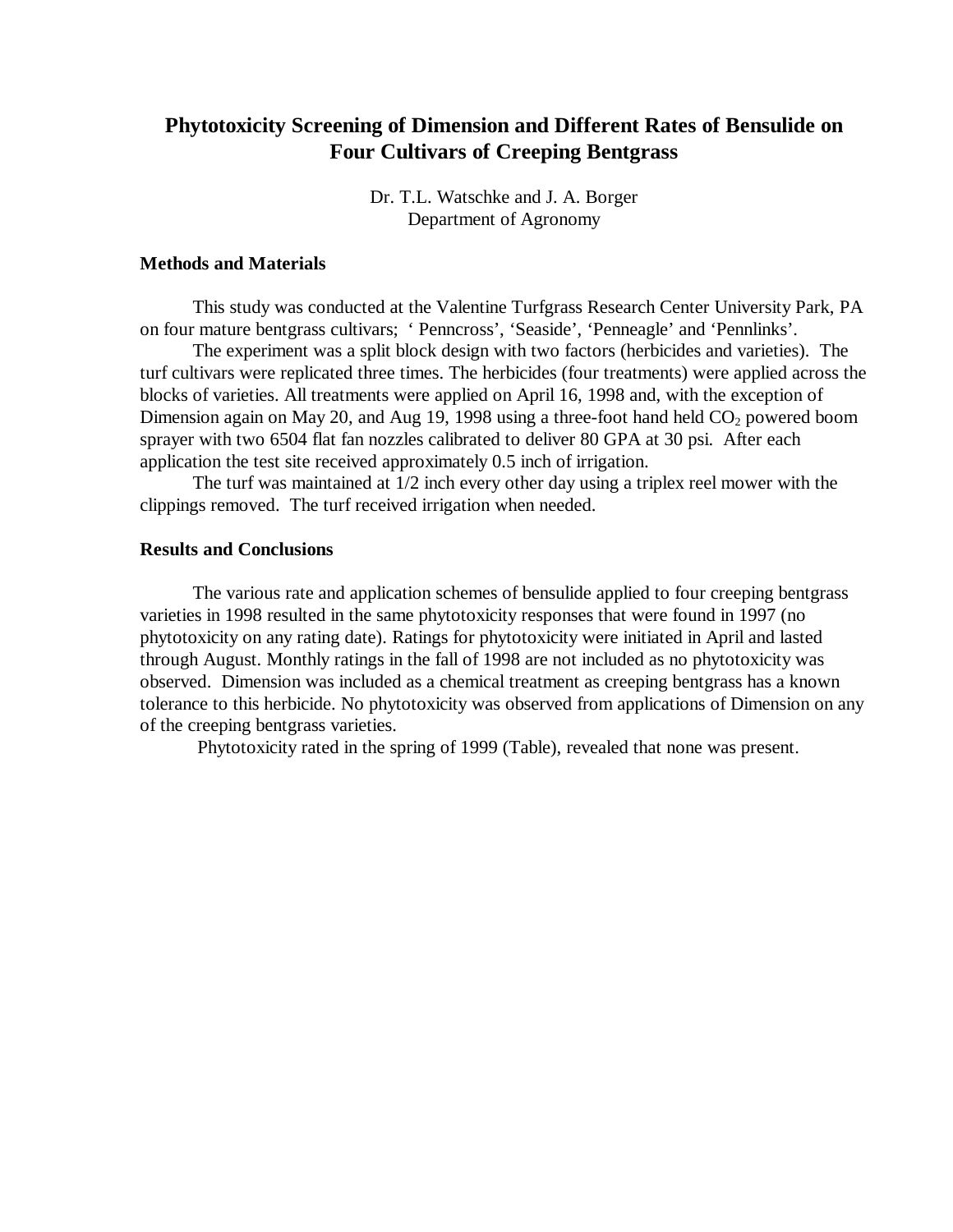| (pt/a)<br>5-5-99<br><b>Penncross creeping bentgrass</b><br>8.0a <sup>1</sup><br>4L<br>20<br>April<br><b>BETASAN</b><br>4L<br>15<br>May<br><b>BETASAN</b><br>4L<br>15<br>Aug<br>4L<br>40<br>April<br>8.0a<br>4L<br>30<br>May<br>4L<br>30<br>Aug<br>1EC<br>.5lbai/a<br><u>April</u><br>8.0a<br><u>8.0a</u><br><b>Seaside creeping bentgrass</b><br>4L<br>8.0a<br>20<br>April<br>4L<br>15<br>May<br>4L<br>15<br>Aug<br>8.0a<br>4L<br>40<br>April<br><b>BETASAN</b><br>4L<br>30<br>May<br>4L<br>30<br>Aug<br>1EC<br>.5lbai/a<br>8.0a<br>April<br>8.0a<br>Penneagle creeping bentgrass<br><b>BETASAN</b><br>8.0a<br>4L<br>20<br>April<br><b>BETASAN</b><br>4L<br>15<br>May<br><b>BETASAN</b><br>4L<br>15<br>Aug<br><b>BETASAN</b><br>40<br>4L<br>April<br>8.0a<br><b>BETASAN</b><br>4L<br>30<br>May<br><b>BETASAN</b><br>4L<br>30<br>Aug<br>8.0a<br><b>DIMENSION</b><br>1EC<br><u>.5lbai/a</u><br><u>April</u><br><b>CHECK</b><br>8.0a<br><b>Pennlinks creeping bentgrass</b><br>4L<br>20<br><b>BETASAN</b><br>8.0a<br>April<br>May<br><b>BETASAN</b><br>4L<br>15<br>4L<br><b>BETASAN</b><br>15<br>Aug<br>4L<br>8.0a<br><b>BETASAN</b><br>40<br>April<br><b>BETASAN</b><br>30<br>May<br>4L<br><b>BETASAN</b><br>4L<br>30<br>Aug<br>5lbai/a<br>DIMENSION<br>1EC<br>8.0a<br>April | <b>Treatment</b> | Form | Rate | <b>Timing</b> |             |
|----------------------------------------------------------------------------------------------------------------------------------------------------------------------------------------------------------------------------------------------------------------------------------------------------------------------------------------------------------------------------------------------------------------------------------------------------------------------------------------------------------------------------------------------------------------------------------------------------------------------------------------------------------------------------------------------------------------------------------------------------------------------------------------------------------------------------------------------------------------------------------------------------------------------------------------------------------------------------------------------------------------------------------------------------------------------------------------------------------------------------------------------------------------------------------------------------------------------------------------------------------------------------|------------------|------|------|---------------|-------------|
|                                                                                                                                                                                                                                                                                                                                                                                                                                                                                                                                                                                                                                                                                                                                                                                                                                                                                                                                                                                                                                                                                                                                                                                                                                                                            |                  |      |      |               |             |
|                                                                                                                                                                                                                                                                                                                                                                                                                                                                                                                                                                                                                                                                                                                                                                                                                                                                                                                                                                                                                                                                                                                                                                                                                                                                            |                  |      |      |               |             |
|                                                                                                                                                                                                                                                                                                                                                                                                                                                                                                                                                                                                                                                                                                                                                                                                                                                                                                                                                                                                                                                                                                                                                                                                                                                                            | <b>BETASAN</b>   |      |      |               |             |
|                                                                                                                                                                                                                                                                                                                                                                                                                                                                                                                                                                                                                                                                                                                                                                                                                                                                                                                                                                                                                                                                                                                                                                                                                                                                            |                  |      |      |               |             |
|                                                                                                                                                                                                                                                                                                                                                                                                                                                                                                                                                                                                                                                                                                                                                                                                                                                                                                                                                                                                                                                                                                                                                                                                                                                                            |                  |      |      |               |             |
|                                                                                                                                                                                                                                                                                                                                                                                                                                                                                                                                                                                                                                                                                                                                                                                                                                                                                                                                                                                                                                                                                                                                                                                                                                                                            | <b>BETASAN</b>   |      |      |               |             |
|                                                                                                                                                                                                                                                                                                                                                                                                                                                                                                                                                                                                                                                                                                                                                                                                                                                                                                                                                                                                                                                                                                                                                                                                                                                                            | <b>BETASAN</b>   |      |      |               |             |
|                                                                                                                                                                                                                                                                                                                                                                                                                                                                                                                                                                                                                                                                                                                                                                                                                                                                                                                                                                                                                                                                                                                                                                                                                                                                            | <b>BETASAN</b>   |      |      |               |             |
|                                                                                                                                                                                                                                                                                                                                                                                                                                                                                                                                                                                                                                                                                                                                                                                                                                                                                                                                                                                                                                                                                                                                                                                                                                                                            | <b>DIMENSION</b> |      |      |               |             |
|                                                                                                                                                                                                                                                                                                                                                                                                                                                                                                                                                                                                                                                                                                                                                                                                                                                                                                                                                                                                                                                                                                                                                                                                                                                                            | <b>CHECK</b>     |      |      |               |             |
|                                                                                                                                                                                                                                                                                                                                                                                                                                                                                                                                                                                                                                                                                                                                                                                                                                                                                                                                                                                                                                                                                                                                                                                                                                                                            |                  |      |      |               |             |
|                                                                                                                                                                                                                                                                                                                                                                                                                                                                                                                                                                                                                                                                                                                                                                                                                                                                                                                                                                                                                                                                                                                                                                                                                                                                            |                  |      |      |               |             |
|                                                                                                                                                                                                                                                                                                                                                                                                                                                                                                                                                                                                                                                                                                                                                                                                                                                                                                                                                                                                                                                                                                                                                                                                                                                                            | <b>BETASAN</b>   |      |      |               |             |
|                                                                                                                                                                                                                                                                                                                                                                                                                                                                                                                                                                                                                                                                                                                                                                                                                                                                                                                                                                                                                                                                                                                                                                                                                                                                            | <b>BETASAN</b>   |      |      |               |             |
|                                                                                                                                                                                                                                                                                                                                                                                                                                                                                                                                                                                                                                                                                                                                                                                                                                                                                                                                                                                                                                                                                                                                                                                                                                                                            | <b>BETASAN</b>   |      |      |               |             |
|                                                                                                                                                                                                                                                                                                                                                                                                                                                                                                                                                                                                                                                                                                                                                                                                                                                                                                                                                                                                                                                                                                                                                                                                                                                                            | <b>BETASAN</b>   |      |      |               |             |
|                                                                                                                                                                                                                                                                                                                                                                                                                                                                                                                                                                                                                                                                                                                                                                                                                                                                                                                                                                                                                                                                                                                                                                                                                                                                            |                  |      |      |               |             |
|                                                                                                                                                                                                                                                                                                                                                                                                                                                                                                                                                                                                                                                                                                                                                                                                                                                                                                                                                                                                                                                                                                                                                                                                                                                                            | <b>BETASAN</b>   |      |      |               |             |
|                                                                                                                                                                                                                                                                                                                                                                                                                                                                                                                                                                                                                                                                                                                                                                                                                                                                                                                                                                                                                                                                                                                                                                                                                                                                            | <b>DIMENSION</b> |      |      |               |             |
|                                                                                                                                                                                                                                                                                                                                                                                                                                                                                                                                                                                                                                                                                                                                                                                                                                                                                                                                                                                                                                                                                                                                                                                                                                                                            | <b>CHECK</b>     |      |      |               |             |
|                                                                                                                                                                                                                                                                                                                                                                                                                                                                                                                                                                                                                                                                                                                                                                                                                                                                                                                                                                                                                                                                                                                                                                                                                                                                            |                  |      |      |               |             |
|                                                                                                                                                                                                                                                                                                                                                                                                                                                                                                                                                                                                                                                                                                                                                                                                                                                                                                                                                                                                                                                                                                                                                                                                                                                                            |                  |      |      |               |             |
|                                                                                                                                                                                                                                                                                                                                                                                                                                                                                                                                                                                                                                                                                                                                                                                                                                                                                                                                                                                                                                                                                                                                                                                                                                                                            |                  |      |      |               |             |
|                                                                                                                                                                                                                                                                                                                                                                                                                                                                                                                                                                                                                                                                                                                                                                                                                                                                                                                                                                                                                                                                                                                                                                                                                                                                            |                  |      |      |               |             |
|                                                                                                                                                                                                                                                                                                                                                                                                                                                                                                                                                                                                                                                                                                                                                                                                                                                                                                                                                                                                                                                                                                                                                                                                                                                                            |                  |      |      |               |             |
|                                                                                                                                                                                                                                                                                                                                                                                                                                                                                                                                                                                                                                                                                                                                                                                                                                                                                                                                                                                                                                                                                                                                                                                                                                                                            |                  |      |      |               |             |
|                                                                                                                                                                                                                                                                                                                                                                                                                                                                                                                                                                                                                                                                                                                                                                                                                                                                                                                                                                                                                                                                                                                                                                                                                                                                            |                  |      |      |               |             |
|                                                                                                                                                                                                                                                                                                                                                                                                                                                                                                                                                                                                                                                                                                                                                                                                                                                                                                                                                                                                                                                                                                                                                                                                                                                                            |                  |      |      |               |             |
|                                                                                                                                                                                                                                                                                                                                                                                                                                                                                                                                                                                                                                                                                                                                                                                                                                                                                                                                                                                                                                                                                                                                                                                                                                                                            |                  |      |      |               |             |
|                                                                                                                                                                                                                                                                                                                                                                                                                                                                                                                                                                                                                                                                                                                                                                                                                                                                                                                                                                                                                                                                                                                                                                                                                                                                            |                  |      |      |               |             |
|                                                                                                                                                                                                                                                                                                                                                                                                                                                                                                                                                                                                                                                                                                                                                                                                                                                                                                                                                                                                                                                                                                                                                                                                                                                                            |                  |      |      |               |             |
|                                                                                                                                                                                                                                                                                                                                                                                                                                                                                                                                                                                                                                                                                                                                                                                                                                                                                                                                                                                                                                                                                                                                                                                                                                                                            |                  |      |      |               |             |
|                                                                                                                                                                                                                                                                                                                                                                                                                                                                                                                                                                                                                                                                                                                                                                                                                                                                                                                                                                                                                                                                                                                                                                                                                                                                            |                  |      |      |               |             |
|                                                                                                                                                                                                                                                                                                                                                                                                                                                                                                                                                                                                                                                                                                                                                                                                                                                                                                                                                                                                                                                                                                                                                                                                                                                                            |                  |      |      |               |             |
|                                                                                                                                                                                                                                                                                                                                                                                                                                                                                                                                                                                                                                                                                                                                                                                                                                                                                                                                                                                                                                                                                                                                                                                                                                                                            |                  |      |      |               |             |
|                                                                                                                                                                                                                                                                                                                                                                                                                                                                                                                                                                                                                                                                                                                                                                                                                                                                                                                                                                                                                                                                                                                                                                                                                                                                            |                  |      |      |               |             |
|                                                                                                                                                                                                                                                                                                                                                                                                                                                                                                                                                                                                                                                                                                                                                                                                                                                                                                                                                                                                                                                                                                                                                                                                                                                                            |                  |      |      |               |             |
|                                                                                                                                                                                                                                                                                                                                                                                                                                                                                                                                                                                                                                                                                                                                                                                                                                                                                                                                                                                                                                                                                                                                                                                                                                                                            |                  |      |      |               |             |
|                                                                                                                                                                                                                                                                                                                                                                                                                                                                                                                                                                                                                                                                                                                                                                                                                                                                                                                                                                                                                                                                                                                                                                                                                                                                            | <b>CHECK</b>     |      |      |               | <u>9.0a</u> |

**Table.** Phytotoxicity ratings taken in 1999 on a scale of 1-10 where 1 = brown, 7 = acceptable and  $10 =$  dark green.

<sup>1</sup>Means followed by the same letter do not significantly differ ( $P = 0.05$ , Duncan's New MRT).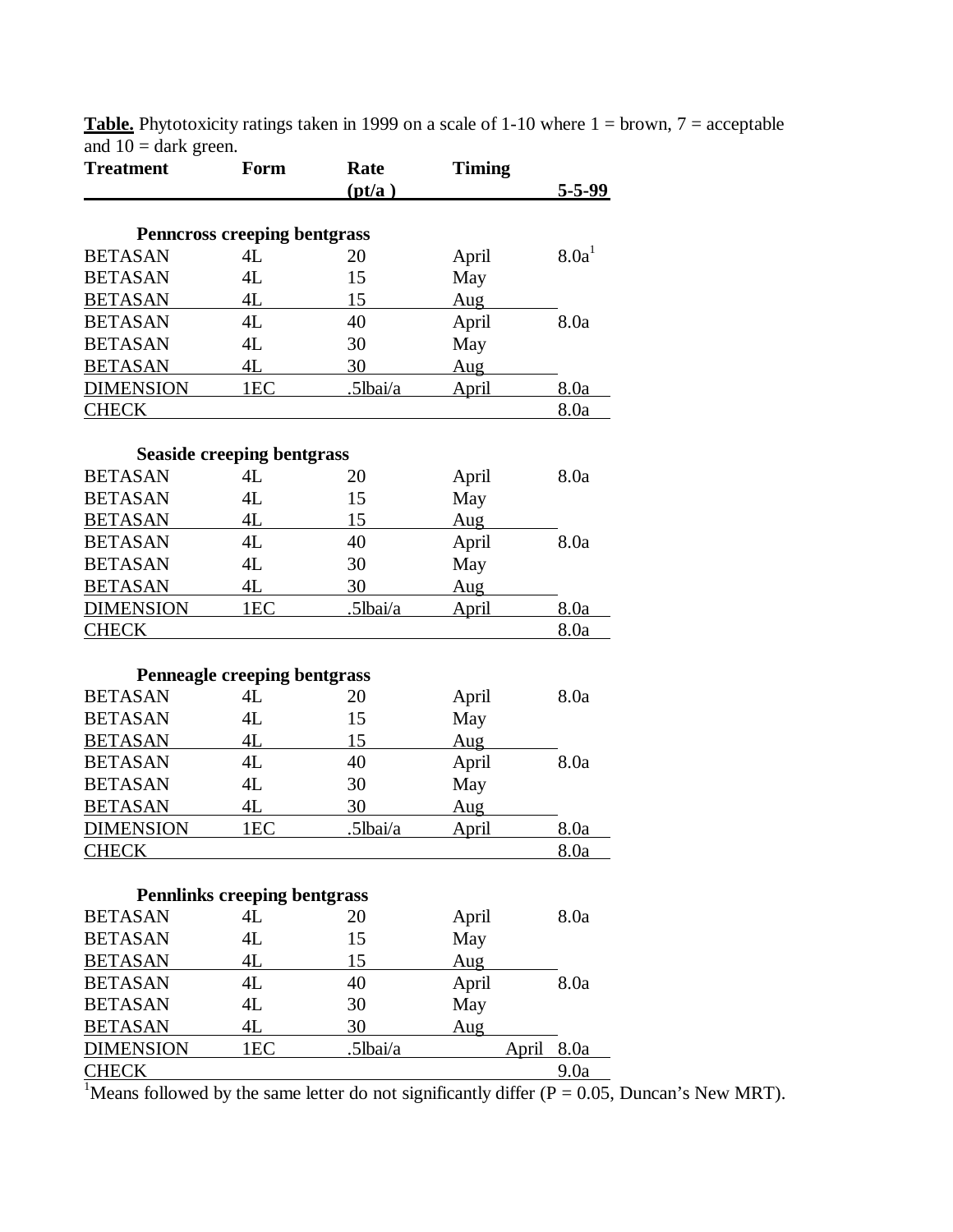# **Web-Accessible Learning Resource Development**

A. J. Turgeon Department of Agronomy

### 1. Development and evaluation of student-specific courseware for the web.

In cooperation with Heather Shoener, web-accessible learning resources have been designed with "loops" by which information can be added to linear modules for a variety of purposes, including elaboration, clarification, and preparation. An "elaboration" loop simply adds a series of units (graphics, narrative text, and navigation icons) launched from one of the units in the linear series that provide more detailed coverage of a particular subject. For example, the unit on moisture in the climatology module briefly covers the role of moisture in turfgrass growth and quality, but the moisture loop provides detailed information on transpirational cooling, dew formation, and desiccation (see example at: http://www.cas.psu.edu/docs/casdept/turf/Education/shoener/235Lesson05/Climatology/IVA\_ text20.html). A "clarification" loop attempts to clarify concepts that some students may have difficulty grasping by breaking the concept down into its component parts, explaining each part and the important relationships between parts, and assembling the parts into the whole concept. A "preparation" loop covers prerequisite knowledge that may be needed to fully understand a particular subject. For example, to understand some aspects of nitrogen fertilization, it may be helpful to understand relevant aspects of plant physiology, biochemistry, and organic chemistry. These aspects can be covered in primary, secondary, and tertiary loops, respectively.

Questions can be used to assess each student's understanding of the material prior to each section of an instructional module. If the student is able to correctly answer the questions, he or she is given the option to by-pass the section immediately following the questions and proceed to the next section (an example can be viewed at: http://www.cas.psu.edu/docs/casdept/turf/Education/shoener/235Lesson05/Climatology/Light prequiz.html).

#### 2. Development and evaluation of solution strategies in case-based learning on the web.

Decision cases are valuable for simulating real-world problematic situations and developing analytical and problem-solving skills. In cooperation with USGA Green Section agronomists, Susan Coleric, David Jonassen, and I are developing a database of "historical" cases as an instructional resource providing students with examples of successful problemsolving as they attempt to develop solution strategies in dealing with the *simulated* problematic situations presented in our "decision" cases. Currently, we have accumulated approximately 40 historical cases and are attempting to expand the database to several hundred covering a broad array of problems encountered in golf turf operations. The agronomists pointed out that the case database has utility as a reference resource for those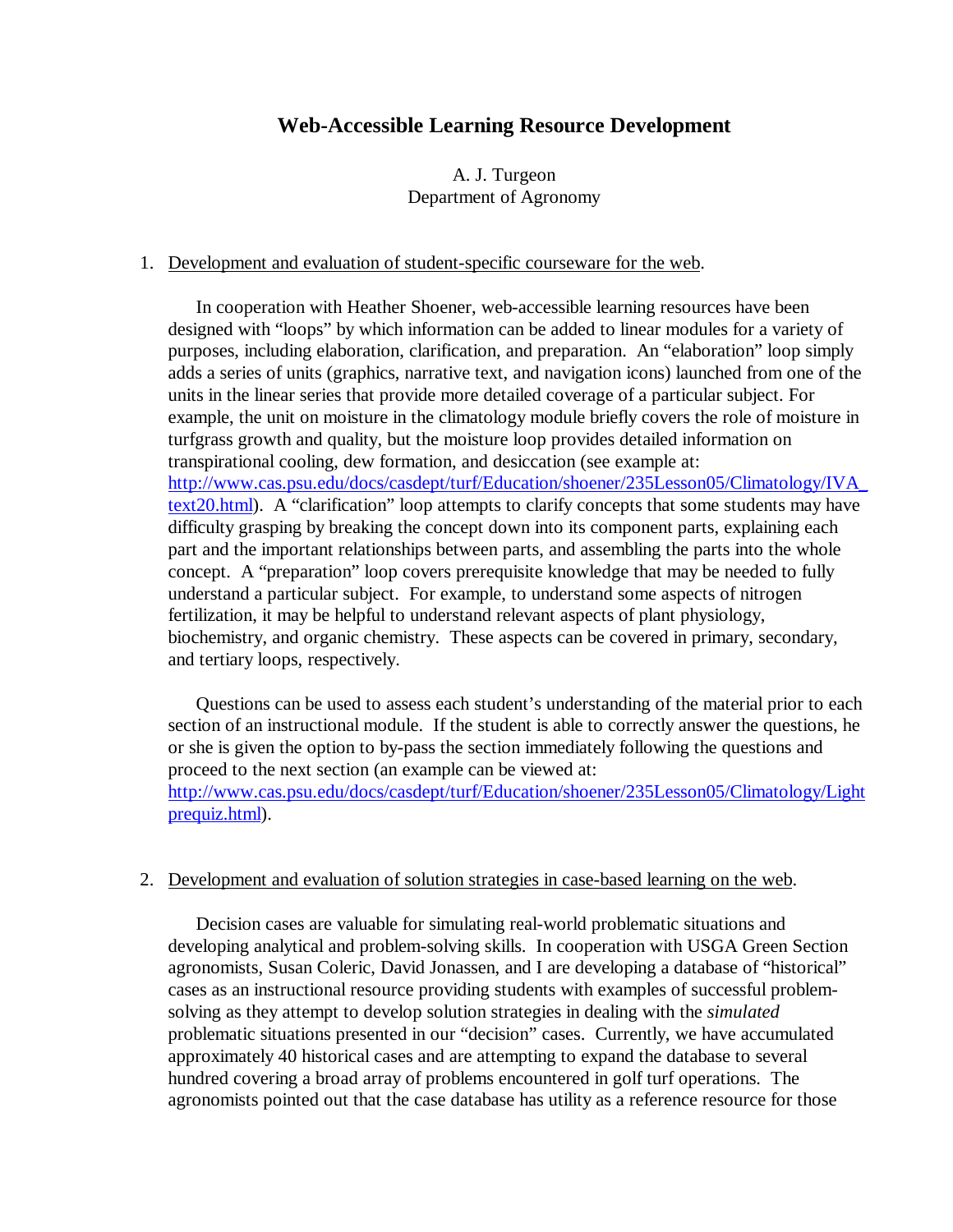attempting to deal with *real* problematic situations as well. The case database can be viewed at: http://ide.ed.psu.edu/users/ike/scripts/case-based/turf.idc

# 3. Courseware development and use for the Penn State World Campus.

Five courses have been completed for use on the World Campus; these are: Turfgrass Pesticides (TURF 230) by Tom Watschke, The Turfgrasses (TURF 235) by Al Turgeon, Turfgrass Pest Management (TURF 236) by Paul Heller and Wakar Uddin, Turfgrass Edaphology (TURF 334) by Andy McNitt, and Case Studies in Turfgrass Management (TURF 436W) by Al Turgeon. Currently under development are:, Weed Control in Turf and Ornamentals (TURF 238) by Tom Watschke and Larry Kuhns, and Turfgrass Cultural Systems (TURF 337) by Tom Watschke. TURF 230, 235, 236, 334, and 436 are currently being taught.